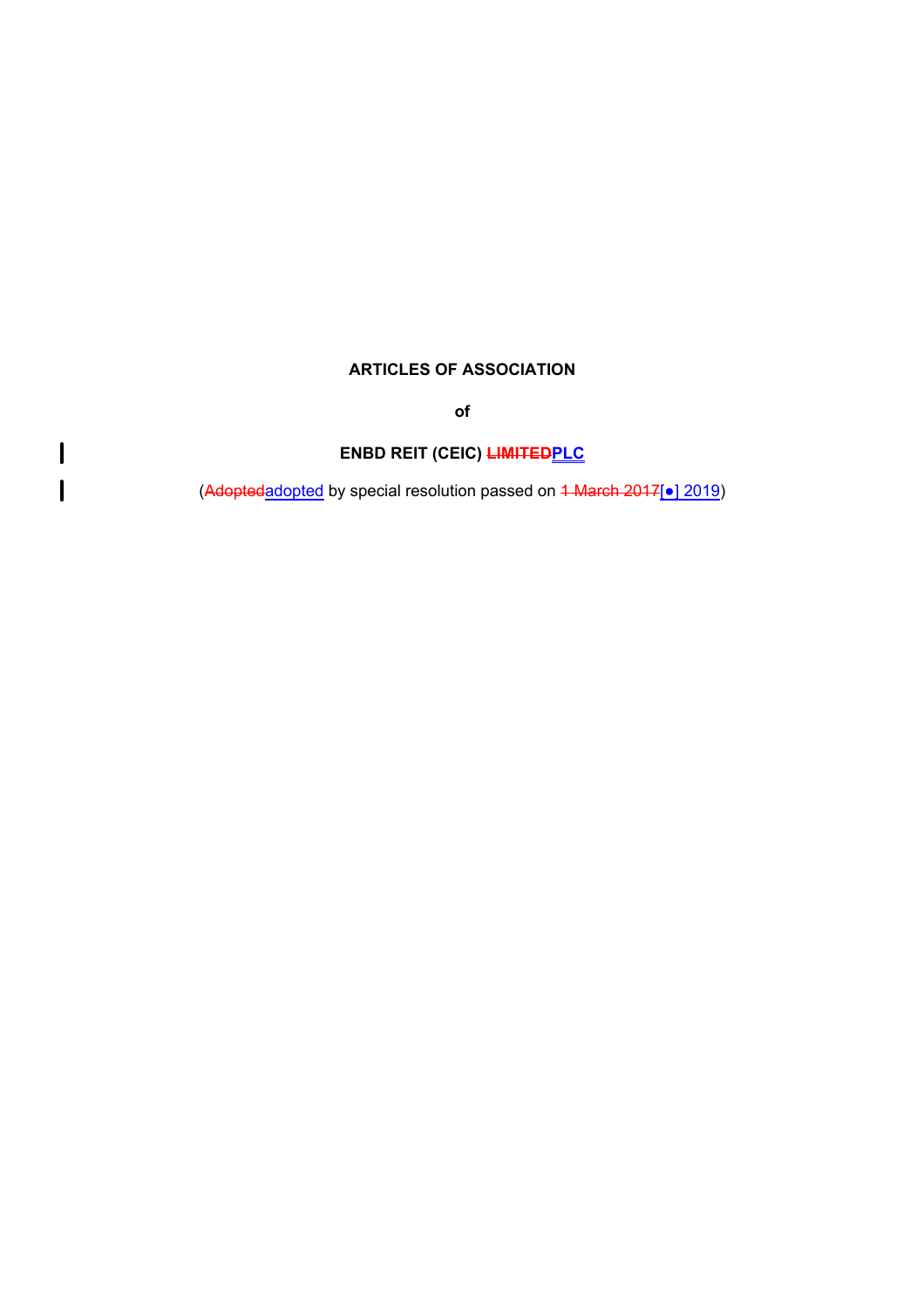# **CONTENTS**

I

| <b>Article</b> |                                                                                                                | Page        |
|----------------|----------------------------------------------------------------------------------------------------------------|-------------|
|                | <b>PRELIMINARY</b>                                                                                             |             |
| 1.             |                                                                                                                |             |
| 2.             |                                                                                                                |             |
| 3.             |                                                                                                                |             |
| 4.             |                                                                                                                |             |
| 5.             | Registered Office and Fund Manager's Place of Business 6 [111] Registered Office and T                         |             |
| 6.             | Company status and objectives Manual Company of Terms and Terms and Terms and Terms and Terms and Terms and Te |             |
|                | SHARE CAPITAL 7                                                                                                |             |
| 7.             | Authorised Share Capitalshare capital Manuscritti and Tauthorised Share Capital                                |             |
| 8.             |                                                                                                                |             |
| 9.             | Redeemable Shares 7shares Manual Communication of the Shares of the Manual Communication of the Shares of the  |             |
| 10.            |                                                                                                                |             |
| 11.            | <b>Treasury shares</b>                                                                                         |             |
| 1112.          | Subscription for and issue of Shares<br>9                                                                      |             |
| 1213.          | Power to pay commission and brokerage <b>EXALLE 2018</b>                                                       |             |
| 4314           | Trusts not recognised 10                                                                                       |             |
|                | <b>VARIATION OF RIGHTS</b>                                                                                     | <b>1011</b> |
| <b>1415</b>    | Manner of variation of rights <b>Manner of Service Contract Of Tights</b> Manner of variation of rights        | 1011        |
| <b>4516</b>    | Class meetings 11                                                                                              |             |
|                | SHARE REGISTER AND CERTIFICATES MANUAL CONTINUES AND SHARE REGISTER AND CERTIFICATES                           |             |
| <b>4617</b>    | <b>Share Register 1412</b>                                                                                     |             |
| 4718.          | Issue of share certificates 12                                                                                 |             |
| <b>1819.</b>   | Form of share certificate <b>Example 21</b> 1213                                                               |             |
| <b>1920.</b>   |                                                                                                                |             |
|                | TRANSFER OF SHARES 1314                                                                                        |             |
| <b>2021</b>    | Form of transfer                                                                                               | 14          |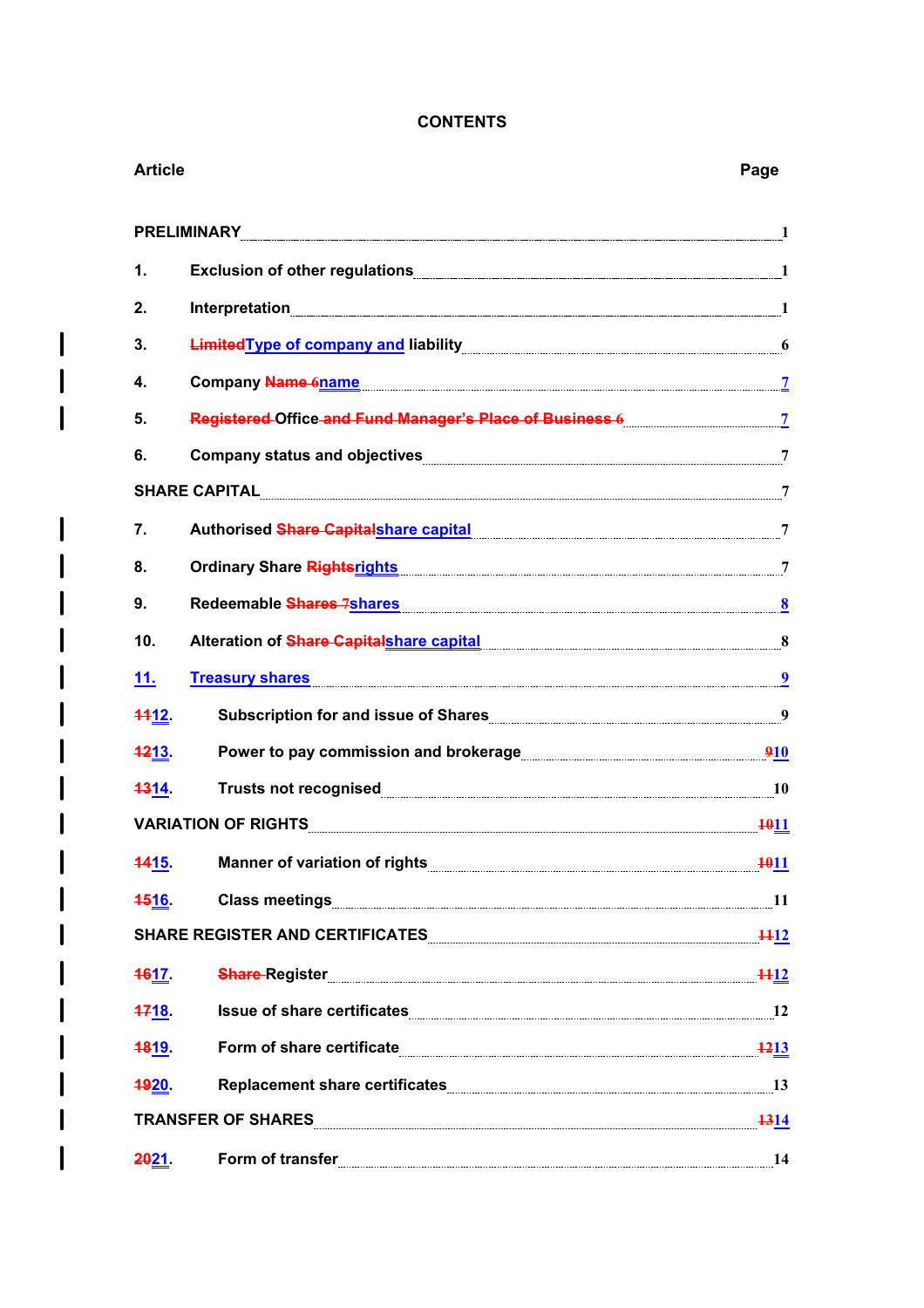| 2422.       | Power to refuse registration                                                                                                                                                                                                         | 1415        |
|-------------|--------------------------------------------------------------------------------------------------------------------------------------------------------------------------------------------------------------------------------------|-------------|
|             | TRANSMISSION OF SHARES <b>And the Construction of State of Second</b> Second State and Second State and Second State and                                                                                                             | 1618        |
| 2223.       | <b>Transmission on death</b>                                                                                                                                                                                                         | <b>1618</b> |
| 2324        | Entry of transmission in the Register                                                                                                                                                                                                | <b>1718</b> |
| 2425.       | Election by persons entitled by transmission                                                                                                                                                                                         | 1719        |
| <b>2526</b> |                                                                                                                                                                                                                                      |             |
|             | UNTRACEABLE SHAREHOLDERS                                                                                                                                                                                                             | <b>1820</b> |
| 2627        | Power of sale                                                                                                                                                                                                                        | <b>1820</b> |
| 2728        |                                                                                                                                                                                                                                      | 1921        |
|             |                                                                                                                                                                                                                                      | 2021        |
| 2829.       |                                                                                                                                                                                                                                      | 2021        |
| 2930.       | General meetings other than annual general meetings                                                                                                                                                                                  | 2021        |
|             | NOTICE OF GENERAL MEETINGS <b>And the Contract of Contract Contract Contract Contract Contract Contract Contract Contract Contract Contract Contract Contract Contract Contract Contract Contract Contract Contract Contract Con</b> | 2022        |
| 3031        |                                                                                                                                                                                                                                      | 2022        |
| 3432.       |                                                                                                                                                                                                                                      | 2123        |
| 3233        |                                                                                                                                                                                                                                      | 2123        |
| 3334.       | Consent to short notice                                                                                                                                                                                                              | 2223        |
|             |                                                                                                                                                                                                                                      | 2224        |
| 3435        | Quorum                                                                                                                                                                                                                               | <b>2224</b> |
| 3536.       |                                                                                                                                                                                                                                      | <u>2224</u> |
| 3637.       | Chairman                                                                                                                                                                                                                             | 2324        |
| 3738        |                                                                                                                                                                                                                                      | 2325        |
| 3839.       | Power to adjourn <b>contract to a set of the contract of the contract of the contract of the contract of the contract of the contract of the contract of the contract of the contract of the contract of the contract of the con</b> | <b>2425</b> |
| 3940.       |                                                                                                                                                                                                                                      | 2426        |
| 4041.       |                                                                                                                                                                                                                                      | 2426        |
| 4442.       |                                                                                                                                                                                                                                      | 2527        |
|             | <b>VOTING AND POLLS</b>                                                                                                                                                                                                              | <b>2527</b> |
| 4243.       |                                                                                                                                                                                                                                      | <u>2527</u> |
| 4344        | <b>Chairman's Chairman's declaration conclusive on a show of hands</b>                                                                                                                                                               | 2628        |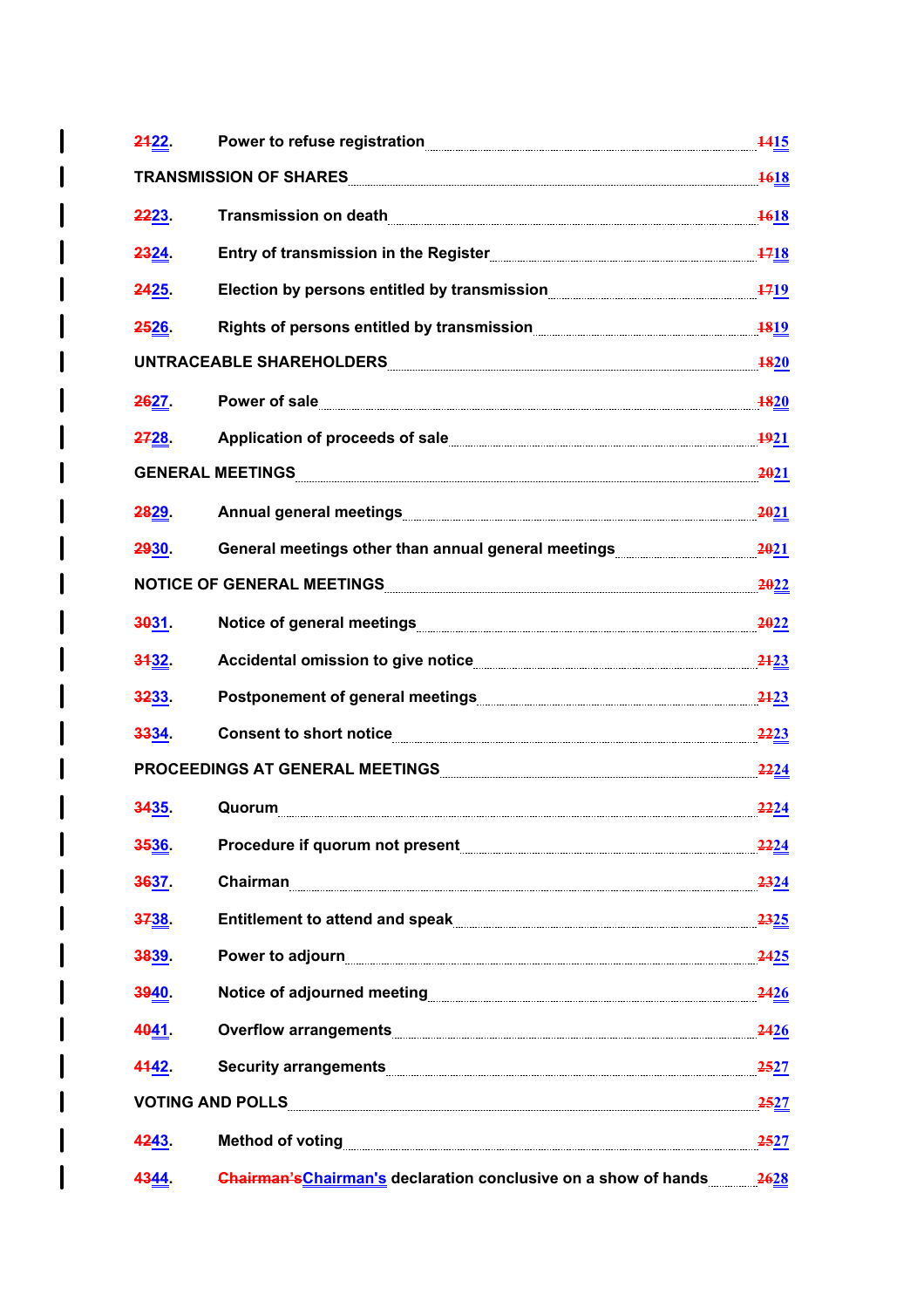| 4445.               | Objection to or error in voting [[11] The Content of the Content of the Content of The Content of The Content                                                                                                                        | 2628        |
|---------------------|--------------------------------------------------------------------------------------------------------------------------------------------------------------------------------------------------------------------------------------|-------------|
| 4546                | <b>Amendments to resolutions</b>                                                                                                                                                                                                     | 2728        |
| 4647                | Procedure on a poll                                                                                                                                                                                                                  | 2729        |
| 4748                |                                                                                                                                                                                                                                      | <b>2830</b> |
| 4849.               | Written resolutions                                                                                                                                                                                                                  | <b>2931</b> |
| 4950.               |                                                                                                                                                                                                                                      | <b>2931</b> |
|                     | PROXIES AND CORPORATE REPRESENTATIVES <b>And All Annual Proximan Contract Contract Contract Contract Contract Contr</b>                                                                                                              | 2932        |
| 5051                |                                                                                                                                                                                                                                      | 2932        |
| 5452.               |                                                                                                                                                                                                                                      | 3032        |
| 5253                | Method and delivery of proxy appointment <b>manually and the control of the contract of the control of the control</b>                                                                                                               | 3033        |
| 5354                |                                                                                                                                                                                                                                      | 3234        |
| 5455.               | Termination of <b>proxy'sproxy's</b> authority <b>with and the contract of proxy</b> substitution of <b>proxy's</b> authority                                                                                                        | 3234        |
| 5556                |                                                                                                                                                                                                                                      | 3234        |
| 5657.               | No obligation to verify proxy or representative acting as instructed                                                                                                                                                                 | 3335        |
|                     | AMENDMENT OF THESE ARTICLES <b>ARTICLES</b> And All Annual Article of the ATTICLES of the ATTICLES of the ATTICLES of the ATTICLES                                                                                                   | 3335        |
| 5758                | Amendment of these Articles <b>[1994]</b> Amendment of these Articles <b>[1994]</b>                                                                                                                                                  | 3335        |
| <b>DIRECTORSHIP</b> |                                                                                                                                                                                                                                      | 3335        |
| 5859                | Number of Directors                                                                                                                                                                                                                  | 3335        |
| 5960.               | Power of Board to appoint Directors [1982] [1983] [1983] [1984] [1984] [1984] [1984] [1984] [1984] [1984] [198                                                                                                                       | 3336        |
| 6061.               | Vacation of office <b>with the contract of the contract of the contract of the contract of the contract of the contract of the contract of the contract of the contract of the contract of the contract of the contract of the c</b> | 3436        |
|                     | <b>ALTERNATE DIRECTORS</b>                                                                                                                                                                                                           | 3436        |
| 6162.               | Appointment and termination of appointment of an alternate Director                                                                                                                                                                  | 3436        |
| 6263                | Rights and responsibilities of an alternate Director                                                                                                                                                                                 | 3537        |
|                     | DIRECTORS" REMUNERATION AND EXPENSES MANUSION CONTINUES.                                                                                                                                                                             | 3638        |
| 6364                |                                                                                                                                                                                                                                      | 3638        |
| 6465                |                                                                                                                                                                                                                                      | 3638        |
| 6566                | Remuneration of executive Directors <b>Executive Little Structure Programs</b>                                                                                                                                                       | 3638        |
| 6667                | Reimbursement of expenses                                                                                                                                                                                                            | 3639        |
|                     | <b>POWERS AND DUTIES OF DIRECTORS</b>                                                                                                                                                                                                | 3739        |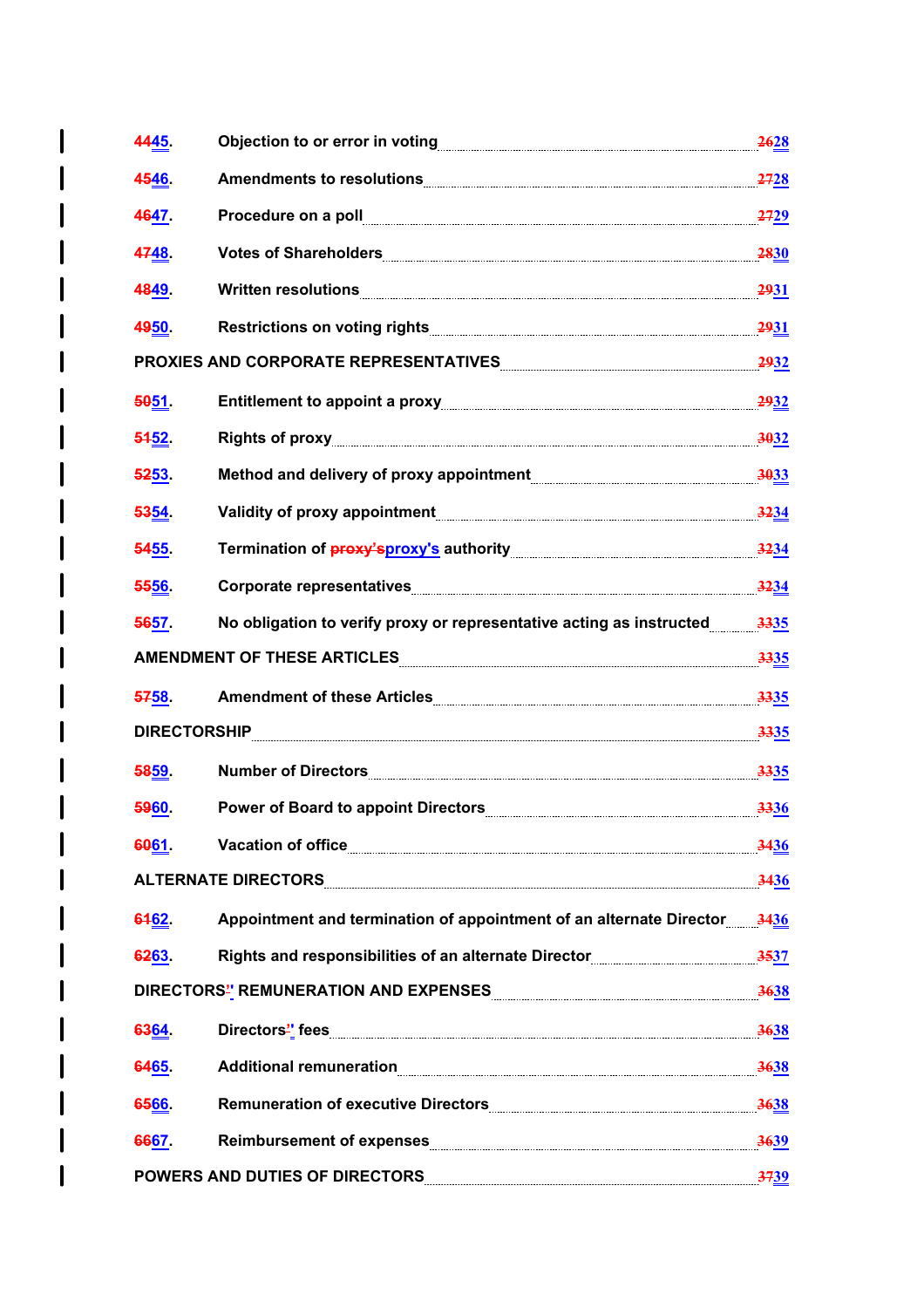| 6768.       | General powers <b>contract to the contract of the contract of the contract of the contract of the contract of the contract of the contract of the contract of the contract of the contract of the contract of the contract of th</b>   | 3739        |
|-------------|----------------------------------------------------------------------------------------------------------------------------------------------------------------------------------------------------------------------------------------|-------------|
| 6869        |                                                                                                                                                                                                                                        | 3739        |
| 6970        | <b>Delegation</b>                                                                                                                                                                                                                      | 3739        |
| 7071        | Agents <b>Manual Community of the Community of the Community of the Community of the Community of Texas and Section</b>                                                                                                                | 3840        |
| 7472.       |                                                                                                                                                                                                                                        | 3841        |
|             | PROCEEDINGS OF DIRECTORS PRODUCTION CONTINUES.                                                                                                                                                                                         | <u>3941</u> |
| 7273        | Meetings of the Board <b>Constitution of the Board Meetings</b> of the Board <b>Constitution Constitution</b> of the Constant Office of the Constant Office of the Constant Office of the Constant Office of the Constant Office of th | 3941        |
| <b>7374</b> | Notice of a meeting of the Board <b>Commens and Commensure of a meeting of the Board</b>                                                                                                                                               | 3941        |
| 7475.       | Quorum                                                                                                                                                                                                                                 | <b>3941</b> |
| 75.         | Decisions by a Sole Director 39                                                                                                                                                                                                        |             |
| 76.         | Chairman of the Board <b>Chairman of the Board</b>                                                                                                                                                                                     | 4042        |
| 77.         | Voting                                                                                                                                                                                                                                 | 4042        |
| 78.         |                                                                                                                                                                                                                                        | 4042        |
| 79.         | Resolution in writing <b>contract to the COVID-1000</b> Resolution in writing                                                                                                                                                          | 4043        |
| 80.         |                                                                                                                                                                                                                                        | 4143        |
| 81.         |                                                                                                                                                                                                                                        | 4443        |
|             | DIRECTORS" INTERESTS AND CONFLICTS OF INTEREST MANUTEREST AND RESERVE AND RESERVED AND RESERVED MANUTERS                                                                                                                               | 4144        |
| 82.         | Authorisation of conflicts of interest Manuscritting and Authorisation of conflicts of interest                                                                                                                                        | 4444        |
| 83.         |                                                                                                                                                                                                                                        | 4345        |
| 84.         | Conflict between the Articles and the Rules                                                                                                                                                                                            | 4446        |
| 85.         | No liability to account <b>contract of the contract of the contract of the contract of the contract of the contract of the contract of the contract of the contract of the contract of the contract of the contract of the contr</b>   | 4547        |
| 86.         |                                                                                                                                                                                                                                        | 4547        |
| 87.         | <b>General Contract Contract Contract Contract Contract Contract Contract Contract Contract Contract Contract Contract Contract Contract Contract Contract Contract Contract Contract Contract Contract Contract Contract Contra</b>   | 4749        |
|             |                                                                                                                                                                                                                                        | 4850        |
| 88.         | Secretary                                                                                                                                                                                                                              | 4850        |
|             | AUTHENTICATION OF DOCUMENTS AND MINUTES MARKET AND MINUTES AND MINUTES                                                                                                                                                                 | 4850        |
| 89.         | Authentication of documents                                                                                                                                                                                                            | 4850        |
| 90.         |                                                                                                                                                                                                                                        | 4951        |
|             | <b>OVERSIGHT COMMITTEE</b>                                                                                                                                                                                                             | 4951        |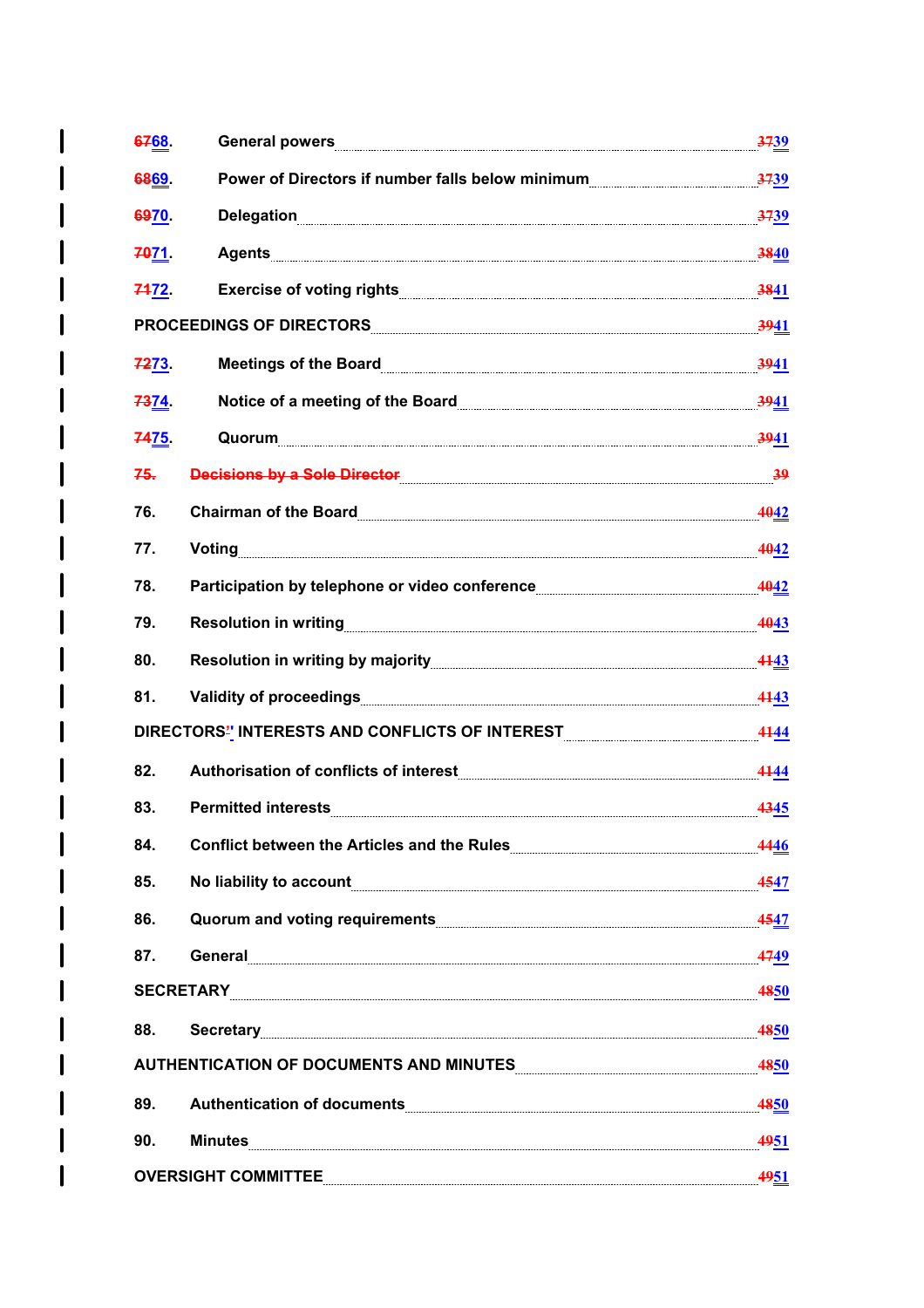| 91.                 | <b>Appointment</b>                                                                                                    | 4952             |
|---------------------|-----------------------------------------------------------------------------------------------------------------------|------------------|
| 92.                 |                                                                                                                       | 4952             |
| 93.                 |                                                                                                                       | 5453             |
| 94.                 | Term and Removal 5453                                                                                                 |                  |
| 95.                 | <b>Remuneration</b>                                                                                                   | 5154             |
| 96.                 | Ratification and Indemnity 52 indemnity contains and an analytic state of the Ratification and Indenture              |                  |
|                     | INVESTMENT COMMITTEE                                                                                                  | <u>5254</u>      |
| 97.                 |                                                                                                                       | 5254             |
| 98.                 | Role and duties                                                                                                       | 5355             |
| 99.                 | Term and Removal <b>Commission Commission</b> Commission Commission Commission Commission                             | 5355             |
| 100.                | Remuneration                                                                                                          | 5356             |
| 101.                | Conflicts of Interest <b>Conflicts</b> of Interest                                                                    | <b>5356</b>      |
| 102.                |                                                                                                                       |                  |
|                     | FUND MANAGER                                                                                                          | <b>5457</b>      |
| 103.                |                                                                                                                       | <del>54</del> 57 |
| 104.                | Powers and duties of the Fund Manager                                                                                 | <b>5557</b>      |
| 105.                | Remuneration of the Fund Manager                                                                                      | 5558             |
| 106.                | Disqualification and removal of the Fund Manager                                                                      | 5658             |
| 107.                | Ratification and Indemnity <b>Construction and Automobile Properties</b> and Automobile Properties and Automobile Pro | 5658             |
|                     | <b>FUND MATTERS</b>                                                                                                   | <b>5659</b>      |
| 108.                |                                                                                                                       | 5659             |
| 109.                | <b>Leverage &amp; Stock Lending 58 Investment policy</b>                                                              | 59               |
| <b>110.</b>         | <b>Leverage and stock lending</b>                                                                                     | 60               |
| <b>440111.</b>      | <b>Base Currency 58 currency</b>                                                                                      | 61               |
| <b>443114.</b>      | <b>Fund Accounts 60accounts</b>                                                                                       | 62               |
| <del>114115</del> . | <b>Shari'a Supervisory Board</b>                                                                                      | 6062             |
| <b>445116.</b>      | Fees and Expenses 60expenses                                                                                          | 63               |
| <b>DIVIDENDS</b>    |                                                                                                                       | 6063             |
| 116117.             | <b>Declaration of dividends</b>                                                                                       | 6063             |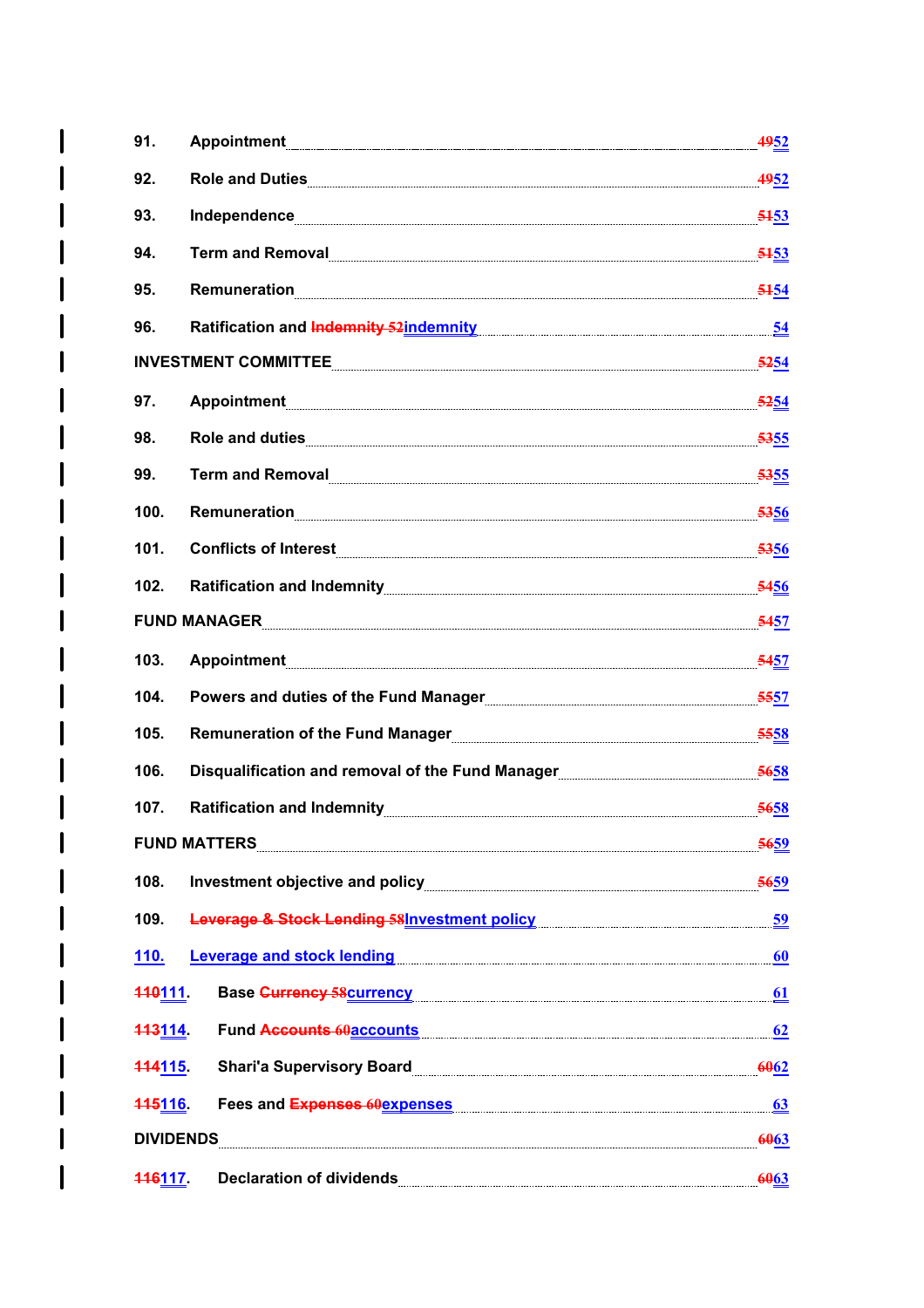| 447118.             | No profit on dividends                                                                                                                                                                                                         | 6264             |
|---------------------|--------------------------------------------------------------------------------------------------------------------------------------------------------------------------------------------------------------------------------|------------------|
| 118119              |                                                                                                                                                                                                                                | 6264             |
| <b>449120.</b>      |                                                                                                                                                                                                                                | 6265             |
| <del>120</del> 121. | Uncashed dividends [[11] Discovering the contract of the contract of the contract of the contract of the contract of the contract of the contract of the contract of the contract of the contract of the contract of the contr | 6365             |
| <u> 121122 - </u>   | Unclaimed dividends <b>Constitution and Constitution</b> and Constitution and Constitution and Constitution and Const                                                                                                          | <b>6366</b>      |
| <del>122</del> 123. | Waiver of dividends <b>Constitution Constitution</b> Constant Constant Construction Construction Construction Construction                                                                                                     | 6366             |
| <b>RECORD DATES</b> |                                                                                                                                                                                                                                | 6466             |
| <b>123124</b>       | Fixing of record dates                                                                                                                                                                                                         | 6466             |
|                     | <b>ACCOUNTS AND AUDITORS</b>                                                                                                                                                                                                   | <b>6467</b>      |
| <b>424125.</b>      | Inspection of records                                                                                                                                                                                                          | <b>6467</b>      |
| <b>425126.</b>      |                                                                                                                                                                                                                                | <b>6467</b>      |
| <b>NOTICES</b>      |                                                                                                                                                                                                                                | <b>6467</b>      |
| <b>426127.</b>      |                                                                                                                                                                                                                                | <b>6467</b>      |
| <b>427128.</b>      | Method of giving notice to Shareholders <b>Mathematical Contract Control</b> Method of giving notice to Shareholders                                                                                                           | <b>6567</b>      |
| <del>128</del> 129. | Notice to persons entitled by transmission                                                                                                                                                                                     | 6669             |
| <b>429130.</b>      | Record date for service <b>Commission and Service and Service and Service Contract and Service And Service Control</b>                                                                                                         | <del>67</del> 69 |
| <del>130131</del> . | Evidence of service                                                                                                                                                                                                            | <del>67</del> 70 |
| <b>WINDING UP</b>   |                                                                                                                                                                                                                                | 6870             |
| <del>131</del> 132. | Winding Up 68up                                                                                                                                                                                                                | 70               |
| <b>WINDING UP</b>   |                                                                                                                                                                                                                                | 6871             |
| <b>432133</b>       | Disclosure of Information 68information                                                                                                                                                                                        | 71               |
| <b>WINDING UP</b>   |                                                                                                                                                                                                                                | <u>6971</u>      |
|                     | <b>Provision of Services 69 services</b>                                                                                                                                                                                       |                  |
| <b>433134</b>       |                                                                                                                                                                                                                                | <u>71</u>        |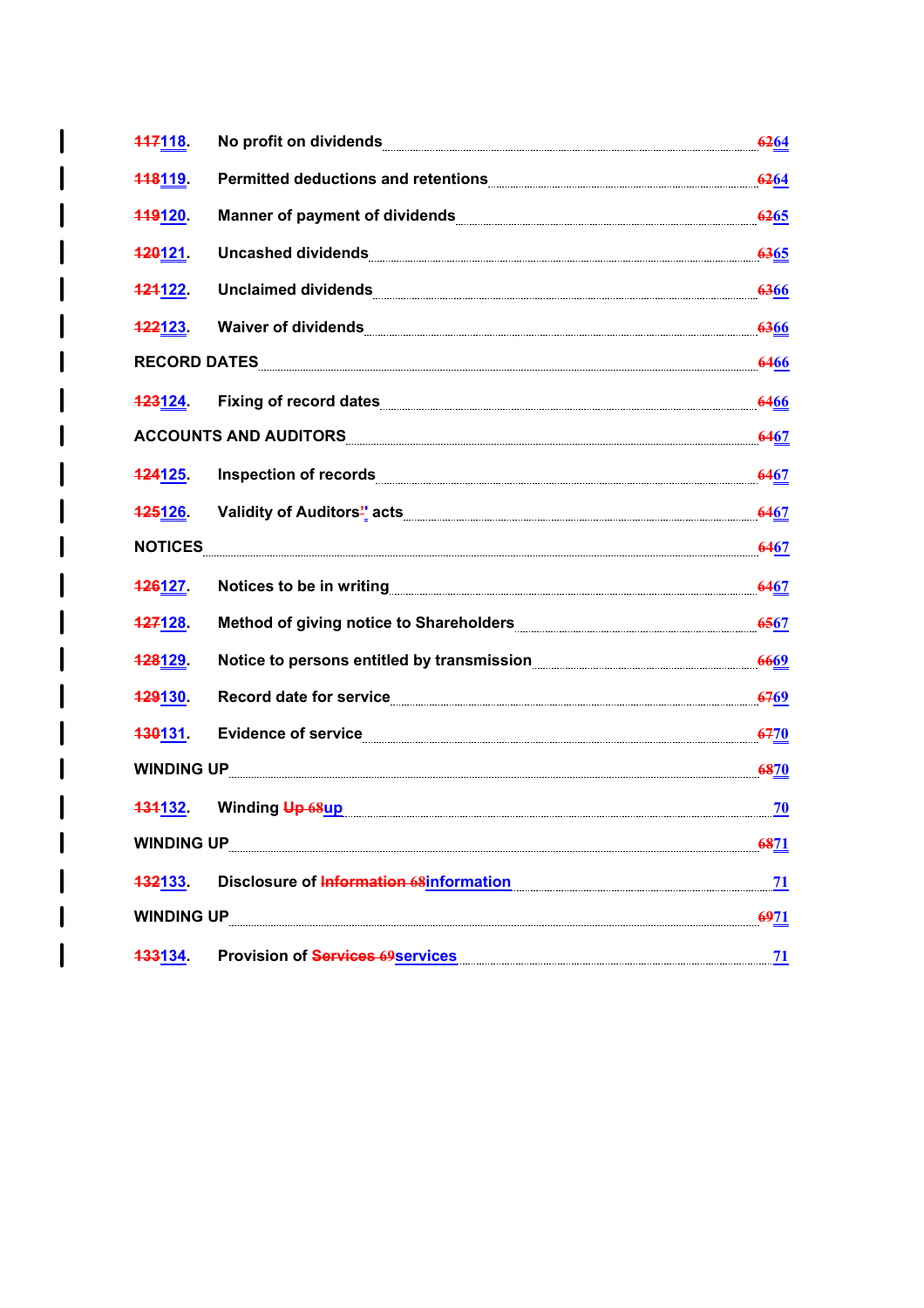#### **ARTICLES OF ASSOCIATION**

**of**

# **ENBD REIT (CEIC) LIMITED (Adopted PLC** (adopted by special resolution passed on  $\frac{4}{1}$ March 2017<sup>[•</sup>] 2019)

### **PRELIMINARY**

### **1. Exclusion of other regulations**

No regulations or articles set out in any law, regulation or other subordinate legislation made under any law, concerning companies shall apply as regulations or articles of the Company.

#### **2. Interpretation**

l

I

I

2.1 In these Articles, unless the context otherwise requires:

**""address""** includes a number or address used for the purposes of sending or receiving notices, documents or information by electronic means;

**""Annual Report""** means an annual report required to be produced by the Fund Manager in accordance with the Rules;

**""Articles""** means these articles of association of the Company as altered from time to time;

**""Auditors""** means the auditors of the Company;

**""Board""** means the board of directors of the Company (which for the avoidance of doubt may comprise a sole director) or the Directors present or deemed to be present at a duly convened meeting of the Directors at which a quorum is present and where there is a sole director reference to the Board in these Articles shall be interpreted as being references to that sole director;

**""Business Day""** means a day other than a Friday, Saturday or public holiday in the DIFC;

**""CIL Law""** means the Collective Investment Law No. 2 of 2010 of the DIFC, including any statutory modification or re-enactment thereof for the time being in force;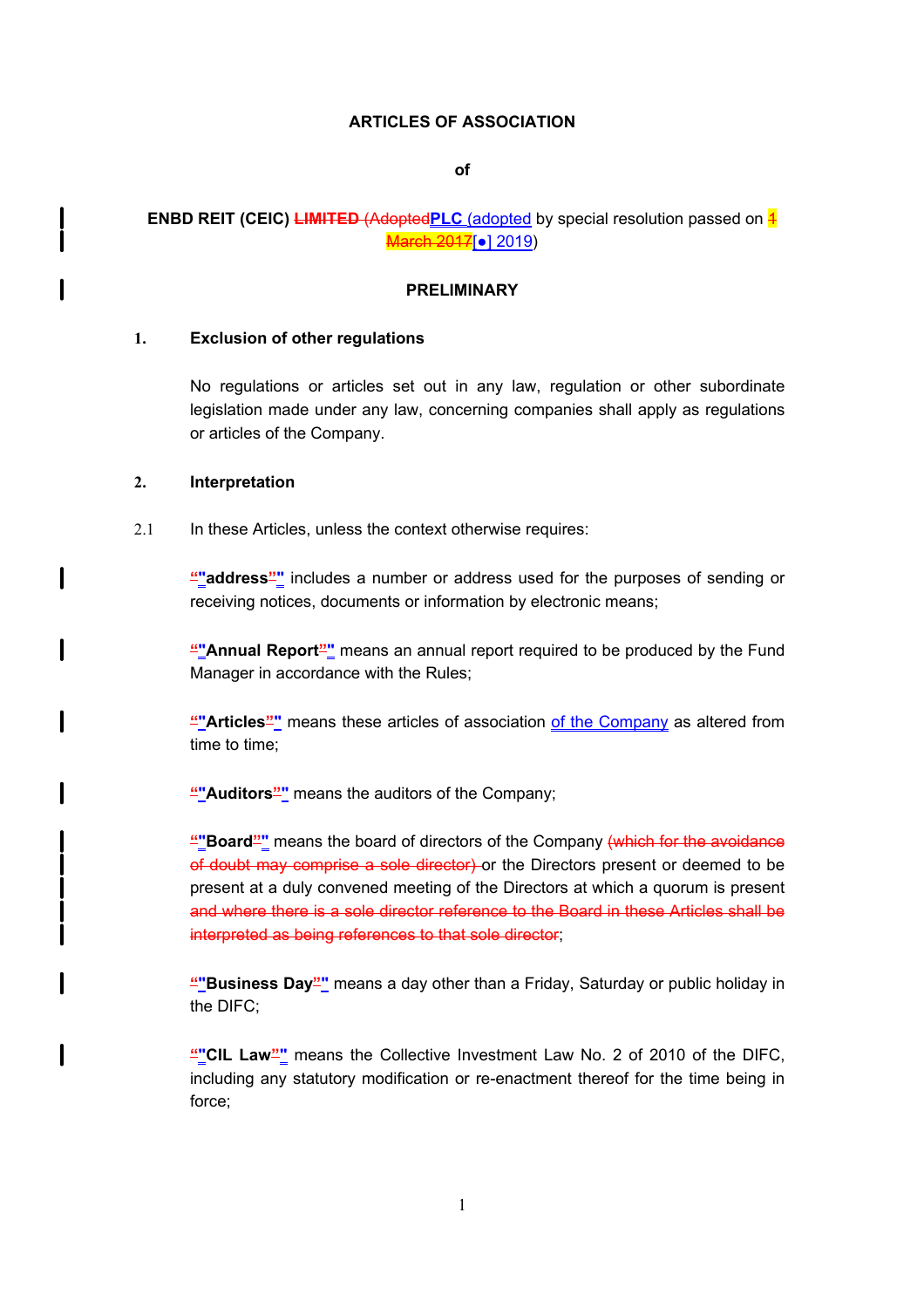**""CIR Rules""** means the DFSA Collective Investment Rules in the CIR Module of the DFSA Rulebook including any statutory modification or re-enactment thereof for the time being in force;

""clear days"" means, in relation to a period of notice, that period excluding both the day on which the notice is served or deemed to be served and the day for which it is given or on which it is to take effect;

"**Conflict Situation**" has the meaning given in Article 82.1;

**"committee"** means a committee of the Board;

 $\mathbf{I}$ 

 $\mathbf l$ 

 $\mathbf l$ 

I

**"Company"** means ENBD REIT (CEIC) Limited, a company limited by shares incorporated and registered in the DIFC with registered number 2209;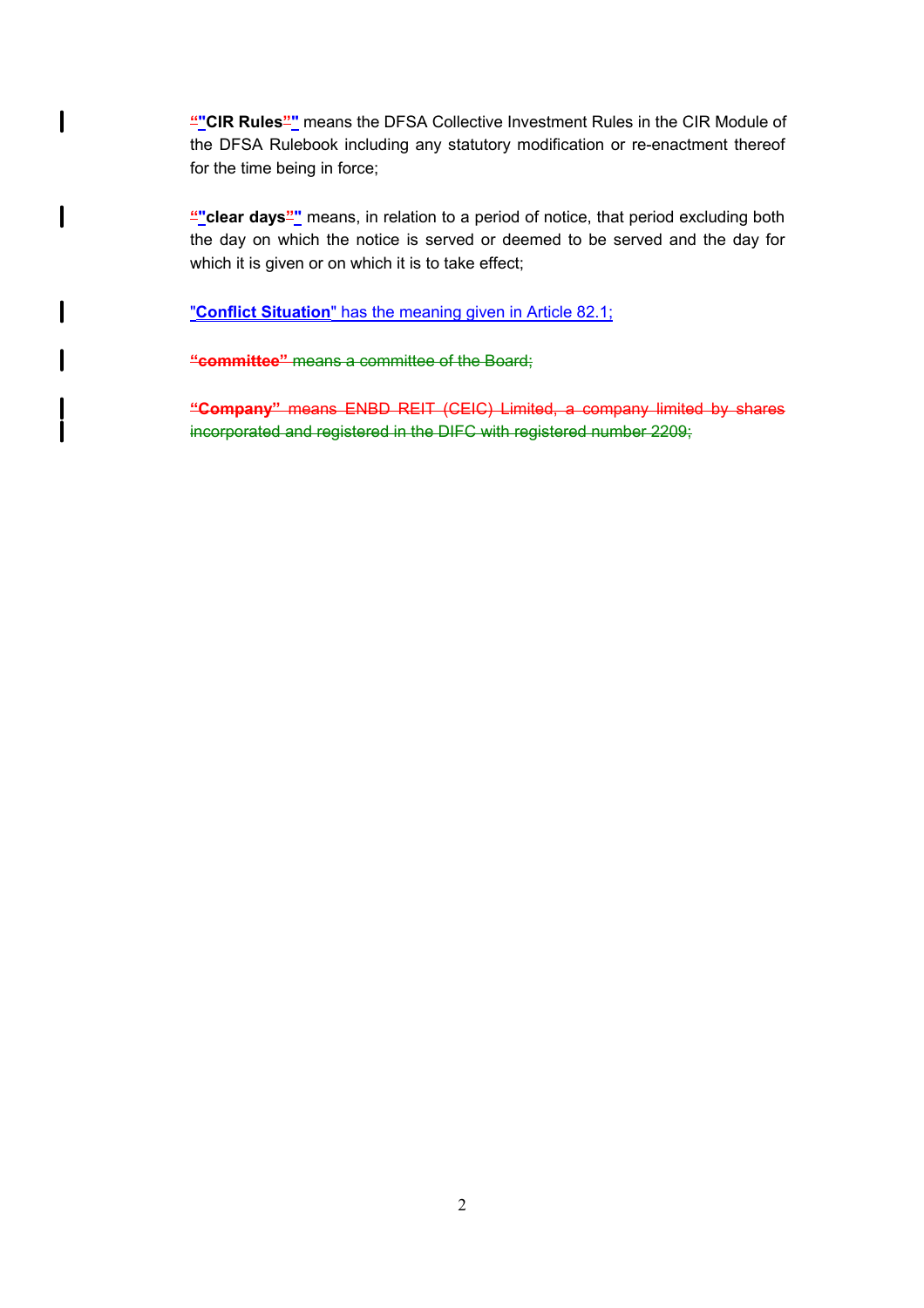**""Companies Law""** means the DIFC Companies Law No. 2 of 20095 of 2018 together with the regulations made thereunder including any statutory modification or re-enactment thereof for the time being in force;

**"Company"** means ENBD REIT (CEIC) PLC, a public company incorporated and registered in the DIFC with registered number 2209;

**"committee"** means a committee of the Board;

l

**""DFSA""** means the Dubai Financial Services Authority and includes any successor or replacement agency or authority;

**""DIFC""** means the Dubai International Financial Centre, Dubai, UAE;

""Director" or ""director"" means a director of the Company;

**""dividend""** includes any distribution whether in cash or in specie;

**""Extraordinary Resolution""** means a resolution of a duly constituted and quorate general meeting of the Shareholders (or the Ordinary Shareholders as the case may be) passed by an 85 per cent. or greater majority of the votes cast on behalf of the Shares entitled to vote through or on behalf of the Shareholders (or the Ordinary Shareholders as the case may be) present in person or by proxy and voting at the meeting. It includes any requisite written resolution of the Shareholders (or the Ordinary Shareholders as the case may be) entitled to vote, expressed to be an Extraordinary Resolution;

**""Fund Administrator""** means the fund administrator of the Company from time to time which may for the avoidance of doubt be the Fund Manager or a subsidiary of the Fund Manager where this is permitted by the Rules;

**"Fund Manager"** means the entity appointed by the Company to act as fund manager pursuant to the Rules: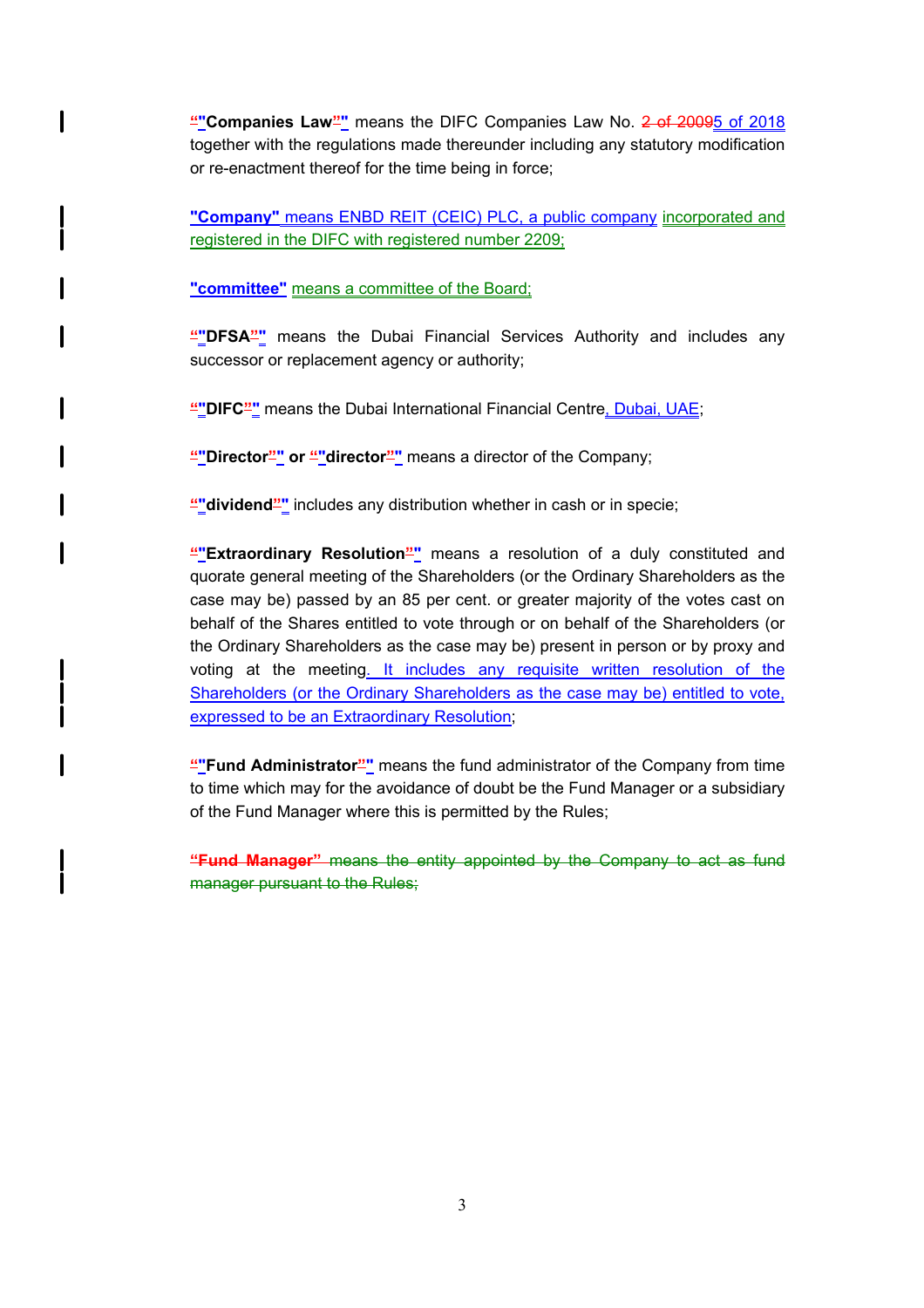**"**"Fund Management Agreement<sup>"</sup> means the agreement pursuant to which the Fund Manager is engaged to act as Fund Manager to the Company;

**"Fund Manager"** means the entity appointed by the Company to act as fund manager pursuant to the Rules;

**""Fund Property""** means the assets of the Company from time to time;

**""GCC""** means the Gulf Co-operation Council;

 $\mathbf l$ 

I

**""GCC Ownership Requirement"** has the meaning given in Article 21.122.1;

**""general meeting""** means any general meeting of the Company including any general meeting held as the Company's Company's annual general meeting;

**""holder""** means, in relation to any Share, the person whose name is entered in the Register as the holder of that Share;

**""IFRS""** means the International Financial Reporting Standards;

**"indemnified party"** has the meaning given in Articles 96 and 107.1, respectively;

"**Interested Director**" has the meaning given in Article 82.1;

**""Interim Report""** means an interim report required to be produced by the Fund Manager in accordance with the Rules;

#### "**Interested Director**" means as defined in Article 82.1;

**""Investment Committee""** means the committee elected by the Shareholder(s) to act as the investment committee for the Company as required under the CIR Rules and in accordance with Article 97;

**""Investment Policy""** means the Company'sCompany's investment policy;

**"** meeting of the Company" includes both a general meeting and a meeting of the holders of any class of Shares;

**"MENA"** means the Middle East and North Africa;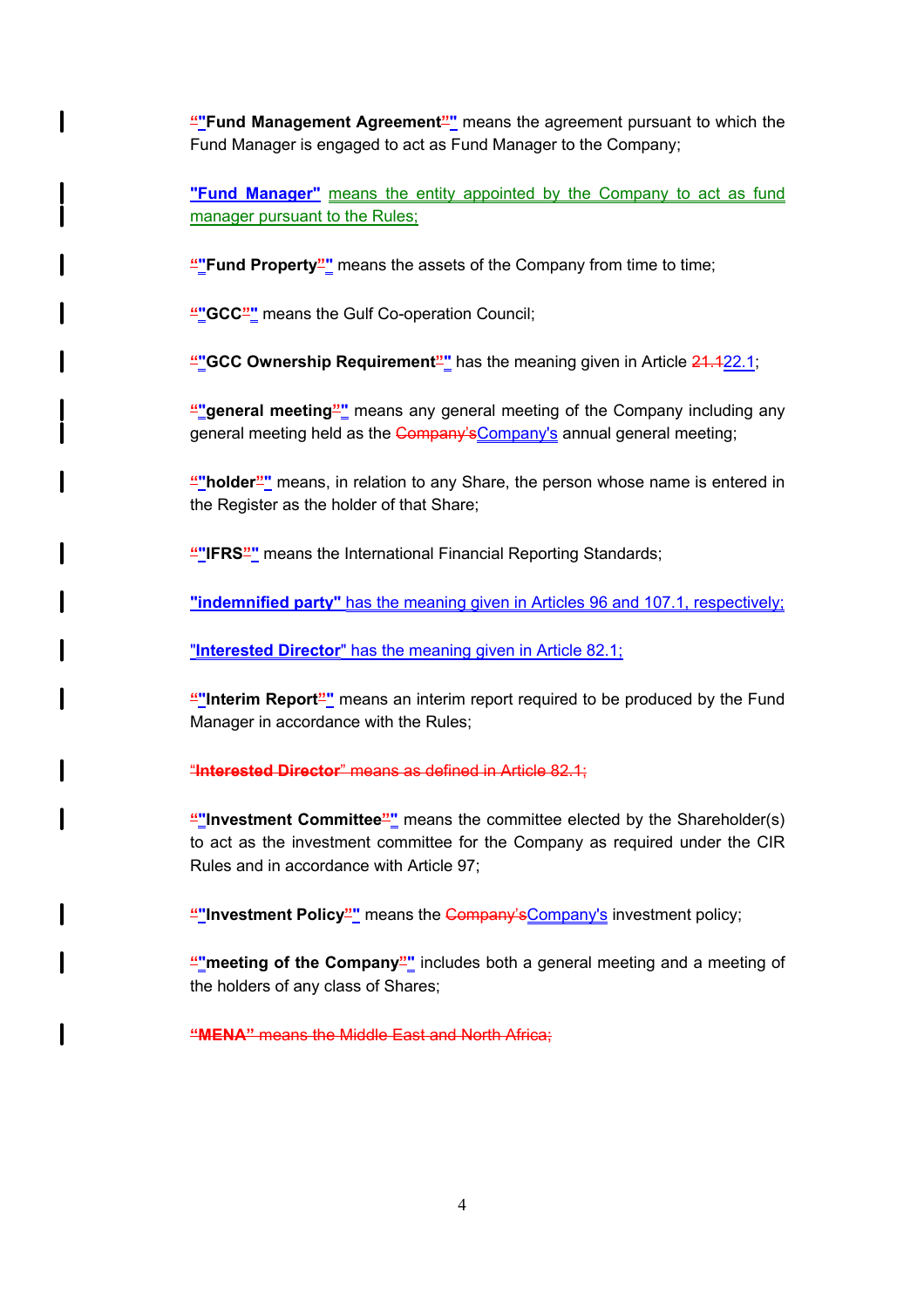**""month"** means calendar month;

I

I

l

I

**""Net Asset Value""** means the net asset value of the Company determined in accordance with the provisions of the Rules and these Articles;

**""Net Asset Value per Share""** means the net asset value of the Company per Share, being, on any date, the Net Asset Value of the Company divided by the number of Ordinary Shares in issue on that date;

**""Office""** means the registered office of the Company;

**""Ordinary Resolution""** means a resolution of a duly constituted and quorate general meeting of the Shareholders (or the Ordinary Shareholders as the case may be) passed by a simple majority of the votes cast on behalf of the Shares entitled to vote through or on behalf of the Shareholders (or the Ordinary Shareholders as the case may be) present in person or by proxy and voting at the meeting. It includes any unanimousrequisite written resolution of the Shareholders (or the Ordinary Shareholders as the case may be) entitled to vote, expressed to be an ordinary resolution. Ordinary Resolution;

**"Ordinary Shareholders"** means the holders of the Ordinary Shares;

**""Ordinary Shares""** means the ordinary shares with no par valueof US\$0.80 each in the share capital of the Company having the rights set out in these Articles;

**"Ordinary Shareholders"** means the holders of the Ordinary Shares;

**""Oversight Committee""** means the supervisory panel or committee appointed by the Fund Manager pursuant to the Rules and in accordance with Article 91;

**"qualifying period"** has the meaning given in Article 27.1;

"" paid up"" means paid up or credited as paid up;

**"**person entitled by transmission<sup>"</sup> means a person whose entitlement to a Share in consequence of the death or bankruptcy of a Shareholder or of any other event giving rise to its transmission by operation of law has been noted in the Register;

**"Prospectus"** means the prospectus (as defined in the Rules) relating to the Company as updated from time to time;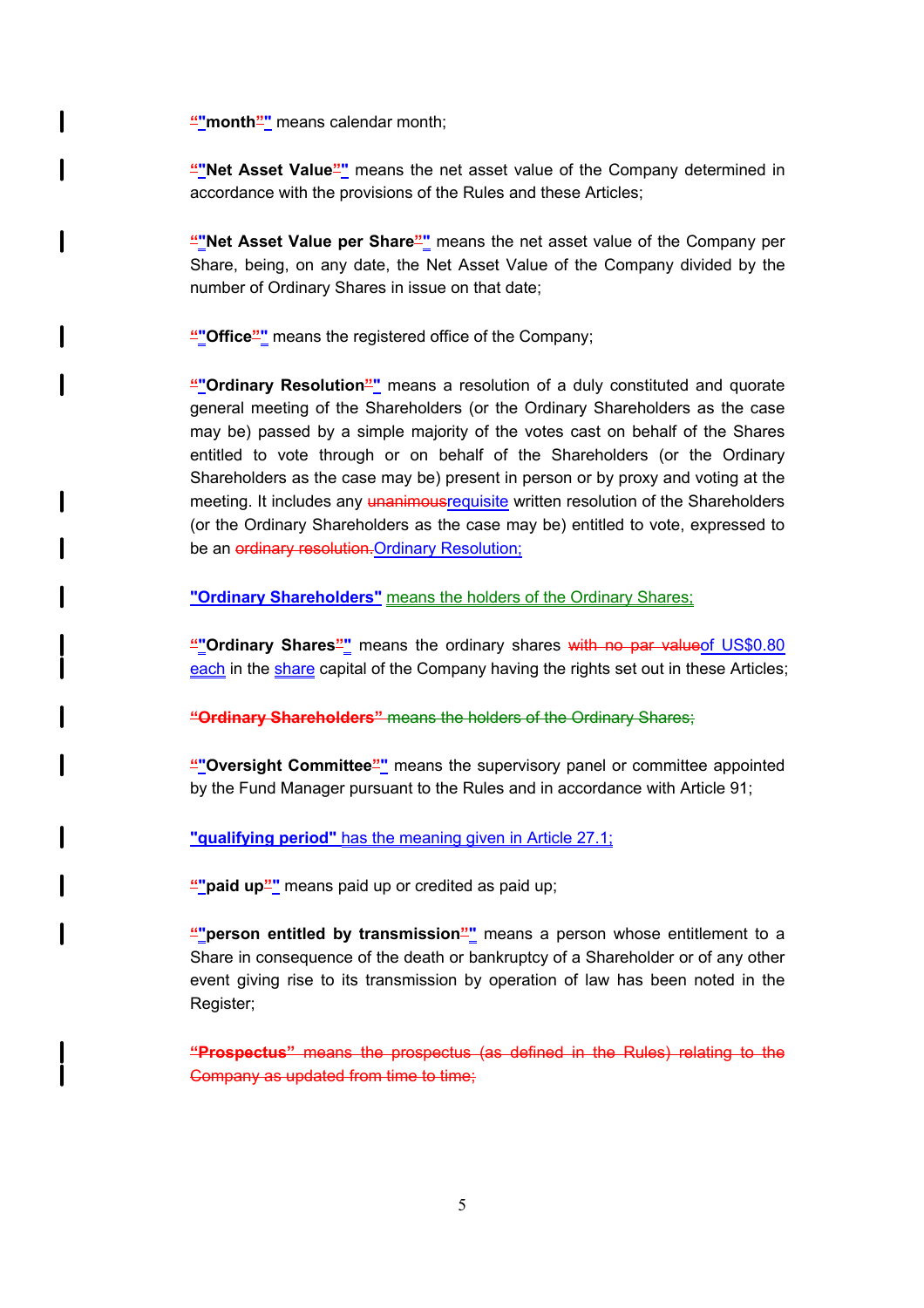"**Principal Investment Objective**" has the meaning given in Article 108(b)(ii);

""Register"" means the register of shareholders of the Company;

**"Report"** has the meaning given in Article 92.8;

I

I

I

I

 $\mathbf l$ 

l

**""Rules""** means the CIR Rules, the CIL Law and any applicable rules of the DFSA;

**""Secretary""** means the secretary of the Company and includes a joint, assistant or deputy secretary and any other person appointed by the Board to perform any of the duties of the secretary;

**""Share""** means a share in the capital of the Company;

**""Shareholder""** means each holder of a Share whose name is entered in the Register as the holder of a Share;

**""Shari'a""** means Islamic Shari'a laws and principles;

**"**"Shari'a Supervisory Board"" means the Shari'a supervisory board appointed in relation to the Company as required under the Rules;

**""Special Resolution""** means a resolution of a duly constituted general meeting of the Shareholders (or the Ordinary Shareholders as the case may be) passed by a 75 per cent. or greater majority of the votes cast on behalf of the Shares entitled to vote through or on behalf of the Shareholders (or the Ordinary Shareholders as the case may be) present in person or by proxy and voting at the meeting. It includes, other than in the case of the removal of an auditor or a director where a resolution of a duly constituted meeting shall be required, any unanimousrequisite written resolution of the Shareholders entitled to vote, expressed to be a special resolutionsSpecial Resolution;

"**Transferee Shareholder**" has the meaning given in Article 22.4;

**""UAE""** means United Arab Emirates;

"**US Person**" has the meaning given in Article 22.4;

"**US Securities Laws**" has the meaning given in Article 22.4;

"**US Transferee Shareholder**" has the meaning given in Article 22.4;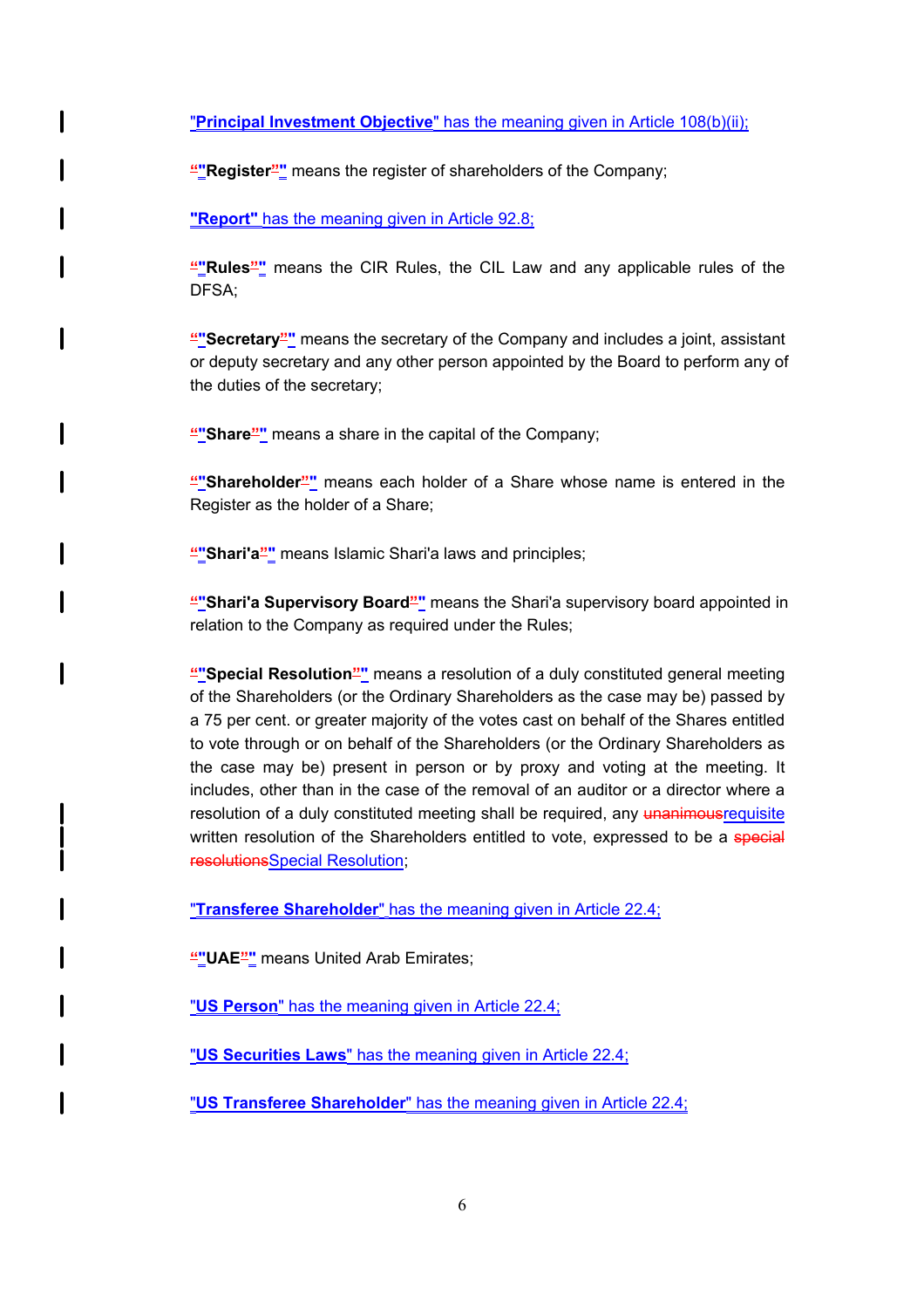**""Value""** means the value determined by a Valuer on such basis as the Valuer acting reasonably may determine is appropriate in the circumstance (including, for example and without limitation, the estimated amount for which a property should exchange on the date of valuation between a willing buyer and a willing seller in an arm'sarm's length transaction after proper marketing wherein the parties had each acted knowledgeably, prudently, and without compulsion);

**""Valuer""** means a valuer appointed by the Fund Manager and acting as an independent valuer to value each proposed real estate investment that the Company is intending to make in accordance with the Rules to produce a report of the Value of that property and includes any additional valuers appointed by the Fund Manager to a panel of valuers and any successor or replacement valuers; and

**""year""** means calendar year.

 $\mathsf{l}$ 

I

 $\mathbf l$ 

 $\mathbf{I}$ 

 $\mathbf l$ 

l

I

I

- 2.2 In these Articles, unless the context otherwise requires:
	- (a) words in the singular include the plural and vice versa;
	- (b) words which refer to one gender include all genders;
	- (c) references to a **""person""** include references to a body corporate and to an unincorporated body of persons (whether or not having separate legal personality);
	- (d) references to a **""meeting""** shall not be taken as requiring more than one person to be present if any quorum requirement can be satisfied by one person;
	- (e) references to **""writing""** include references to any method or combination of methods of representing or reproducing words, symbols or other information in a legible and non-transitory form (including in electronic form) and "written" shall be construed accordingly;
	- (f) reference to a **""Cent""**, **""Dollar""** or **""Dollars""** or **""US\$""** are references to Cents and Dollars, the legal currency of the United States of America;
	- $(g)$  references to a day, week, month or year are to the Gregorian calendar; and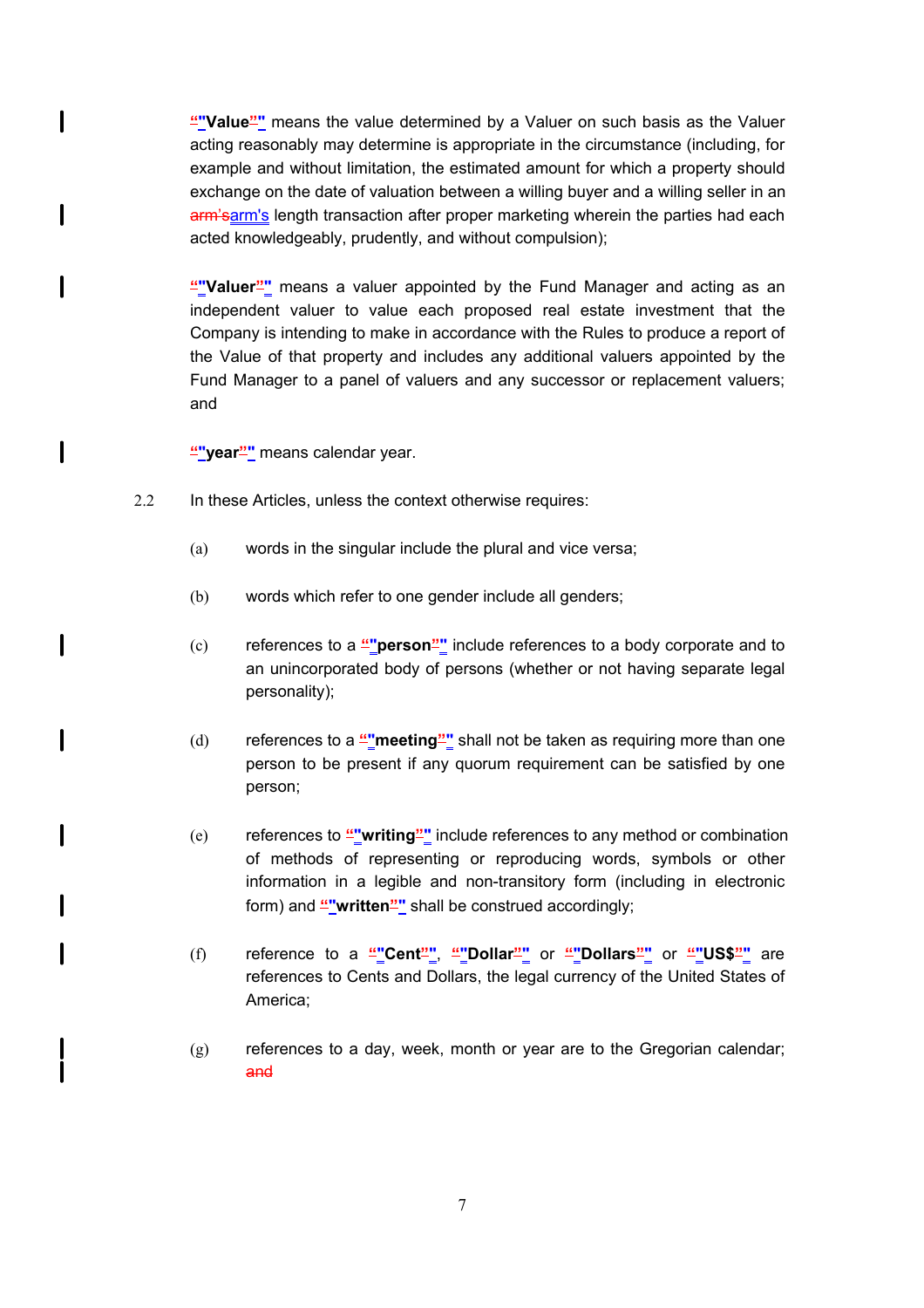- (h) references to an Article by number are to the relevant numbered paragraph of these Articles-; and
- $(i)$  if an obligation falls on a calendar day which is not a Business Day, the obligation shall take place on the next calendar day which is a Business Day.
- 2.3 Unless the context otherwise requires, any word or expression contained in these Articles which is not defined in this Article 2 but which is defined in the Rules shall have the same meaning as in the Rules but, save as required by the Companies Law, excluding any modification of that meaning made after the date of adoption of these Articles
- 2.4 References in these Articles to any statute or regulation or any provision of any statute or regulation shall, unless the context otherwise requires, include any modification or re-enactment of that statute or provision from time to time in force.
- 2.5 A Special Resolution or an Extraordinary Resolution shall be effective for any purpose for which an Ordinary Resolution is expressed to be required under any provision of these Articles.
- 2.6 The headings in these Articles are included for convenience only and do not affect the meaning of these Articles.

# **3. LimitedType of company and liability**

The Company is a public company. The liability of Shareholders is limited to the amount, if any, unpaid on the Shares held by them in the Company. A Shareholder shall not be liable for the debts of the Company, unless the Companies Law or Rules expressly prescribe otherwise. A Shareholder will not be subject to any calls to contribute cash to the Company or be required to meet any further liability in respect of any Shares held by that Shareholder.

### **4. Company Namename**

I

The Company's Company's name is ENBD REIT (CEIC) Limited PLC.

#### **5. Office and Fund Manager's Place of Business**

5.1 The Office shall be situated in the DIFC.

5.2 The Fund Manager of the Company at the time of the adoption of these Articles is Emirates NBD Asset Management Ltd, a company limited by shares incorporated in the DIFC and licensed by the DFSA to conduct the activities of a Fund Manager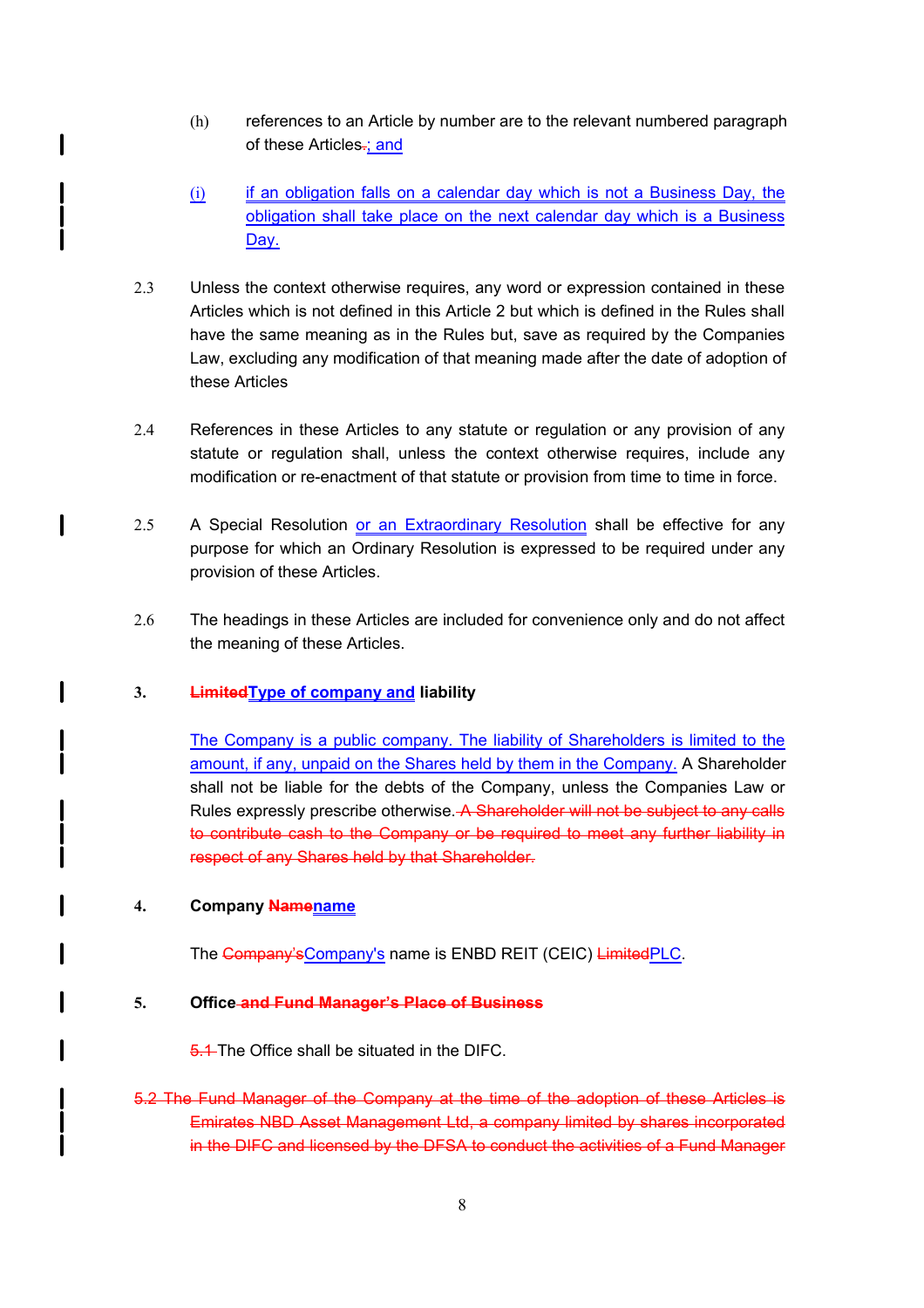under the CIL Law with DFSA Reference Number F00163 whose place of business at the date of adoption of these Articles is Unit - Office 8, Floor-8, Gate Building, East Wing, DIFC, Dubai, P.O. Box506578, UAE.

 $\begin{matrix} \mid \\ \mid \\ \mid \end{matrix}$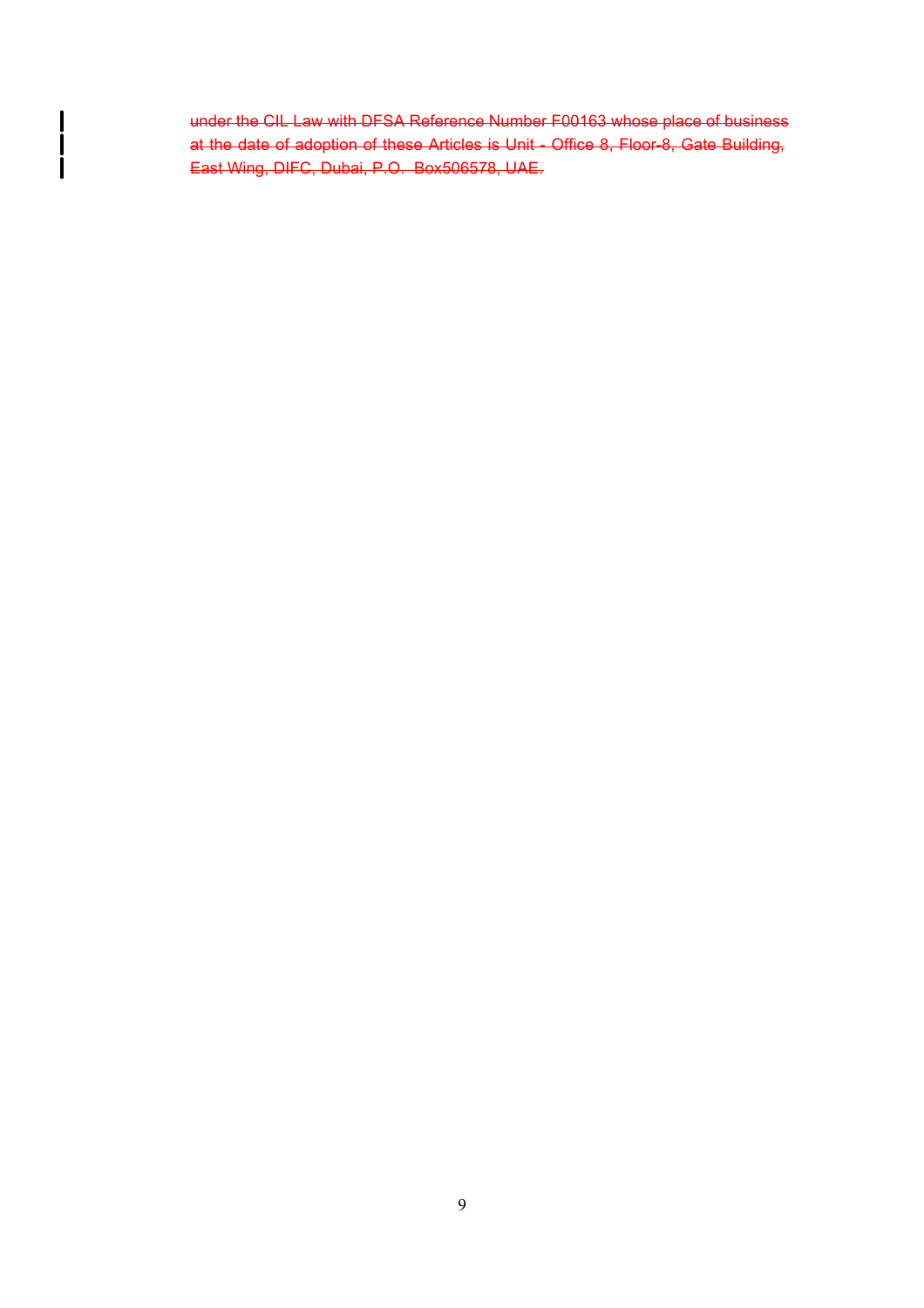# **6. Company status and objectives**

 $\mathbf l$ 

 $\mathbf{I}$ 

 $\mathbf l$ 

 $\mathbf{I}$ 

I

 $\mathbf l$ 

l

- 6.1 The Company is a close-ended investment company. The Company will operate in accordance with the provisions of these Articles, the Companies Law and the Rules and the Company is categorised as a Domestic Fund, a Public Fund, an Islamic Fund, a Property Fund and a Real Estate Investment Trust (REIT) and is governed by the laws of the DIFC. As an Islamic Fund, the Company's Company's entire business operations will be conducted in accordance with Shari'a.
- 6.2 Subject to these Articles, the Companies Law and the Rules, the Company may engage in any lawful activity for which closed-ended investment companies may be organised.
- 6.3 The duration of the Company shall be unlimited and shall continue until terminated in accordance with these Articles.

# **SHARE CAPITAL**

# **7. Authorised Share Capitalshare capital**

- 7.1 The Company shall have a variable share capital.
- 7.2 The authorised share capital of the Company is US\$-500,000,000,000,000,000 and is divided into 500,000,000 Ordinary Shares.

# **8. Ordinary Share Rightsrights**

- 8.1 Each Ordinary Share shall rank *pari passu* with each other Ordinary Share.
- 8.2 The Ordinary Shares shall:
	- (a) be redeemable only in accordance with the provisions of the Companies Law, the Rules and Article 9;
	- (b) entitle the holders to receive notice of, to attend and speak at any general meeting of the Company and to vote at any general meeting of the Company; and
	- (c) confer the right to receive dividends and any other form of distribution related to the Company.

# **9. Redeemable Sharesshares**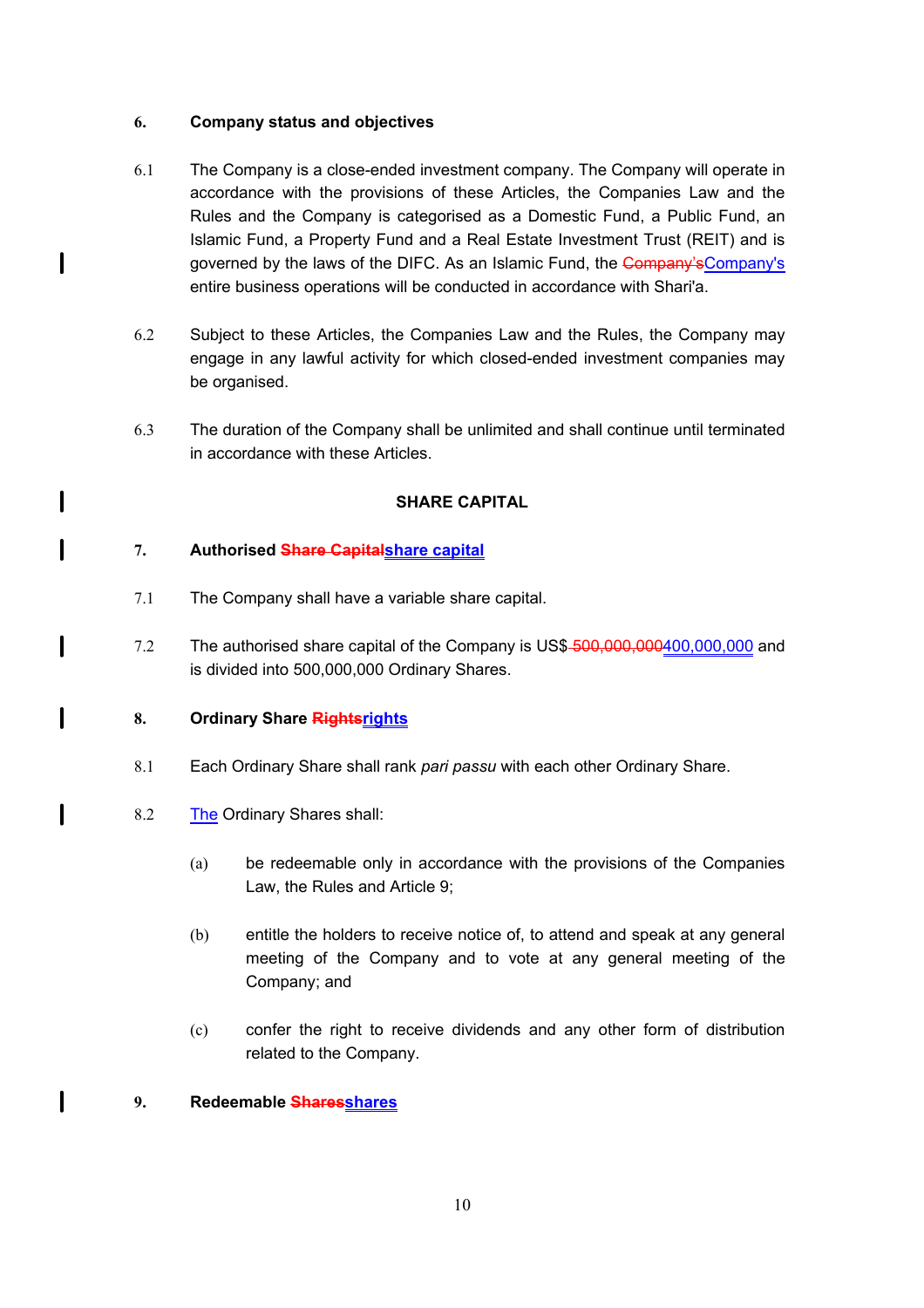Subject to the provisions of the Companies Law and the Rules, no redemption of Shares will be permitted save that Company may exercise the right of mandatory redemption of any Shares sold, transferred or acquired in respect of which the Directors are entitled to refuse registration of transfer pursuant to Article 24-22 or where such sale, transfer or acquisition is otherwise in contravention of any provisions of the Companies Law, the Rules or these Articles.

#### **10. Alteration of Share Capitalshare capital**

 $\mathbf{l}$ 

I

 $\mathbf l$ 

 $\mathbf l$ 

 $\mathbf{I}$ 

- 10.1 TheSubject to the Rules, the Company may by way of a Special Resolution:
	- (a) increase the authorised share capital of the Company for the purpose of creating further Ordinary Shares in the Company;
	- (b) consolidate all or any of the Shares (whether issued or not) including, where such shares have a nominal value, into Shares of a greater nominal amount than its existing Shares;
	- (c) sub-divide any of the Shares including, where such sharesShares have a nominal value, of smaller nominal amount than its existing Shares; and
	- (d) cancel Shares which have not been taken or agreed to be taken by any person and diminish the amount of the <del>Company'sCompany's</del> share capital by the amount of the Shares so cancelled.
- 10.2 Whenever as the result of a consolidation or sub-division of Shares, any Shareholders would become entitled to fractions of a Share, the Board may:
	- (a) deal with the fractions as it thinks fit and, in particular, may cancel or arrange for the sale of the Shares representing the fractions to which any Shareholders would otherwise become entitled to any person (including, subject to the Companies Law and the Rules, the Company) and distribute the net proceeds of sale in due proportion among those Shareholders except that any amount otherwise due to a Shareholder of less than US\$5 (or such other sum as the Board may from time to time decide) may be retained for the benefit of the Company or distributed to an organisation which is a charity approved by the Shari'a Supervisory Board. For the purpose of any such sale, the Board may authorise any person to sign an instrument of transfer of the Share and may cause the name of the transferee to be entered in the Register as the holder of the Shares which have been sold. The transferee shall not be bound to see to the application of the purchase moneys nor shall his title to the Shares be affected by any irregularity in, or invalidity of, the proceedings relating to the sale; or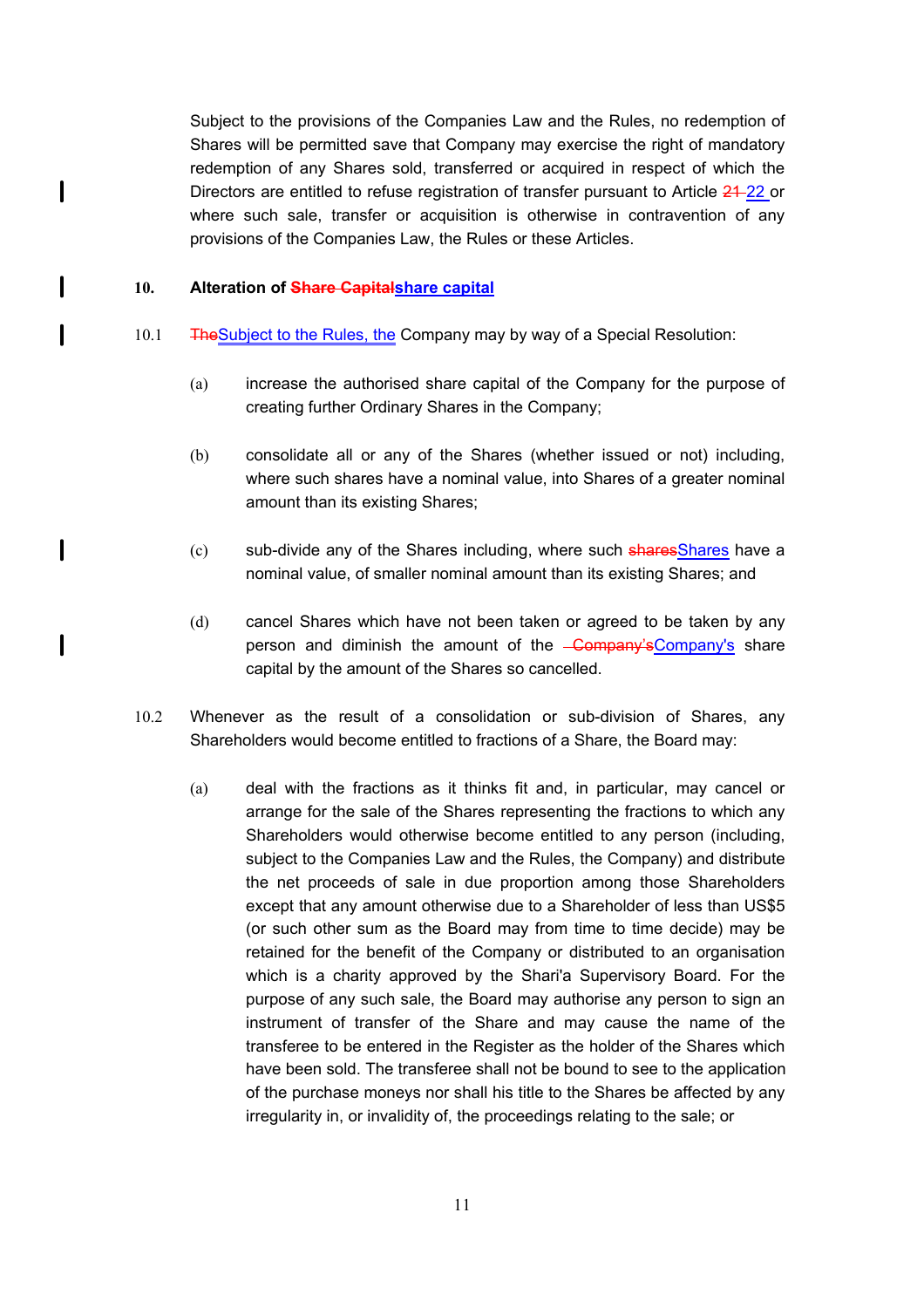- (b) subject to the provisions of the Companies Law and the Rules, issue to each such Shareholder credited as fully paid up (if necessary) by way of capitalisation of the minimum number of Shares required to round up his holding to an exact multiple of the number of Shares to be consolidated into a single Share (such issue being deemed to have been effected immediately before consolidation). The amount required to pay up such Shares shall be appropriated, at the Board's Board's discretion, from any sums standing to the credit of any of the Company's Company's reserve accounts (including Share premium account (where one is created) and capital redemption reserve) or to the credit of the profit and loss account or retained earnings and capitalised by applying the same in paying up such Shares.
- 10.3 Subject to the provisions of the Companies Law and the Rules, the Company may in any way and on such terms as it may decide:
	- (a) reduce its share capital; and
	- (b) purchase its own Shares.

# **11. Treasury shares**

 $\mathbf l$ 

I

- 11.1 Subject to the provisions of the Companies Law and the Rules, the Company may hold any Shares that have been purchased by it as treasury shares, provided that it is sanctioned by an Ordinary Resolution.
- 11.2 Subject to the provisions of the Companies Law, the Company that holds Shares as treasury shares may:
	- (a) cancel the Shares, in which case the amount of the Company's share capital shall be reduced accordingly by the nominal value of the Shares cancelled;
	- (b) sell the Shares;
	- (c) transfer the Shares for the purposes of, or pursuant to, an Employee Share Scheme;
	- (d) transfer the Shares to existing Shareholders as fully paid bonus Shares; or
	- (e) continue to hold the Shares.

# **12. Subscription for and issue of Shares**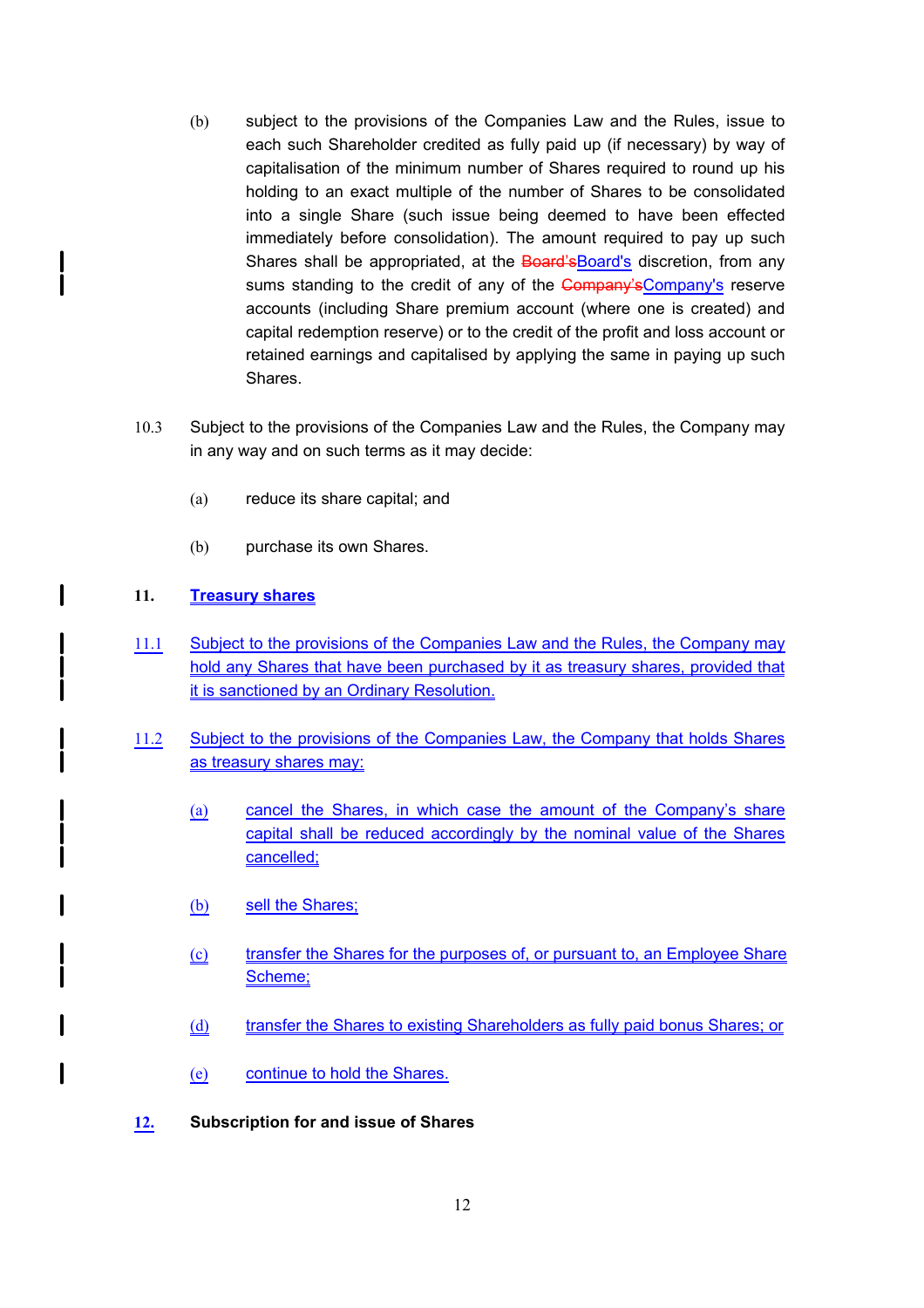The Company may offer Ordinary Shares for subscription at an issue price that is less than the then Net Asset Value per Share and issue and allot such Shares at an issue price that is less than the then Net Asset Value per Share., provided that no Share shall be allotted other than paid up at least as to one-quarter of its par value, save that this condition shall not apply to any Shares allotted pursuant to any Employee Share Scheme (as defined in the Companies Law).

### **13.** 12. **Power to pay commission and brokerage**

 $\mathbf{I}$ 

 $\mathbf{I}$ 

 $\mathbf l$ 

- 13.1 42.4 The Company may in connection with the issue or off-market sale of any Shares exercise all powers of paying commission and brokerage including for the avoidance of doubt the payment of the same to the Fund Manager provided that no such payment shall be made in connection with the sale of any Shares in an onmarket transaction. Furthermore, to the extent permitted by the CIL Law, the CIR Rules, the Companies Law and all other laws, rules and regulations, the Company may charge any person subscribing for Shares a fee (in addition to the amount paid to the Company by such person by way of subscription monies) equal to the amount being charged to the Company by any third party by way of commission and/or brokerage in connection with the subscription of the Shares being subscribed for by that person and such amount shall be treated as a reimbursement of such commission and/or brokerage and not as an amount paid up on the relevant Shares.
- 13.2 12.2 Any such commission or brokerage may be satisfied by:
	- (a) the payment of cash; or
	- (b) the allotment of Shares or other securities; or
	- (c) to the extent permitted by Shari'a, the grant of a call for an allotment of Shares or other securities; or
	- (d) any combination of such methods.

### **14.** 13. **Trusts not recognised**

Except as ordered by a court of competent jurisdiction or as required by law:

(a) no person shall be recognised by the Company as holding any Share on any trust; and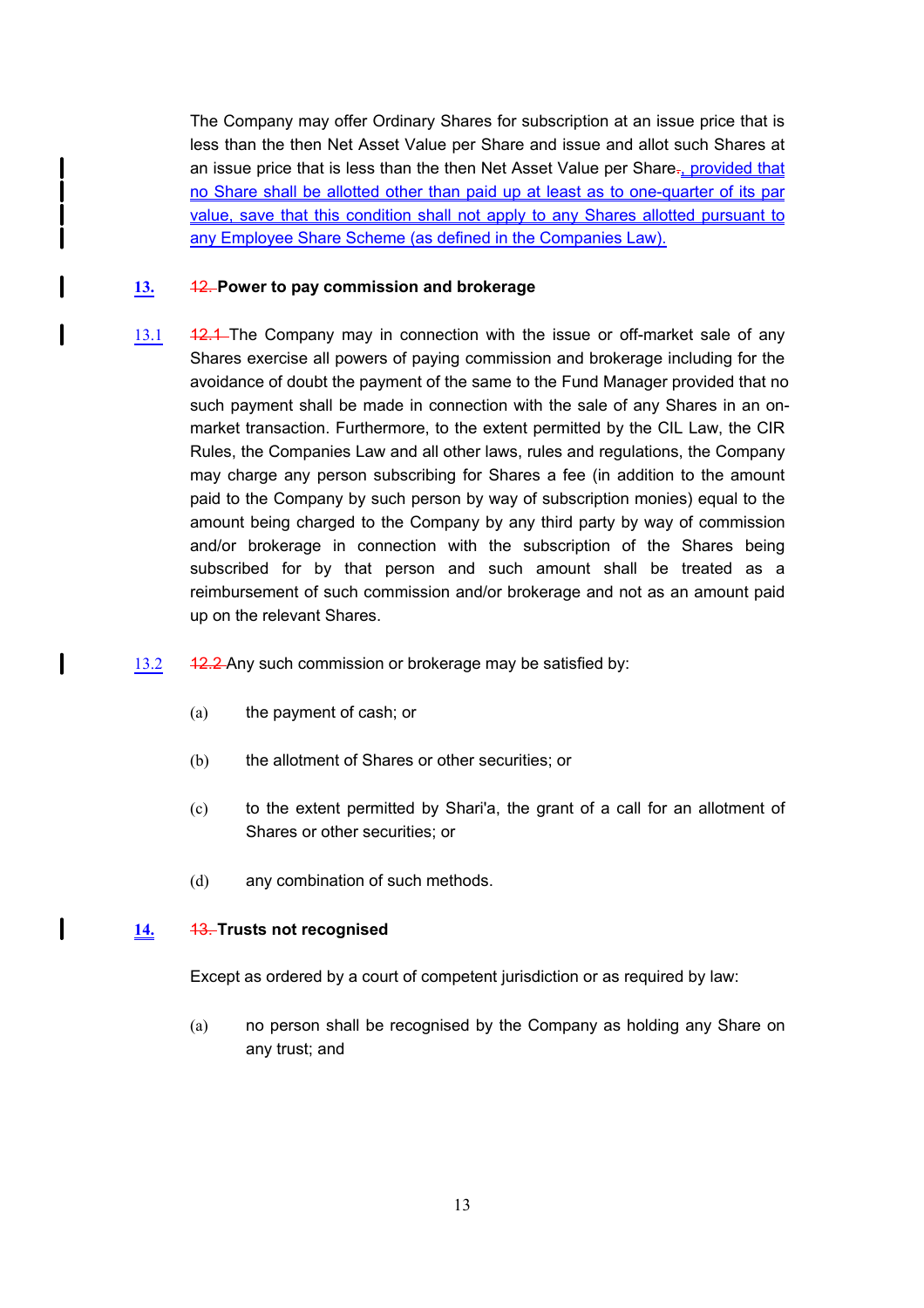(b) the Company shall not be bound by or required in any way to recognise (even if it has notice of it) any equitable, contingent, future, partial or other claim to or interest in any Share other than an absolute right in the holder to the whole of the Share.

# **VARIATION OF RIGHTS**

# **15.** 14. **Manner of variation of rights**

 $\mathbf l$ 

 $\mathbf l$ 

 $\mathbf I$ 

 $\mathbf{I}$ 

 $\mathsf{l}$ 

I

- 15.1 44.4 If at any time the share capital of the Company is divided into Shares of different classes, all or any of the rights attached to any class may be varied, either while the Company is a going concern or during or in contemplation of a winding up:
	- (a) with the consent in writing of the holders of Shares representing not less than 75% per cent. of the share capital represented by Shares of that class; or
	- (b) with the sanction of a Special Resolution passed at a separate meeting of the holders of the issued Shares of that class duly convened and validly held in accordance with the provisions of these Articles,

and, in all cases, only with the approval in writing of the Shari'a Supervisory Board.

- 15.2 14.2 The rights attached to any class of Shares shall not, unless otherwise expressly provided in the rights attaching to those Shares, be deemed to be varied by:
	- (a) the creation or issue of further Shares ranking *pari passu* with or subsequent to them; or
	- (b) the purchase or redemption by the Company of any of its own Shares.

# **16.** 15. **Class meetings**

- 16.1 45.1 All the provisions of these Articles relating to general meetings shall, with any necessary modifications, apply to every separate meeting of the holders of any class of Shares except that:
	- (a) no person, other than a Director and the Fund Manager, shall be entitled to notice of, or to attend, any such meeting unless he is a holder of Shares of the relevant class;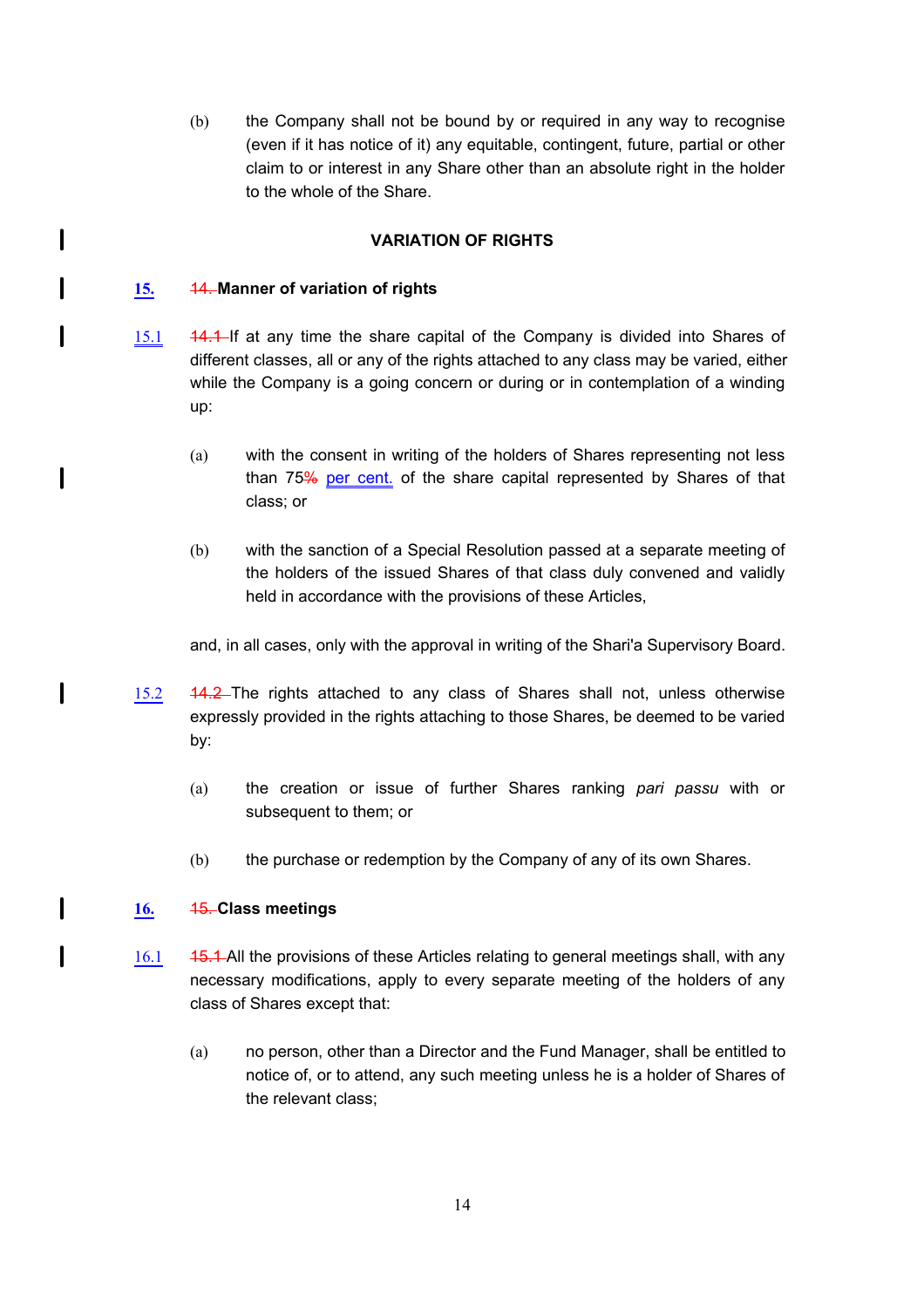- (b) the quorum at any such meeting (other than an adjourned meeting) shall be not less than two persons (or where only one Shareholder holds Shares in such class of Shares, one person) entitled to vote and holding or representing by proxy at least one third of the issued Shares of the relevant class;
- (c) the quorum at any adjourned meeting shall be one person holding Shares of the relevant class who is present in person or by proxy and entitled to vote (whatever the number of Shares held by him);
- (d) any holder of Shares of the relevant class who is present in person or by proxy and entitled to vote may demand a poll; and
- (e) on a poll, each such holder shall have one vote for every Share of the relevant class held by him.
- 16.2 15.2 The Board may convene a meeting of the holders of any class of Shares whenever it thinks fit and whether or not the business to be transacted involves a variation of class rights.

# **SHARE REGISTER AND CERTIFICATES**

# **17.** 16. **Share Register**

 $\mathbf{I}$ 

I

 $\mathbf l$ 

I

Subject to the Companies Law and to any other applicable laws and regulations and the facilities and requirements of any relevant system concerned, Shares will be issued in registered, book-entry form and certificates for Shares will be issued in accordance with these Articles with the entitlement of a Shareholder evidenced by an entry in the Register.

# **18.** 17. **Issue of share certificates**

- 18.1 17.1 Subject to the Companies Law and to any other applicable laws and regulations and the facilities and requirements of any relevant system concerned:
	- (a) the Board shall have the power to implement any arrangements as it may, in its absolute discretion, think fit in relation to the evidencing of title to and transfer of uncertificated (dematerialised) Shares;
	- (b) the Company will enter on the Register how many Shares are held in uncertificated form and in certificated form and, unless the Board otherwise determines, holdings in certificated form and uncertificated form shall be treated as separate holdings; and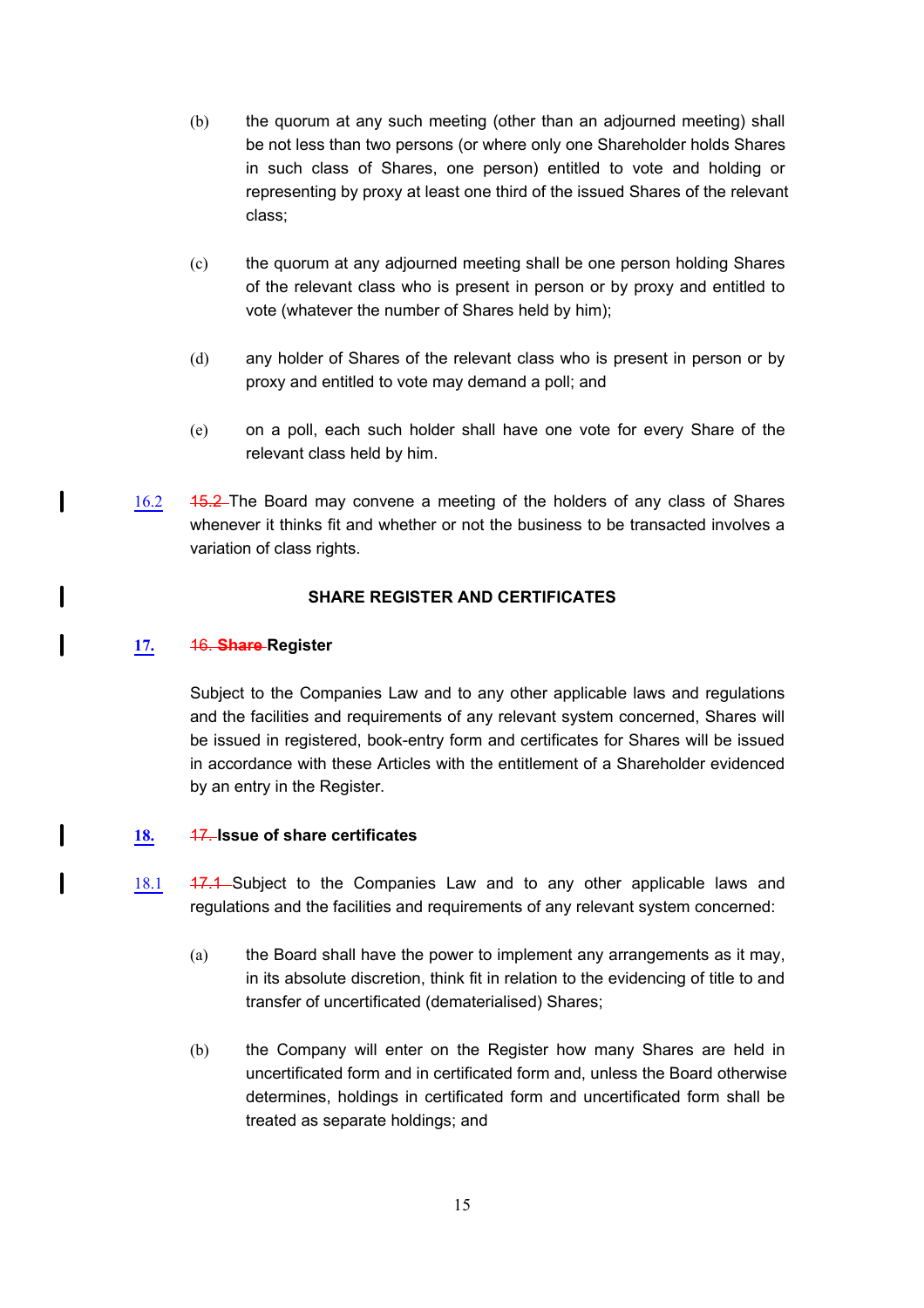- (c) a class of Shares is not to be treated as two classes by virtue of the fact that such class comprises both certificated Shares and uncertificated Shares or as a result of a provision of these Articles, the Companies Law or any other applicable law or regulation which applies only in respect of certificated or uncertificated Shares.
- 18.2 17.2 Unless otherwise determined by the Board and permitted by the Companies Law and any other applicable laws and regulation, no person shall be entitled to receive a certificate in respect of any Share for so long as the title to that Share is evidenced otherwise than by a certificate and for so long as any transfers of that Share may be made otherwise than by a written instrument.
- 18.3 17.3 Every person (except a person to whom the Company is not required by law to issue a certificate) whose name is entered on the Register as a holder of certificated Shares is entitled, without charge, to receive one certificate for all the certificated Shares of a class registered in his name (or several certificates each for one or more of his Shares upon payment of such reasonable fee as the Board or the Fund Manager may determine for every certificate after the first or such lesser sum as the Board shall from time to time determine) or, in the case of certificated Shares of more than one class being registered in his name, to a separate certificate for each class of Shares.

# **19.** 18. **Form of share certificate**

 $\mathbf l$ 

l

I

1

 $\mathbf{I}$ 

l

I

- 19.1 48.1 Every share certificate shall specify the number and class of Shares to which it relates the nominal value of those Shares and the distinguishing numbers (if any) assigned to them.
- 19.2 48.2 Every share certificate shall be issued in such manner as the Board may approve. The Board may decide, either generally or in any particular case or cases, that any signatures on share certificates need not be autographic but may be applied by some mechanical, electronic or other means or may be printed on them or that the certificates need not be signed by any person.

# **20.** 19. **Replacement share certificates**

- 20.1 **19.1** Subject to Article 19.220.2:
	- (a) a Shareholder who has two or more share certificates representing Shares of any one class may request in writing that such certificates be cancelled and replaced with a single new certificate for such Shares and the Company may comply with such request at its discretion;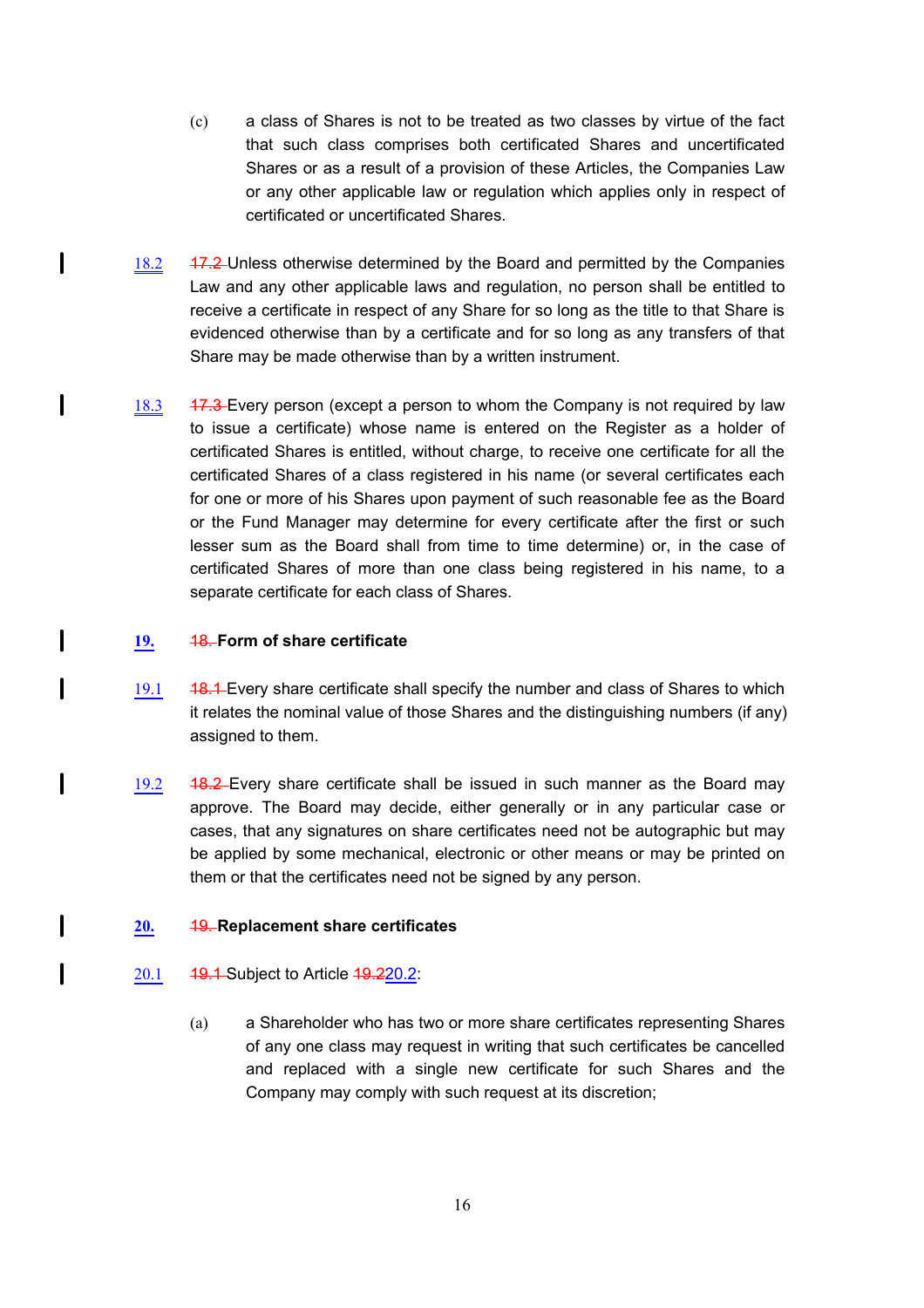- (b) a Shareholder who has a share certificate representing Shares of any one class may request in writing that such certificate be cancelled and replaced with two or more new certificates representing such Shares in such proportions as he may specify and the Company may comply with such request at its discretion;
- (c) a Shareholder who transfers part of his Shares comprised in a share certificate shall request in writing that such certificate be cancelled and replaced with a single new certificate for the balance of certificated Shares retained by him and the Company shall comply with such request; and
- (d) if a share certificate issued to a Shareholder is damaged, defaced, worn out or said to be lost, stolen or destroyed, the Shareholder may request in writing that a new certificate representing the same Shares be issued to him and the Company shall comply with such request.
- $20.2$  19.2 No new certificate will be issued pursuant to Article  $19.1 20.1$  unless the relevant Shareholder:
	- (a) has first delivered the old certificate or certificates to the Company for cancellation (except for any certificate which is said to be lost, stolen or destroyed);
	- (b) has complied with such conditions as to evidence and provided such indemnity (with or without security) as the Board may think fit; and
	- (c) has paid to the Company or the Fund Manager such reasonable fee as the Board or the Fund Manager may decide.

# **TRANSFER OF SHARES**

# **21.** 20. **Form of transfer**

l

 $\mathbf l$ 

I

- 21.1 20.1 Subject to the provisions of these Articles, any Shareholder may transfer all or any of his Shares by an instrument of transfer in any usual or common form or in any other form approved by the Board, and the instrument shall be executed by or on behalf of the transferor and, if the shares are partly paid, the transferee.
- 21.2 20.2 All transfers of uncertificated Shares shall be made in accordance with the Companies Law and the DIFC Dematerialised Investments Regulations and be subject to the facilities and requirements of any relevant system and in accordance with any arrangements implemented and/or approved by the directors pursuant to these Articles.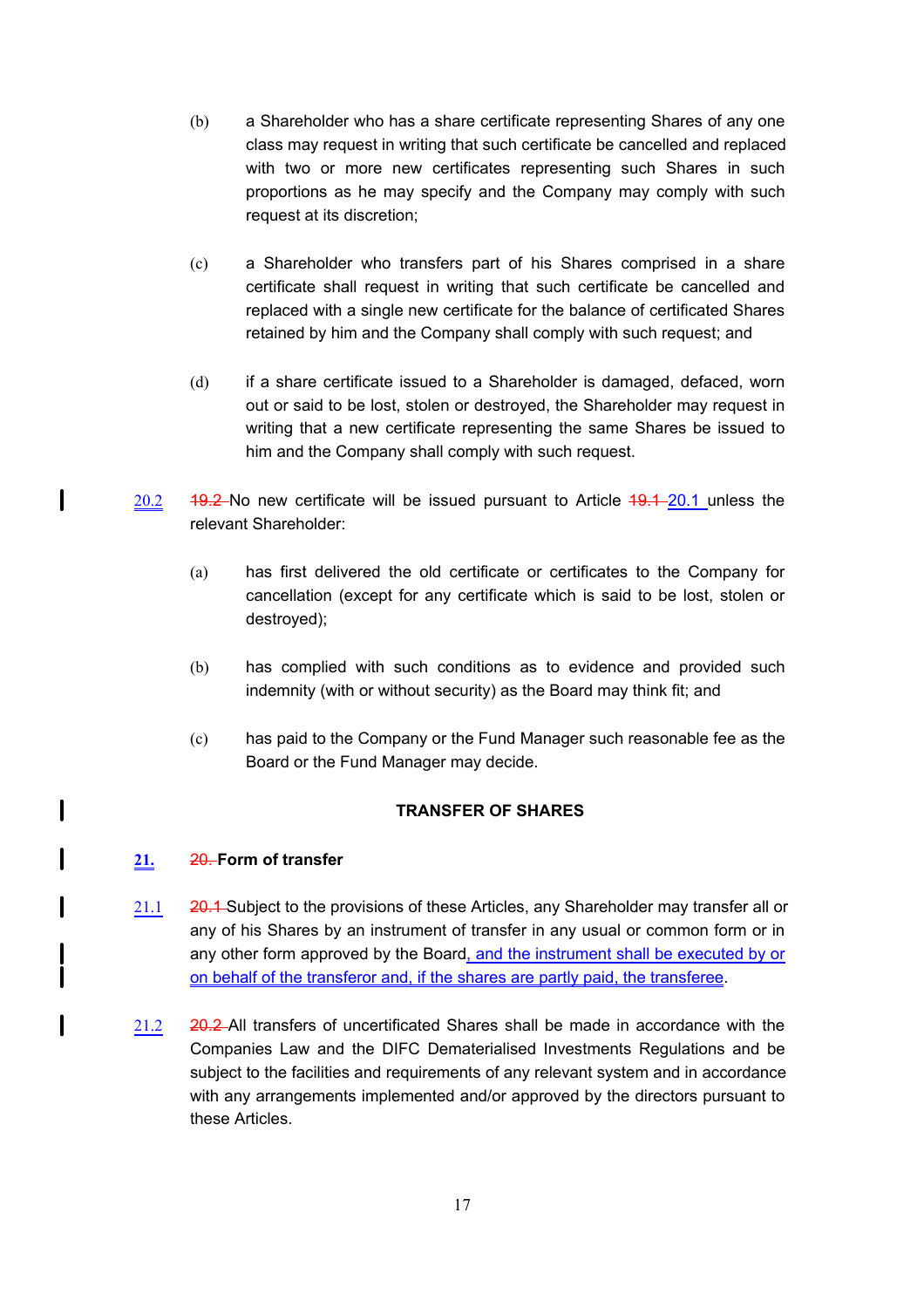- 21.3 20.3 The transferor shall be deemed to remain the holder of any Share transferred until the name of the transferee is entered in the Register in respect of it.
- 21.4 20.4 The Board may require that the instrument of transfer of a Share shall be signed by or on behalf of the transferor and by or on behalf of the transferee.
- 21.5 20.5 All instruments of transfer which are registered may be retained by the Company.

#### **22.** 21. **Power to refuse registration**

 $\mathbf{I}$ 

I

l

I

 $\mathbf{I}$ 

22.1 21.1 Subject to the remaining provisions of this Article 2422, the Ordinary Shares are transferable provided that, at all times, the Board may, in its absolute discretion, impose a requirement that Shareholders comprise a minimum percentage (to be determined by the Board) of UAE and/or GCC nationals (either natural persons or juridical entities which meet nationality requirements under UAE law), which requirement may be suspended or cancelled at any time at the sole discretion of the Board and the Board shall be entitled to refuse to register any transfer of Ordinary Shares which, if accepted, would result in a breach of any such requirement which is in force at the time of the purported transfer (the ""**GCC Ownership Requirement**<sup>"</sup>). In the event that notwithstanding the foregoing a transfer of Shares takes place such that there is a breach of the GCC Ownership Requirement, the transferee Shareholder (the "**Transferee Shareholder**") shall, if requested to do so in writing by the Company, forthwith transfer such number of the Ordinary Shares then held by the Transferee Shareholder to another person such that there would no longer be a breach of the GCC Ownership Requirement. In the event that the Transferee Shareholder fails to comply with such request the Company may take any and all action necessary to transfer such number of the Ordinary Shares then held by the Transferee Shareholder to such person as the Company may determine such that there would no longer be a breach of the GCC Ownership Requirement and the Company shall be deemed to be the attorney of the Transferee Shareholder in this regard and the Transferee Shareholder shall be deemed to have approved of and assented to such transfer for all purposes. Such transfer shall be effected without any compensation to the Transferee Shareholder and the Transferee Shareholder shall indemnify and hold harmless the Company, its directors, officers and agents and the Fund Manager from all losses, costs, claims and expenses arising out of or in connection with such transfer. In addition the Company and/or the Fund Manager may, without further recourse to the Shareholders or any of them, take such action as it deems necessary or desirable in connection with the trading and settlement of the Shares on any exchange (including without limitation changing the mechanism by which such trading and settlement is effected) whether on a temporary or permanent basis to ensure that the GCC Ownership Requirement is not breached or that any such breach is remedied.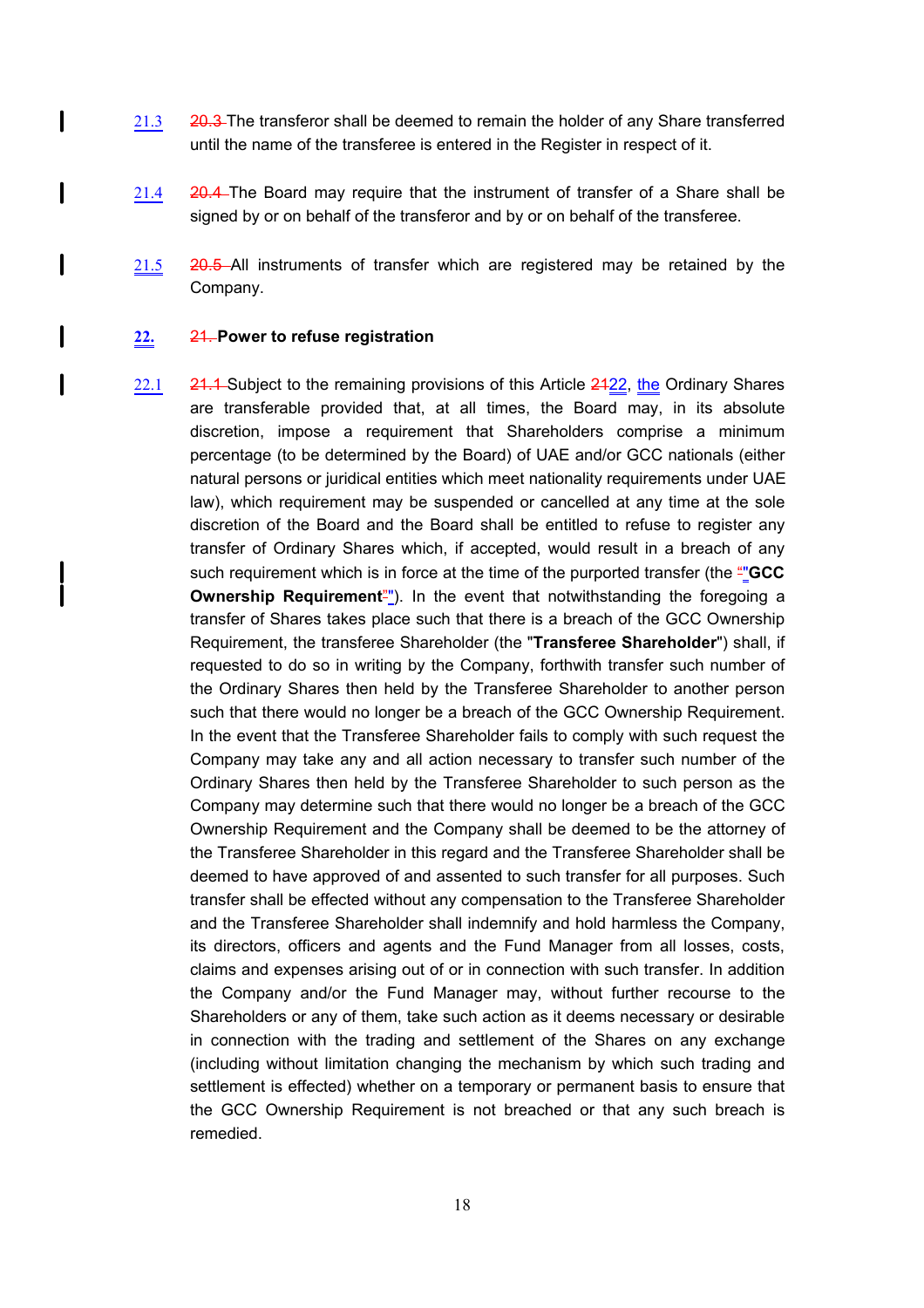22.2 21.2 The Board may refuse to register the transfer of an Ordinary Share if any evidence that the Board may reasonably require (including where relevant any instrument of transfer and such documentation and evidence as may be required by the Board pursuant to the requirements of the DIFC and the DFSA in relation to the prevention of money laundering and qualification of investors), are not duly filed at its Office or the office of the agent that maintains the Register.

 $\mathbf{I}$ 

 $\mathbf{I}$ 

22.3 21.3 Without prejudice to the generality of Article 21.222.2, the Board shall be entitled to require evidence of nationality (in form and substance acceptable to the Board to be provided to it by any purported transferee or subscriber of an Ordinary Share). Subject to the Companies Law and to any other applicable laws and regulations and the facilities and requirements of any relevant system concerned, the Board may refuse to register the transfer of an Ordinary Share if the acceptable evidence of nationality is not duly filed at the Office or the office of the agent that maintains the Register or the Board is of the opinion that the GCC Ownership Requirement may be breached should the transfer be registered.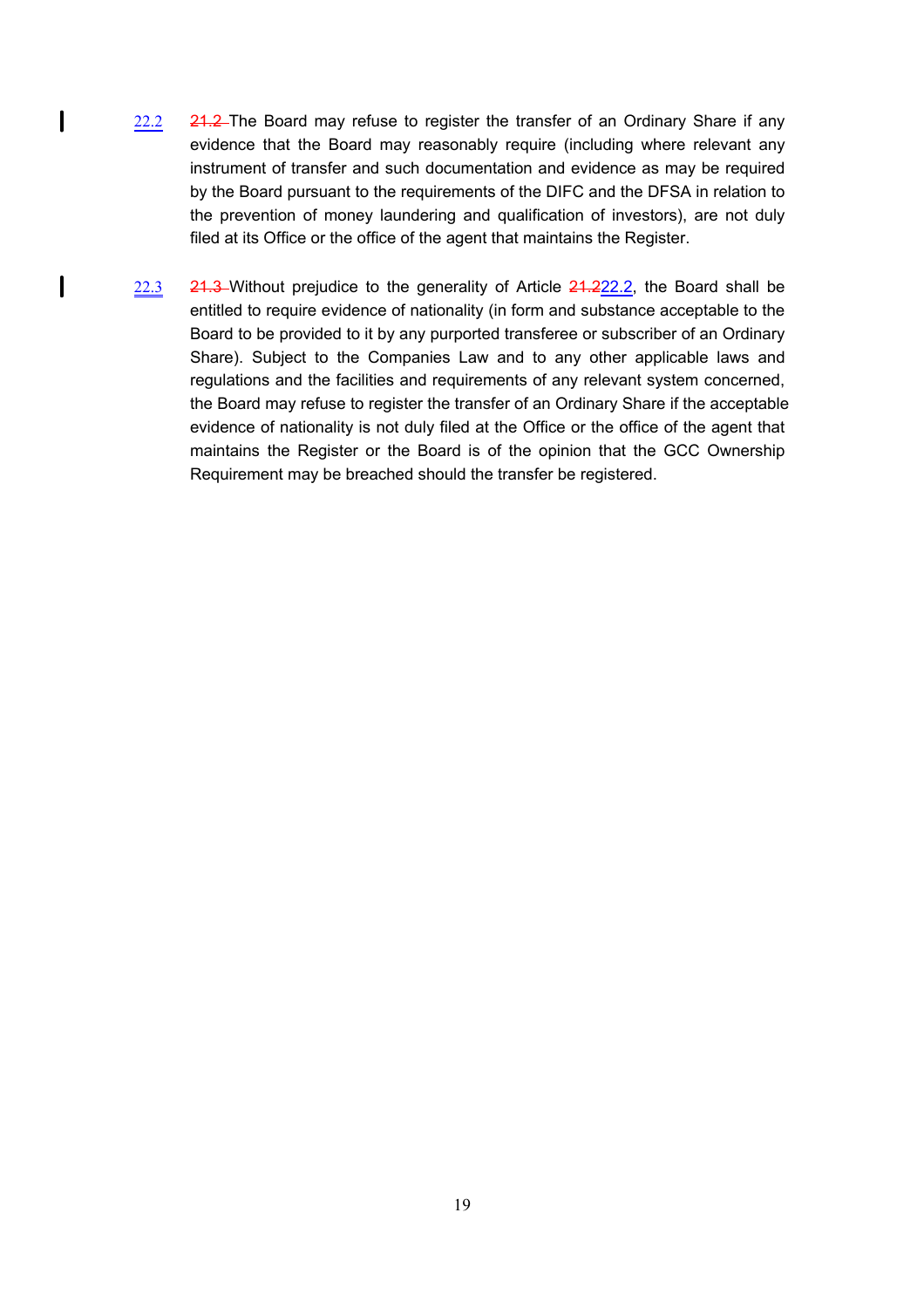22.4 21.4 Shares may not be transferred, directly or indirectly, to any person in circumstances which, in the opinion of the Board, might result in the Company incurring any liability to taxation or suffering any other disadvantage which the Company might not otherwise incur or suffer, or would result in the Company being required to register the Company or the Shares under any applicable United States securities laws, including, without limitation, the US Securities Act of 1933, as amended, the US Securities Exchange Act of 1934, as amended, and the US Investment Company Act of 1940, as amended (the ""**US Securities Laws**""). The Board may also refuse to register a transfer of Shares, and the Shares may not be transferred, directly or indirectly, to any US Person as defined in the US Securities Laws, including, without limitation, a "U.S. Person" as defined in Regulation S under the US Securities Act of 1933, as amended (a "**US Person**"). The Board shall not refuse to register a transfer of an Ordinary Share where it is satisfied that the transferee is otherwise eligible to hold Ordinary Shares pursuant to these Articles, the Companies Law and the Rules, and that no other interest of the Company is likely to be adversely affected as a result of the transfer. In the event that notwithstanding the foregoing a transfer of Shares takes place that would, in the opinion of the Board, result in the Company being required to register the Company or the Shares under the US Securities Laws (including, without limitation, the Company being required to register as an "investment company" under the US Investment Company Act of 1940, as amended) or in the Shares being held, directly or indirectly, by any US Person, the transferee Shareholder (the "**US Transferee Shareholder**") shall, if requested to do so in writing by the Company, forthwith transfer such number of the Ordinary Shares then held by the US Transferee Shareholder to another person such that the Company would no longer be required to register the Company or the Shares under the US Securities Laws and/or the Shares would no longer be held, directly or indirectly, by a US Person. In the event that the US Transferee Shareholder fails to comply with such request the Company may take any and all action necessary to transfer such number of the Ordinary Shares then held by the US Transferee Shareholder to such person as the Company may determine and the Company shall be deemed to be the attorney of the US Transferee Shareholder in this regard and the US Transferee Shareholder shall be deemed to have approved of and assented to such transfer for all purposes. Such transfer shall be effected without any compensation to the US Transferee Shareholder and the US Transferee Shareholder shall indemnify and hold harmless the Company, its directors, officers and agents and the Fund Manager from all losses, costs, claims and expenses arising out of or in connection with such transfer.

 $\mathbf{I}$ 

 $\mathbf l$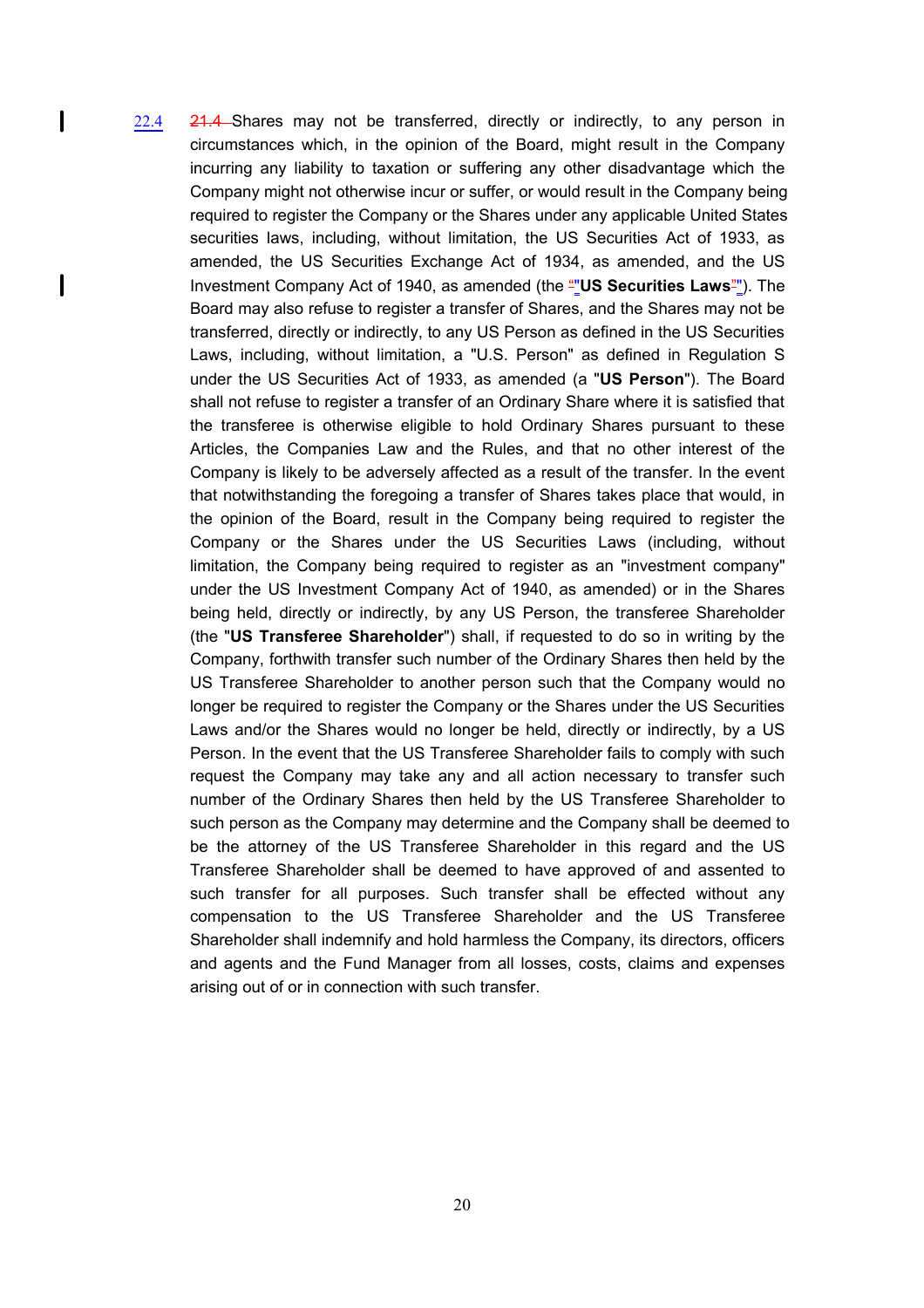- $22.5$  21.5 The Board shall be entitled to require such evidence of identity of a purported transferee or subscriber of an Ordinary Share that it deems necessary in order for it to comply with all anti-money laundering laws, rules and regulations including without limitation those issued by the DFSA including the Rules and subject to the Companies Law and to any other applicable laws and regulations and the facilities and requirements of any relevant system concerned, the Board may refuse to register the transfer of an Ordinary Share if the acceptable evidence of identity is not duly filed at the Office or the office of the agent that maintains the Register or the Board is of the opinion that the GCC Ownership Requirement may be breached should the transfer be registered.
- 22.6 21.6 If the Board refuses to register a transfer of a Share, it shall within 14 days notify the transferee and transferor accordingly.
- 22.7  $\,$  24.7-The Board may suspend the registration of transfers of Shares at such times and for such periods, as determined by them, acting reasonably.

### **TRANSMISSION OF SHARES**

### **23.** 22. **Transmission on death**

1

 $\mathbf l$ 

 $\mathbf l$ 

1

 $\mathbf l$ 

l

I

I

I

- 23.1 22.4-If a Shareholder dies, the person who in the reasonable opinion of the Board is or are his proper legal personal representatives or such other persons as may be required by Shari'a shall be the only persons recognised by the Company as having any title to his interest in any Share held by him. The Company shall not accept joint holding of Shares.
- 23.2 22.2 Nothing in these Articles shall release the estate of a deceased Shareholder from any liability in respect of any Share held by him.

### **24.** 23. **Entry of transmission in the Register**

- 24.1 23.4 Where the entitlement of a person to a Share in consequence of the death or bankruptcy of a Shareholder or of any other event giving rise to its transmission by operation of law is proved to the satisfaction of the Board, the Board shall, subject to Article 23.224.2, within two months after proof cause the entitlement of that person to be noted in the Register.
- 24.2 23.2 Shares may not be transferred, directly or indirectly, to any person pursuant to an event giving rise to such Shares transmission in circumstances which:
	- (a) would result in a breach of the GCC Ownership Requirement; or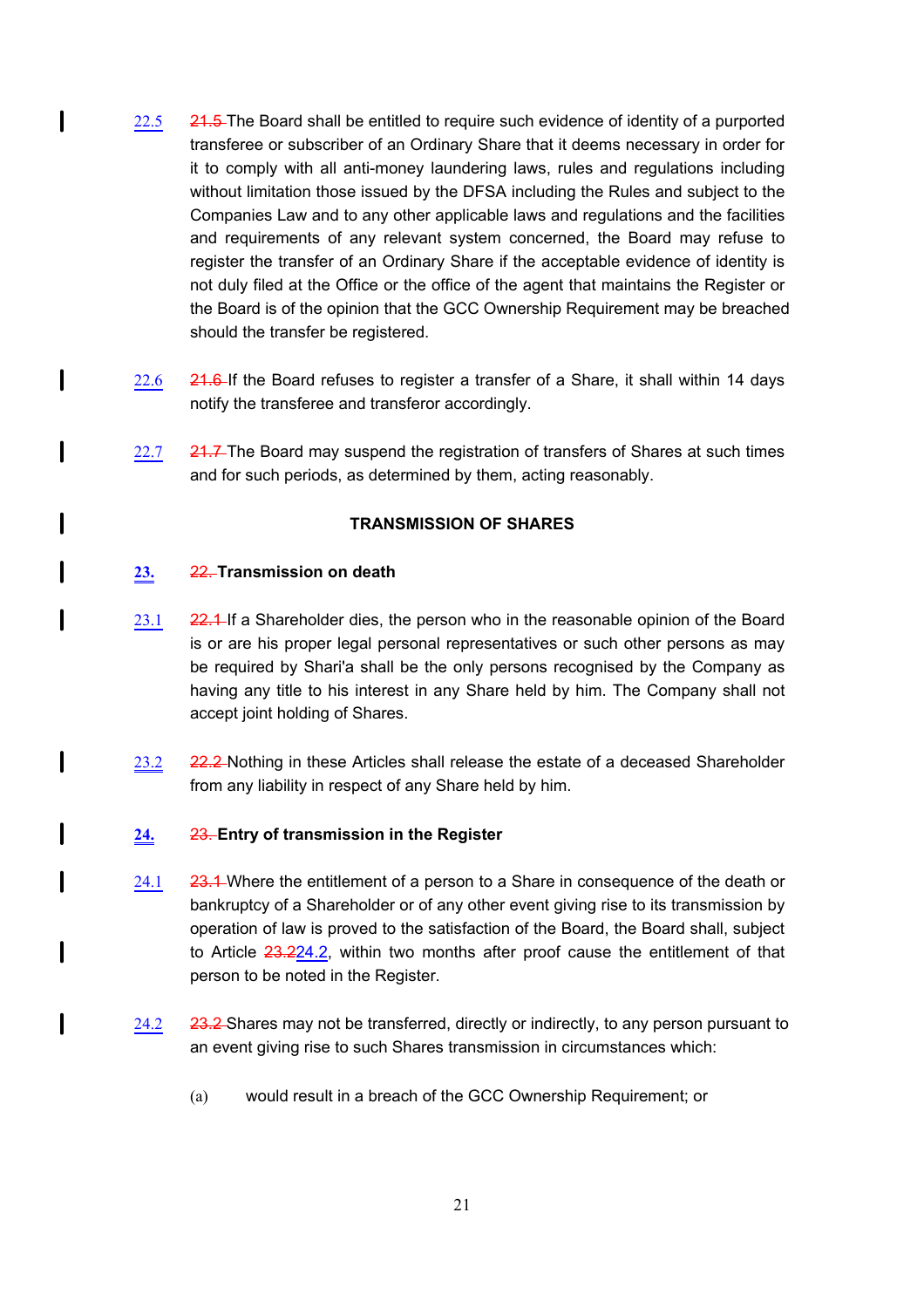- (b) in the opinion of the Board, might result in the Company incurring any liability to taxation or suffering any other disadvantage which the Company might not otherwise incur or suffer, or would result in the Company being required to register the Company or the Shares under the US Securities Laws. The Board may also refuse to consent to a transmission of Shares, and the Shares may not be transferred, directly or indirectly, to any US Person.
- 24.3 23.3 The Board shall not refuse to register the transmission of an Ordinary Share where it is satisfied that the transferee is otherwise eligible to hold Ordinary Shares pursuant to these Articles, the Companies Law and the Rules and that no other interest of the Company is likely to be adversely affected as a result of the transmission of the Shares.

# **25.** 24. **Election by persons entitled by transmission**

 $\mathbf{I}$ 

 $\mathbf l$ 

I

I

I

24.1 Any person becoming entitled to a Share in consequence of the death or bankruptcy of a Shareholder or of any other event giving rise to its transmission by operation of law may, on producing to the Company such evidence as to his entitlement as the Board may properly require, elect either to be registered himself as the holder of the Share or to have another person nominated by him registered as the holder of the Share. If he elects to be registered himself, he must give notice to the Company to that effect. If he elects to have another person registered and the Share is in certificated form, he must execute an instrument of transfer of the Share to that person. All the provisions of these Articles relating to the transfer of Shares shall apply to the notice or transfer as if the event giving rise to the transmission had not occurred and the notice or transfer were a transfer executed by the person from whom the entitlement by transmission is derived.

# **26.** 25. **Rights of persons entitled by transmission**

- 26.1 25.4 Except as otherwise provided by these Articles, a person becoming entitled to a Share in consequence of the death or bankruptcy of a Shareholder or of any other event giving rise to its transmission by operation of law is, on producing to the Company such evidence as to his entitlement as the Board may properly require, entitled to:
	- (a) the same dividends and other moneys payable in respect of the Share to which he would be entitled if he were the registered holder of the Share and may give a good discharge for those dividends or other moneys; and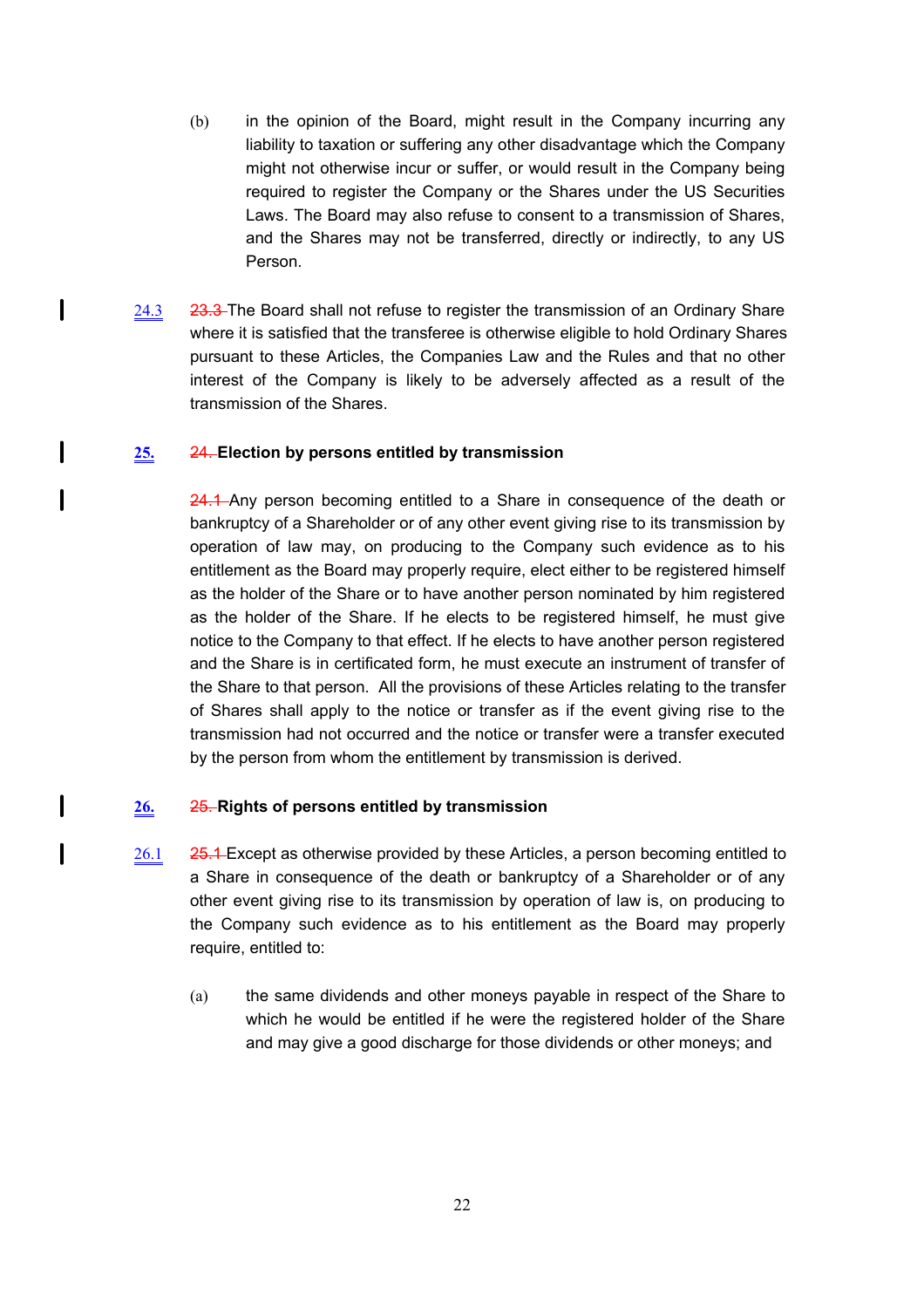- (b) all other advantages to which he would be entitled if he were the registered holder of the Share but he shall not be entitled in respect of the Share to receive notice of, or to attend or vote at, meetings of the Company or to exercise any other right conferred by membership in relation to meetings of the Company unless and until he shall have been registered as the holder of the Share.
- $26.2$   $25.2$  The Board may at any time give notice requiring any such person to elect either to be registered himself or to transfer the Share. If the notice is not complied with within 60 days, the Board may after the expiry of that period withhold payment of all dividends and other moneys payable in respect of such Share until the requirements of the notice have been complied with.
- 26.3 If a notice is given to a Shareholder in respect of Shares and his transmittee is entitled to those Shares, the transmittee is bound by the notice if it was given to the Shareholder before the transmittee's name was entered in the Register.

# **UNTRACEABLE SHAREHOLDERS**

### **27.** 26. **Power of sale**

 $\mathbf{I}$ 

 $\mathbf l$ 

 $\mathbf l$ 

- $27.1$   $26.1$  The Company shall be entitled to cancel or sell, at the best price reasonably obtainable at the time of sale, the Shares of a Shareholder or the Shares to which a person is entitled by transmission if:
	- (a) the Shares have been in issue throughout the period of 12 years immediately preceding the date of publication of the advertisements referred to in paragraph (d) below (or, if published on different dates, the earlier of such dates) (the "nualifying period"");
	- (b) at least three cash dividends (whether final or interim) have become payable in respect of the Shares during the qualifying period;
	- (c) during the qualifying period, no cash dividend payable in respect of the Shares has been claimed and no cheque, warrant or order sent by the Company in respect of the Shares has been cashed;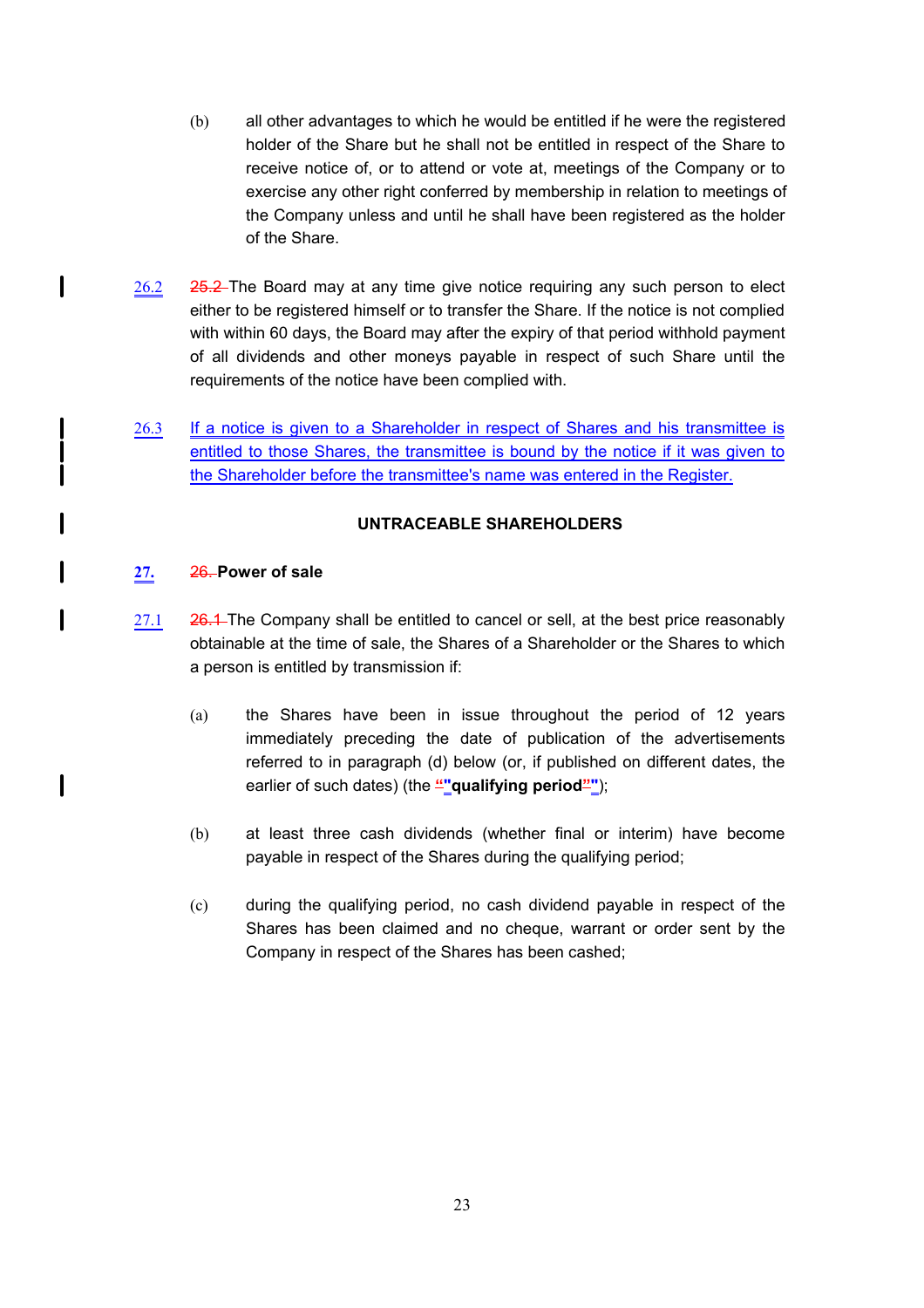- (d) the Company has caused advertisements to be published, where the same exist, in both a national newspaper and a newspaper circulating in the area in which the last known address of the Shareholder or the person entitled by transmission or the address at which service of notices may be effected under these Articles is located giving notice of its intention to sell the Shares or has undertaken other reasonable efforts to identify the whereabouts of the Shareholder;
- (e) a period of three months has elapsed from the date of the publication of the advertisements referred to in paragraph (d) above (or, if published on different dates, the later of such dates); and
- (f) during the period beginning at the commencement of the qualifying period and ending on the expiry of the three month period referred to in paragraph (e) above, the Company has not received any communication from the Shareholder or person entitled by transmission.
- 27.2 26.2 The Company shall also be entitled to sell, at the best price reasonably obtainable at the time of sale, any additional Share issued during the qualifying period in right of any Share.
- 27.3 26.3 To give effect to any such sale, the Board may authorise any person to sign as transferor an instrument of transfer of the Share to, or in accordance with the directions of, the purchaser and such transfer shall be as effective as if it had been signed by the holder or the person entitled by transmission to the Share and may cause the name of the transferee to be entered in the Register as the holder of the Share which has been sold. The transferee shall not be bound to see to the application of the purchase moneys nor shall his title to the Share be affected by any irregularity in, or invalidity of, the proceedings relating to the sale.

# **28.** 27. **Application of proceeds of sale**

 $\mathbf{I}$ 

 $\mathbf l$ 

I

 $\mathbf l$ 

 $\mathbf l$ 

 $\mathbf{I}$ 

27.1 The net proceeds of sale shall belong to the Company which shall be obliged to account to the former Shareholder or other person previously entitled to such Shares for an amount equal to such proceeds. The Company shall enter the name of such former Shareholder or other person in the books of the Company as a creditor for such amount. No trust shall be created in respect of the debt nor shall any profit be payable in respect thereof. The Company shall not be required to account for any money earned on the net proceeds of sale, which may be employed in the Company's Company's business or invested in such investments as the Board may from time to time think fit.

### **GENERAL MEETINGS**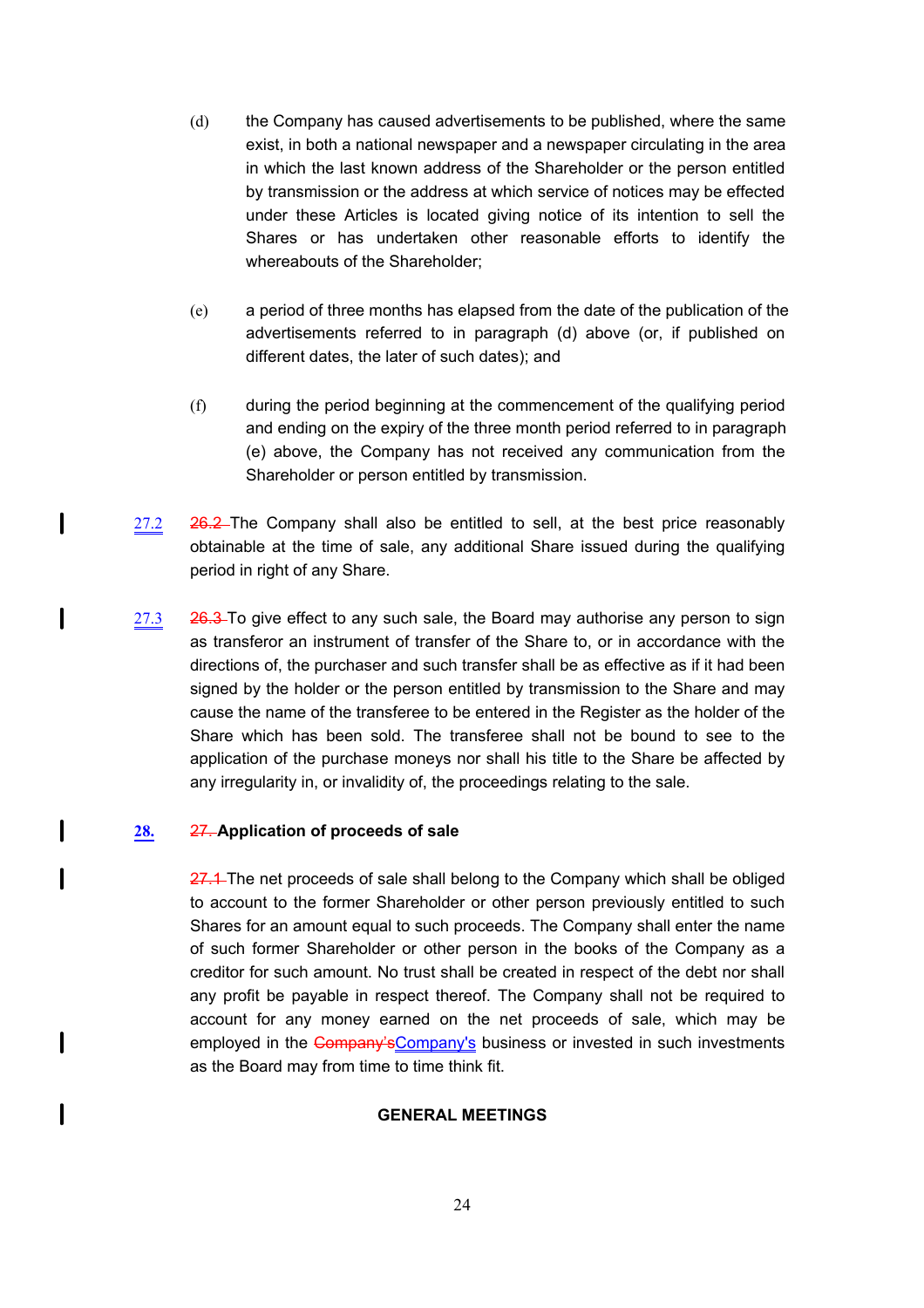# **29.** 28. **Annual general meetings**

 $\mathbf{l}$ 

 $\mathbf l$ 

I

l

 $\mathbf l$ 

I

I

The Board shall call and the Company shall hold general meetings as annual general meetings in accordance with the Companies Law and the Rules.

# **30.** 29. **General meetings other than annual general meetings**

- 30.1 29.1 The Board may call a general meeting other than an annual general meeting whenever it thinks fit.
- 30.2 29.2 The Board shall, on the requirement of Shareholders under the Companies Law, call a general meeting in accordance with the requirements of the Companies Law.
- 30.3 29.3 A general meeting may also be convened:
	- (a) by Shareholders holding not less than  $105$  per cent. of the Shares in issue and carrying a right to vote at a meeting;
	- (b) by the Fund Manager and such meeting shall be convened by the Fund Manager upon receipt by it of a request signed by registered Shareholders representing at least one-tenth in value of all the Shares then in issue, which states the purpose of the meeting, is dated and is deposited at the place of business of the Fund Manager; and
	- (c) otherwise in accordance with these Articles and the Rules.

# **NOTICE OF GENERAL MEETINGS**

# **31.** 30. **Notice of general meetings**

- 31.1 30.1 An annual general meeting and all other general meetings shall be called by at least such minimum period of notice as is required under the Companies Law being (except for an adjourned meeting), at the date of these Articles, 21 days in relation to any annual general meetings and 14 days in relation to all other general meetings.
- 31.2 30.2 Every notice of a general meeting shall be in writing and specify:
	- (a) the place of the meeting and the time and date of the meeting;
	- (b) in the case of an annual general meeting, that the meeting is an annual general meeting;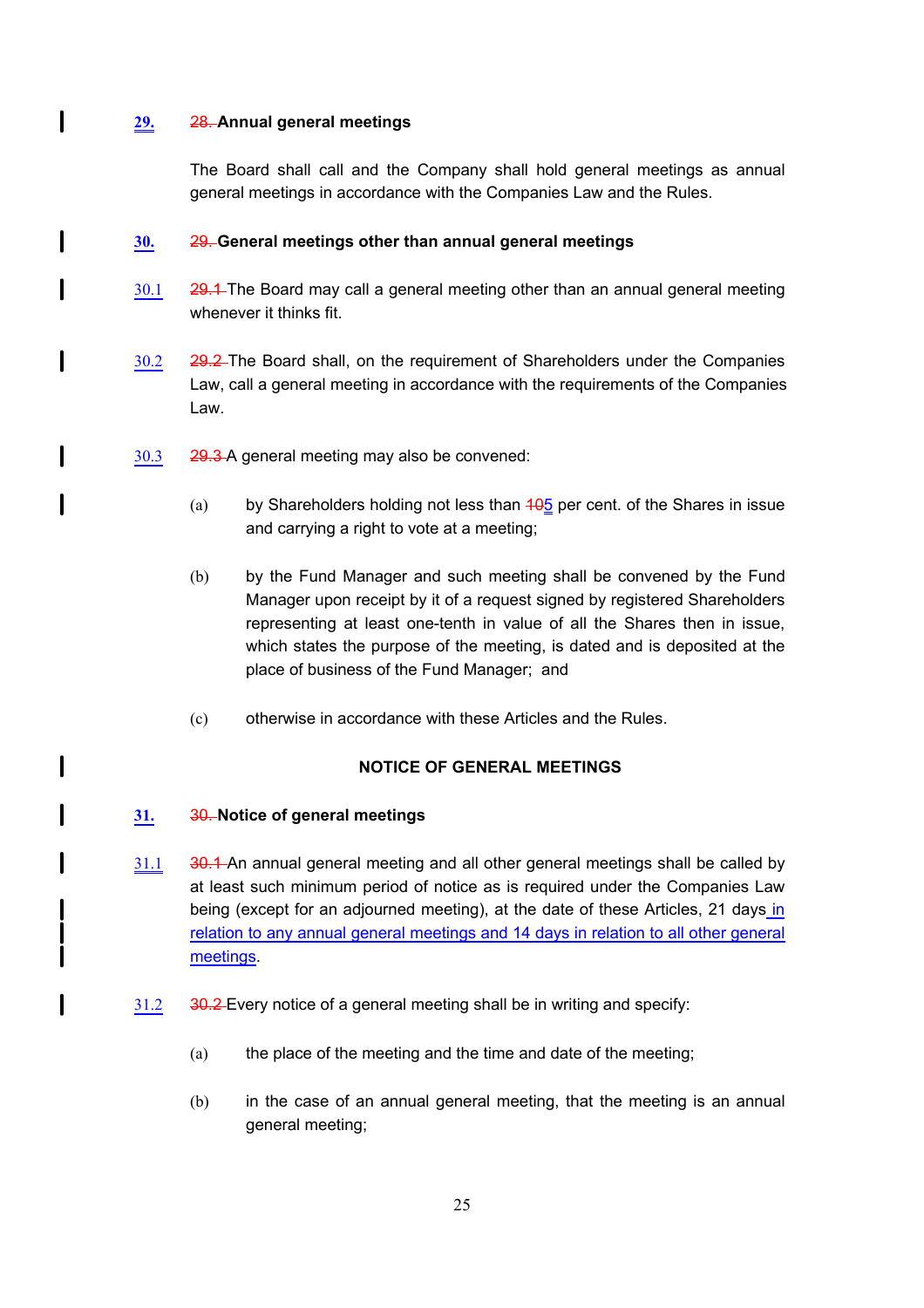- (c) the general nature of the business to be transacted at the meeting;
- (d) if the meeting is to consider an Ordinary Resolution, a Special Resolution or an Extraordinary Resolution, the intention to propose the resolution as an Ordinary Resolution, a Special Resolution or an Extraordinary Resolution, as the case may be;
- (e) state the resolution(s) to be considered; and
- (f) with reasonable prominence, that a Shareholder is entitled to appoint another person as his proxy to exercise all or any of his rights to attend and to speak and vote at the meeting, that a Shareholder may appoint more than one proxy in relation to a meeting provided that each proxy is appointed to exercise the rights attached to a different Share or Shares held by him and that a proxy need not be a Shareholder.
- 31.3 30.3 The notice of a general meeting shall be given to the Shareholders (other than any Shareholders who, under the provisions of these Articles or of any restrictions imposed on any Shares, are not entitled to receive notice from the Company), to the Directors and to the Auditors.

# **32.** 31. **Accidental omission to give notice**

 $\mathbf{I}$ 

 $\mathbf{I}$ 

l

1

The accidental omission to give notice of a general meeting or to send or supply any document or information relating to the meeting to, or the non-receipt of any such notice, document or information by, any person entitled to receive the same, whether or not the Company is aware of such omission or non-receipt, shall not invalidate the proceedings at that meeting.

# **33.** 32. **Postponement of general meetings**

 $33.1$   $32.4$ -If, after the sending of a notice of a general meeting but before the meeting is held or after the adjournment of a general meeting but before the adjourned meeting is held (whether or not notice of the adjourned meeting is required), the Board in its absolute discretion considers that it is impractical or undesirable for any reason to hold the general meeting on the date or at the time or place specified in the notice calling the meeting, it may postpone the general meeting to another time and/or date and/or change the place of the meeting to another place. If the Board decides to do so, it may then postpone the time of the meeting and/or change the place of the meeting again if it considers that any such further postponement or change is reasonably necessary or desirable.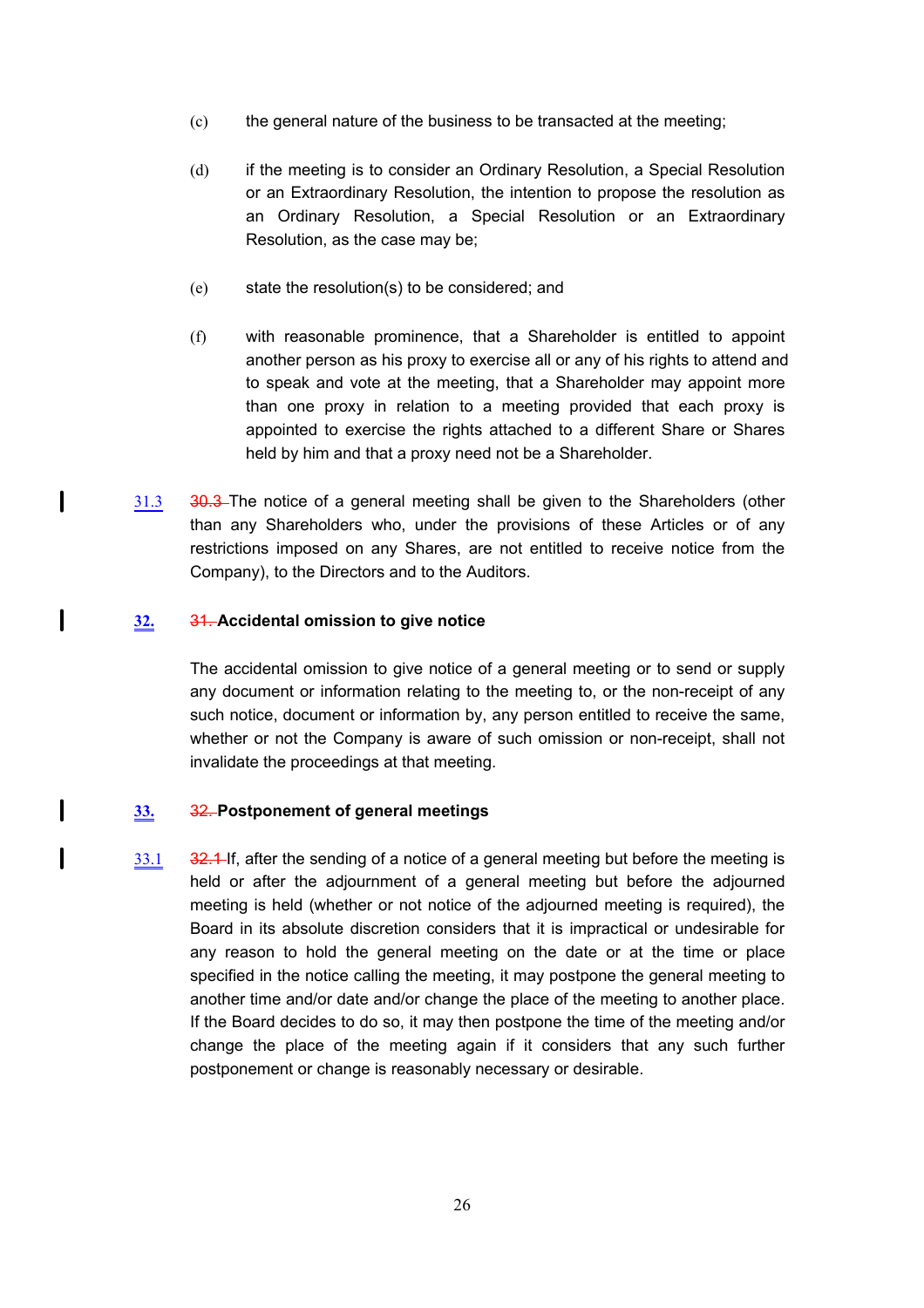- 33.2 32.2 The Board shall ensure that notice of the date, time and place of the rearranged meeting is provided to any Shareholder trying to attend the meeting at the original time and place. Where a meeting is so rearranged, notice of the date, time and place of the rearranged meeting shall, if practicable, also be placed in at least one national newspaper in the UAE. Notice of the business to be transacted at the rearranged meeting shall not be required.
- 33.3 32.3 If a meeting is postponed or moved in accordance with this Article 3233, the appointment of a proxy will be valid if it is received as required by these Articles not less than 48 hours before the time appointed for holding the rearranged meeting.

# **34.** 33. **Consent to short notice**

A general meeting, including the annual general meeting, may be called by shorter notice than that specified in Article 3031, if it is so agreed by a majority in number of the Shareholders having the right to attend and vote at the general meeting and a majority holding not less than 95 per cent. of the issued Shares of the relevant class giving a right to attend and vote at the general meeting.

# **PROCEEDINGS AT GENERAL MEETINGS**

### **35.** 34. **Quorum**

1

 $\mathbf l$ 

 $\mathbf l$ 

 $\mathbf{I}$ 

I

I

I

I

l

- 35.1 34.1 No business shall be transacted at any general meeting unless a quorum is present. The absence of a quorum shall not preclude the appointment of a chairman of the meeting in accordance with the provisions of these Articles which shall not be treated as part of the business of the meeting.
- 35.2 34.2 The quorum for a general meeting shall be as follows:
	- (a) the quorum for:  $\left(\frac{1}{1}\right)$  a general meeting convened to consider and if thought fit approve an Extraordinary Resolution shall be the holders present in person or by proxy and entitled to vote on the business to be transacted at the meeting of not less than 50 per cent. of the Ordinary Shares in issue; and
	- (b) a quorum for any other general meeting shall be two Shareholders present (or where there is one Shareholder, that Shareholder) in person or by proxy and entitled to vote on the business to be transacted at the meeting.

# **36.** 35. **Procedure if quorum not present**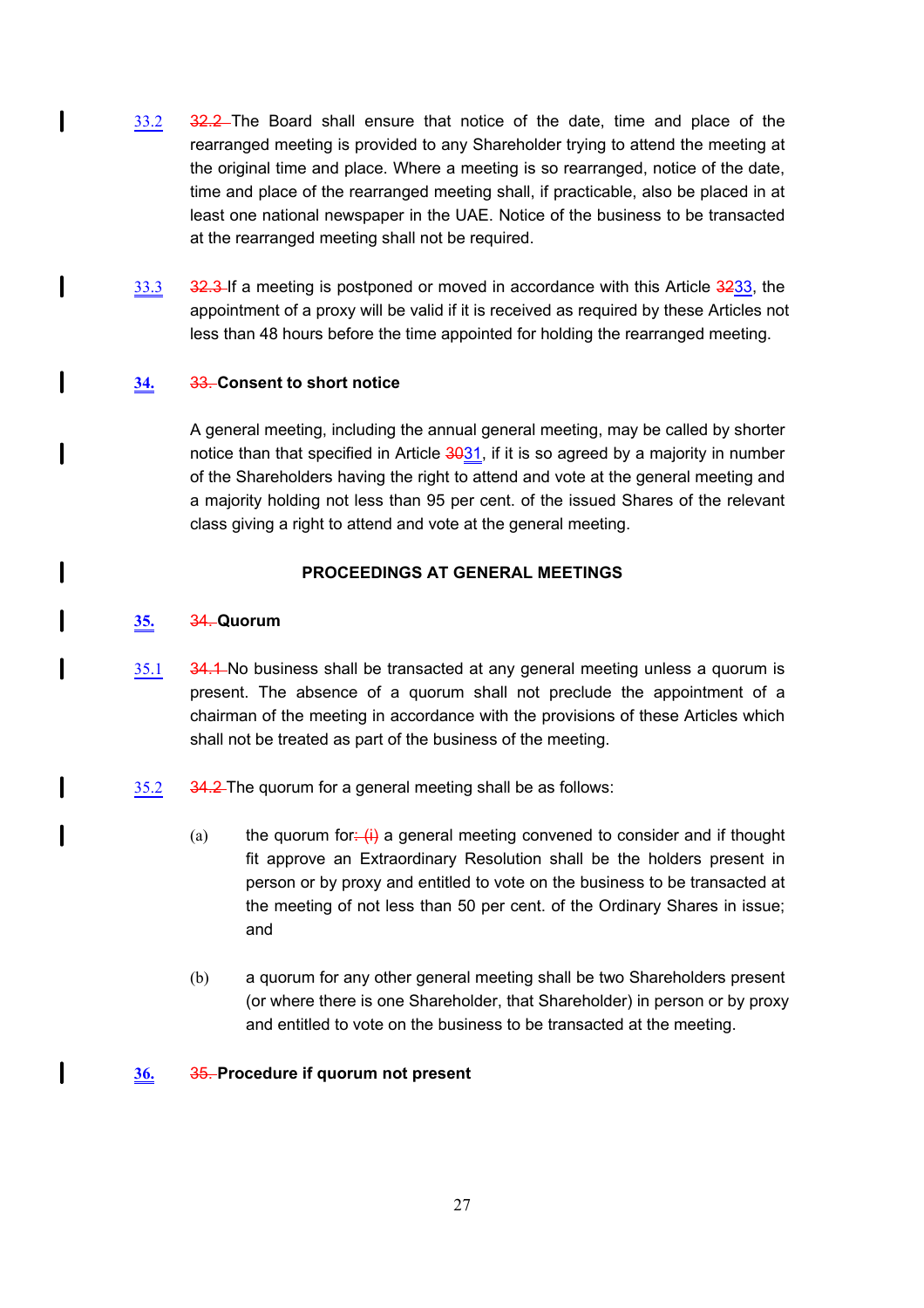- 36.1 35.1 If a quorum is not present within 30 minutes (or such longer interval as the chairman of the meeting may in his absolute discretion think fit to allow) from the time appointed for the commencement of a general meeting or if, during a meeting, a quorum ceases to be present, the meeting, if convened by or on the requisition of Shareholders, shall be dissolved. In any other case, the meeting shall stand adjourned to such day (being not less than seven clear days after the date of the original meeting), time and place as the chairman of the meeting (or, in default, the Board) may determine.
- 36.2 35.2 If at the adjourned meeting a quorum as specified in Article 34.2 35.2 is not present within 15 minutes (or such longer interval as the chairman of the meeting may in his absolute discretion think fit to allow) from the time appointed for the commencement of the meeting or if, during the adjourned meeting, such quorum ceases to be present, the quorum for such adjourned meeting shall be one Shareholder.

# **37.** 36. **Chairman**

l

 $\mathbf l$ 

I

 $\mathbf{I}$ 

l

I

 $\overline{\phantom{a}}$ 

1

- 37.1 36.1 The chairman of the Board shall chair the meeting. If the chairman of the Board is not present or willing to act within fifteen minutes of the stated time for commencement of the meeting, and in the absence of a nominee, another Director elected by the Directors present shall chair the meeting. If no Directors are present or willing to chair the meeting, then the Shareholders shall elect one of their number to chair the meeting.
- 37.2 36.2 The chairman of the meeting presiding pursuant to the provisions of this Article 36 37 may, at any time during a general meeting, nominate any Shareholder to be the chairman of the meeting for the remainder of or for any part of the meeting.
- 37.3 36.3 The decision of the chairman of the meeting, made in good faith, on points of order or matters of procedure or points or matters arising incidentally out of the business of the meeting shall be final and conclusive as shall be his determination, acting in good faith, whether any point or matter is of such a nature.
- 37.4 36.4 In the case of an equality of votes cast whether on a show of hands or a poll in respect of a resolution put to a meeting of Shareholders the chairman of the meeting presiding pursuant to these Articles shall have a casting vote in addition to any other vote the chairman may have.

# **38.** 37. **Entitlement to attend and speak**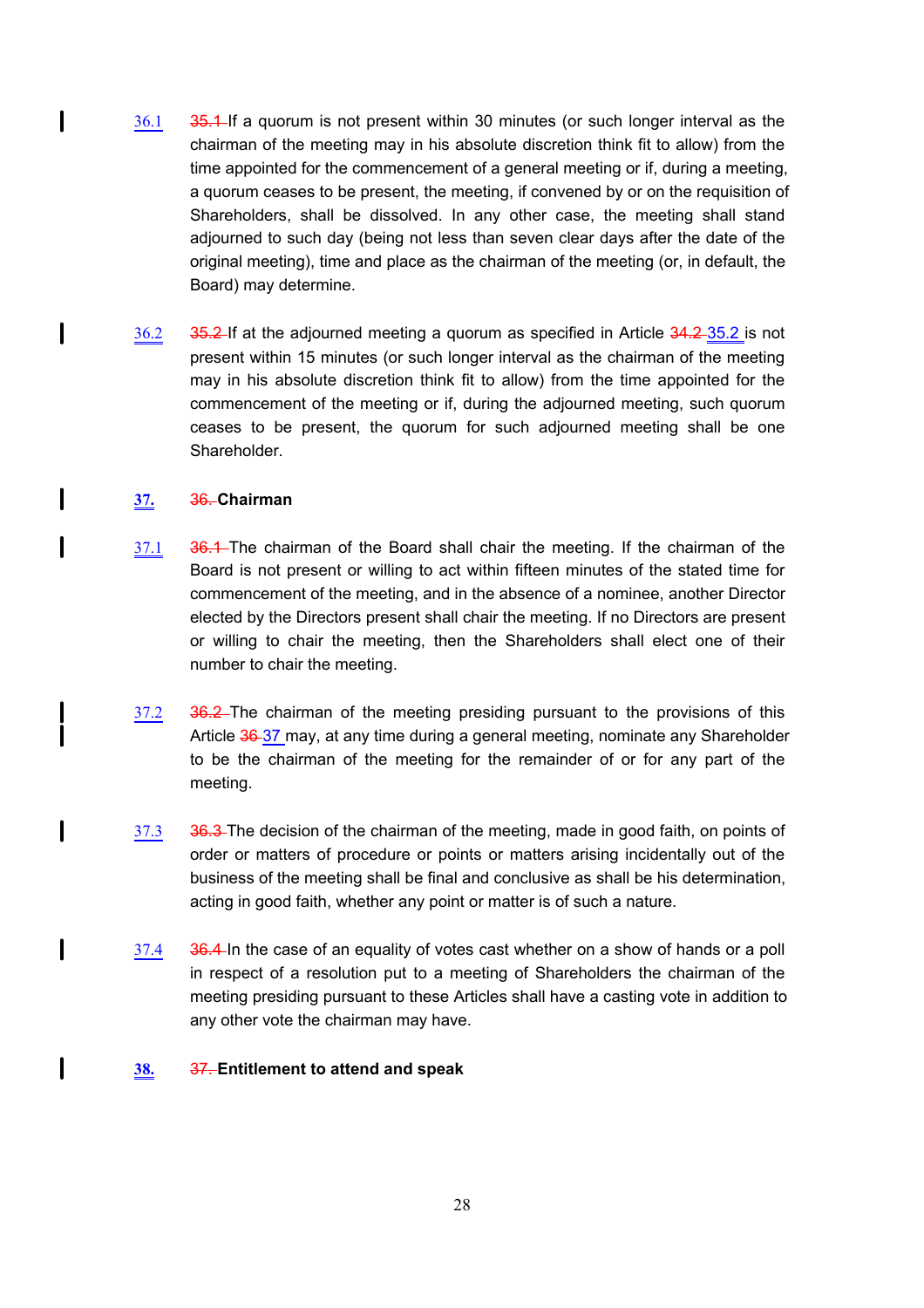- 38.1 37.1 A Director and the Fund Manager shall be entitled to attend and speak at any meeting of the Company whether or not he is a Shareholder.
- 38.2 37.2 The chairman may invite any person to attend and speak at any meeting of the Company where he considers this will assist in the deliberations of the meeting.

# **39.** 38. **Power to adjourn**

 $\mathbf l$ 

I

 $\mathbf l$ 

 $\overline{\phantom{a}}$ 

I

l

 $\overline{\phantom{a}}$ 

- 39.1 38.1 The chairman of the meeting may, with the consent of a meeting at which a quorum is present (and shall if so directed by the meeting), adjourn the meeting to another date, time and/or place or for an indefinite period.
- $39.2$  38.2 Without prejudice to any other power which he may have under these Articles or by law, the chairman of the meeting may at any time without the consent of the meeting adjourn any general meeting (whether or not it has commenced or a quorum is present) to another date, time and/or place or for an indefinite period if it appears to him that:
	- (a) the Shareholders wishing to attend cannot conveniently be accommodated in the place appointed for the meeting; or
	- (b) the conduct of persons present prevents or is likely to prevent the proper and orderly conduct of the meeting; or
	- (c) an adjournment is otherwise necessary so that the business of the meeting may be properly conducted.

# **40.** 39. **Notice of adjourned meeting**

- 40.1 39.1 Not less than seven clear days'' notice of the adjourned meeting shall be given in the same manner as in the case of the original meeting. Such notice shall specify the date, time and place of the adjourned meeting and the general nature of the business to be transacted at the adjourned meeting and shall specify that in the event that if there is no quorum present within 15 minutes of the start of the adjourned meeting one or more Shareholders present in person or by proxy and entitled to vote on the business to be transacted at the meeting shall constitute a quorum.
- 40.2 39.2 Save where expressly required by these Articles, it shall not be necessary to give any notice of an adjourned meeting or of the business to be transacted at an adjourned meeting.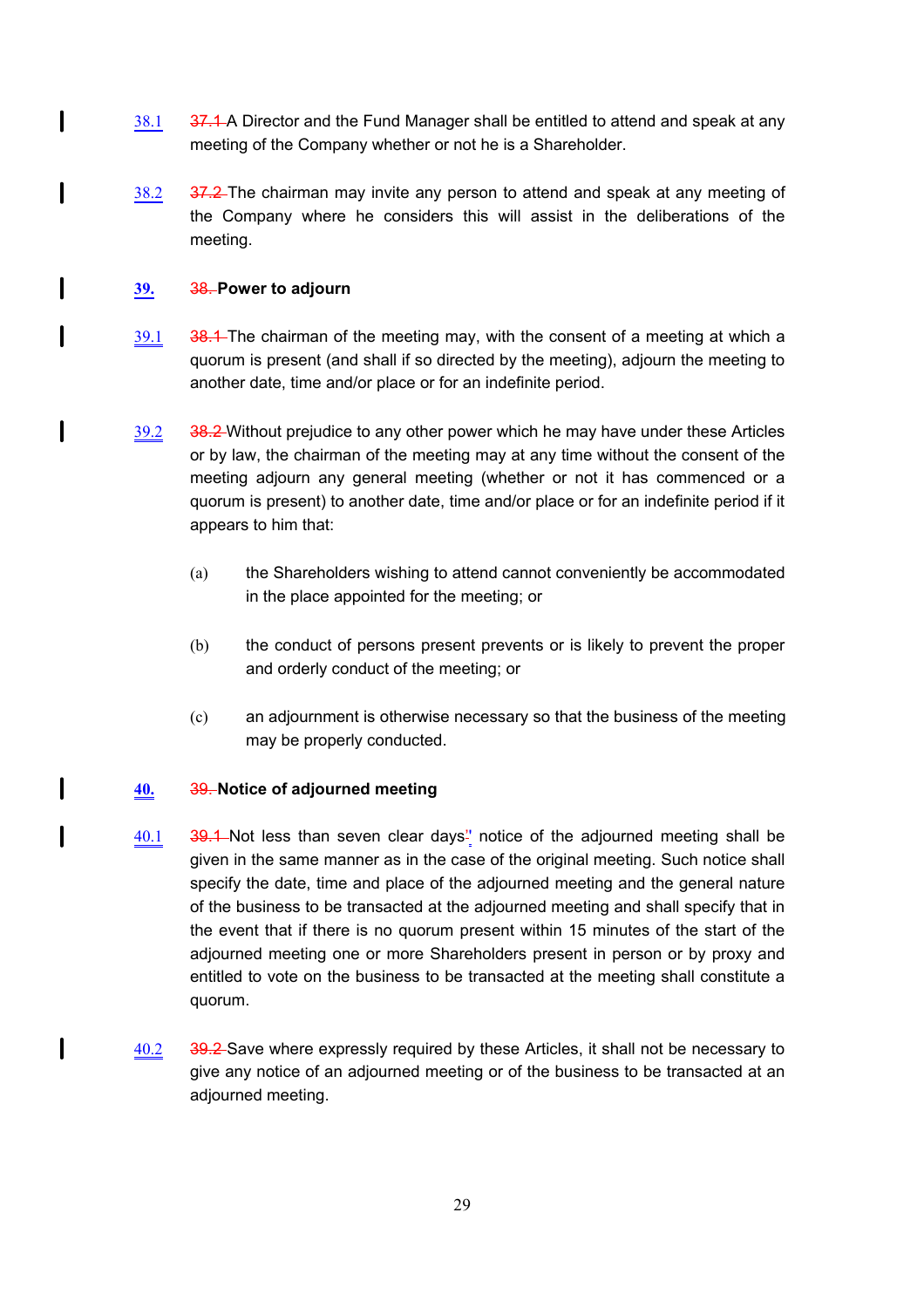40.3 39.3 No business shall be transacted at an adjourned meeting other than business which might properly have been transacted at the meeting from which the adjournment took place.

# **41.** 40. **Overflow arrangements**

1

 $\mathbf l$ 

 $\mathbf{I}$ 

 $\mathbf{I}$ 

If it appears to the chairman of the meeting that the place of the meeting specified in the notice convening the meeting is inadequate to accommodate all Shareholders entitled and wishing to attend, the meeting shall nevertheless be duly constituted and its proceedings valid provided that the chairman of the meeting is satisfied that adequate facilities are available throughout the meeting to ensure that each such Shareholder who is unable to be accommodated is able:

- (a) to participate in the business for which the meeting has been convened;
- (b) to see and hear all persons who speak (whether through the use of microphones, loud-speakers, audio-visual communication equipment or otherwise), whether in the place of the meeting or elsewhere; and
- (c) to be seen and heard by all other persons present (whether in the place of the meeting or elsewhere) in the same manner.

For this purpose, the right of a Shareholder to participate in the business of any general meeting shall include, without limitation, the right to speak, vote on a show of hands, vote on a poll, be represented by a proxy and have access to all documents which are required by the Companies Law or these Articles to be made available at the meeting.

## **42.** 41. **Security arrangements**

- 42.1 41.1 The Board (and, at any general meeting, the chairman) may make such arrangements and impose such requirements and restrictions which it (or he) considers appropriate to ensure the safety and security of those attending any general meeting and the proper and orderly conduct of the meeting including without limitation:
	- (a) requirements that those attending the meeting should produce evidence of identity or should submit to searches or other security arrangements; and
	- (b) the restriction of items which may be taken into the meeting place.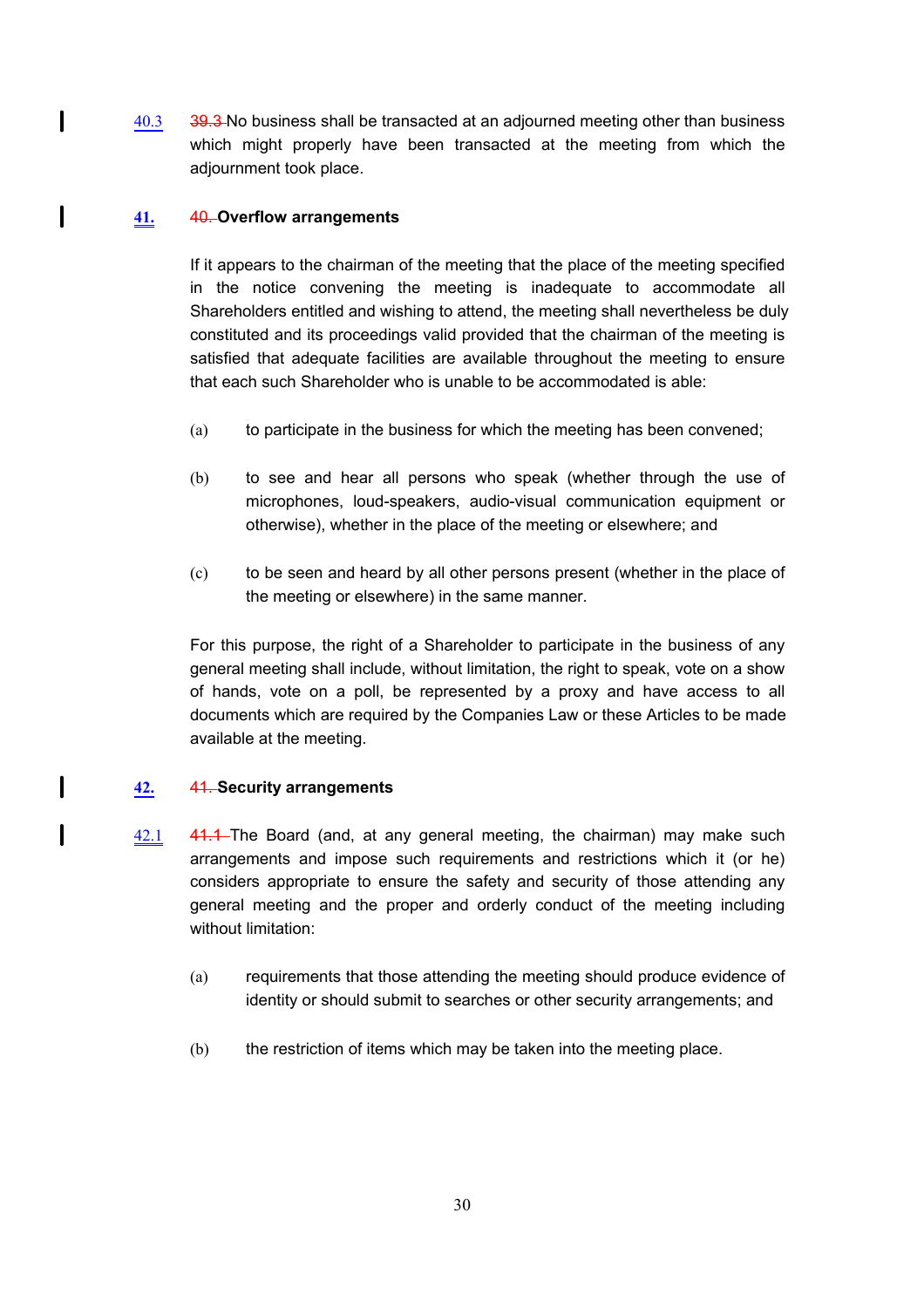42.2 41.2 The Board (and, at any general meeting, the chairman) shall be entitled to refuse entry to the meeting to, or to arrange the removal from the meeting of, any person who refuses to cooperate or comply with any such arrangements, requirements or restrictions or who disrupts the proper and orderly conduct of the meeting.

## **VOTING AND POLLS**

# **43.** 42. **Method of voting**

 $\mathbf l$ 

 $\mathbf{I}$ 

I

I

 $\mathbf{I}$ 

 $\mathbf l$ 

 $\mathbf l$ 

 $\mathbf l$ 

 $\mathbf{I}$ 

- 43.1 42.1 At all general meetings, resolutions shall be put to the vote of the meeting by the chairman of the meeting and there shall be no requirement for the resolution to be proposed or seconded by any person.
- 43.2 42.2 At any general meeting, a resolution put to the vote of the meeting shall be decided on a show of hands unless (before the show of hands or before or immediately following the declaration of the result of the vote on a show of hands) a poll is duly demanded.
- 43.3 42.3 Subject to the provisions of the Companies Law and the Rules, a poll may be demanded by:
	- (a) the chairman of the meeting; or
	- (b) a Shareholder or Shareholders present in person or by proxy and representing not less than 5 per cent. of the total voting rights of all the Shareholders having the right to vote on the resolution; or
	- (c) a Shareholder or Shareholders present in person or by proxy and holding Shares conferring a right to vote on the resolution being Shares on which an aggregate sum has been paid up equal to not less than  $405$  per cent. of the total sum paid up on all the Shares conferring that right.

## **44.** 43. **Chairman'sChairman's declaration conclusive on a show of hands**

Unless a poll is duly demanded and the demand is not withdrawn, a declaration by the chairman of the meeting that a resolution on a show of hands has been carried, or carried unanimously or by a particular majority, or lost or not carried by a particular majority, and an entry to that effect in the book containing the minutes of proceedings of the Company, shall be conclusive evidence of that fact without proof of the number or proportion of the votes recorded for or against such resolution.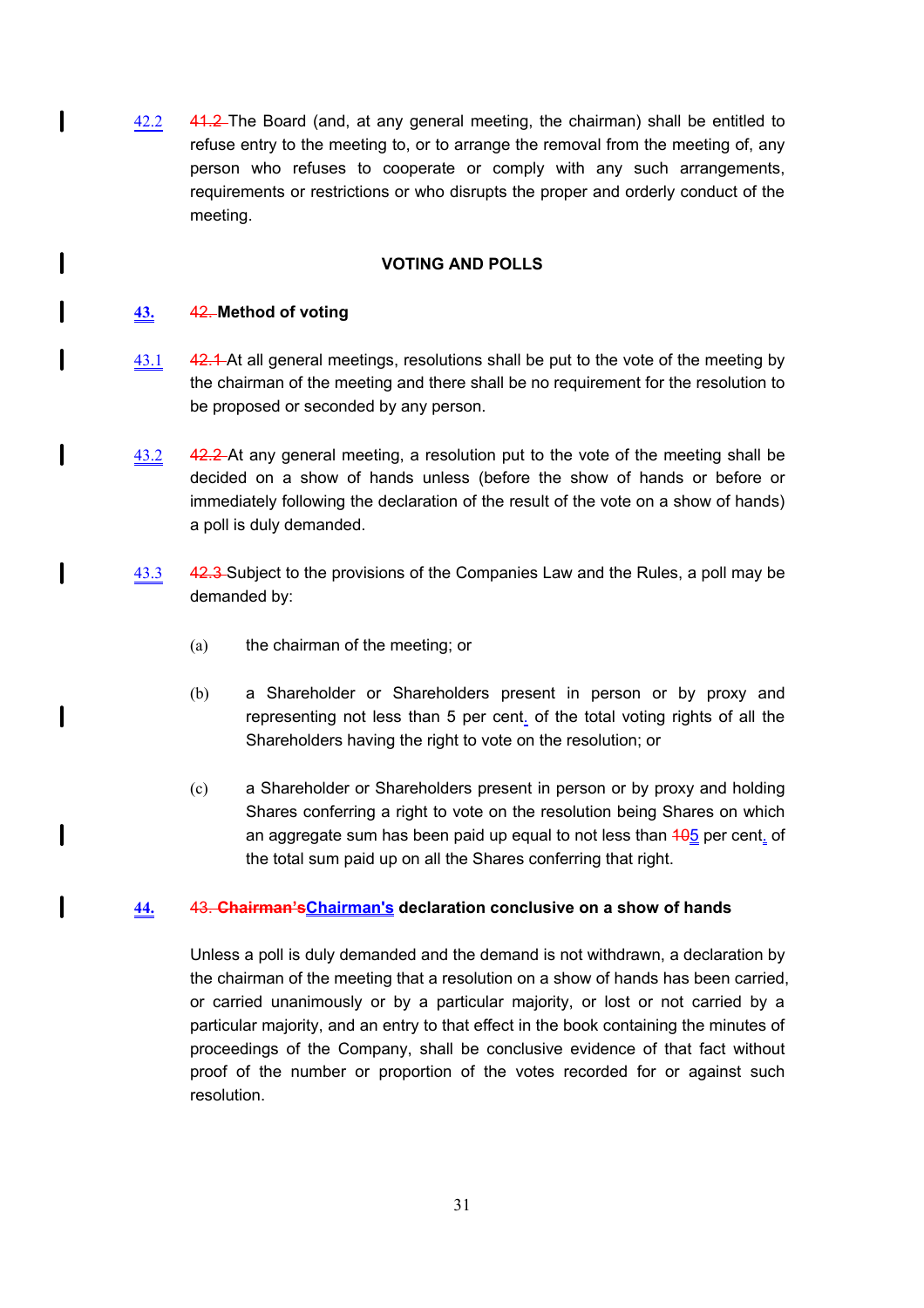## **45.** 44. **Objection to or error in voting**

 $\mathbf l$ 

I

 $\mathbf{I}$ 

 $\mathbf l$ 

 $\mathsf{l}$ 

1

 $\mathbf l$ 

No objection shall be raised to the qualification of any voter or to the counting of, or failure to count, any vote, except at the meeting or adjourned meeting or poll at which the vote objected to is given or tendered or at which the error occurs. Any objection made in due time shall be referred to the chairman of the meeting and shall only affect the result of the voting if, in the opinion of the chairman, it is of sufficient magnitude to affect the decision of the meeting. The decision of the chairman of the meeting in this regard shall be final and conclusive.

# **46.** 45. **Amendments to resolutions**

- 46.1 45.1 No amendment to a resolution duly proposed as either an Ordinary Resolution, a Special Resolution or an Extraordinary Resolution (other than an amendment to correct a patent error) may be considered or voted on unless either:
	- (a) at least 48 hours before the time appointed for holding the meeting or adjourned meeting at which the resolution is to be proposed (which, if the Board so decides, shall be calculated taking no account of any part of a day that is not a working day), written notice of the terms of the amendment and intention to move it has been received in hard copy form at the Office or at such other place as may be specified by the Company for that purpose or received in electronic form at such address (if any) for the time being specified by the Company for that purpose (or such address as the Company may be deemed by the Companies ActsLaw to have agreed); or
	- (b) the chairman of the meeting in his absolute discretion decides that it may be considered or voted on.
- 46.2 45.2 If an amendment is proposed to any resolution under consideration but is in good faith ruled out of order by the chairman of the meeting, the proceedings on the substantive resolution shall not be invalidated by any error in such ruling.
- 46.3 45.3 With the consent of the chairman of the meeting, an amendment proposed to any resolution may be withdrawn by its proposer before it is voted on.
- **47.** 46. **Procedure on a poll**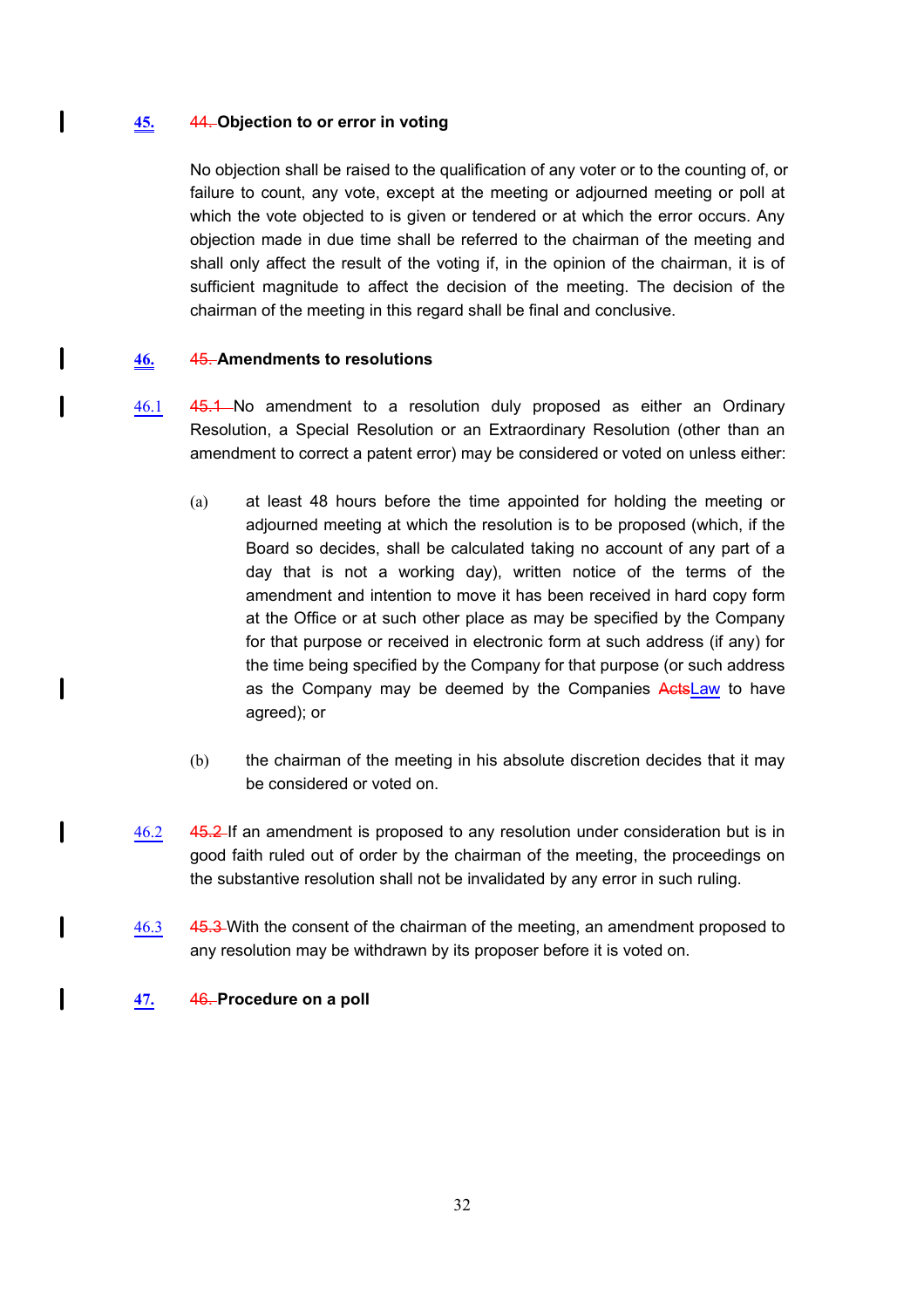- 47.1 46.1 If a poll is duly demanded, it shall be taken in such manner (including the use of ballot or voting papers or tickets or electronic means) as the chairman of the meeting may direct. He may (and if so directed by the meeting shall) appoint scrutineers (who need not be Shareholders) and may adjourn the meeting to some place and time fixed by him for the purpose of declaring the result of the poll. The result of the poll shall be deemed to be the resolution of the meeting at which the poll was demanded.
- 47.2 46.2 A poll duly demanded on the election of a chairman of a meeting or on a question of adjournment shall be taken at the meeting and without adjournment. A poll duly demanded on any other question shall be taken either at the meeting or at such time (but not more than 30 days after the poll is demanded) and place as the chairman may direct.
- 47.3 46.3 No notice need be given of a poll not taken immediately if the date, time and place at which it is to be taken are announced at the meeting at which it is demanded. In any other case, at least seven clear days'' notice shall be given specifying the date, time and place at which the poll is to be taken.
- 47.4 46.4 The demand for a poll (other than on the election of the chairman of the meeting or on a question of adjournment) shall not prevent the continuance of a meeting for the transaction of any business other than the question on which the poll has been demanded. If a poll is demanded before the declaration of the result on a show of hands and the demand is withdrawn, the meeting shall continue as if the demand had not been made.
- 47.5 46.5 A demand for a poll may be withdrawn before the poll is taken, but only with the consent of the chairman. A demand so withdrawn shall not be taken to have invalidated the result of a show of hands declared before the demand was made, which result shall be effective.
- 47.6 46.6 On a poll, votes may be given in person or by proxy. A Shareholder entitled to more than one vote need not, if he votes on the poll, use all his votes or cast all the votes he uses in the same way.

# **48.** 47. **Votes of Shareholders**

1

 $\mathbf{I}$ 

 $\mathbf{I}$ 

l

 $\mathbf l$ 

l

I

l

48.1 47.1 Subject to any rights or restrictions as to voting attached to any Shares or any class of Shares and to any suspension or abrogation of voting rights pursuant to these Articles: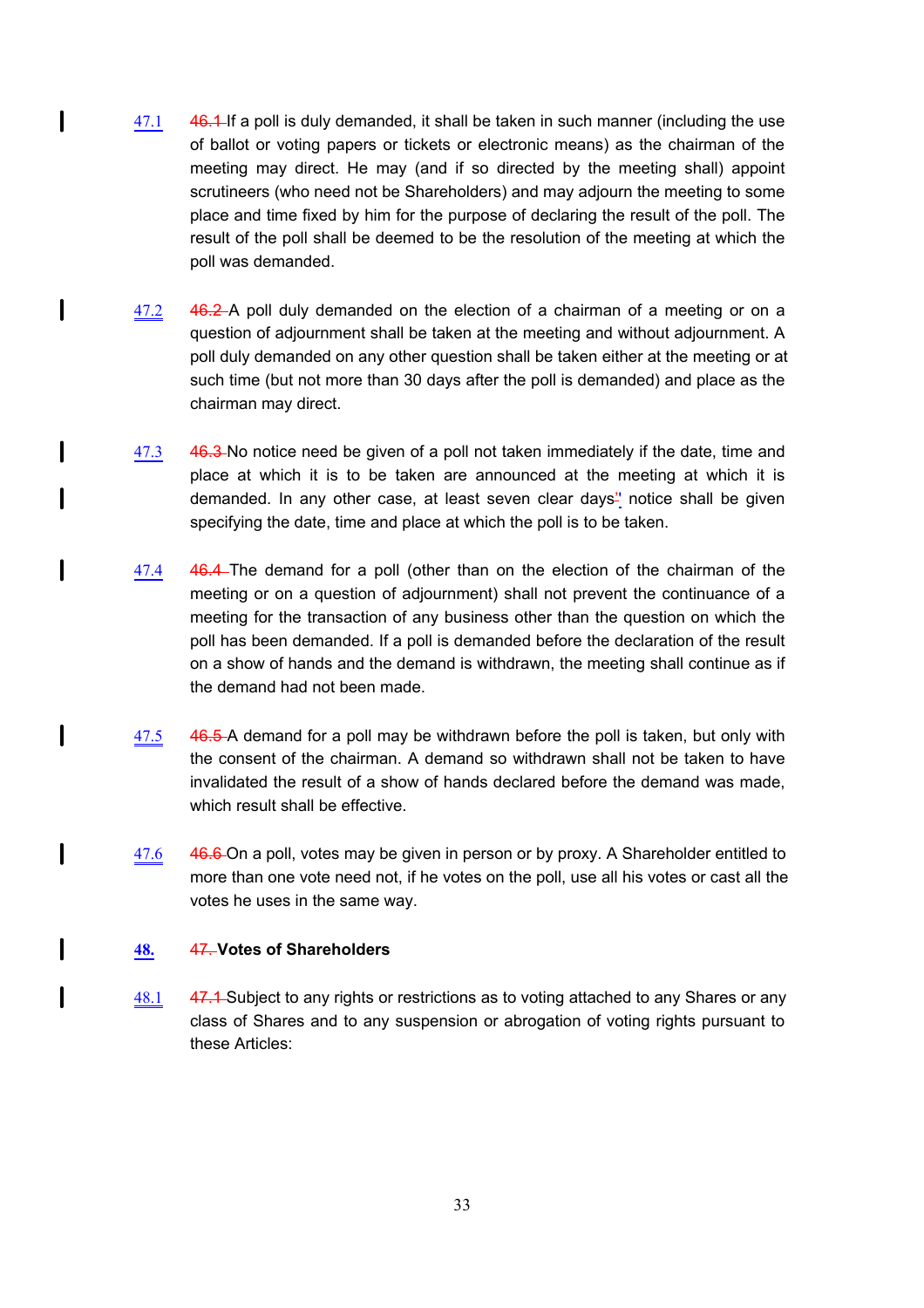- (a) on a vote on a resolution on a show of hands, every Shareholder present (not being present by proxy) and entitled to vote on the resolution shall have one vote and, subject to paragraph (b) of this Article 47.148.1, every proxy present who has been duly appointed by a Shareholder entitled to vote on the resolution shall have one vote;
- (b) on a vote on a resolution on a show of hands, a proxy shall have one vote for and one vote against the resolution if the proxy has been duly appointed by more than one Shareholder entitled to vote on the resolution and the proxy has been instructed:
	- (i) by one or more of those Shareholders to vote for the resolution and by one or more other of those Shareholders to vote against the resolution; or
	- (ii) by one or more of those Shareholders to vote either for or against the resolution and by one or more other of those Shareholders to use his discretion as to how to vote; and
- (c) on a vote on a resolution on a poll, every Shareholder who is present in person or by proxy and entitled to vote on the resolution shall have one vote for every Share of which he is the holder.
- 48.2 47.2 For the purposes of determining which persons are entitled to attend or vote at a general meeting and how many votes such persons may cast, the Company may in compliance with the Companies Law specify in the notice of meeting a time by which persons must be entered on the Register in order to have the right to attend or vote at the meeting. Changes to entries on the Register after the time specified by virtue of this Article 47.248.2 shall be disregarded in determining the rights of any person to attend or vote at the meeting.
- 48.3 47.3 A Shareholder in respect of whom an order has been made by any court or official having jurisdiction in matters concerning mental disorder may vote, whether on a show of hands or on a poll, by his guardian, receiver, or other person (by whatever name called) authorised for that purpose by that court or official. Any such guardian, receiver, or other person may vote by proxy. The right to vote shall be exercisable only if evidence satisfactory to the Board of the authority of the person claiming to exercise the right to vote has been received by the Company by not later than the last time prescribed by these Articles for the receipt of appointments of proxy for use at the meeting, adjourned meeting or poll at which the right to vote is to be exercised.

## **49.** 48. **Written resolutions**

 $\mathbf l$ 

 $\mathbf l$ 

l

I

l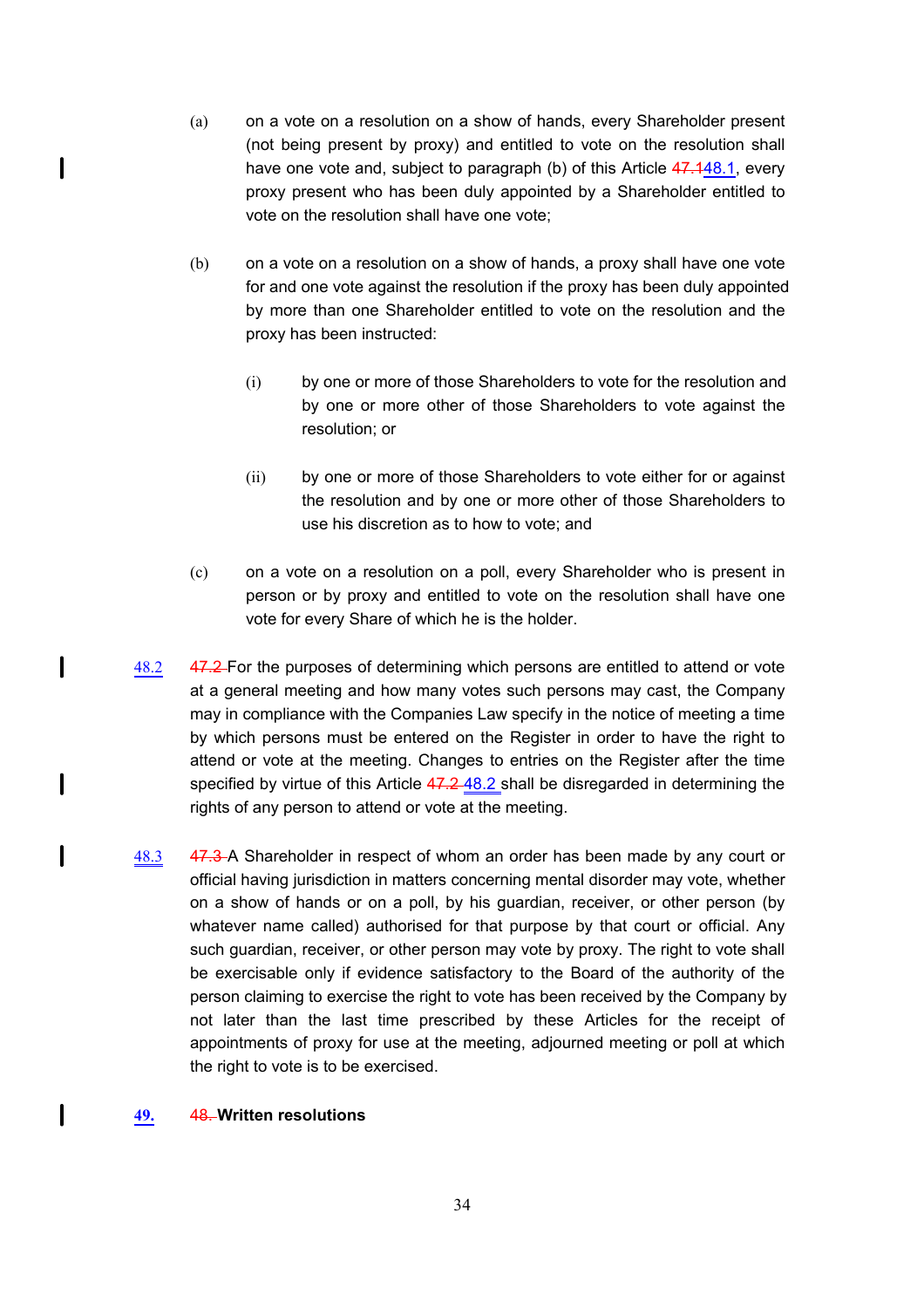- 49.1 Save in circumstances where the Companies Law or the Rules require otherwise, anything that may be done by a resolution of a Company passed at a Shareholders' or a class of Shareholders' meeting, may be done either by an Ordinary Resolution, a Special Resolution or an Extraordinary Resolution in writing.
- 49.2 A resolution in writing is passed, unless otherwise prescribed in the Companies Law or the Rules:
	- (a) as an Ordinary Resolution, if it is passed by Shareholders representing a simple majority of the total voting rights of Shareholders who, at the date when the Ordinary Resolution is deemed to be passed, would be entitled to vote;
	- (b) as a Special Resolution, only if: (i) it stated that it was proposed as a Special Resolution; and (ii) it is passed by Shareholders representing not less than 75 per cent. of the total voting rights of Shareholders who, at the date when the resolution is deemed to be passed, would be entitled to vote; and
	- (c) Save in circumstances where the Companies Law or the Rules require otherwise, a meeting need not be held to pass a resolution, if the resolution is in writing and signed by all of theas an Extraordinary Resolution, only if: (i) it stated that it was proposed as an Extraordinary Resolution; and (ii) it is passed by Shareholders representing not less than 85 per cent. of the total voting rights of Shareholders who, at the date when the resolution is deemed to be passed, would be entitled to vote.
- 49.3 An Ordinary Resolution, a Special Resolution or an Extraordinary Resolution in writing may consist of several instruments in the same form each duly executed by or on behalf of one or more members. If the resolution in writing is described as a Special Resolution or the Extraordinary Resolution, it shall have effect accordingly.

# **50.** 49. **Restrictions on voting rights**

Unless the Board otherwise decides, no Shareholder shall be entitled in respect of any Share held by him to vote at any meeting of the Company, either in person or by proxy, or to exercise any other right conferred by membership in relation to meetings of the Company if any sum presently payable by him to the Company in respect of that Share remains unpaid.

## **PROXIES AND CORPORATE REPRESENTATIVES**

## **51.** 50. **Entitlement to appoint a proxy**

I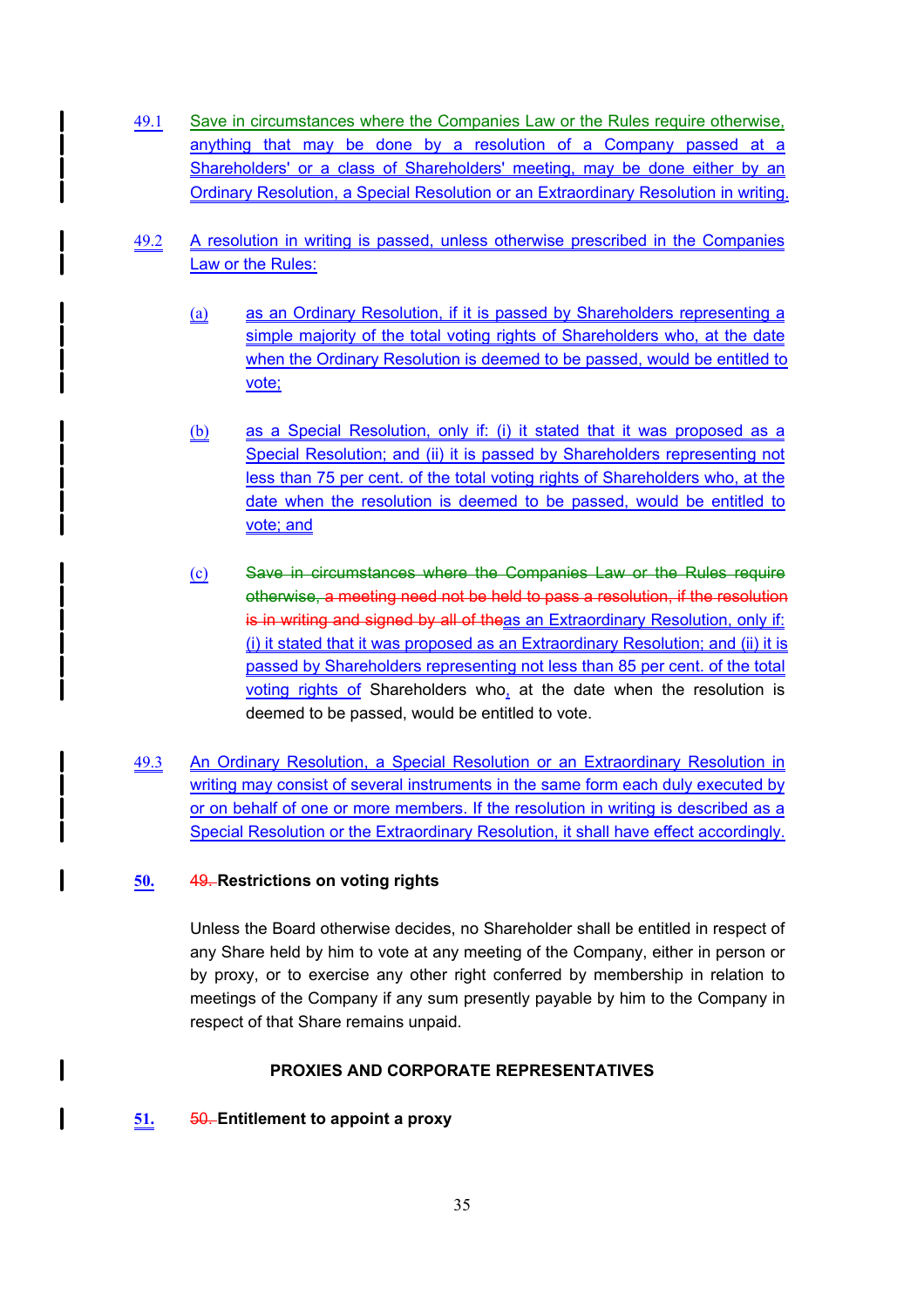- 51.1 **50.1** A Shareholder is entitled to appoint another person (whether a Shareholder or not) as his proxy to exercise all or any of his rights to attend and to speak and vote at a meeting of the Company. The appointment of a proxy shall not preclude a Shareholder from attending and voting in person at the meeting or any adjournment of it or on a poll.
- 51.2 50.2 A Shareholder may appoint more than one proxy to attend on the same occasion and vote on any proposed resolution on a poll, provided that each proxy is appointed to exercise the rights attached to a different Share or Shares held by him. Where a Shareholder appoints more than one proxy, the Shareholder shall:
	- (a) specify whether the proxy is entitled to vote on behalf of the Shareholders on a resolution on a show of hands as well as on a poll (provided that the Shareholder may appoint only one proxy in respect of its Shares to vote on any resolution on a show of hands);
	- (b) specify the number of Shares in respect of which each proxy is entitled to exercise the related votes; and
	- (c) ensure that no Shareholder is appointed to exercise the votes which any other proxy has been appointed by that Shareholder to exercise.

# **52.** 51. **Rights of proxy**

l

 $\mathbf{I}$ 

l

l

 $\mathbf l$ 

I

- $52.1$   $\phantom{0}$  51.1 A proxy shall have the right to exercise all or any of the rights of his appointor (or, where more than one proxy is appointed, all or any of the rights attached to the Shares in respect of which he is appointed the proxy) to attend, and to speak and vote at, a meeting of the Company.
- $52.2$   $54.2$  The appointment of a proxy shall:
	- (a) be deemed (subject to any contrary direction contained in the proxy appointment) to confer authority to demand or join in demanding a poll and to vote or abstain as the proxy thinks fit on any resolution or amendment of a resolution put to, or any other business which may properly come before, the meeting for which it is given; and
	- (b) unless the contrary is stated in it, be valid for any adjournment of the meeting as well as for the meeting to which it relates.

## **53.** 52. **Method and delivery of proxy appointment**

53.1  $\overline{52.1}$  The appointment of a proxy shall: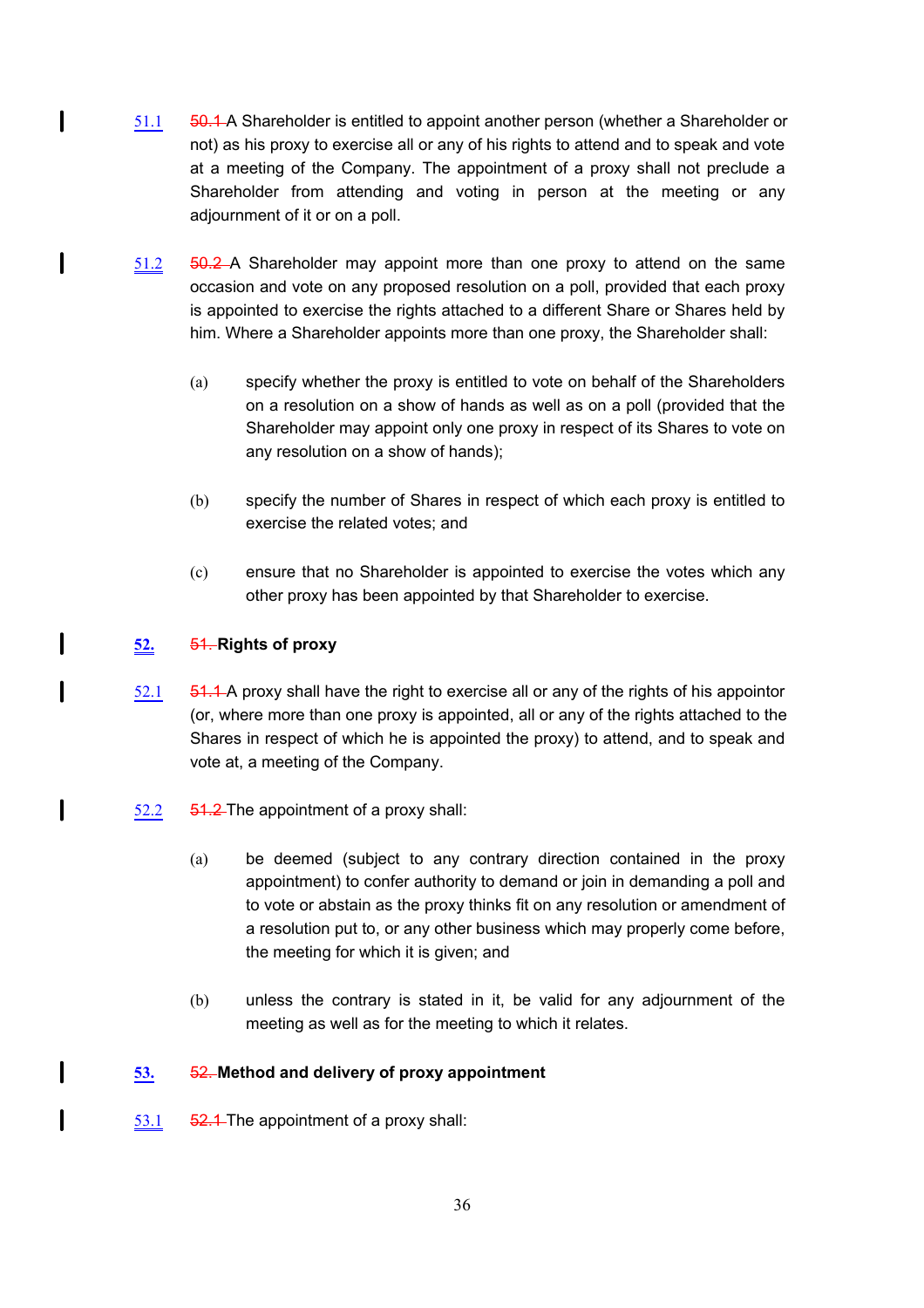- (a) be in writing in any usual form or in any other form which the Board may approve; and
- (b) signed by the appointor or his attorney duly authorised in writing or, if the appointor is a corporation, executed under its common seal or signed on its behalf by a duly authorised officer or attorney or other person duly authorised in that behalf.
- 53.2  $\frac{52.2}{ }$  In order to be valid, the appointment of a proxy must:

 $\mathbf{I}$ 

 $\mathbf l$ 

 $\mathbf I$ 

- (a) in the case of a proxy appointment made in hard copy form, be received at the Office or at such other place as may be specified by the Company for the receipt of proxy appointments in hard copy form by the relevant time together with (if required by the Board) any authority under which the proxy appointment is made or a copy of such authority certified notarially or in some other way approved by the Board; and
- (b) in the case of a proxy appointment made by electronic means, be received at the address specified by the Company for the receipt of proxy appointments made by electronic means by the relevant time. Any authority under which the proxy appointment is made or a copy of such authority certified notarially or in some other way approved by the Board must (if required by the Board) also be received at such address or at the Office (or at such other address or place as may be specified by the Company) by the relevant time.
- 53.3 52.3 For the purpose of Article 52.2, **"**53.2, **"relevant time""** means:
	- (a) in the case of a meeting or adjourned meeting, not less than 48 hours (or such shorter time as the Board may decide) before the time appointed for holding the meeting or adjourned meeting at which the person named in the proxy appointment proposes to vote; or
	- (b) in the case of a poll taken more than 48 hours after it was demanded, not less than 24 hours (or such shorter time as the Board may decide) before the time appointed for the taking of the poll; or
	- (c) in the case of a poll taken following the conclusion of a meeting or adjourned meeting but 48 hours or less after it was demanded, before the end of the meeting at which it was demanded (or such later time as the Board may decide).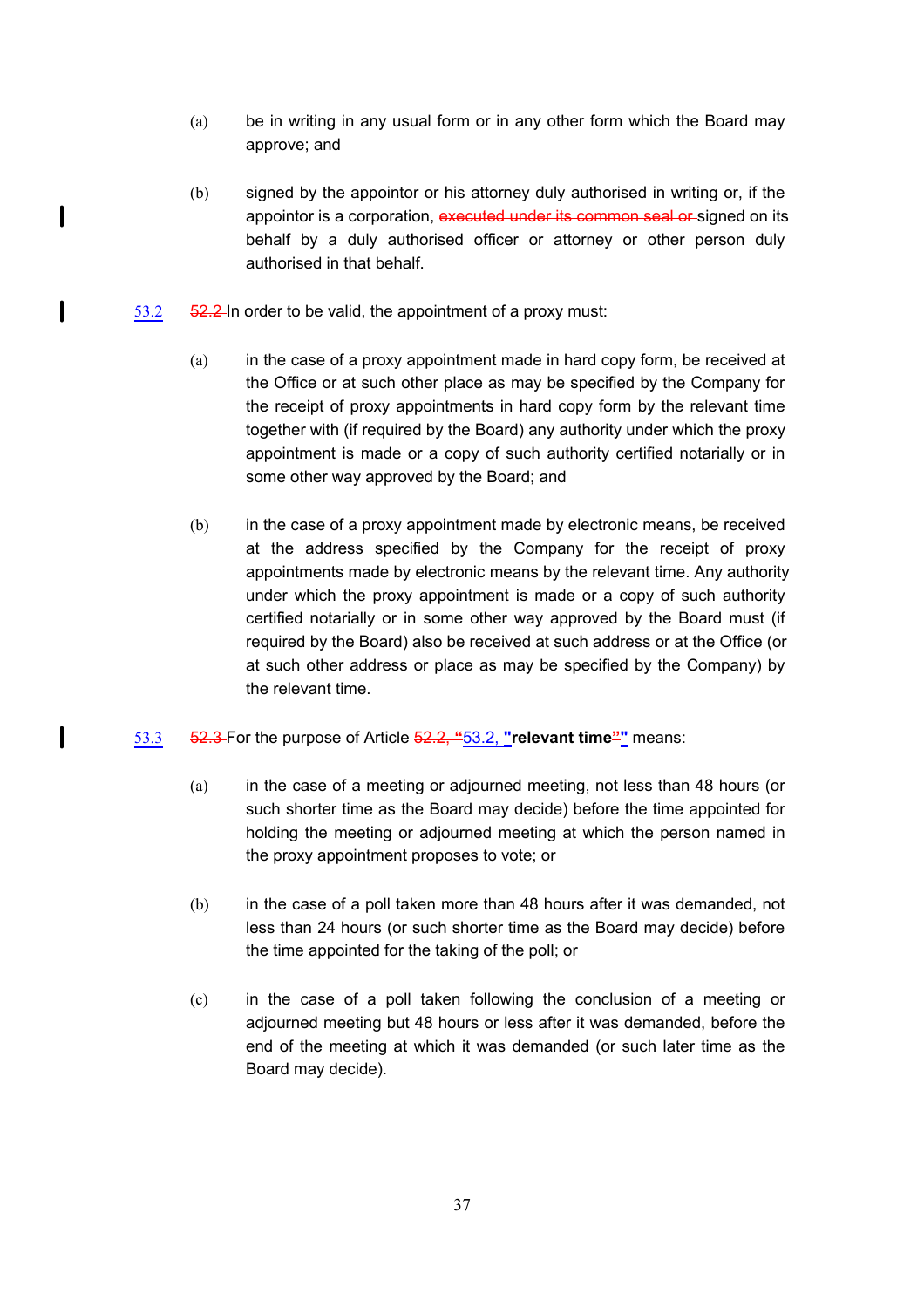The Board may at its discretion decide that, in calculating the periods mentioned in this Article  $52.353.3$ , no account shall be taken of any part of a day that is not a working day.

#### **54.** 53. **Validity of proxy appointment**

 $\mathbf{l}$ 

1

 $\overline{\phantom{a}}$ 

 $\mathsf I$ 

1

 $\mathsf I$ 

- 54.1  $\overline{53.1}$ -An appointment of a proxy which is not received in accordance with Article  $\overline{52}$ 53 shall be invalid.
- 54.2 53.2 An appointment of a proxy will cease to be valid at the expiration of 12 months from the date of its receipt, save that, unless the proxy appointment itself states otherwise, it will remain valid for use at an adjourned meeting or on a poll demanded at a meeting or an adjourned meeting where the meeting was originally held within 12 months from such date.
- 54.3 **53.3** When two or more valid but differing appointments of proxy are received in respect of the same Share for use at the same meeting and in respect of the same matter, the one which is last validly received shall (regardless of its date or the date of its signature) be treated as replacing and revoking the others as regards that Share. If the Company is unable to determine which proxy appointment was last received, none of them shall be treated as valid in respect of that Share.

#### **55.** 54. **Termination of proxy'sproxy's authority**

A vote cast or demand for a poll made by a proxy shall not be invalidated by the previous death or mental disorder of the Shareholder or by the revocation of the appointment of the proxy or of the authority under which the appointment was made unless written notice of the death, mental disorder or revocation shall have been received by the Company at the Office or at such other place or address as has been specified by the Company for the receipt of appointments of proxy by not later than the last time at which a proxy appointment should have been received in order to be valid for use at the meeting or adjourned meeting at which the vote was given or the poll demanded or for use on the holding of the poll at which the vote was given.

#### **56.** 55. **Corporate representatives**

56.1 55.1 Any corporation (whether or not a company within the meaning of the Companies Law) which is a Shareholder may, by resolution of its directors or other governing body, authorise a person or persons to act as its representative or representatives at any meeting of the Company. A corporation shall, for the purposes of these Articles, be deemed to be present in person at any meeting of the Company if a person so authorised by it is present at the meeting.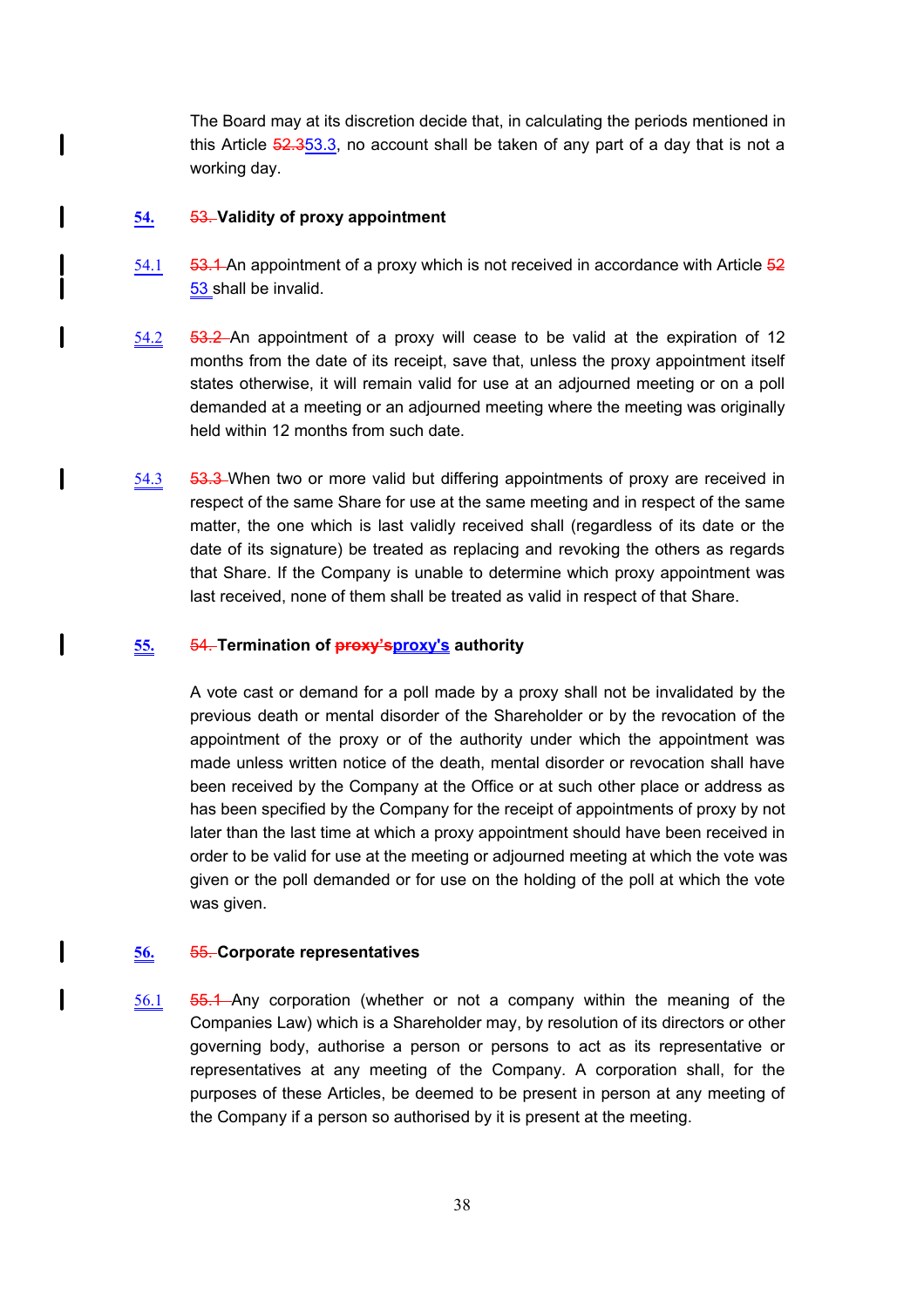- 56.2 55.2 Subject to the Companies Law, a person so authorised shall be entitled to exercise, on behalf of the corporation, the same powers as the corporation could exercise if it were an individual shareholder of the Company.
- 56.3 55.3 The Company (or any person acting on its behalf) may require any representative of a corporation to produce a certified copy of the resolution authorising him to act as such or other satisfactory evidence of his authority before permitting him to exercise his powers.

## **57.** 56. **No obligation to verify proxy or representative acting as instructed**

The Company is not obliged to verify that a person appointed as a proxy for a Shareholder or authorised to act as a representative of a corporation which is a Shareholder has voted in accordance with the instructions of such Shareholder or has otherwise acted in accordance with the terms of his appointment and any failure to so vote or act shall not affect the validity of any proceedings at a meeting of the Company.

#### **AMENDMENT OF THESE ARTICLES**

#### **58.** 57. **Amendment of these Articles**

1

 $\mathbf{I}$ 

I

l

I

 $\mathbf l$ 

 $\mathsf I$ 

I

l

- 58.1 **57.1** For the avoidance of doubt, notwithstanding the need for a Special Resolution to amend these Articles, no amendment to these Articles relating to the investment, financing or gearing powers of the Company may be made unless approved by a Special Resolution passed by Shareholders at a meeting convened solely for the purpose of considering such a resolution.
- 58.2  $\overline{57.2}$ -No amendments to these Articles shall be effective unless and until: (i) the Shari'a Supervisory Board has confirmed in writing that such amendment complies with Shari'a; and (ii) the DFSA has confirmed in writing that it approves of such amendments and until such written confirmations are received the Articles in the form immediately prior to the passing of the relevant Shareholder resolution shall prevail as the articles of association of the Company.

#### **DIRECTORSHIP**

#### **59.** 58. **Number of Directors**

- 59.1 **58.1** The minimum number of directors of the Company shall be enetwo.
- 59.2 58.2 A Director may be a natural person or a body corporate.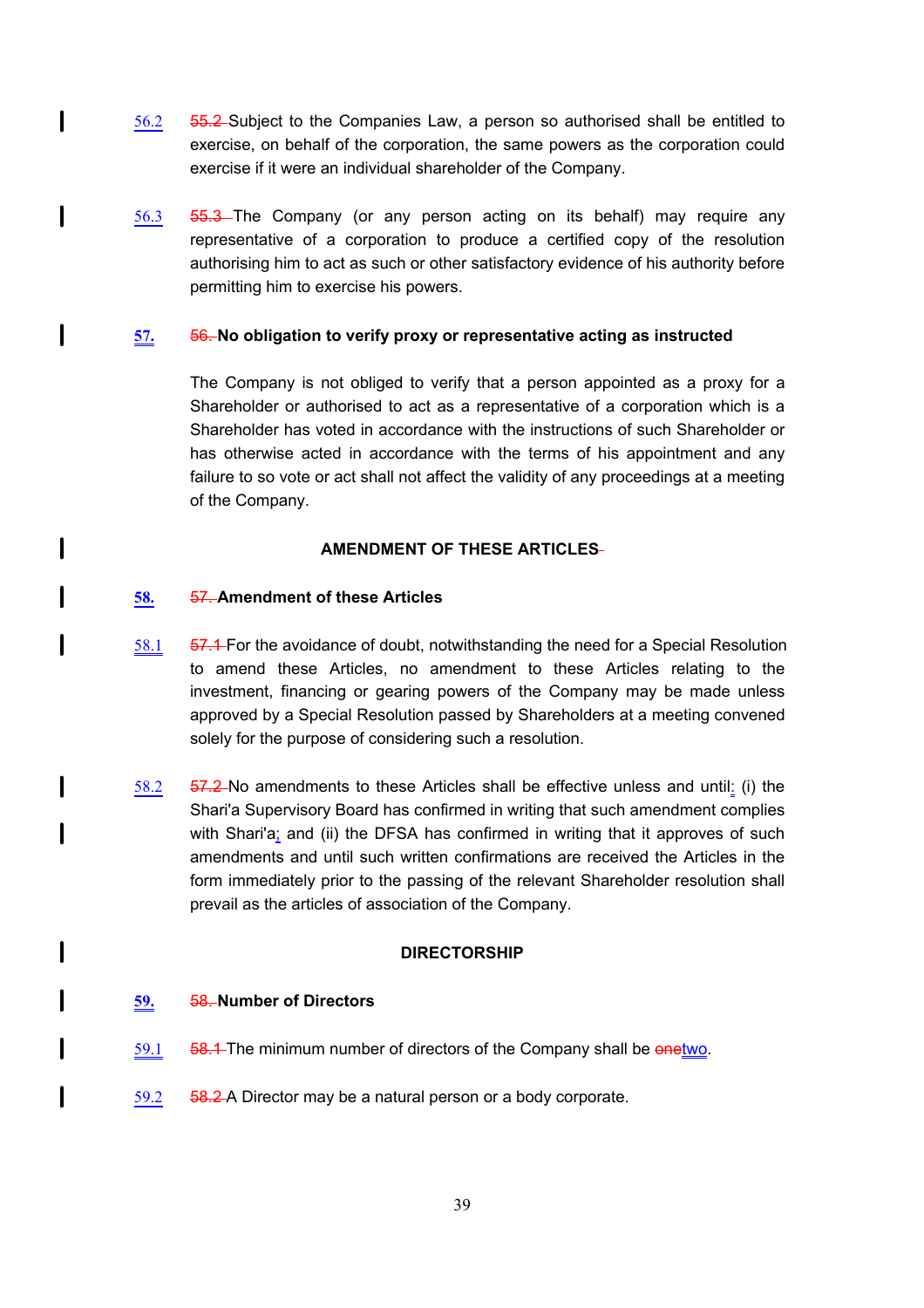## **60.** 59. **Power of Board to appoint Directors**

Subject to the provisions of these Articles, the Board may at any time appoint any person who is willing to act to be a Director, to fill a casual vacancy and provided that any Director appointed by the remaining Directors shall be subject to reappointment by a Special Resolution at the next general meeting and shall cease to be a Director at the conclusion of the general meeting if such Special Resolution is not passed.

# **61.** 60. **Vacation of office**

 $\mathbf{I}$ 

I

 $\overline{\phantom{a}}$ 

 $\mathbf{I}$ 

I

l

 $\mathbf l$ 

- $61.1$  60.1 The office of a Director shall be vacated if the Director:
	- (a) is prohibited by the Companies Law and/or the Rules from being a Director;
	- (b) becomes bankrupt or otherwise incapable of acting;
	- (c) resigns his office by notice to the Fund Manager or the Company; or
	- (d) is removed from office by a resolution passed by the Shareholders.
- 61.2  $60.2$  The office of a Director who is the Fund Manager shall be vacated if the office of Fund Manager is vacated in accordance with these Articles and, in such event, the Shareholders may by Special Resolution appoint any person who is willing to act to be a Director subject to such person ceasing to be a director on the appointment of a replacement Fund Manager.

# **ALTERNATE DIRECTORS**

## **62.** 61. **Appointment and termination of appointment of an alternate Director**

- 62.1  $\quad$  61.1 A Director may at any time appoint any other person (including another Director) to be his alternate and may at any time remove from office an alternate Director so appointed. Unless the appointment has previously been approved by the Board or unless the appointee is another Director, the appointment of an alternate Director shall not be effective until the appointment has been approved by the Board.
- $62.2$  61.2 An alternate Director ceases to be an alternate Director:
	- (a) if his appointor revokes his appointment; or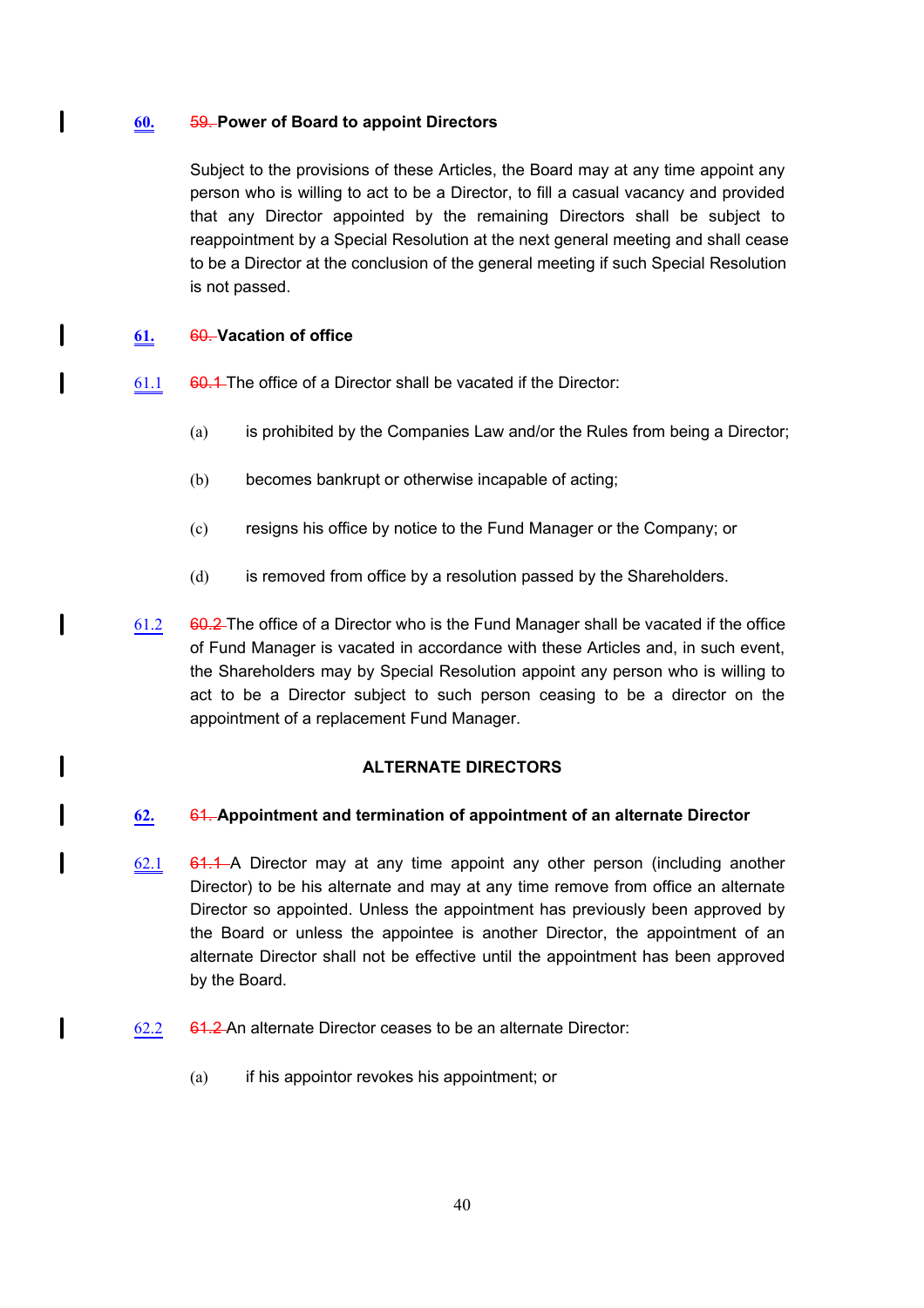- (b) if his appointor ceases for any reason to be a Director provided that, if a Director retires but is re-appointed or is deemed to be re-appointed at the meeting at which he retires, any appointment by such Director of an alternate Director made by him which was in force immediately prior to his retirement shall remain in force after his re-appointment; or
- (c) on the happening of any event which, if he were a Director otherwise appointed, would cause him to vacate his office as a Director; or
- (d) if he resigns his office by notice in writing to the Company.
- 62.3  $61.3$  Any appointment or removal of an alternate Director shall be effected by notice to the Company signed by the Director making or revoking the appointment and sent to or received by the Company at the Office or at an address specified by the Company for the purpose of communication by electronic means or tabled at a meeting of the Board or in any other manner approved by the Board.

# **63.** 62. **Rights and responsibilities of an alternate Director**

 $\mathbf{I}$ 

 $\mathbf l$ 

I

l

 $\mathbf{I}$ 

I

I

- 63.1  $62.1$  Every alternate Director is (subject to his giving to the Company an address at which notices may be served on him) entitled to receive notice of all meetings of the Board and of all committees of which the Director appointing him is a member. In his appointor's appointor's absence from such meetings, an alternate Director is entitled to attend and vote at such meetings and to exercise all the powers, rights, duties and authorities of his appointor.
- 63.2 62.2 A Director or any other person may act as alternate Director to represent more than one Director and an alternate Director shall be entitled at meetings of the Board or any committee to one vote for every Director for whom he is acting as alternate in addition to his own vote if he is also a Director, but he shall count as only one for the purpose of determining whether a quorum is present.
- $63.3$  62.3 The signature of an alternate Director to a resolution in writing of the Directors is as effective as the signature of the Director who appointed him unless the notice of his appointment provides otherwise.
- 63.4 62.4 Subject to the provisions of the Companies Law and the Rules, an alternate Director is entitled to contract and to be interested in and benefit from transactions or arrangements, to be paid expenses and to be indemnified to the same extent as if were a Director. However, an alternate Director is not entitled to receive any remuneration from the Company for serving as an alternate Director, except such part (if any) of the remuneration otherwise payable to the Director who appointed him as the appointing Director may direct by notice in writing to the Company.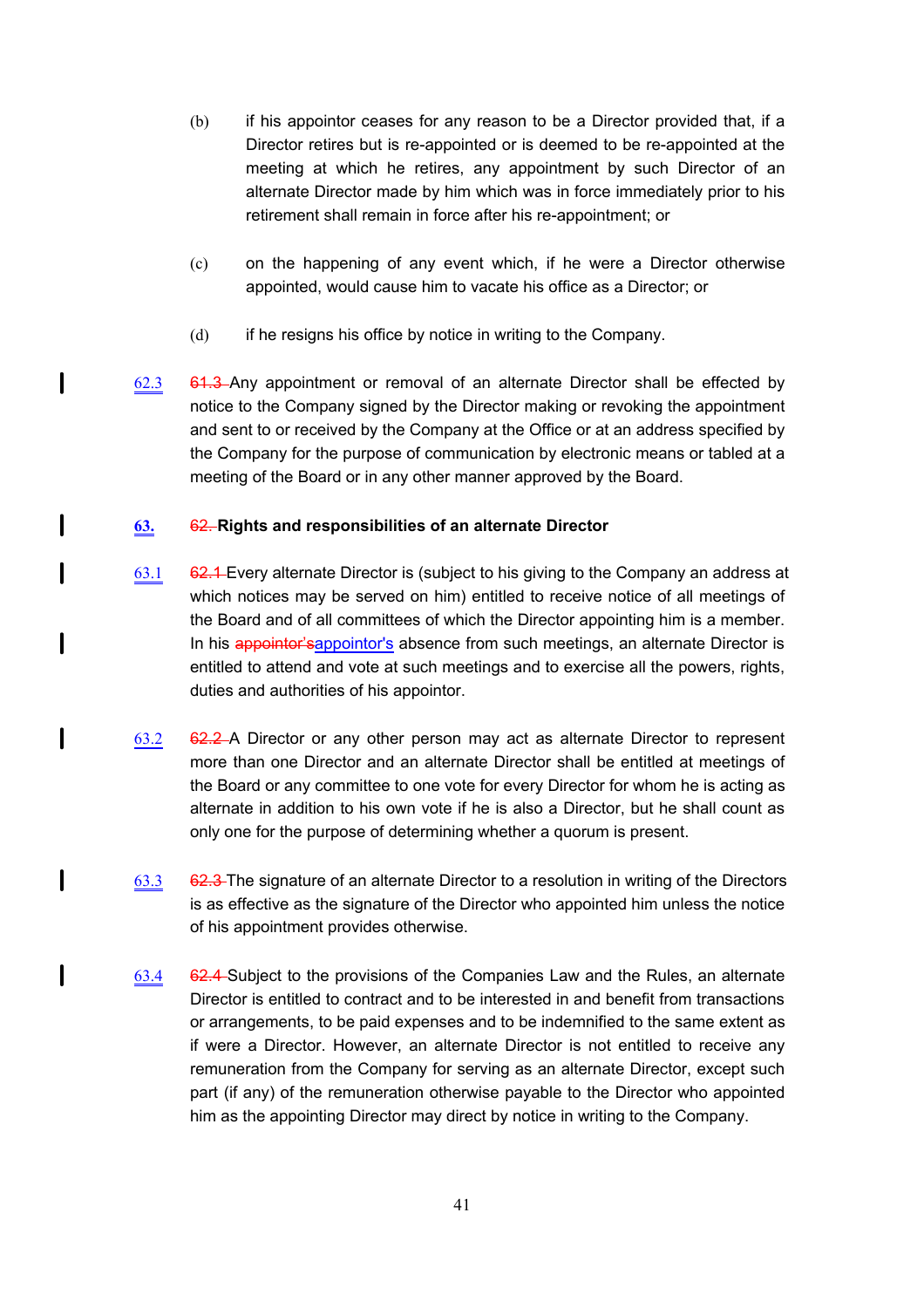- $63.5$  62.5 An alternate Director is an officer of the Company but, except to the extent set out in these Articles, he does not have the power to act as a Director and is not deemed to be a Director for the purposes of these Articles.
- $63.6$  62.6 An alternate Director is alone responsible to the Company for his own acts and defaults and is not deemed to be the agent of the Director who appointed him.

# **DIRECTORS'' REMUNERATION AND EXPENSES**

# **64.** 63. **Directors'' fees**

l

 $\mathbf l$ 

I

l

 $\mathbf{I}$ 

 $\mathbf l$ 

 $\mathbf l$ 

I

l

 $\mathbf{I}$ 

l

- 64.1 63.1 The Directors (other than alternate Directors and any Director who for the time being holds any employment or executive office with the Company or a subsidiary of the Company) may receive remuneration for their services as directors of the Company and if they do they shall be paid the same out of the funds of the Company.
- 64.2 63.2 Any fees payable pursuant to this Article  $63-64$  shall be distinct from any salary, remuneration or other amounts payable to a Director under any other provisions of these Articles and shall accrue from day to day.
- $64.3$  63.3 For the avoidance of doubt, a Director who is also a director of the Fund Manager shall not be entitled to any additional fees or remuneration pursuant to this Article  $63-64$  other than such fees or remuneration the Fund Manager is contractually entitled to from time to time.

## **65.** 64. **Additional remuneration**

- 65.1 64.1 Any Director who performs any special or extra services which in the opinion of the Board are outside the scope of his ordinary duties as a director of the Company and not in his capacity as a holder of employment or executive office may be paid such additional remuneration as the Board may decide.
- 65.2 64.2 Such additional remuneration may be by way of lump sum, salary, commission, participation in profits, the issue of Shares in the Company or otherwise as the Board may decide.

## **66.** 65. **Remuneration of executive Directors**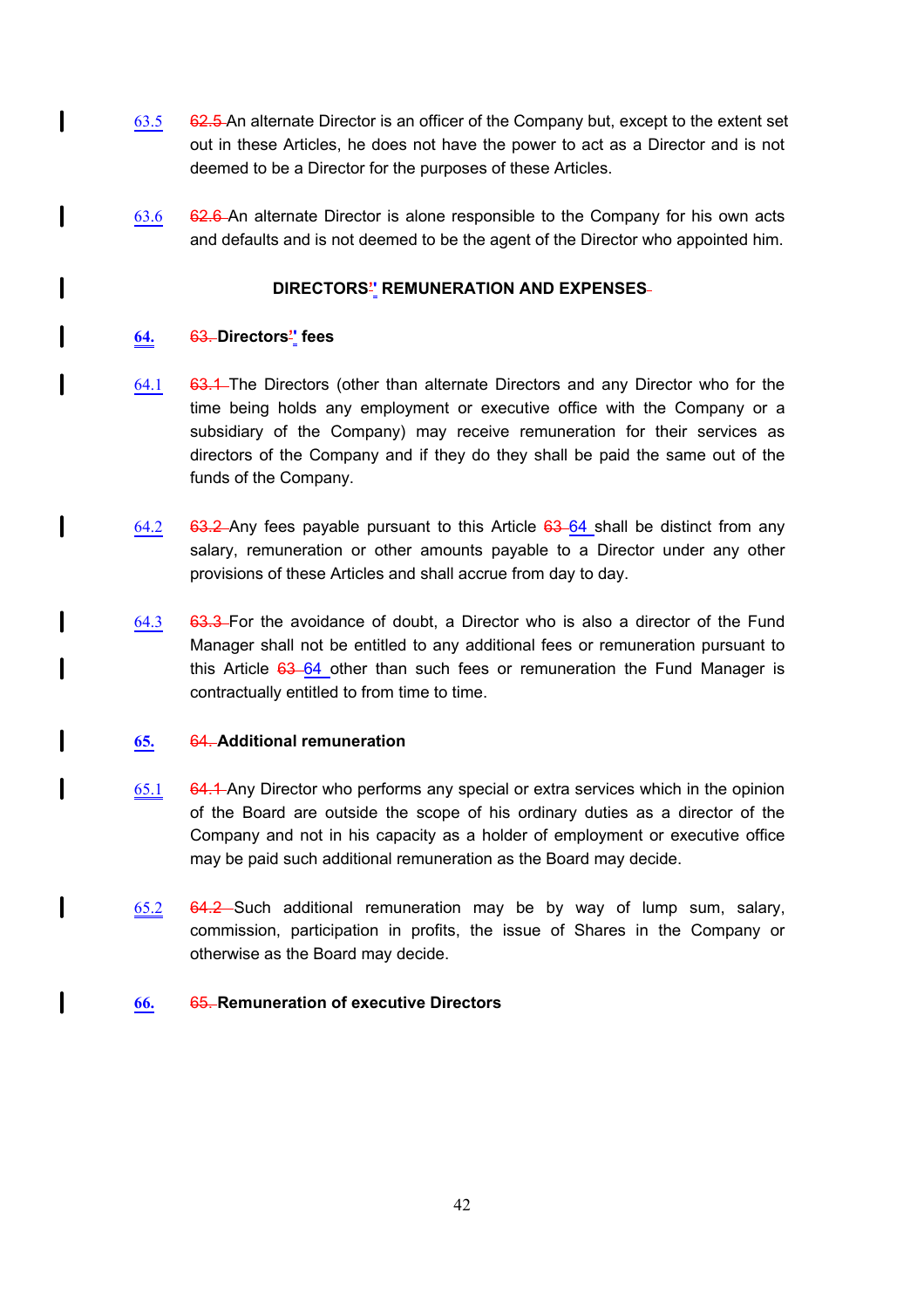The salary or remuneration of any Director appointed to hold any employment or executive office in accordance with the provisions of these Articles shall be such as the Board may from time to time decide and may be either a fixed sum of money or may altogether or in part be governed by business done or profits made or otherwise decided by the Board. Any such salary or remuneration may be in addition to or in lieu of any fees payable to the Director for his services as a director of the Company under these Articles.

#### **67.** 66. **Reimbursement of expenses**

 $\mathbf{I}$ 

l

I

l

 $\mathbf l$ 

I

I

I

Each Director shall be entitled to be repaid all reasonable travelling, hotel and other expenses properly incurred by him in or about the performance of his duties as a director of the Company, including any expenses incurred in attending meetings of the Board or of any committees or meetings of the Company and any expenses reasonably incurred and approved by the Board in advance (such approval not to be unreasonably withheld or delayed) in relation to seeking independent legal advice in relation to material matters connected with the Director'sDirector's observance of his or her duties as a Director.

#### **POWERS AND DUTIES OF DIRECTORS**

#### **68.** 67. **General powers**

- $68.1$  67.1 Subject to the provisions of the Companies Law, the Rules and these Articles and to any directions given by Special Resolution of the Company, the business and affairs of the Company shall be managed by the Board which may exercise all the powers of the Company whether relating to the management of the business or not.
- 68.2 67.2 No alteration of these Articles and no direction given by Special Resolution of the Company shall invalidate any prior act of the Board which would have been valid if that alteration had not been made or that direction had not been given.
- 68.3 67.3 The general powers given by this Article  $67-68$  shall not be limited or restricted by any specific authority or power given to the Board by any other Article.

#### **69.** 68. **Power of Directors if number falls below minimum**

If there is no Director or if no Director or Directors are able or willing to act, then any Shareholder holding 25% per cent. of the Shares of the Company or Shareholders holding together 51% per cent. of the Shares of the Company may summon a general meeting for the purpose of appointing Directors.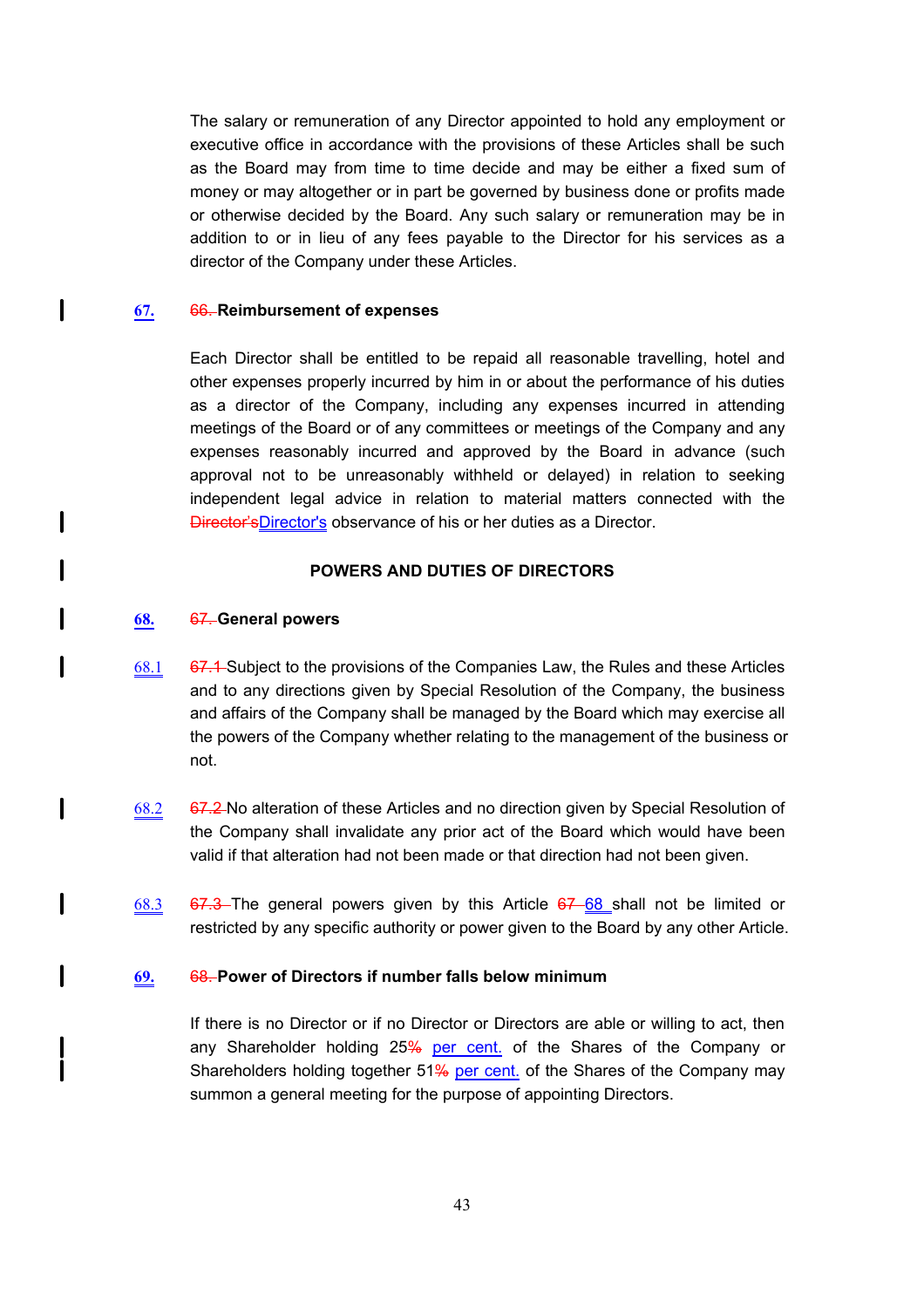## **70.** 69. **Delegation**

 $\mathsf{l}$ 

 $\overline{\phantom{a}}$ 

 $\mathbf{I}$ 

 $\mathbf l$ 

 $\mathbf l$ 

 $\mathbf{I}$ 

 $\mathbf l$ 

- $70.1$  69.1 The Board may delegate any of their powers to any committee consisting of one or more directors. Subject to the Companies Law and the Rules, they may also delegate to the Fund Manager such of their powers as they consider desirable to be exercised by it. The Board may confer such powers either collaterally with, or to the exclusion of and in substitution for, all or any of the powers of the Board in that respect and may from time to time revoke, withdraw, alter or vary all or any such powers.
- 70.2 69.2 The Board may delegate (with power to sub-delegate) any of its powers, authorities and discretions (including all powers, authorities and discretions relating to the remuneration of or benefits conferred on the Directors or any of them) for such time, on such terms and subject to such conditions as the Board thinks fit to any committee consisting of one or more Directors and (if thought fit) one or more other persons provided that no resolution of the committee shall be effective unless Directors or alternate Directors voted in favour of such resolution. The Board may confer such powers either collaterally with, or to the exclusion of and in substitution for, all or any of the powers of the Board in that respect and may from time to time revoke, withdraw, alter or vary all or any of such powers and discharge any such committee in whole or in part.
- $70.3$  69.3 Where any power, authority or discretion of the Board is delegated to a committee authorised by the Board, any reference in these Articles to the exercise by the Board of such power, authority or discretion shall be construed as if it were a reference to the exercise of such power, authority or discretion by such committee (as the case may be).
- $70.4$  69.4 The power to delegate contained in this Article  $69-70$  shall be effective in relation to the powers, authorities and discretions of the Board generally and shall not be limited by the fact that in certain Articles, but not in others, express reference is made to particular powers, authorities or discretions being exercised by the Board or by a committee.
- $70.5$  69.5 All committees shall, in the exercise of the powers delegated to them and in the transaction of business, conform to any mode of proceedings and regulations which may be prescribed by the Board. Subject thereto, the proceedings of any committee shall be governed by the provisions of these Articles regulating the proceedings of the Board, so far as they are capable of applying.
- **71.** 70. **Agents**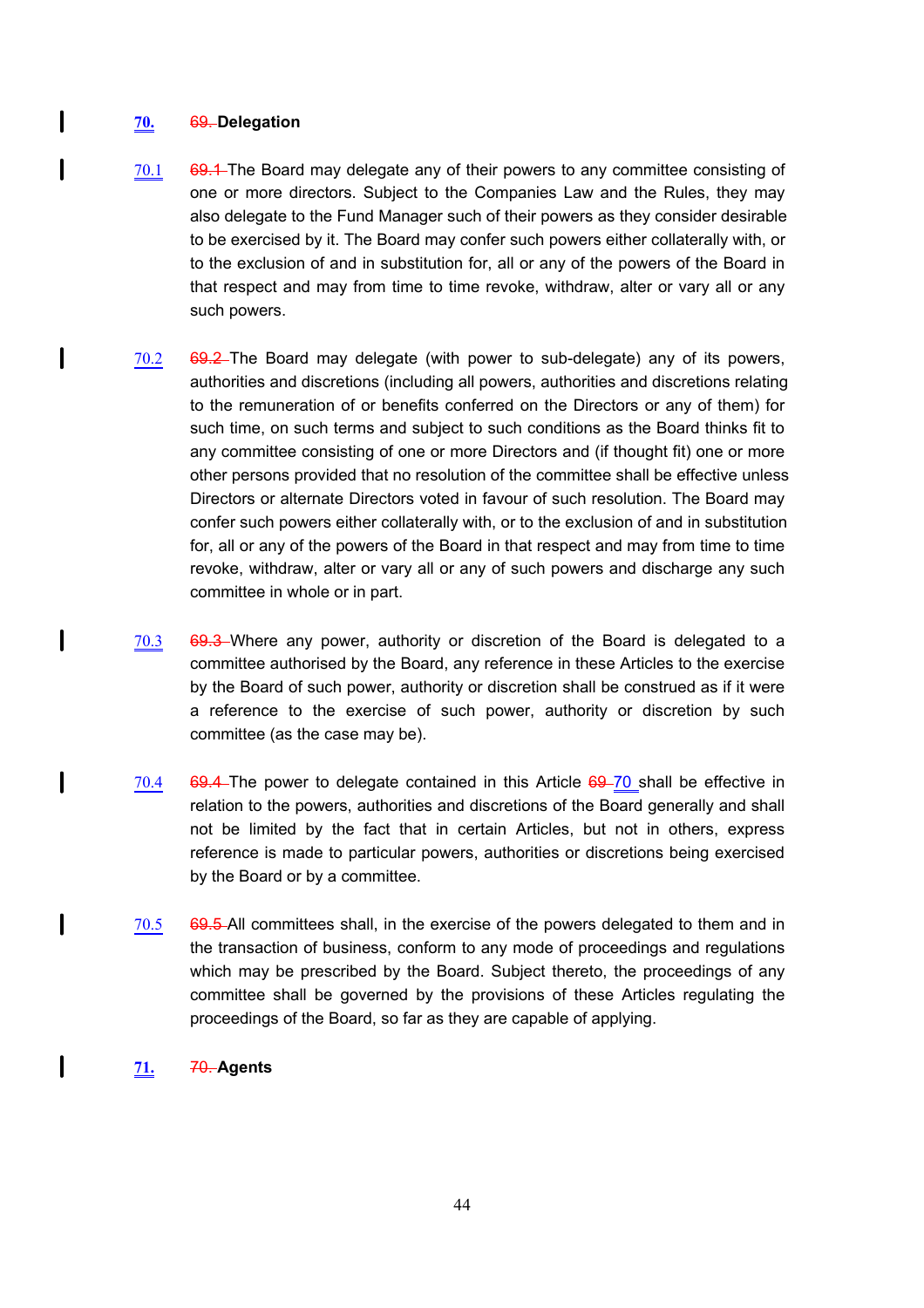The Board may, by power of attorney or otherwise, appoint any person or persons to be the agent of the Company and may delegate to any such person or persons any of its powers, authorities and discretions (with power to sub-delegate), in each case for such purposes and for such time, on such terms (including as to remuneration and the protection and convenience of persons dealing with the agent) and subject to such conditions as the Board thinks fit. The Board may confer such powers either collaterally with, or to the exclusion of and in substitution for all or any of the powers of the Board in that respect and may from time to time revoke, withdraw, alter or vary all or any of such powers.

# **72.** 71. **Exercise of voting rights**

I

 $\mathbf l$ 

I

l

 $\mathbf{I}$ 

I

 $\mathbf l$ 

I

I

The Board may exercise or cause to be exercised the voting rights conferred by Shares in any other company held or owned by the Company, or any power of appointment to be exercised by the Company, in such manner in all respects as it thinks fit (including the exercise of the voting rights or power of appointment in favour of the appointment of any Director as a director or other officer or employee of such company or in favour of the payment of remuneration to the directors, officers or employees of such company).

## **PROCEEDINGS OF DIRECTORS**

## **73.** 72. **Meetings of the Board**

- 73.1 72.1 Subject to the provisions of these Articles, the Board may meet for the despatch of business, adjourn and otherwise regulate its proceedings as it thinks fit.
- 73.2 72.2 At any time, a Director may, and the Secretary at the request of a Director shall, summon a meeting of the Board.

## **74.** 73. **Notice of a meeting of the Board**

- 74.1  $\overline{73.1}$  Notice of a meeting of the Board may be given to a Director personally or by word of mouth or sent in hard copy form or by electronic means to him at an address specified by him to the Company for this purpose (or, if no such address has been specified, at his last known address).
- $74.2$   $73.2$  A Director may waive notice of any meeting of the Board either prospectively or retrospectively.

## **75.** 74. **Quorum**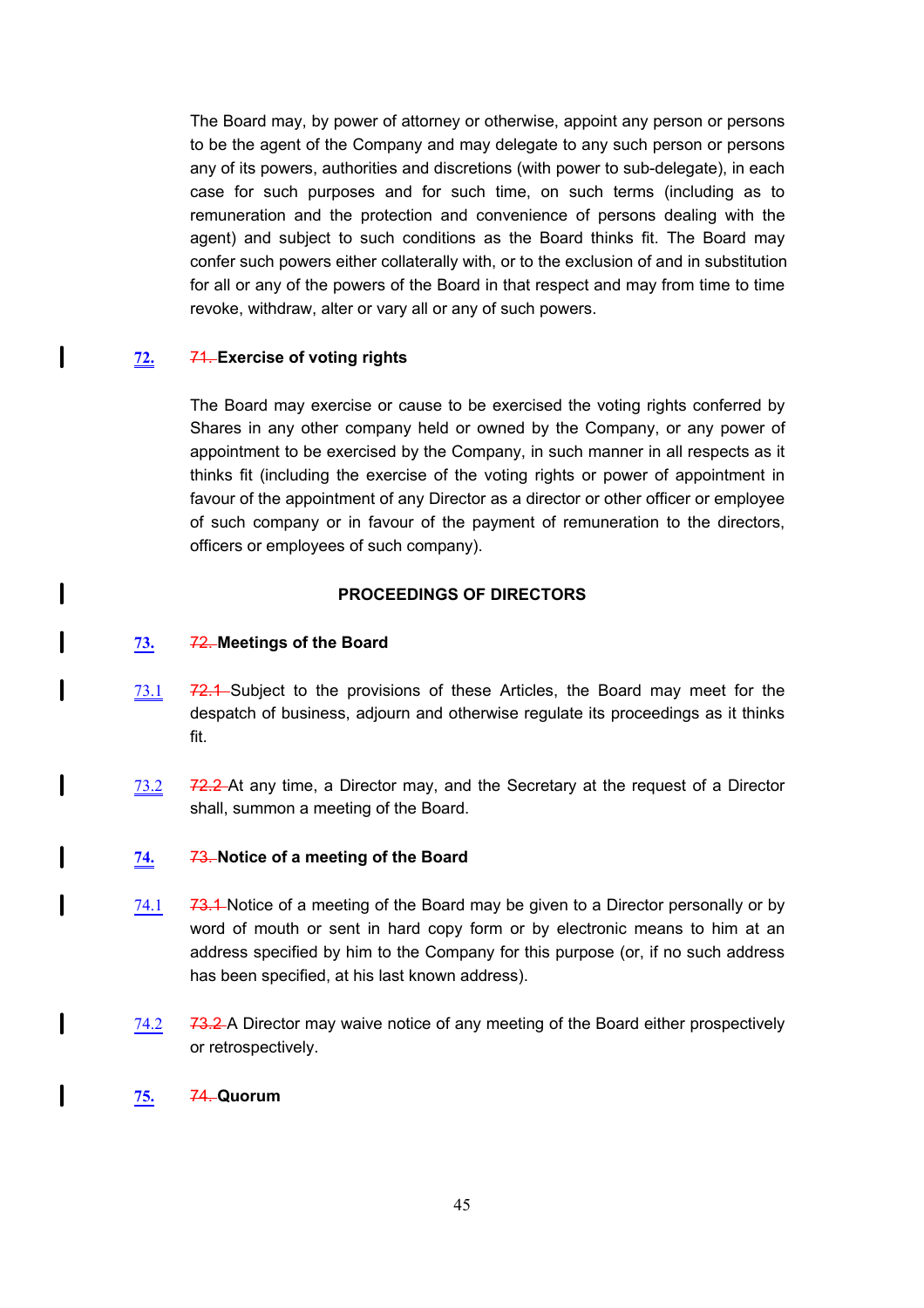- 75.1 74.1 The quorum necessary for the transaction of business of the Board may be determined by the Board and, unless so determined at any other number, shall be two or, for the avoidance of doubt, where there is only one Director, one. A person who holds office only as an alternate Director shall, if his appointor is not present, be counted in the quorum.
- $75.2$   $74.2$  A duly convened meeting of the Board at which a quorum is present shall be competent to exercise all or any of the powers, authorities and discretions for the time being vested in or exercisable by the Board.
- 75.3 74.3 Subject to the provisions of these Articles, any Director who ceases to be a Director at a meeting of the Board may continue to be present and to act as a Director and be counted in the quorum until the termination of the meeting if no other Director objects and if otherwise a quorum of Directors would not be present.

#### 75. **Decisions by a Sole Director**

 $\mathbf l$ 

 $\mathbf{I}$ 

 $\mathbf{I}$ 

 $\mathbf l$ 

75.1 If at any time the Company only has one Director, the general rule about decisionmaking by directors set out in these Articles does not apply and the Director may, for so long as he remains the sole Director, take decisions without regard to any of the provisions of the Articles relating to Directors' decision-making and exercise all the powers, authorities and discretions conferred on the Directors under these Articles.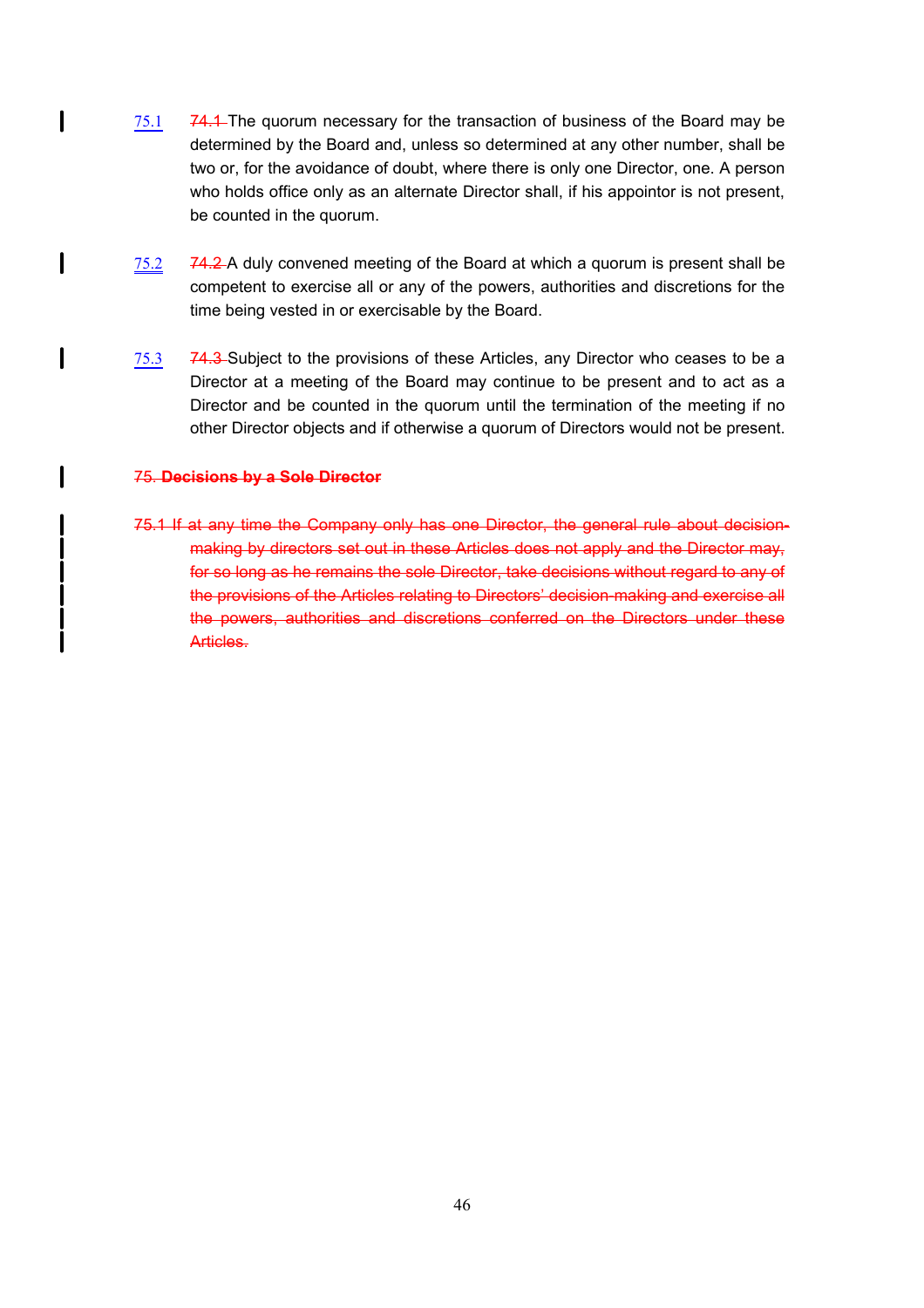# **76. Chairman of the Board**

- 76.1 The Board may appoint one of its body as chairman of the Board and, if thought fit, one or more deputy chairmen and may determine the period for which each is to hold office (and may at any time remove him or them from office). The chairman of the Board, failing whom a deputy chairman, shall preside at all meetings of the Board. If no such chairman of the Board or deputy chairman is appointed or if at any meeting neither the chairman of the Board nor a deputy chairman is present within fifteen minutes after the time appointed for the commencement of the meeting, the Directors and (in the absence of their appointors) alternate Directors present shall choose one of their number to be chairman of the meeting.
- 76.2 In the absence of the chairman of the Board at any meeting of the Board, if two or more deputy chairmen are present, the deputy chairman to act as chairman of the meeting shall be decided by those Directors and (in the absence of their appointors) alternate Directors present.
- 76.3 Any chairman of the Board or deputy chairman may also hold executive office under the Company.

# **77. Voting**

Questions arising at any meeting of the Board shall be determined by a majority of votes. In the case of an equality of votes, the chairman of the meeting shall have a second or casting vote.

## **78. Participation by telephone or video conference**

- 78.1 Any Director or alternate Director may validly participate in a meeting of the Board or a committee by means of conference telephone, video conferencing link or any other form of communications equipment provided that all persons participating in the meeting are able to hear and speak to each other throughout the meeting.
- 78.2 A person so participating shall be deemed to be present in person at the meeting and shall accordingly be counted in the quorum and be entitled to vote. The meeting shall be deemed to take place where the largest group of those participating is assembled or, if there is no group which is larger than any other group, where the chairman of the meeting is.

# **79. Resolution in writing**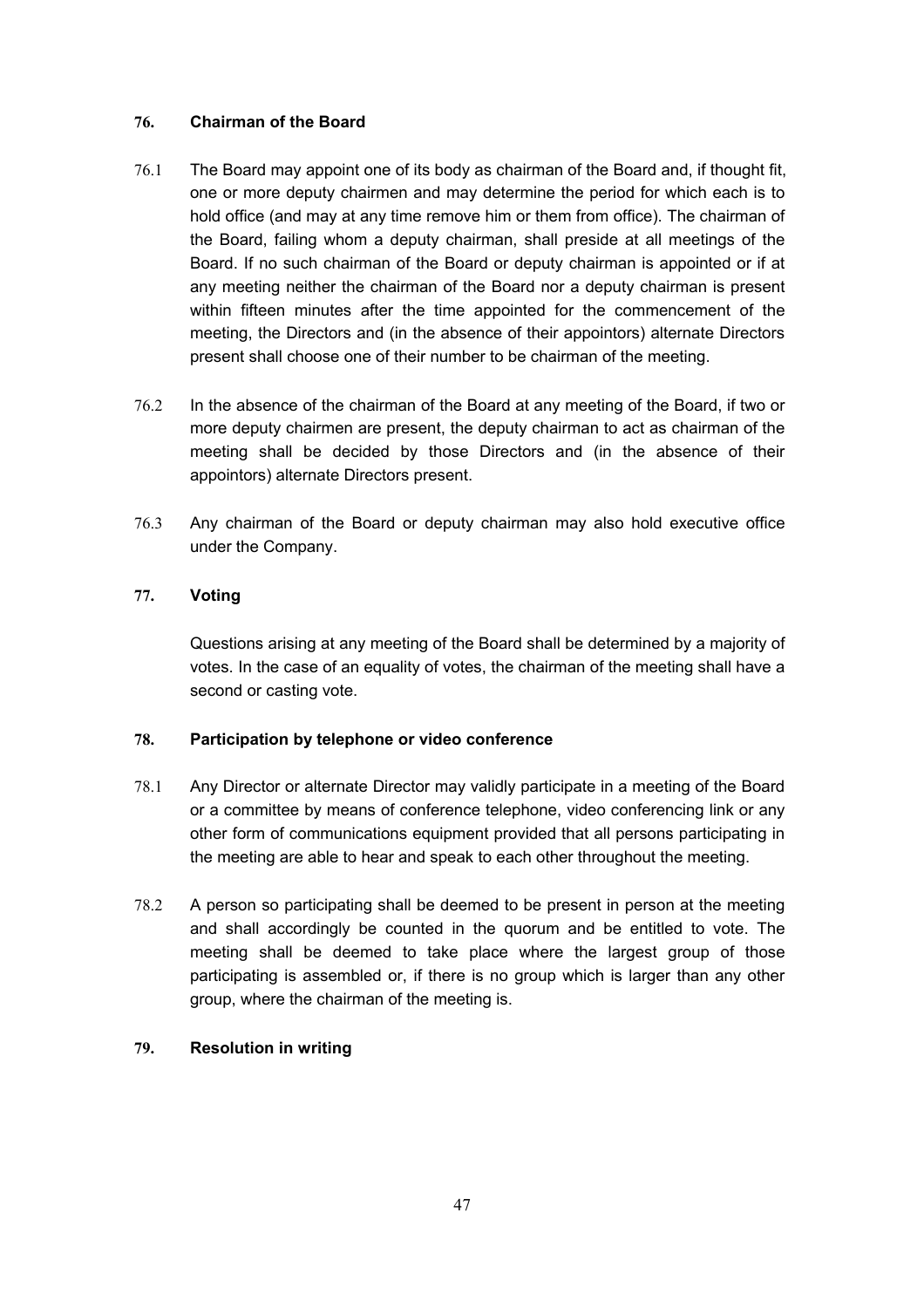A resolution in writing signed by all the Directors who would have been entitled to vote on the resolution at a meeting of the Board (provided that those Directors would have formed a quorum at such a meeting) or, for the avoidance of doubt when there is a sole director, signed by that sole director shall be as valid and effective for all purposes as a resolution duly passed at a meeting of the Board. Such a resolution may consist of several documents in the same form, each signed by one or more of the Directors or members of the relevant committee.

## **80. Resolution in writing by majority**

 $\mathbf{I}$ 

I

A resolution in writing signed by all of the Directors who would have been entitled to vote on the resolution at a meeting of the Board (provided that those Directors would have formed a quorum at such a meeting) or, for the avoidance of doubt when there is a sole director, signed by that sole director indicating approval of the resolution by a majority of the Directors shall also be valid and effective for all purposes as a resolution duly passed at a meeting of the Board. Such a resolution may consist of several documents in the same form, each signed by one or more of the Directors or members of the relevant committee.

# **81. Validity of proceedings**

All acts done by, or in pursuance of a resolution of, a meeting of the Board or of a committee or by a person acting as a Director, alternate Director or member of a committee shall, notwithstanding that it is afterwards discovered that:

- (a) there was some defect in the appointment of any Director, alternate Director or member of a committee; or
- (b) any such person was disqualified from holding office or had vacated office or was not entitled to vote,

be as valid as if every such person had been duly appointed and was duly qualified and had continued to be a Director, alternate Director or member of a committee and had been entitled to vote.

## **DIRECTORS'' INTERESTS AND CONFLICTS OF INTEREST**

## **82. Authorisation of conflicts of interest**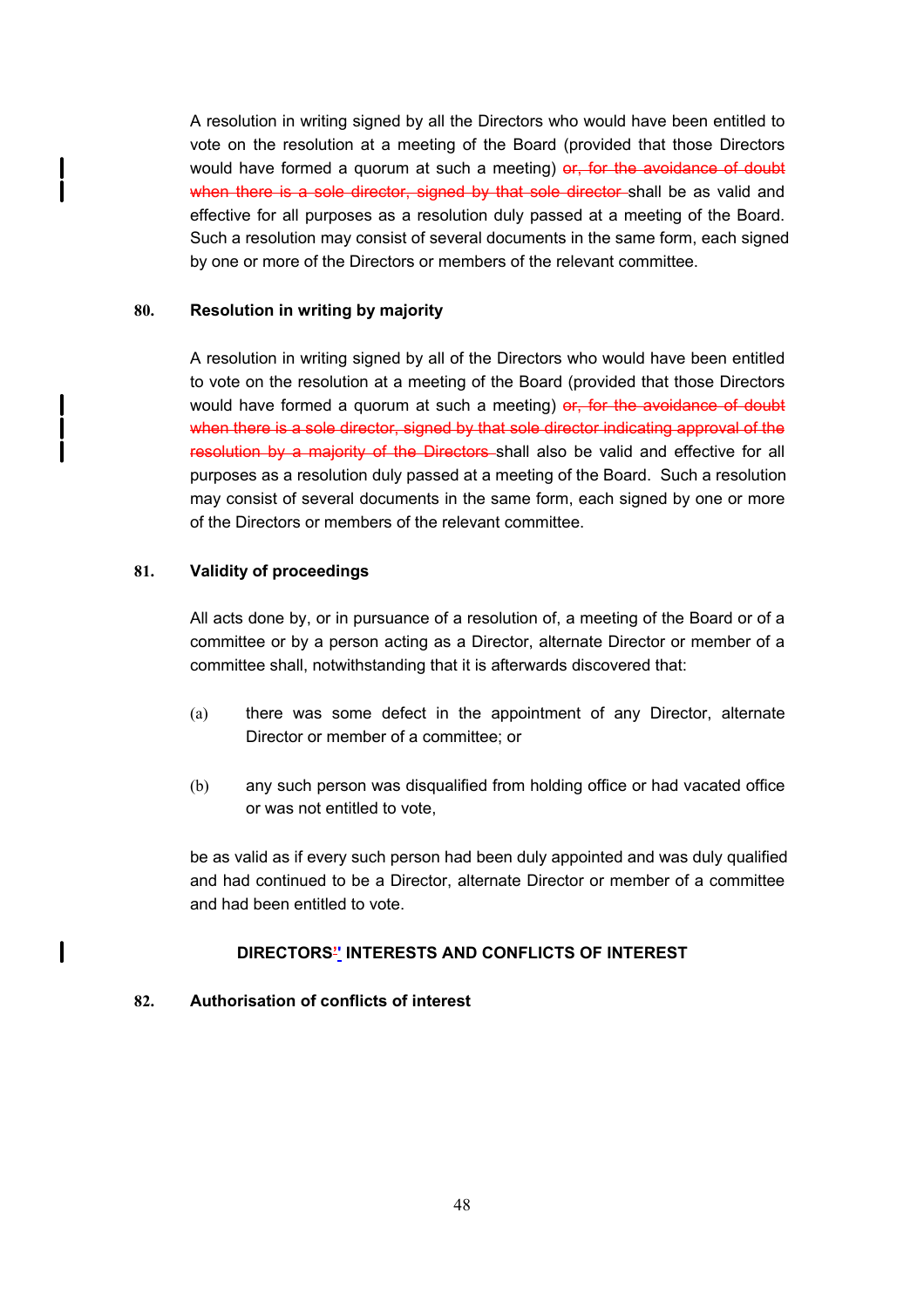- 82.1 In the event that a Director has, or may have, a direct or indirect interest which conflicts, or possibly may conflict, with the interests of the Company (a ""**Conflict Situation**<sup>"</sup>) (an "**Interested Director**"") the Board may, subject to the quorum and voting requirements set out in this Article 82, or as otherwise determined by the Shareholders in accordance with Article 87, authorise such Conflict Situation.
- 82.2 An Interested Director seeking authorisation of a Conflict Situation:

Í

- (a) must, unless he has previously declared such Conflict Situation to the Board, declare to the Board the nature and extent of his interest giving rise to the Conflict Situation as soon as is reasonably practicable; and
- (b) must provide the Board with all such information as is necessary to enable the Board to decide whether or not to authorise the Conflict Situation together with such additional information as may be requested by the Board.
- 82.3 Any Director (including the Interested Director) may propose that a Conflict Situation be authorised by the Board. Any such proposal and any authorisation given by the Board shall be effected in the same way that any other matter may be proposed to and resolved upon by the Board under the provisions of these Articles save that:
	- (a) the Interested Director and any other Director with an interest in the Conflict Situation shall not count towards the quorum nor vote on any resolution giving such authorisation; and
	- (b) the Interested Director and any other Director with an interest in the Conflict Situation may, if the other members of the Board so decide, be excluded from any meeting of the Board while the Conflict Situation is under consideration.
- 82.4 Where the Board authorises a Conflict Situation:
	- (a) the Board may (whether at the time of giving the authorisation or subsequently):
		- (i) require that the Interested Director is excluded from the receipt of information and documentation, participation in discussions and/or the making of decisions (whether at meetings of the Board or otherwise) concerning the Conflict Situation or any matter in relation to which the Conflict Situation is relevant; and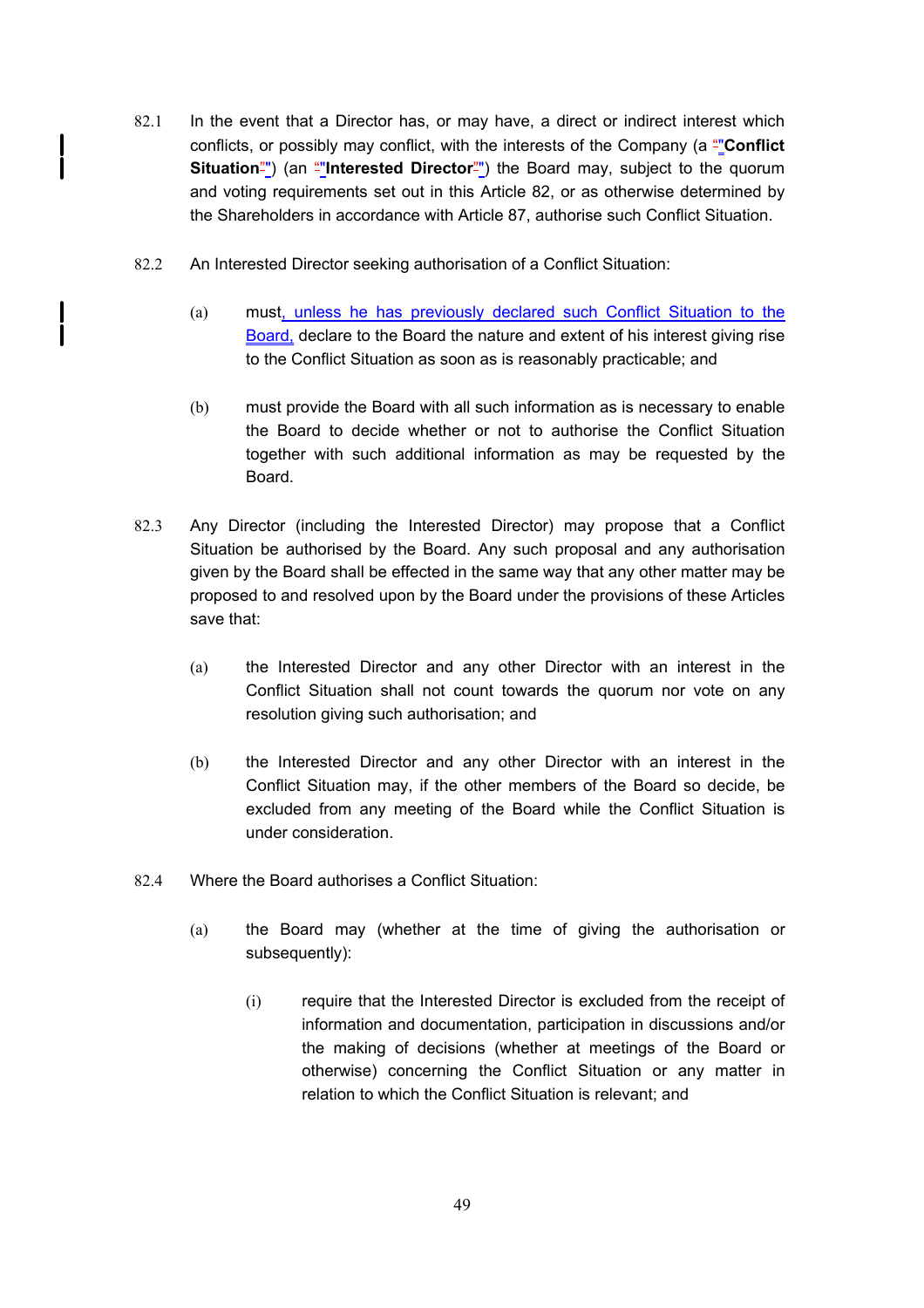- (ii) impose upon the Interested Director such other terms for the purpose of dealing with the Conflict Situation as the Board may decide;
- (b) the Interested Director will be obliged to conduct himself in accordance any terms imposed by the Board in relation to the Conflict Situation;
- (c) the Board may provide that, where the Interested Director receives (otherwise than through his position as a director of the Company) information in respect of which he owes a duty of confidentiality to a third party, he will not be obliged to disclose such information to the Company or to use or apply such information in furtherance of the interests, or otherwise in relation to the affairs, of the Company where to do so would amount to a breach of that duty;
- (d) the terms of authorisation must be recorded in writing (but the authorisation will be effective whether or not the terms are so recorded); and
- (e) the Board may revoke or vary the authorisation at any time but any such revocation or variation will not affect anything done or omitted to be done by the Interested Director prior to such revocation or variation in accordance with the terms of such authorisation.

## **83. Permitted interests**

- 83.1 Subject to compliance with Article 83.2 and the Rules and the Companies Law, a Director may, notwithstanding his office:
	- (a) be a party to or otherwise interested in any transaction or arrangement with the Company or in which the Company is directly or indirectly interested;
	- (b) hold any other office or place of profit with the Company (except that of auditor) in conjunction with the office of Director for such period and on such terms, including as to remuneration, as the Board may decide;
	- (c) act by himself or through a firm with which he is associated in a professional capacity for the Company or any body corporate in which the Company is directly or indirectly interested (otherwise than as auditor) on such terms, including as to remuneration, as the Board may decide;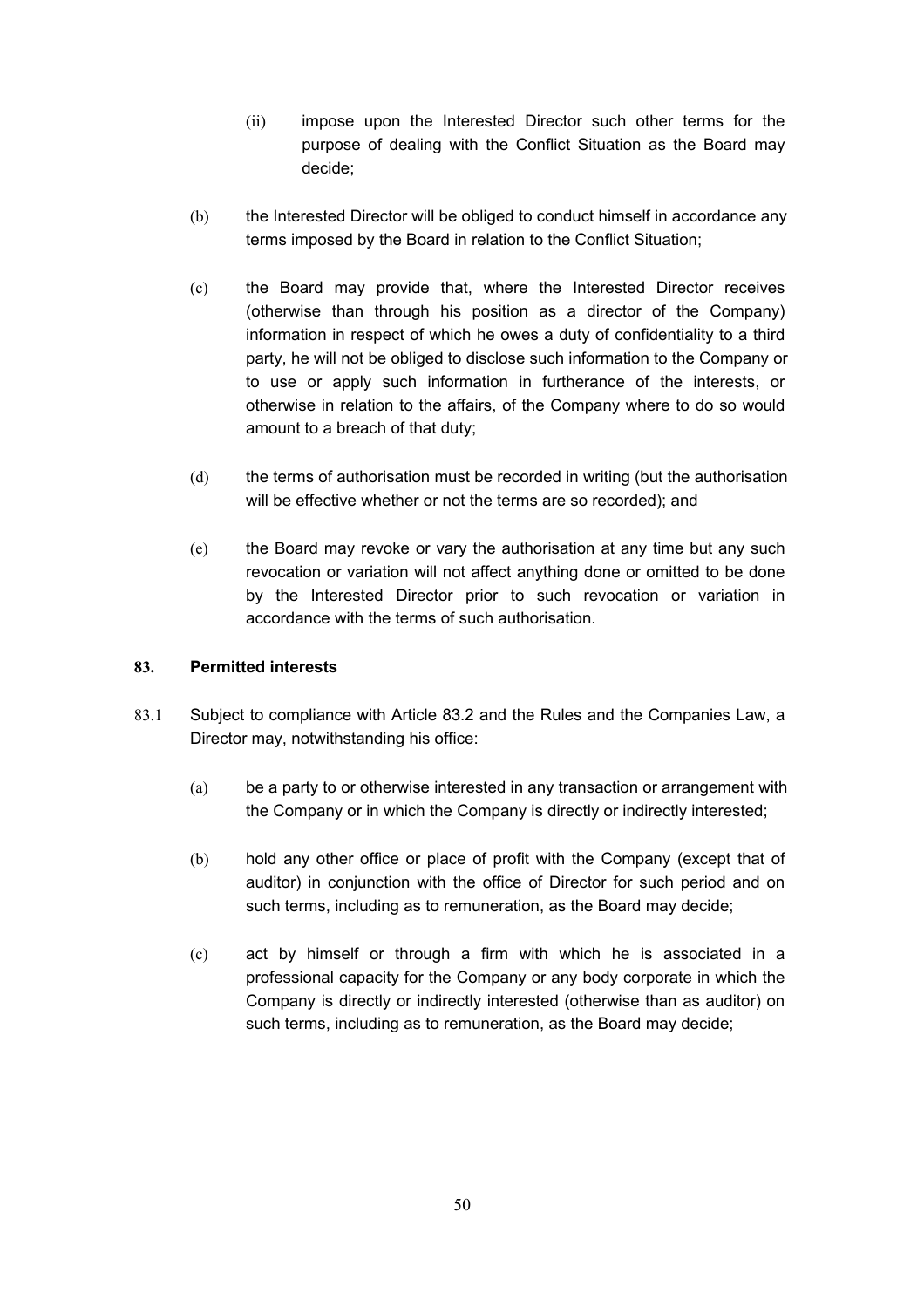- (d) be or become a director or other officer of, or employed by, or a party to any transaction or arrangement with, or otherwise interested (including by the holding of Shares or other securities) in, any body corporate promoted by the Company or in which the Company is otherwise directly or indirectly interested or as regards which the Company has any powers of appointment;
- (e) be or become a director of any body corporate in which the Company is not directly or indirectly interested if, at the time of his appointment as a director of that other company, such appointment cannot reasonably be regarded as giving rise to a conflict of interest,

and no authorisation under Article 82 shall be required in respect of any such interest.

- 83.2 If a Director has any interest referred to in Article 83.1, he then must declare the nature and extent of that interest to the Board provided always that a Director need not declare an interest:
	- (a) if it cannot reasonably be regarded as likely to give rise to a conflict of interest;
	- (b) if, or to the extent that, the other Directors are already aware of it (and, for this purpose, the other Directors are treated as aware of anything of which they ought reasonably to be aware);
	- (c) of which the Director is not aware or, in the case of an interest in a proposed or existing transaction or arrangement with the Company, where the Director is not aware of the transaction or arrangement in question (and, for this purpose, the Director is treated as being aware of matters of which he ought reasonably to be aware); or
	- (d) if, or to the extent that, it concerns the terms of his service contract that have been or are to be considered by a meeting of the Board or a committee appointed for the purpose under these Articles.

Any declaration required by this Article 83.2 must be made as soon as is reasonably practicable and, in the case of any interest in a proposed transaction or arrangement with the Company, before the Company enters into the transaction or arrangement. If any such declaration proves to be, or becomes during the course of the transaction or arrangement, inaccurate or incomplete, a further declaration must be made.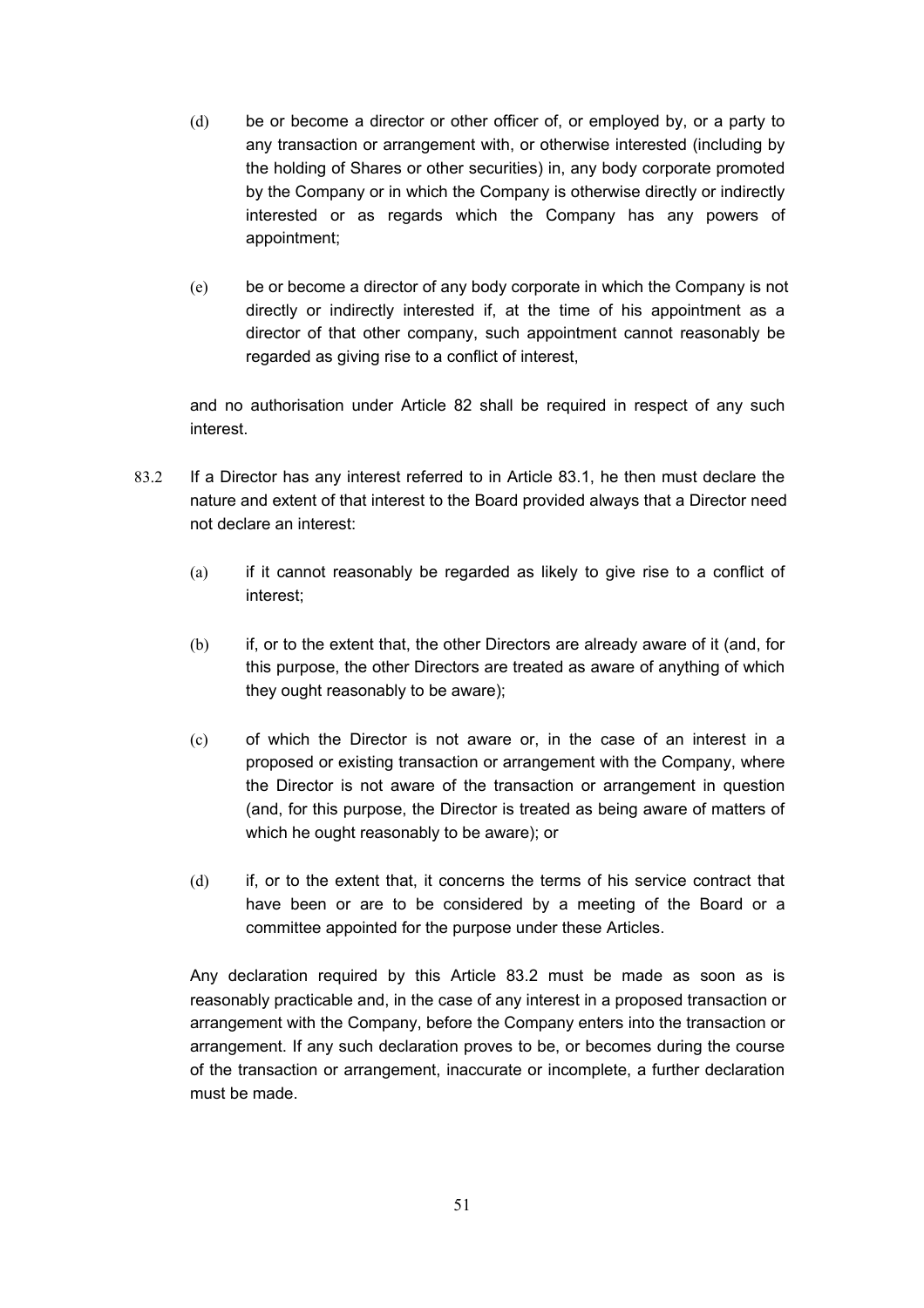# **84. Conflict between the Articles and the Rules**

Nothing in the Articles shall seek to limit the obligations of the Fund Manager or any other person under the Rules and the Companies Law in connection with any conflict of interest. In the event of any conflict between the Rules and the Companies Law and the Articles, the Rules and the Companies Law shall prevail.

# **85. No liability to account**

- 85.1 A Director shall not, by reason of his office or the fiduciary relationship thereby established, be liable to account to the Company for any remuneration, profit or other benefit which he derives from any transaction or arrangement or from any office, employment, position or relationship or from any interest in any body corporate:
	- (a) the entry into, acceptance, continuance or existence of which has been authorised by the Board pursuant to Article 82 (subject, in any such case, to the terms of such authorisation); or
	- (b) which he is permitted to hold or enter into by virtue of Article 83 or otherwise pursuant to these Articles,
- 85.2 No transaction or arrangement shall be liable to be avoided on the grounds of a Director having an interest therein (including deriving a benefit therefrom) if the interest has been authorised under Article 82 or is permitted under Article 83.

## **86. Quorum and voting requirements**

- 86.1 Save as otherwise provided in these Articles and subject always to compliance with the Companies Law and the Rules and, save as approved in accordance with these Articles, a Director shall not vote on, or be counted in the quorum in relation to, any resolution of the Board or of a committee concerning any transaction or arrangement in which he has a direct or indirect interest and, if he shall do so, his vote shall not be counted but this prohibition does not apply to any resolution concerning a transaction or arrangement in which his interest cannot reasonably be regarded as likely to give rise to a conflict of interest or to any resolution concerning:
	- (a) the giving of any guarantee, security or indemnity to the Director or any other person in respect of: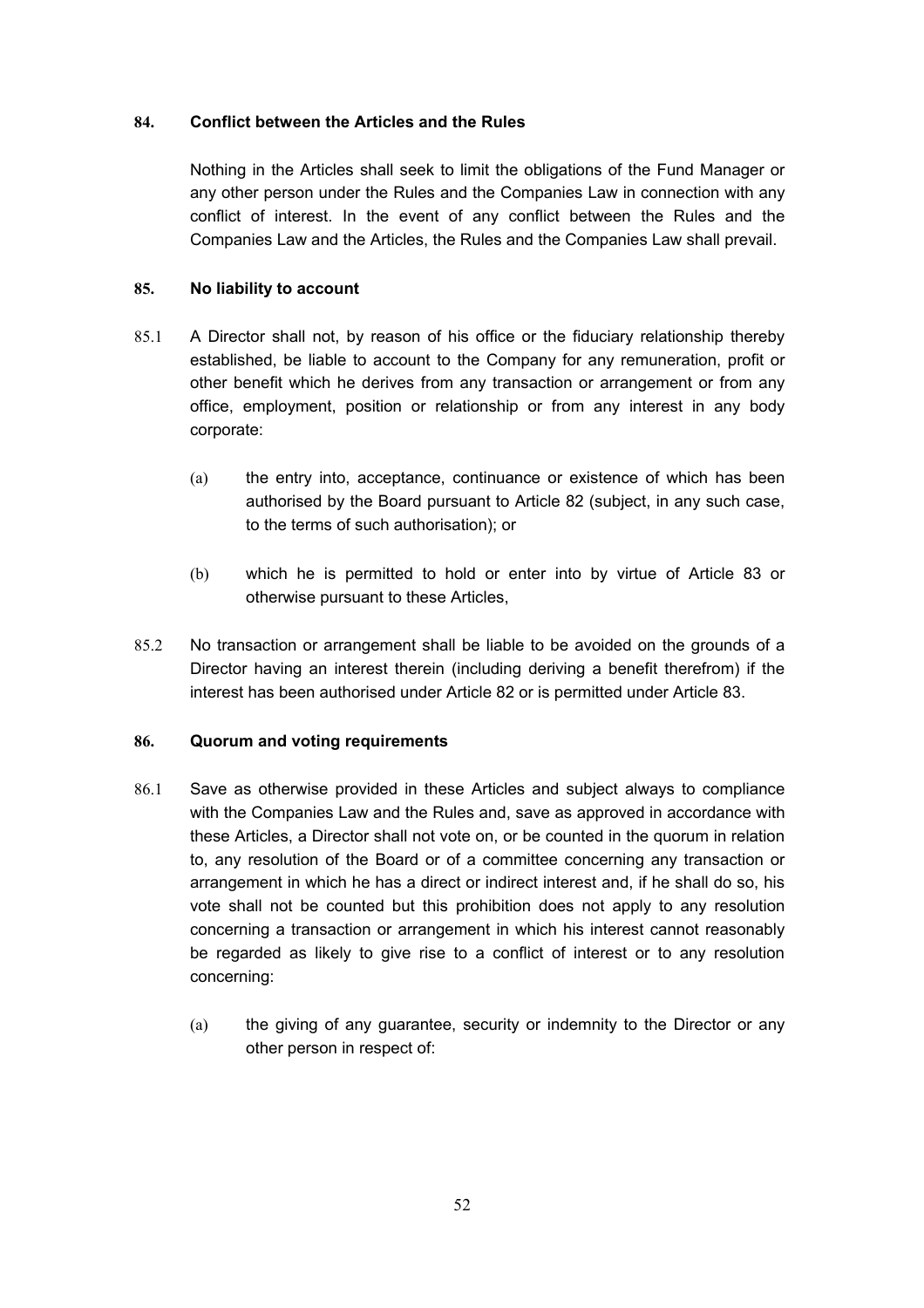- (i) money lent or obligations incurred by him or by any other person at the request of or for the benefit of the Company or any of its subsidiary undertakings; or
- (ii) a debt or other obligation of the Company or any of its subsidiary undertakings for which the Director has assumed responsibility (in whole or in part and whether alone or jointly with others) under a guarantee or indemnity or by the giving of security;
- (b) an offer by the Company or any of its subsidiary undertakings of securities for subscription, purchase or exchange in which offer the Director is or may be entitled to participate as a holder of securities or in the underwriting or sub-underwriting of which he is to participate;
- (c) a transaction or arrangement in which he has an interest only by virtue of an interest or interests in Shares, debentures or other securities of the Company or by reason of any other interest in or through the Company;
- (d) a transaction or arrangement concerning any other body corporate in which he (or any person connected with him) is interested, directly or indirectly, and whether as an officer, Shareholder, creditor, employee or otherwise, if he and any persons connected with him do not to his knowledge hold an interest in Shares representing one per cent. or more of either any class of the equity share capital of that body corporate or of the voting rights available to members of that body corporate;

 $\mathbf l$ 

 $\mathbf l$ 

- (e) a transaction or arrangement concerning the adoption, modification or operation of a pension fund, superannuation or similar scheme or retirement, death or disability benefits scheme or employees<sup>"</sup> Share scheme which relates to both Directors and employees of the Company or any of its subsidiary undertakings and does not accord to any Director as such any privilege or benefit not accorded to the employees to whom the fund or scheme relates;
- (f) a transaction or arrangement for the benefit of employees of the Company or any of its subsidiary undertakings under which he benefits in a similar manner to the employees and which does not accord to any Director as such any privilege or benefit not accorded to the employees to whom the transaction or arrangement relates;
- (g) any proposal relating to the purchase or maintenance of insurance against any liability for the benefit of any Director or Directors or for the benefit of persons who include Directors;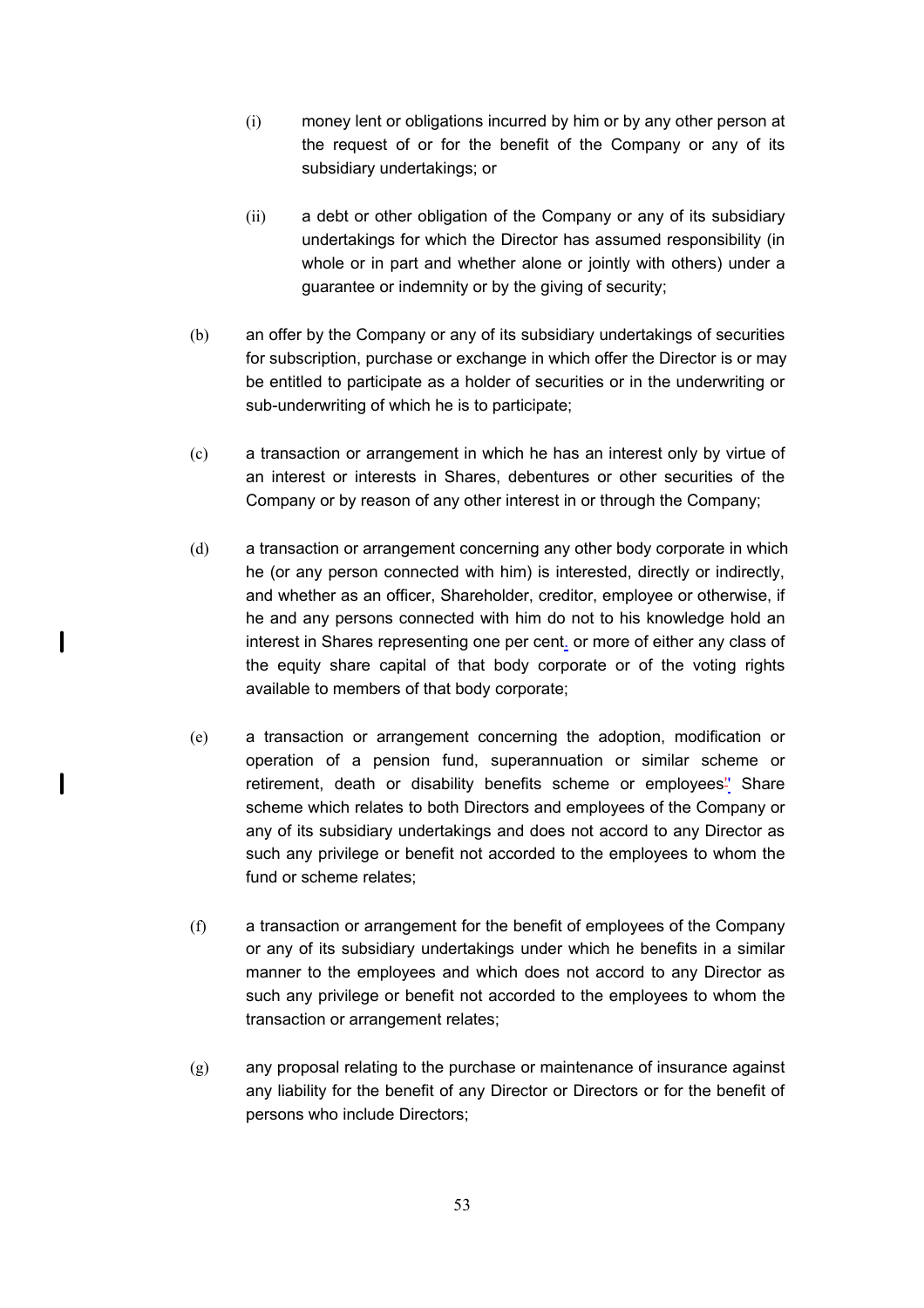- (h) the giving of indemnities in favour of Directors; and/or
- (i) the funding of expenditure incurred or to be incurred by any Director or Directors in defending any criminal or civil proceedings or in connection with an application to the court for relief or in defending him or them in any investigation by, or against action proposed to be taken by, a regulatory authority or the doing of anything to enable any Director or Directors to avoid incurring any such expenditure.
- 86.2 A Director shall not vote on, or be counted in the quorum in relation to, any resolution of the Board or of a committee concerning his own appointment (including the settlement or variation of the terms of his appointment or its termination) as the holder of any office or place of profit with the Company or any company in which the Company is interested. Where proposals are under consideration concerning the appointment (including the settlement or variation of the terms of appointment or its termination) of two or more Directors to offices or places of profit with the Company or any company in which the Company is interested, such proposals may be divided and considered in relation to each Director separately. In such a case, each of the Directors concerned (if not otherwise debarred from voting under these Articles shall be entitled to vote (and be counted in the quorum) in respect of each resolution except that concerning his own appointment).
- 86.3 If any question arises at a meeting of the Board or of a committee as to whether the interest of any Director (other than the chairman of the meeting) may reasonably be regarded as likely to give rise to a conflict of interest or as to the entitlement of any Director (other than the chairman of the meeting) to vote or be counted in the quorum and the question is not resolved by his voluntarily agreeing to abstain from voting or not to be counted in the quorum, the question shall be referred to the chairman of the meeting. The ruling of the chairman of the meeting in relation to the Director concerned shall be final and conclusive except in a case where the nature or extent of the interest of the Director concerned (so far as is known to him) has not been fairly disclosed. If any such question shall arise in relation to the chairman of the meeting, the question shall be decided by a resolution of the Directors or members of the committee present at the meeting (excluding the chairman). The majority vote of such Directors or committee members shall be final and conclusive except in a case where the nature or extent of the interest of the chairman of the meeting (so far as is known to him) has not been fairly disclosed.

#### **87. General**

 $\mathbf{I}$ 

 $\mathbf{I}$ 

87.1 TheSubject to the Companies Law and the Rules, the Shareholders may determine by Ordinary Resolution to: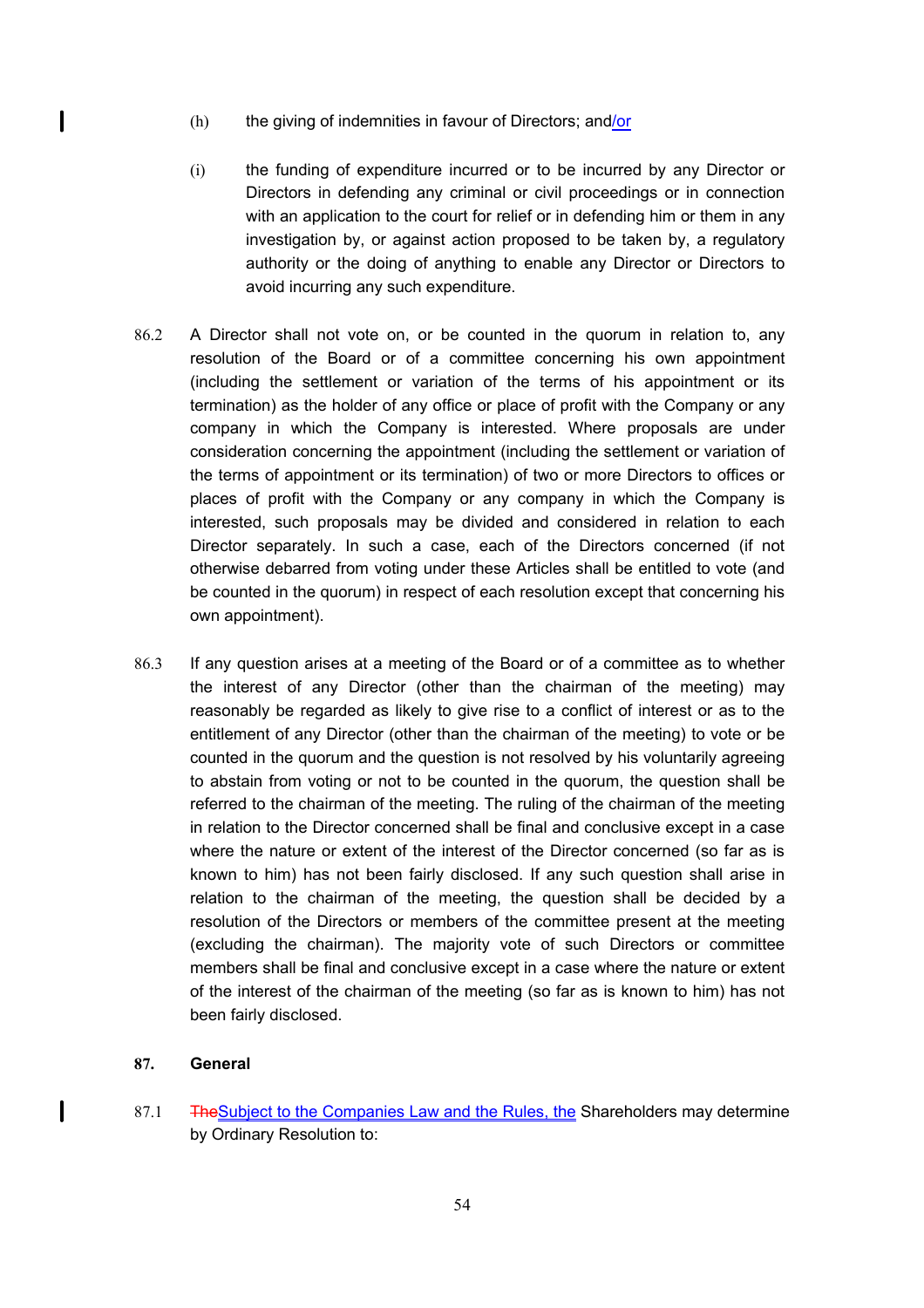- (a) suspend or relax any provision of Articles 82, 83, 85 and 86 to any extent, either generally or in respect of any particular matter; and/or
- (b) ratify any transaction, arrangement or other matter not properly authorised by reason of a contravention of any provision of these Articles.
- 87.2 For the purposes of Articles 82 to 86:

 $\mathbf l$ 

 $\mathbf l$ 

 $\mathbf{I}$ 

 $\mathbf l$ 

- (a) a conflict of interest includes a conflict of interest and duty and a conflict of duties;
- (b) references to an interest of a Director shall be construed so as to include the interest of a person who is connected with the Director;
- (c) in relation to an alternate Director, the interest of his appointor shall be treated as the interest of the alternate Director in addition to any interest which the alternate Director otherwise has; and
- (d) Articles 82 to 86 apply to an alternate Director as if he were a director of the Company appointed as such.

## 87.3 **Sole Director or allAll Directors conflicted**

In the event that there is a sole Director with, or all the Directors have, an interest that comprises a Conflict Situation, then such **Director or** Directors shall seek authorisation of the Conflict Situation from the Oversight Board and the provisions of Articles 82 to 87 shall apply *mutatis mutandis* to such authorisation.

## **SECRETARY**

#### **88. Secretary**

- 88.1 Subject to the provisions of the Companies Law, the Board mayshall appoint a secretary of the Company. Any such appointment shall be at such remuneration and on such terms and conditions as the Board thinks fit. Any person so appointed may be removed by the Board at any time but any such removal shall be without prejudice to any claim for damages for breach of any contract of service between the person concerned and the Company.
- 88.2 If the office of secretary is vacant or if for any reason the secretary is incapable of acting, anything required or authorised by the Companies Law or these Articles to be done by or to the secretary may be done by any officer of the Company who is not a director authorised either generally or specifically by the Board in that regard.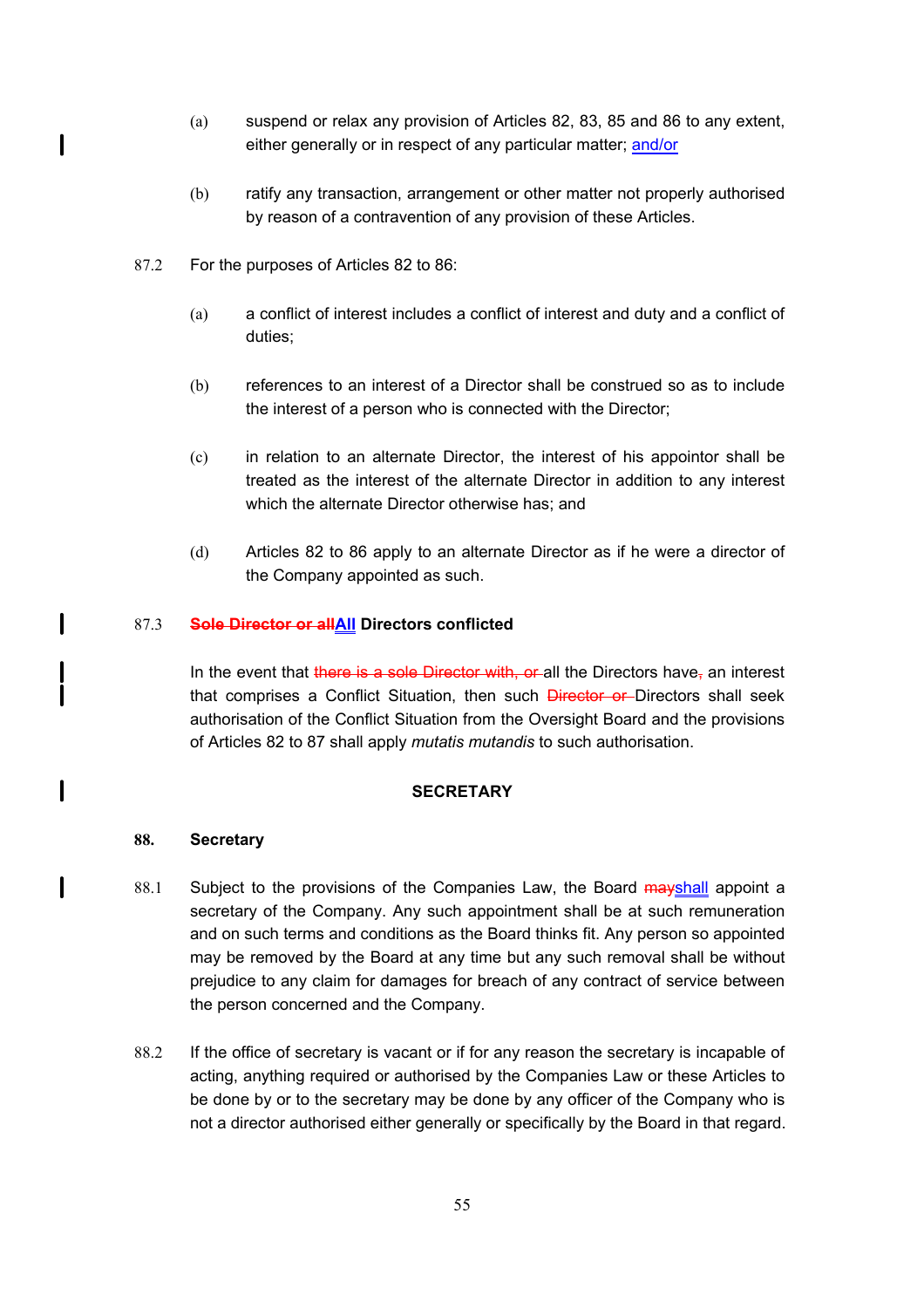## **AUTHENTICATION OF DOCUMENTS AND MINUTES**

#### **89. Authentication of documents**

 $\mathbf l$ 

- 89.1 Any Director or the Secretary or any other person appointed by the Board for the purpose shall have power to authenticate:
	- (a) any documents comprising or affecting the constitution of the Company;
	- (b) any resolutions passed by the Company or the Board or a committee; and
	- (c) any books, records, documents or accounts relating to the business of the Company,

and to certify copies of them or extracts from them as true copies of or extracts.

A document purporting to be a copy of a resolution of, or the minutes (or an extract from the minutes) of a meeting of, the Company or the Board or a committee which is so certified shall be conclusive evidence in favour of all persons dealing with the Company that the resolution was duly passed or that the minutes are (or the extract from the minutes is) a true and accurate record of proceedings at a duly constituted meeting.

89.2 Where any books, records, documents or accounts are elsewhere than at the Office, the local manager or other officer of the Company who has their custody shall be deemed to be a person appointed by the Board for this purpose.

## **90. Minutes**

- 90.1 The Board shall cause minutes to be made of:
	- (a) all appointments of officers made by the Board;
	- (b) all appointments of committees;
	- (c) the names of the Directors (including any alternate Directors) present at each meeting of the Company, of the Board and of any committee; and
	- (d) all resolutions and proceedings of all meetings of the Company, of the Board and of any committee.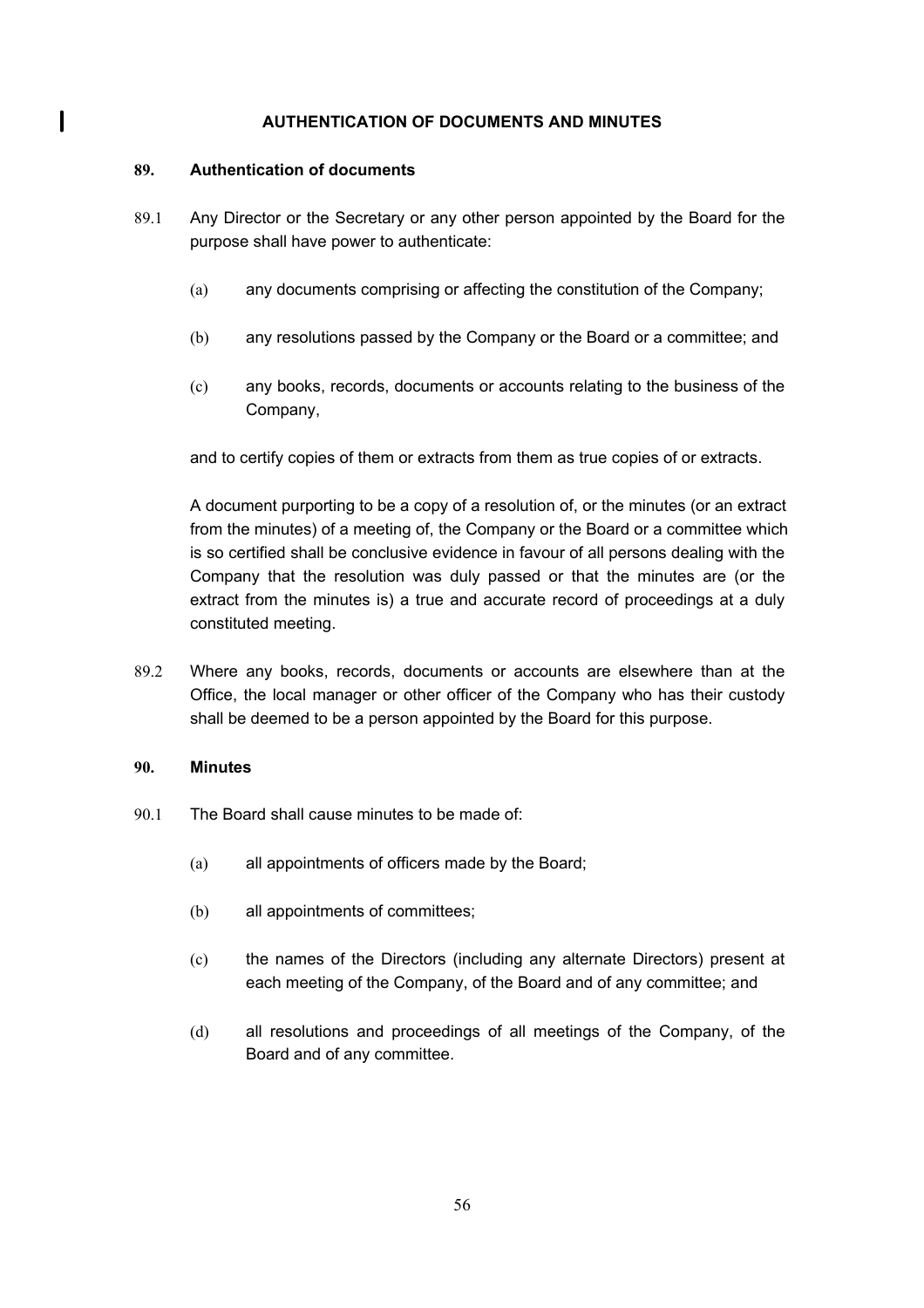90.2 Any such minutes, if purporting to be signed by the chairman of the meeting at which the proceedings took place or by the chairman of the next following meeting, shall be sufficient evidence, without any further proof, of the matters stated in such minutes.

## **OVERSIGHT COMMITTEE**

#### **91. Appointment**

 $\mathbf l$ 

 $\overline{\phantom{a}}$ 

I

 $\mathbf l$ 

The Fund Manager shall establish and maintain an Oversight Committee, in accordance with the Rules and in doing so shall nominate at least three individuals to constitute the Oversight Committee whose sole role shall be to be members of the Oversight Committee.

#### **92. Role and Duties**

- 92.1 The Oversight Committee shall supervise the activities of the Fund Manager and the Company as set out in the Rules and these Articles.
- 92.2 The Oversight Committee shall carry out such duties and functions in relation to the Company as are necessary to ensure compliance with the Rules that impose obligations on an Oversight Committee.
- 92.3 The Oversight Committee shall monitor and report to the Board whether the Fund Manager is:
	- (a) managing the Company in accordance with the Articles and the Rules, including in particular, any investment and financing limitations, requirements relating to the valuation of the Company's Company's property; and
	- (b) complying with any terms and conditions on the Fund Manager'sManager's DFSA licence particularly with respect to management of the Company.
- 92.4 The Oversight Committee shall assess whether the Fund Manager'sManager's systems and controls, particularly those relating to risk management and compliance, operate as intended and remain adequate.
- 92.5 The Oversight Committee shall report to the Fund Manager on its findings, including any actual or potential breaches or inadequacies in relation to the matters specified in above, as soon as such breaches or inadequacies are identified or suspected.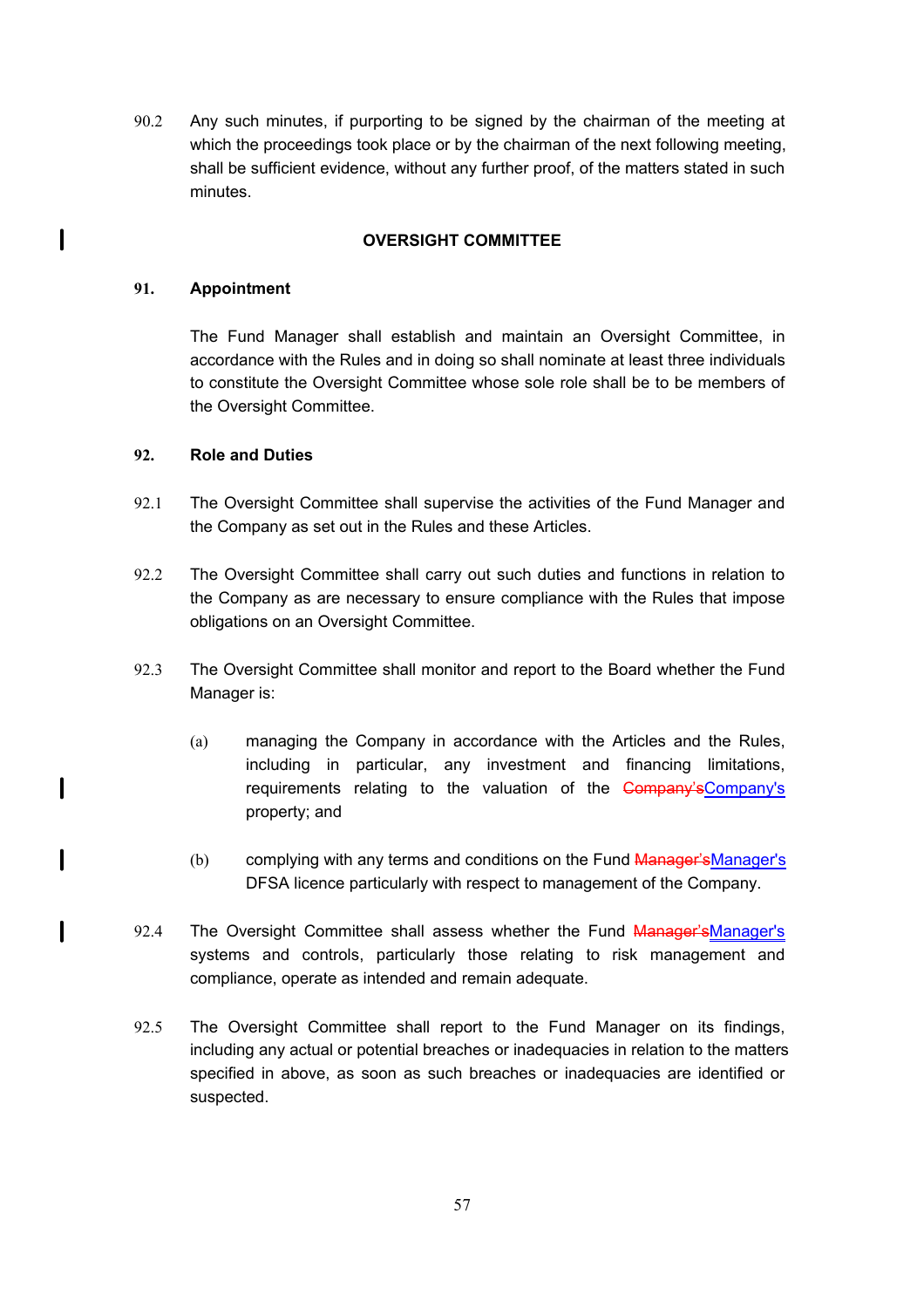- 92.6 The Oversight Committee shall report to the DFSA if:
	- (a) the Fund Manager has failed, or is reasonably likely to fail, to take appropriate action to rectify or remedy a matter reported to it within 30 days of that matter being so reported; and
	- (b) subject to a requirement of reasonableness, that the matter has had, or is likely to have, a material adverse impact on the interests of the **Shareholders**
- 92.7 The Oversight Committee shall hold in accordance with applicable law such number of meetings during every annual accounting period as the Oversight Committee consider appropriate for the nature and scale of the activities of the Company. Subject to applicable laws and regulations, a resolution in writing on one or more documents, (whether physically or by email or any other reasonable electronic means) signed by all of the members of the Oversight Committee entitled to receive notice of and to vote at a meeting of the Oversight Committee, shall be as valid and effectual as if it had been passed at a meeting of the Oversight Committee duly convened and held.
- 92.8 The Oversight Committee shall prepare a report ("the "Report"") for Shareholders each year, to be included in the Company's Company's annual report. The Report shall contain:
	- (a) a description of Oversight Committee's Committee's oversight duties and in respect of safekeeping of the Fund Property;
	- (b) a statement as to whether or not the issue, sale, redemption, cancellation, calculation of the price of Shares and the application of the Company'sCompany's income have been carried out in accordance with Rules and these Articles; and
	- (c) a statement as to whether or not the investment and borrowing powers and other restrictions applicable to the Company have been exceeded.
- 92.9 The Oversight Committee shall consider and, if thought fit, approve any person or entity proposed to be appointed as Fund Administrator and the removal of the Fund Administrator. The Fund Manager may appoint and remove the Fund Administrator but such appointment and removal shall be subject to and conditioned upon the approval of the Oversight Committee.

## **93. Independence**

 $\mathbf{I}$ 

 $\mathbf l$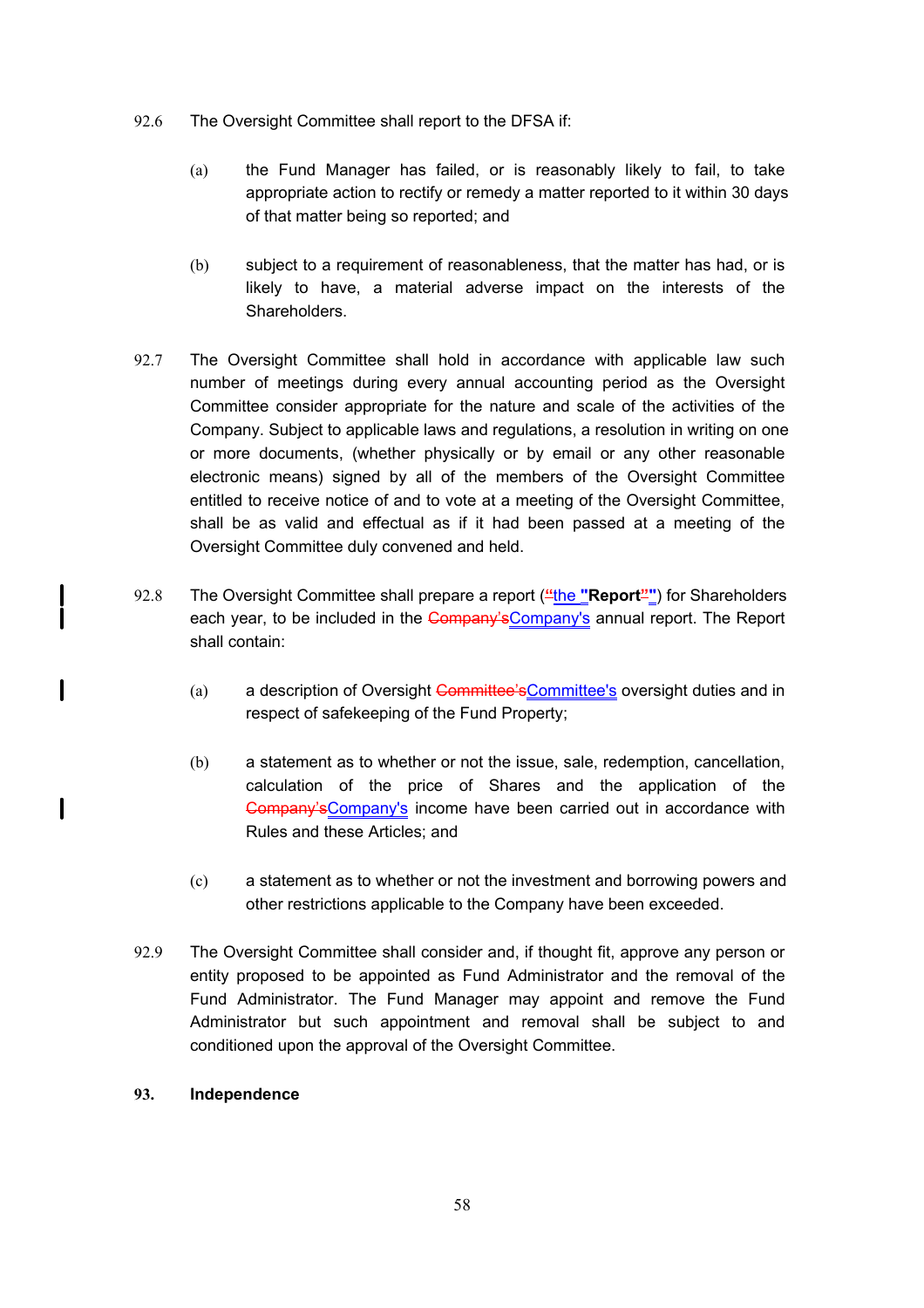No person may be a member of the Oversight Committee unless that person is independent as regards the Company and the Fund Manager and the respective businesses of the Company and the Fund Manager.

## **94. Term and Removal**

Each member of the Oversight Committee shall be appointed for an initial period of 12 months (such term to be extended at the discretion of the Fund Manager). The Fund Manager may remove a member of the Oversight Committee if, such member resigns, has died, is incapacitated or has been adjudged to be legally incompetent to hold office or, in the reasonable opinion of the Fund Manager, such member is not acting in a diligent and proper manner as a member of the Oversight Committee or, such member is not acting in the best interests of the Shareholders as a whole, has failed to attend more than three consecutive meetings of the Oversight Committee or the Fund Manager has grounds to believe that such member'smember's continued holding of office or association with the Company or the Fund Manager could in any way have an adverse effect (whether material or not) on the reputation of the Company or the Fund Manager or, such member no longer meets the suitability criteria set out in the Rules or, in any circumstances of termination provided for in such member'smember's terms of appointment.

#### **95. Remuneration**

 $\mathbf{l}$ 

I

I

 $\overline{\phantom{a}}$ 

Members of the Oversight Committee may receive remuneration for carrying out their duties as members of the Oversight Committee and such remuneration may be set by the Board.

#### **96. Ratification and Indemnityindemnity**

The Company shall indemnify members of the Oversight Committee (each, an **""indemnified party""**) to the fullest extent permitted by the Companies Law and the Rules against any actual liability, actions, proceedings, claims, demands, costs or expenses reasonably incurred or sustained by it in connection with any debt, claim, action, demand, suit, proceeding, judgment, decree, liability or obligation of any kind in which it becomes involved as a party or otherwise, by virtue of him being or having been a member of the Oversight Committee except where such debt, claim, action, demand, suit, proceeding, judgment, decree, liability or obligation arises as a result of any breach, fraud, gross negligence or wilful default on the part of the relevant indemnified party. Subject to any provision of the Companies Law and the Rules to the contrary, no indemnified party shall be liable for any damage, loss, costs or expenses to or of the Company at any time unless caused by the indemnified party'sparty's breach, fraud, gross negligence or wilful default.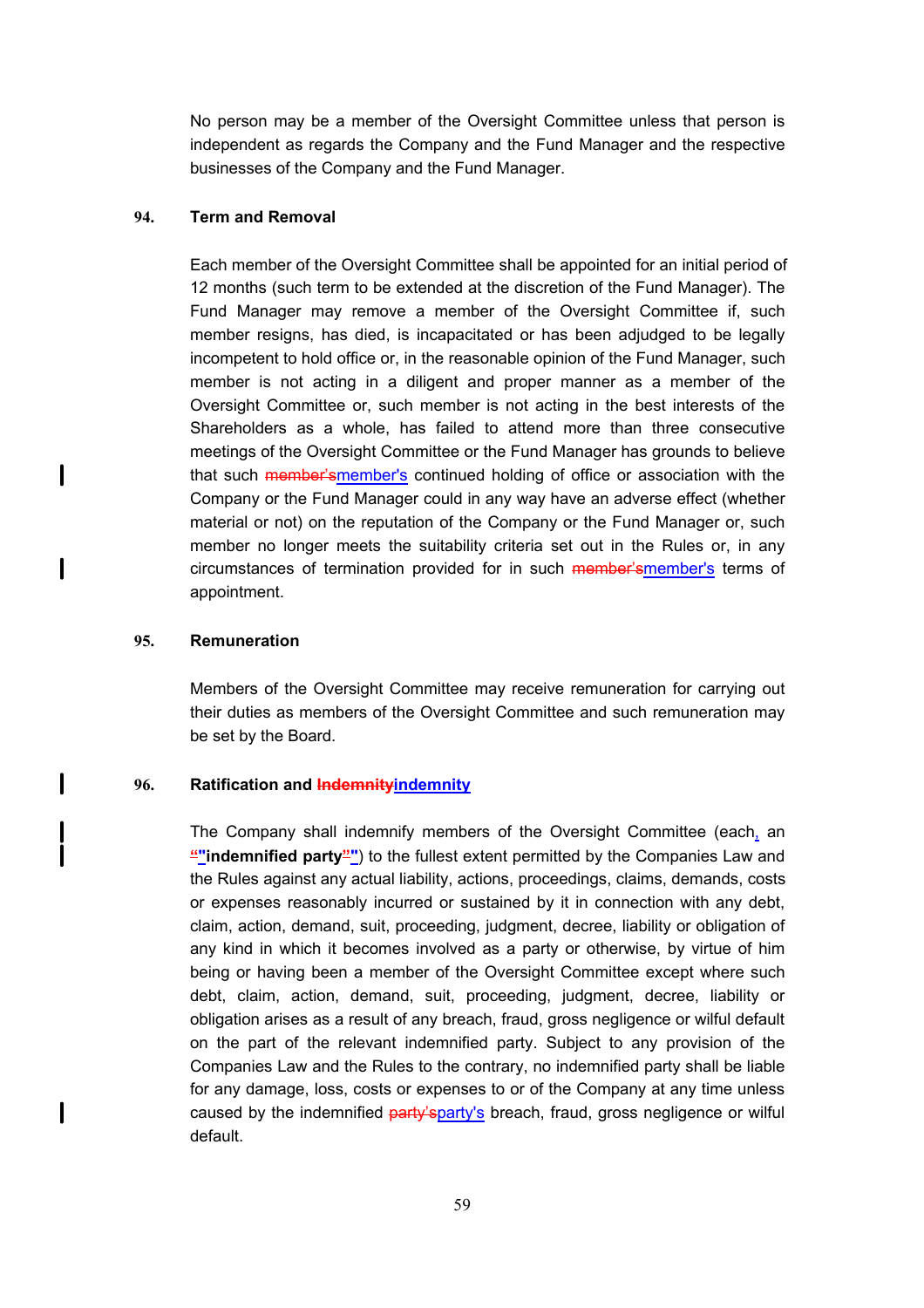#### **INVESTMENT COMMITTEE**

## **97. Appointment**

 $\mathbf l$ 

 $\mathbf{I}$ 

- 97.1 The Fund Manager shall convene a meeting of the Shareholders every 12 months to elect at least three experts proposed by the Fund Manager to sit on the Investment Committee, which shall comprise the investment committee of the Company.
- 97.2 The Investment Committee shall comprise of at least three experts who are persons whose profession, expertise or reputation gives authority to a statement or opinion made by that person in relation to the subject matter of the statement or opinion. An individual must be independent of the Fund Manager and each Shareholder to be eligible to be elected to the Investment Committee.
- 97.3 For the purposes of determining independence of a Shareholder in Article 97.2, in order to ensure that the positions of Article 97.2 are applied in a practical and reasonable manner, a person will be deemed to be independent of a Shareholder if the Fund Manager, acting reasonably, determines that he is independent of that Shareholder.
- 97.4 Subject to the provisions of these Articles and the Rules, the Board may at any time appoint any person who is willing to act to be a member of the Investment Committee, to fill a casual vacancy and to hold such position until the next general meeting following such appointment.

# **98. Role and duties**

98.1 The Investment Committee'sCommittee's sole role will be to review investment opportunities and its members must not involve themselves in the day to day management of the Company. No investment shall be made by the Company without the prior approval of the Investment Committee.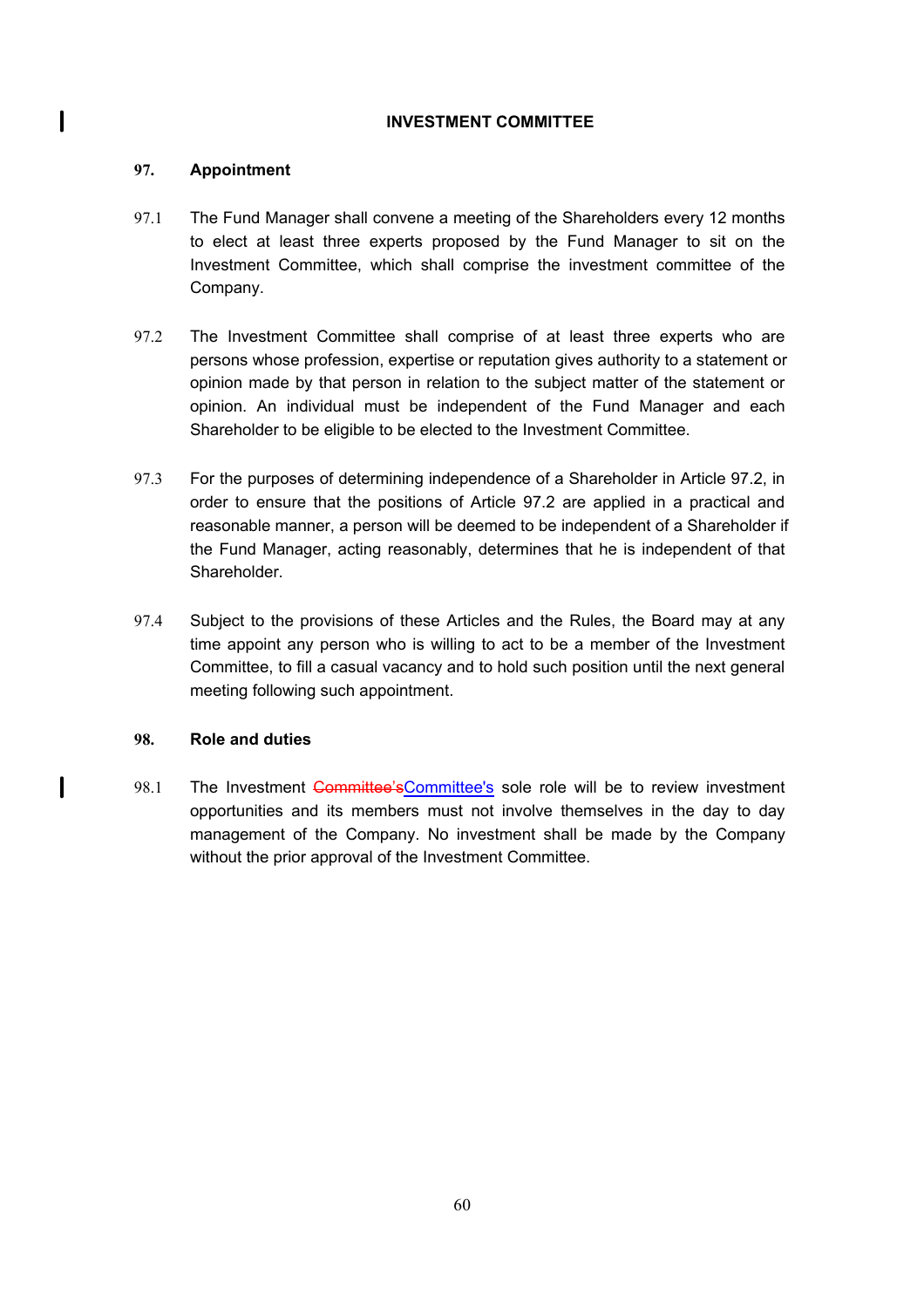98.2 The Investment Committee shall prepare a report for Shareholders each year, which shall be included in the Company's Company's annual report and, in the event that there are any material issues identified by the Investment Committee that the Investment Committee believes should be brought to the attention of Shareholders then the Company shall include details of such matters in the Gompany's Company's interim report to Shareholders and in the event that there are matters identified by the Investment Committee that are sufficiently material to be brought to the attention of Shareholders without delay the Company shall circulate a statement of the Investment Committee on such matters without delay and in such form as the Investment Committee may in absolute discretion determine.

## **99. Term and Removal**

 $\mathbf l$ 

 $\mathbf I$ 

 $\mathbf l$ 

Each member of the Investment Committee shall be elected on an annual basis by the Shareholders at a meeting convened by the Fund Manager. The Fund Manager or the Shareholders by Ordinary Resolution may remove a member of the Investment Committee (if, in the case of removal by the Fund Manager, such member resigns, has died, is incapacitated or has been adjudged to be legally incompetent to hold office; or, in the reasonable opinion of the Fund Manager, such member is not acting in a diligent and proper manner as a member of the Investment Committee, he is not acting in the best interests of the Shareholders as a whole, has failed to attend more than three consecutive meetings of the Investment Committee, or the Fund Manager has grounds to believe that his continued holding of office or association with the Company could in any way have an adverse effect (whether material or not) on the reputation of the Company), or, in any other circumstance of appointment termination set out in such member'smember's terms of appointment.

#### **100. Remuneration**

Members of the Investment Committee may receive remuneration for carrying out their duties as members of the Investment Committee and such remuneration may be set by the Board.

#### **101. Conflicts of Interest**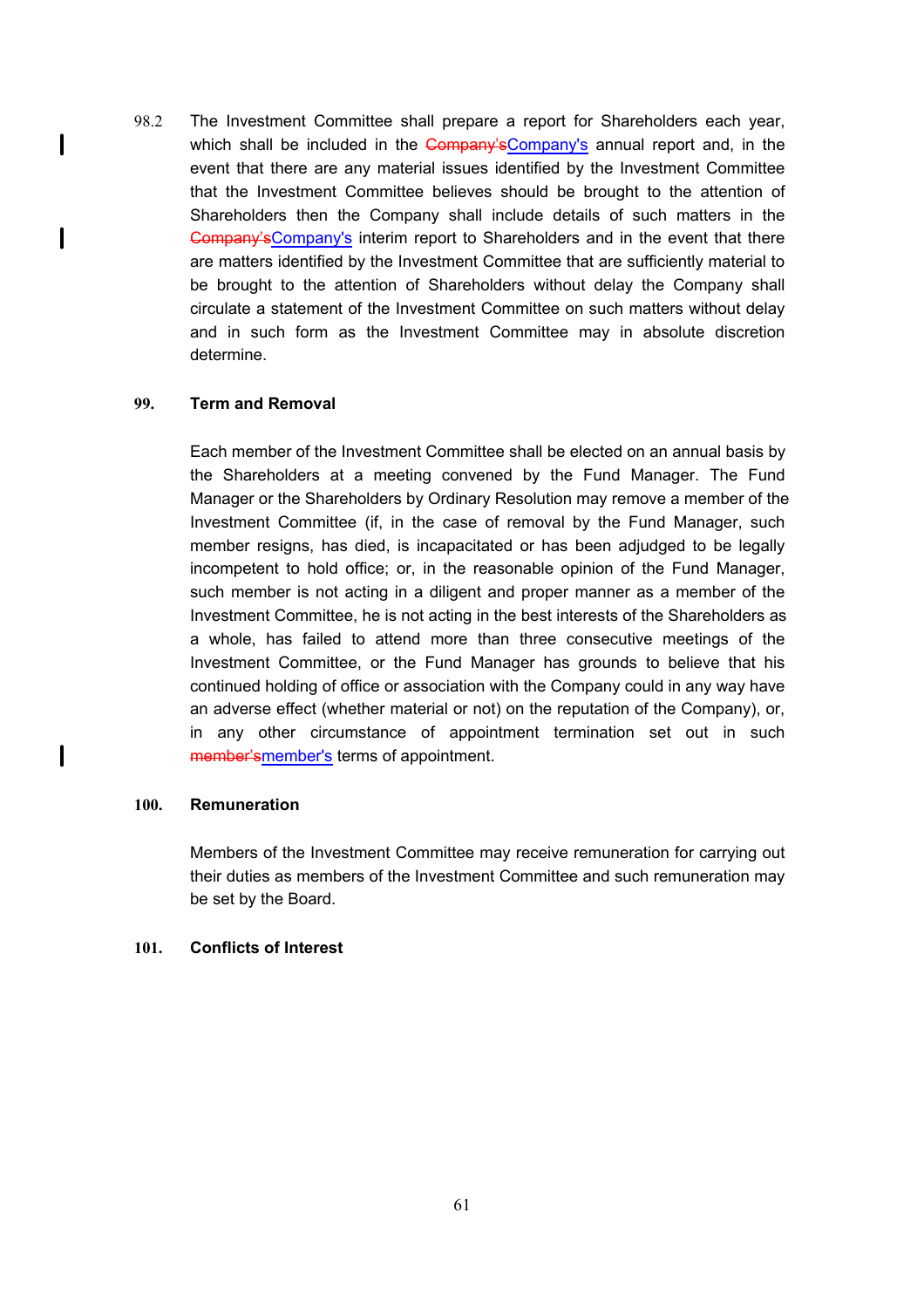In any case where the Fund Manager reasonably believes that any member of the Investment Committee may be subject to a conflict of interest in relation to any proposal to acquire or dispose of any investment, that member of the Investment Committee shall not be asked to review the proposed transaction and only the other members of the Investment Committee will do so. The Fund Manager shall advise the members of the Investment Committee reviewing the transaction proposed, in writing, that one or more of their number is not to review the proposed transaction. The Fund Manager shall, at the same time, also notify in writing the member of the Investment Committee that is or, the Fund Manager considers to be, conflicted that this is the case and advising that member that they are not to review the proposed transaction. In each case when writing to the members of the Investment Committee, the Fund Manager shall give its reasons for considering a member of the Investment Committee to be conflicted. In any case where an investment is made following a decision that any Investment Committee member is conflicted, the Fund Manager shall report the circumstances giving sufficient explanation for its decision in the next report to the Shareholders and where such report is an Interim Report the Fund Manager will again report the circumstances in the relevant Annual Report.

#### **102. Ratification and Indemnity**

The Company shall indemnify members of the Investment Committee (each, an **""indemnified party""**) to the fullest extent permitted by the Companies Law and Rules against any actual liability, actions, proceedings, claims, demands, costs or expenses reasonably incurred or sustained by it in connection with any debt, claim, action, demand, suit, proceeding, judgment, decree, liability or obligation of any kind in which it becomes involved as a party or otherwise, by virtue of him being or having been a member of the Investment Committee except where such debt, claim, action, demand, suit, proceeding, judgment, decree, liability or obligation arises as a result of any breach, fraud, gross negligence or wilful default on the part of the relevant indemnified party. Subject to any provision of the Companies Law and Rules to the contrary, no indemnified party shall be liable for any damage, loss, costs or expenses to or of the Company at any time unless caused by the indemnified party'sparty's breach, fraud, gross negligence or wilful default.

#### **FUND MANAGER**

#### **103. Appointment**

 $\mathbf I$ 

l

103.1 A person shall not be appointed the Fund Manager or replaced as the Fund Manager unless the Shareholders have, at a general meeting, approved such appointment by way of: (a) an Extraordinary Resolution-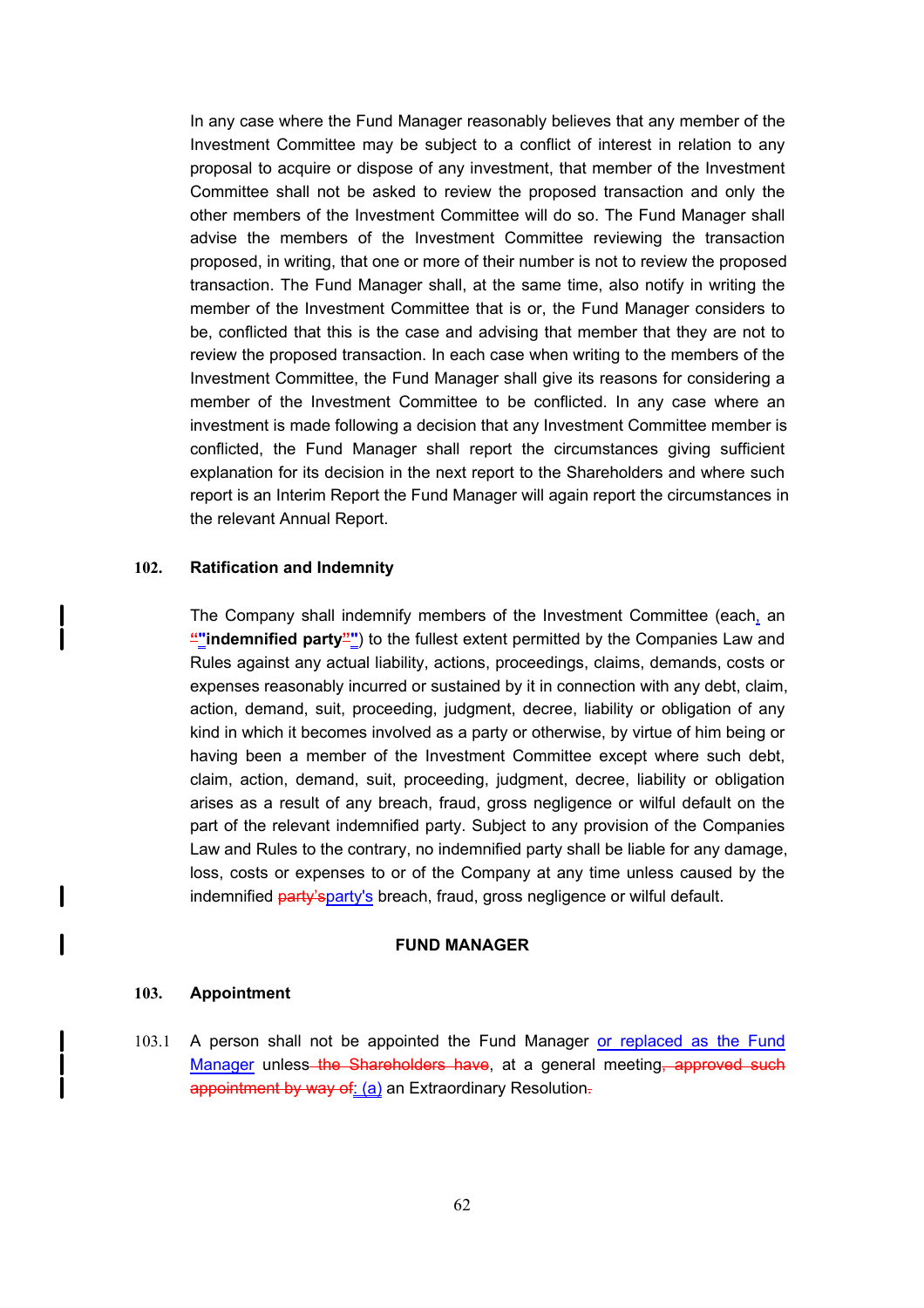- 103.2 of the Ordinary Shareholders is passed approving the same; or (b) the outgoing The Fund Manager may not be replaced unless an Extraordinaryprovides a written consent and an Ordinary Resolution of the Ordinary Shareholders is passed approving the same at a meeting convened solely for the purpose of considering such a resolution.
- 103.2 403.3 Without prejudice to any claim that the Fund Manager may have against the Company, whether for breach of contract or otherwise howsoever, the Company shall terminate the appointment of the Fund Manager forthwith in the event that Ordinary Shareholders pass an Extraordinary Resolution requiring the Company so to do at a meeting convened solely for the purpose of considering such a resolution.
- 103.3 403.4 As soon as practicable upon the termination of the appointment of the Fund Manager, the Board shall do all acts and things necessary to effect the change of the name of the Company as not to include the word ""ENBD"" or any other word in relation to which the Fund Manager has any intellectual property rights, including seeking the approval of the Shareholders to such name change by Special Resolution.

#### **104. Powers and duties of the Fund Manager**

 $\overline{\phantom{a}}$ 

 $\mathbf l$ 

I

 $\mathbf{I}$ 

- 104.1 Subject to the Companies Law, the Rules and these Articles, the business of the Company shall be managed by the Fund Manager. No subsequent amendment to these Articles shall invalidate any prior act of the Fund Manager.
- 104.2 The Fund Manager from time to time and at any time may establish any committees, local boards or agencies for managing or supervising any of the affairs of the Company or the Fund Manager and may appoint any persons to be members of such committees or local boards and may appoint any managers or agents of the Company and may fix the remuneration of any such persons.
- 104.3 The Fund Manager shall be responsible, in compliance with all relevant laws, for all operations concerning the Company and shall be permitted from time to time to delegate certain activities, or outsource certain functions in accordance with the Rules, provided that it shall not be permitted to delegate the responsibility for conducting such activities and carrying out such functions.
- 104.4 The Fund Property is entrusted to the Fund Manager and the Fund Manager remains responsible for the property even when a custodian holds the legal title to the Fund Property or a third party holds the legal title to the Fund Property pursuant to arrangements entered into in connection with any financing or debt.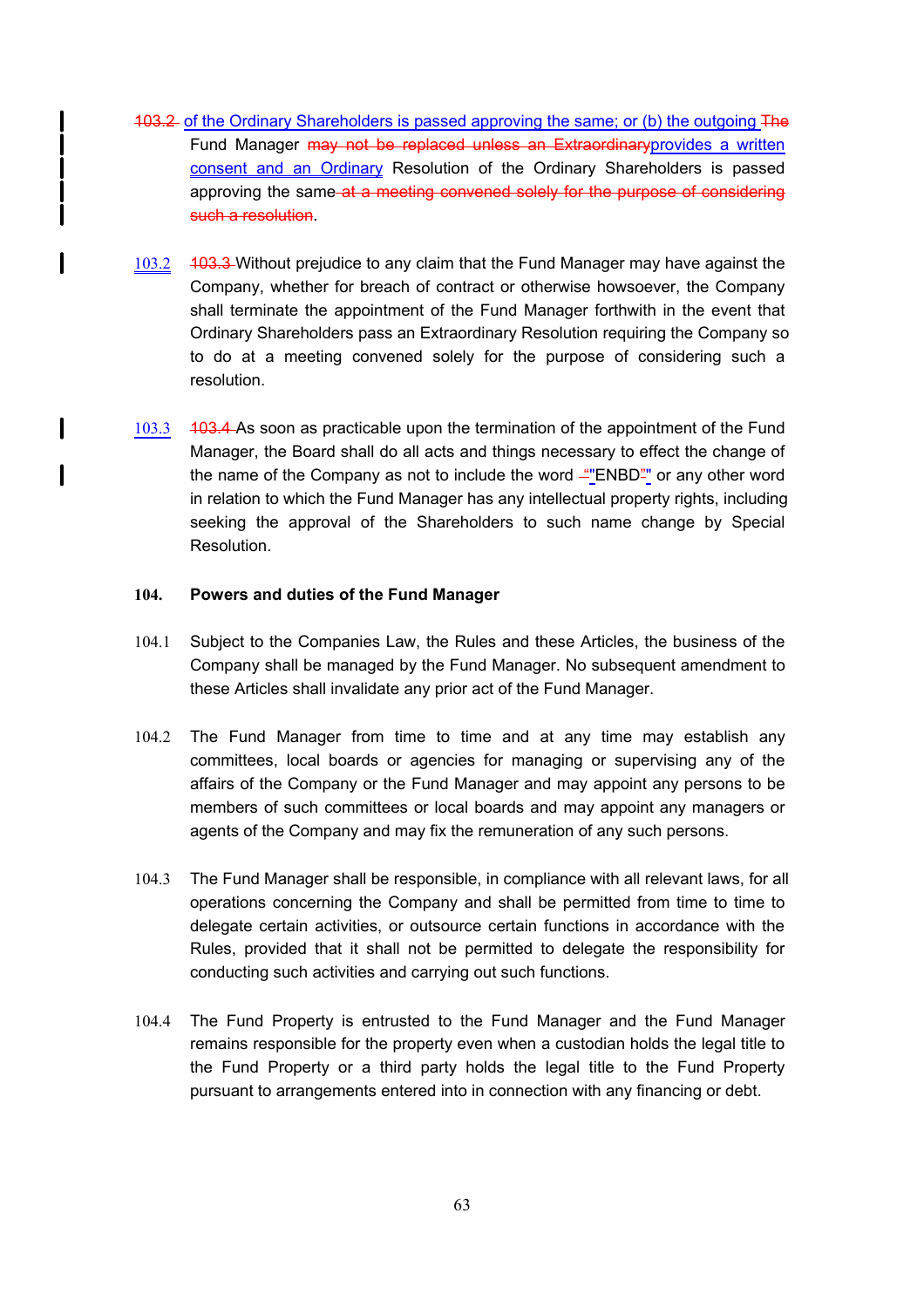## **105. Remuneration of the Fund Manager**

Subject always to compliance with the Rules, the Fund Manager shall be entitled to receive the remuneration (including a performance fee) set out in the Fund Management Agreement and to receive payment of all expenses incurred in association with the carrying out of its duties as the Fund Manager as provided for in the Fund Management Agreement.

# **106. Disqualification and removal of the Fund Manager**

The Fund Manager'sManager's office will be automatically vacated if the Fund Manager:

- (a) is prohibited by the Rules from being the Fund Manager;
- (b) enters into liquidation (or other insolvency proceeding) or otherwise incapable of acting;
- (c) resigns its office by notice to the Shareholders; or
- (d) is removed from office by Extraordinary Resolution passed in accordance with Article 403.2103.1.

## **107. Ratification and Indemnity**

 $\mathbf l$ 

 $\mathbf{I}$ 

 $\mathbf l$ 

 $\mathbf{I}$ 

107.1 The Company agrees to ratify all actions taken by the Fund Manager in accordance with the terms of these Articles and the Rules and shall indemnify the Fund Manager, its officers and employees (each, an **""indemnified party""**) to the fullest extent permitted by the laws of the DIFC against any actual liability, actions, proceedings, claims, demands, costs or expenses reasonably incurred or sustained by it in connection with any debt, claim, action, demand, suit, proceeding, judgment, decree, liability or obligation of any kind in which it becomes involved as a party or otherwise, by virtue of its being or having been the Fund Manager, an officer or employee of the Company except where such debt, claim, action, demand, suit, proceeding, judgment, decree, liability or obligation arises as a result of any fraud, gross negligence or wilful default on the part of the relevant indemnified party. Subject to any provision of the laws of the Companies Law and the Rules to the contrary, no indemnified party shall be liable for any damage, loss, costs or expenses to or of the Company at any time unless caused by the indemnified party's party's fraud, gross negligence or wilful default.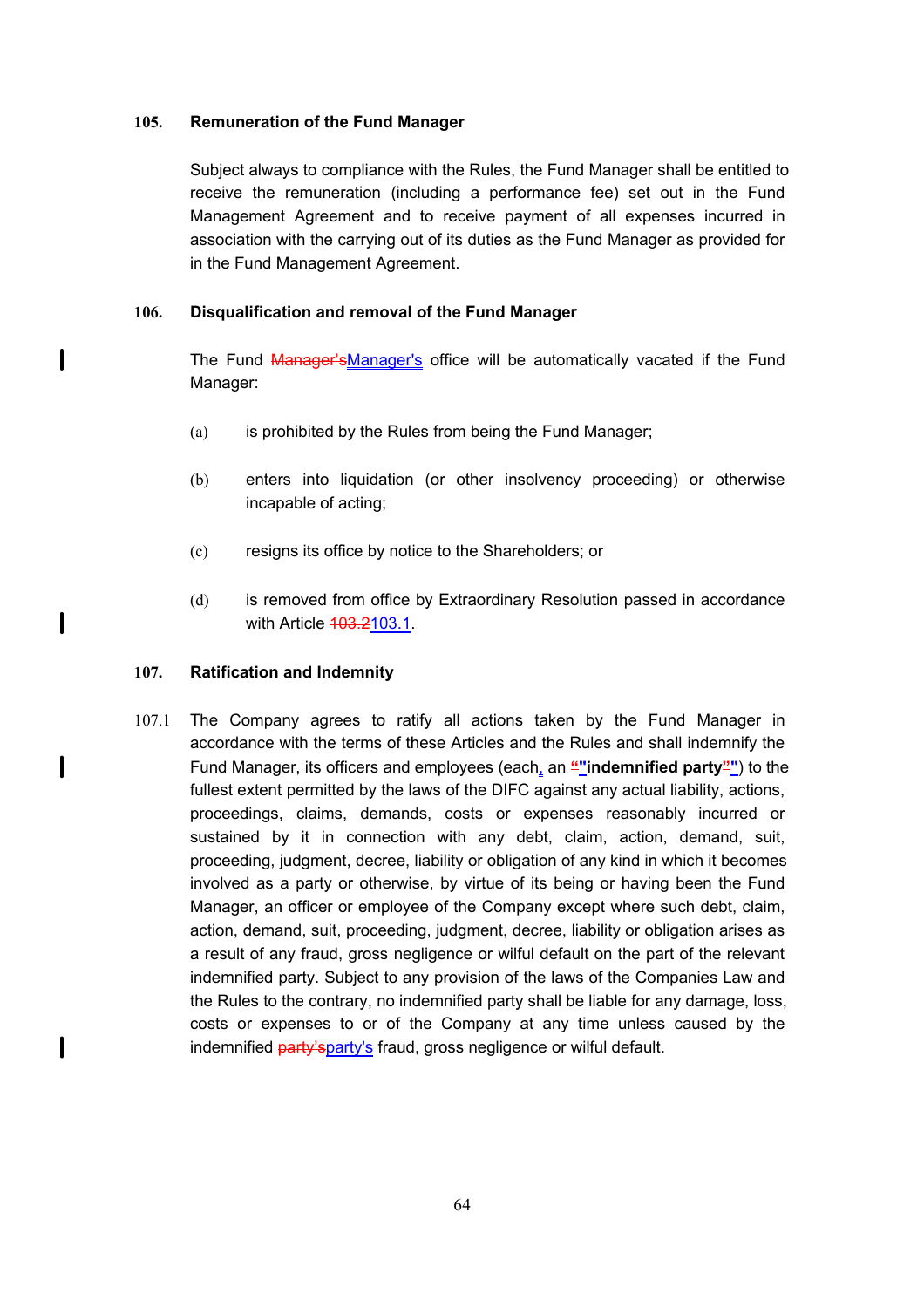107.2 Notwithstanding Article 107.1, nothing in these Articles has the effect of exempting the Fund Manager from any liability to Shareholders imposed under DIFC Lawlaw, the Companies Law and the Rules.

# **FUND MATTERS**

#### **108. Investment objective and policy**

l

 $\mathbf l$ 

 $\mathbf l$ 

1

The objective of the Company is to develop a diversified portfolio of Shari'aShari'a compliant real estate properties and related assets through the acquisition of property assets primarily in the UAE. The principal objective of the Company is to provide Shareholders with:

- (a)  $(i)$  a stable source of income through the consistent distribution of at least 80% per cent. of its audited annual net income; and
- $(b)$  (ii) increased Shareholder value through  $(a)$  the potential capital appreciation of the Fund Property and:
	- (i) the potential capital appreciation of the Fund Property; and
	- $(ii)$  (b) investment in property related assets consisting of Shares, debentures and warrants which are issued by companies whose substantial activities are investing in, developing or re-developing real property including, without limitation, other property funds and other real estate investment trusts and funds (the ""**Principal Investment Objective**"").

## **109.** 108.1 **Investment Policypolicy**

- (a) Subject always to compliance with the Rules, the Fund Property shall consist only of the following:
	- (i) real estate;
	- (ii) property related assets;
	- (iii) Shares or units in another property fund;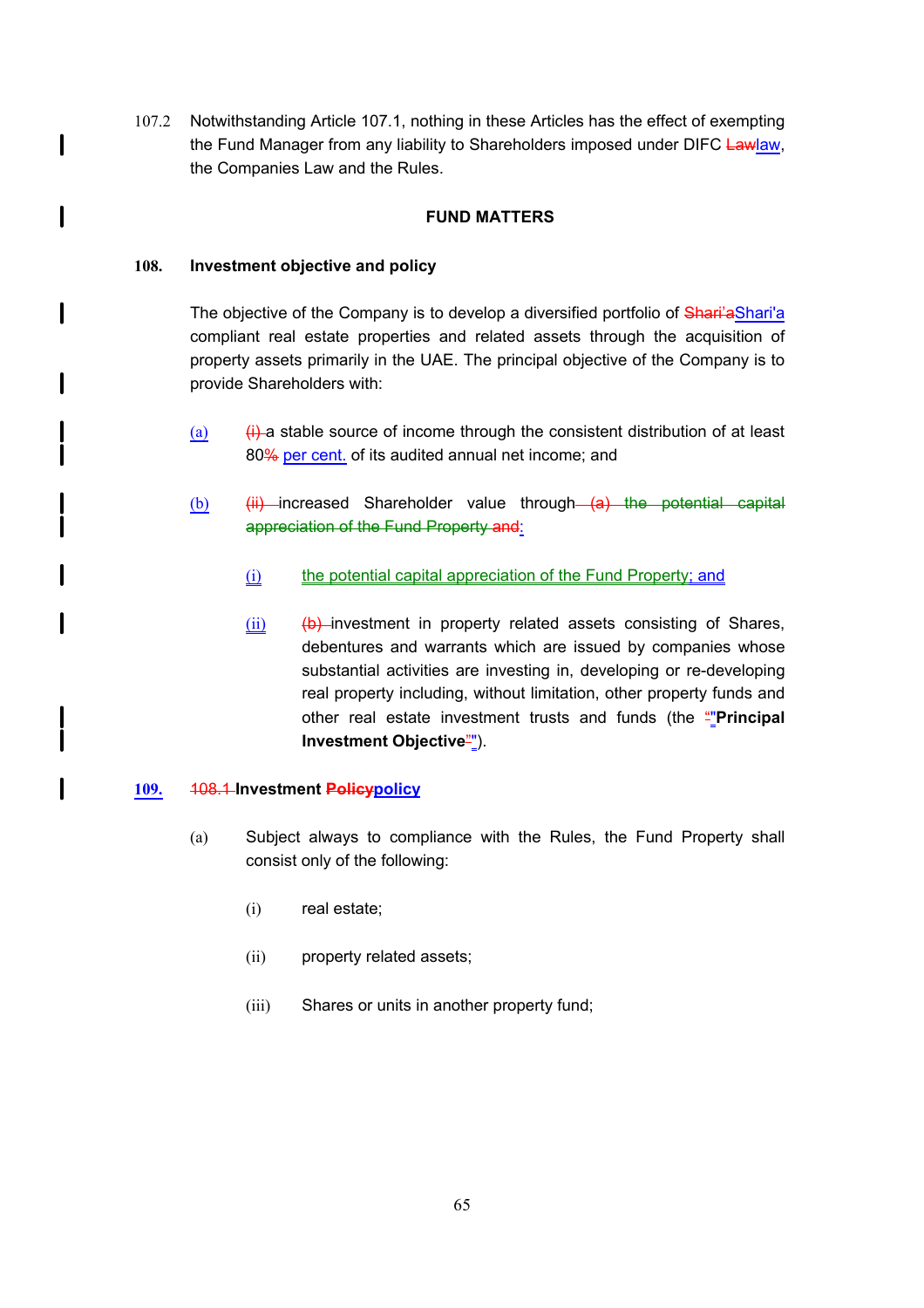(iv) up to a maximum of 40 per cent. of cash, government and public securities provided that such 40 per cent. limit may be exceeded when the Company receives cash as a result of a disposal of Fund Property or where the Company received cash as a result of a subscription of new Shares or pursuant to any financing, refinancing or other similar arrangements whatsoever where the intention is to invest / re-invest such cash within 6 months of receipt or such longer period as approved by a Special Resolution of the Shareholders (provided that any cash received in connection with an equity fundraising undertaken at the time of the admission of the Shares or any of them to trading on an exchange may be held for such period as the Fund Manager may determine without the need for the further approval of Shareholders provided that the same is in compliance with the Rules); and

provided always that if the Rules permit Fund Property to consist of other classes or types of assets the Fund Property may consist of such classes or types of assets.

- (b) In the event that the Rules should in the future vary the investments permitted by the Company then the Investment Policy may be varied, at the sole discretion of the Fund Manager, to take advantage of such variation in the Rules and the Fund Property may then consist of such asset classes and types as may be permitted by the then Rules.
- (c) The Company shall primarily look to acquire direct or indirect interests in income generating real estate and, from time to time, dispose of its interests to achieve its Principal Investment Objective as set out above.

#### 109.2 108.2 **Investment and Investment Restrictions**

I

 $\overline{\phantom{a}}$ 

I

The Company may invest as permitted by the Rules and in compliance with the principles of Shari'aShari'a and, except as provided in the Rules and these Articles, there are no restrictions on the investments that can be made by the Company.

#### **110.** 109. **Leverage & Stock Lendingand stock lending**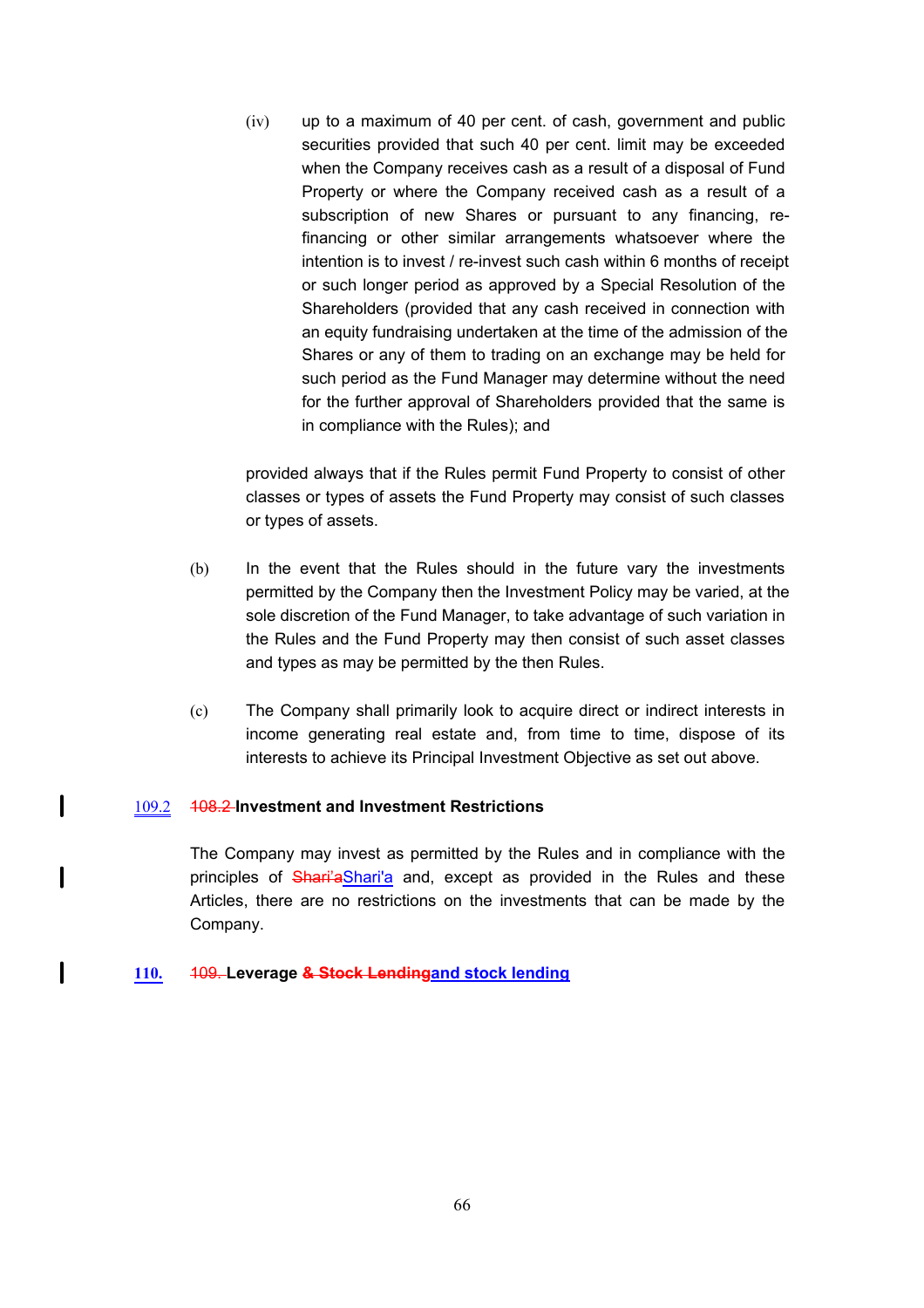The Company may enter into any type of financing arrangement whatsoever and all necessary or desirable arrangements in connection therewith (including without limitation the granting of any security in connection therewith) whatsoever provided always that the same are in compliance with Shari'aShari'a and permitted by the Rules and the Companies Law and the Board may exercise all powers of the Company in connection with the same. For the avoidance of doubt the Company may not enter into any financing arrangement unless the same is permitted by:  $(a)$ the (i) Rules<sub>i</sub>; (iib) the Companies Law; and (iiic) Shari'aShari'a.

#### **111.** 110. **Base Currencycurrency**

 $\mathbf l$ 

 $\mathbf l$ 

I

l

 $\mathbf{I}$ 

I

 $\mathbf l$ 

I

 $\mathbf{I}$ 

The functional currency of the Company UAE Dirhams but the presentational currency shall be United States Dollars (US\$).

#### **112.** 111. **Net Asset Value Calculationcalculation**

- 112.1 444.4 All valuations shall be carried out in accordance with the Rules and IFRS and where there is any inconsistency between these Articles and the Rules and/or IFRS in this regard the Rules and IFRS shall prevail.
- 112.2 444.2 The Fund Manager shall procure that the Value of each Fund Property and the Net Asset Value of the Company are calculated at least twice a year at sixmonth intervals and shall inform the Shareholders of the Net Asset Value of the Company so calculated.
- 112.3 444.3 The Value of the Fund Property shall be determined in accordance with the Rules by the Valuer(s) as instructed by the Fund Manager and shall be the aggregate Value of each Fund Property.
- 112.4 111.4 The Net Asset Value of the Company shall be determined by the Fund Administrator in accordance with IFRS.
- 112.5 411.5 When required for the purpose of issuing Shares (or any other purpose) the Fund Manager shall instruct the Fund Administrator to calculate the Net Asset Value per Share as soon as reasonably practicable and, in any event, no later than 20 Business Days of such instruction. The Net Asset Value per Share shall be calculated by dividing the Net Asset Value of the Company by the number of Shares then in issue. For the purposes of the calculation of the Net Asset Value per Share pursuant to this Article 444.5-112.5 the Fund Administrator shall use the Value of the Fund Property most recently ascertained in accordance with Article 111.2 112.2 provided always that: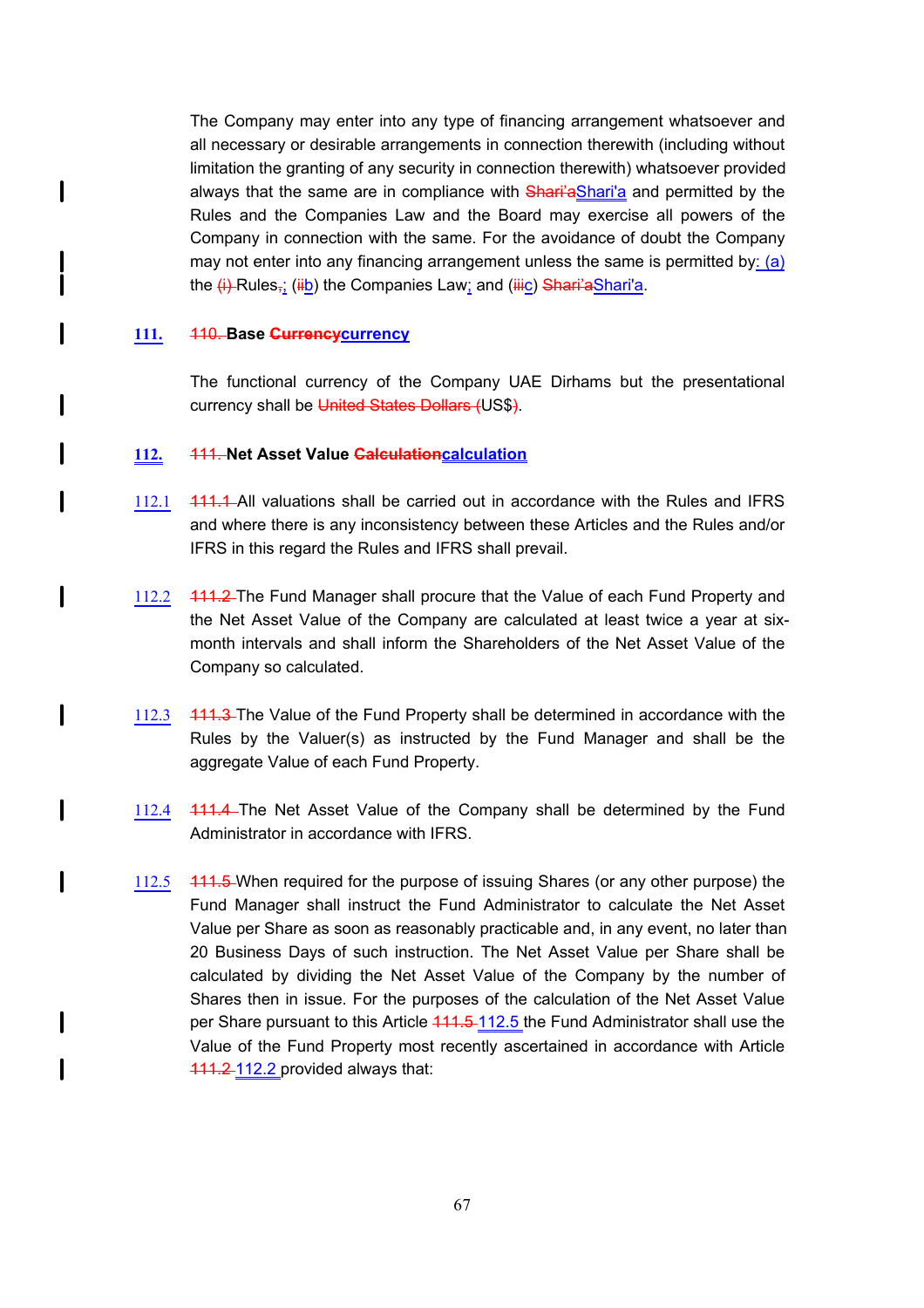- (a) if such Value has not been so determined, the Fund Manager shall arrange for the Fund Property to be so valued;
- (b) if one or more properties have been acquired since the date on which the last calculation of the Value of Fund Property was carried out, there shall be added to the Value of Fund Property the value of each such additional property as at the time of acquisition (and, for this purpose, the value of such property as at the time of acquisition shall be the amount determined as being the Value of such property at the time of acquisition as stated in the relevant Valuer's Valuer's report prepared at that time and not, for the avoidance of doubt, the price paid for the property on acquisition).
- 112.6 111.6 Costs of the registration and incorporation of Fund and of its initial offer or issue of Ordinary Shares may be amortised over a period not exceeding five years in accordance with the Rules.
- 112.7 411.7 Any determination by the Fund Administrator made for the purpose of Article 111 112 shall, save in the case of manifest error, be final and conclusive.

#### **113.** 112. **Suspension**

l

l

1

 $\mathbf l$ 

 $\overline{\phantom{a}}$ 

 $\mathbf l$ 

If for any reason, the Fund Administrator is unable to determine the Net Asset Value on any relevant date, the Fund Manager may suspend the calculation of the Net Asset Value in accordance with the Rules and these Articles. No issue of Shares in the Company shall take place during any period when the calculation of Net Asset Value is suspended unless such calculation is not required for the issue of such Shares and the same would not be in breach of the Rules. The period of any such suspension will not exceed 28 days from its commencement. The Fund Manager shall notify relevant Shareholders of any extension granted as soon as practicable after the date of granting. The Fund Manager shall notify the Shareholders and the DFSA as soon as practicable after such suspension has been lifted.

#### **114.** 113. **Fund Accountsaccounts**

- 114.1 413.1 The accounts of the Company will be prepared in accordance with IFRS as issued and amended by the International Accounting Standards Board (or its successor or replacement), from time to time and will be audited annually by a firm of auditors appointed in accordance with the Rules.
- 114.2 113.2 The Fund Manager shall ensure that the Auditor provides a report which will be included in the annual report to the Shareholders in accordance with the requirements of the Rules.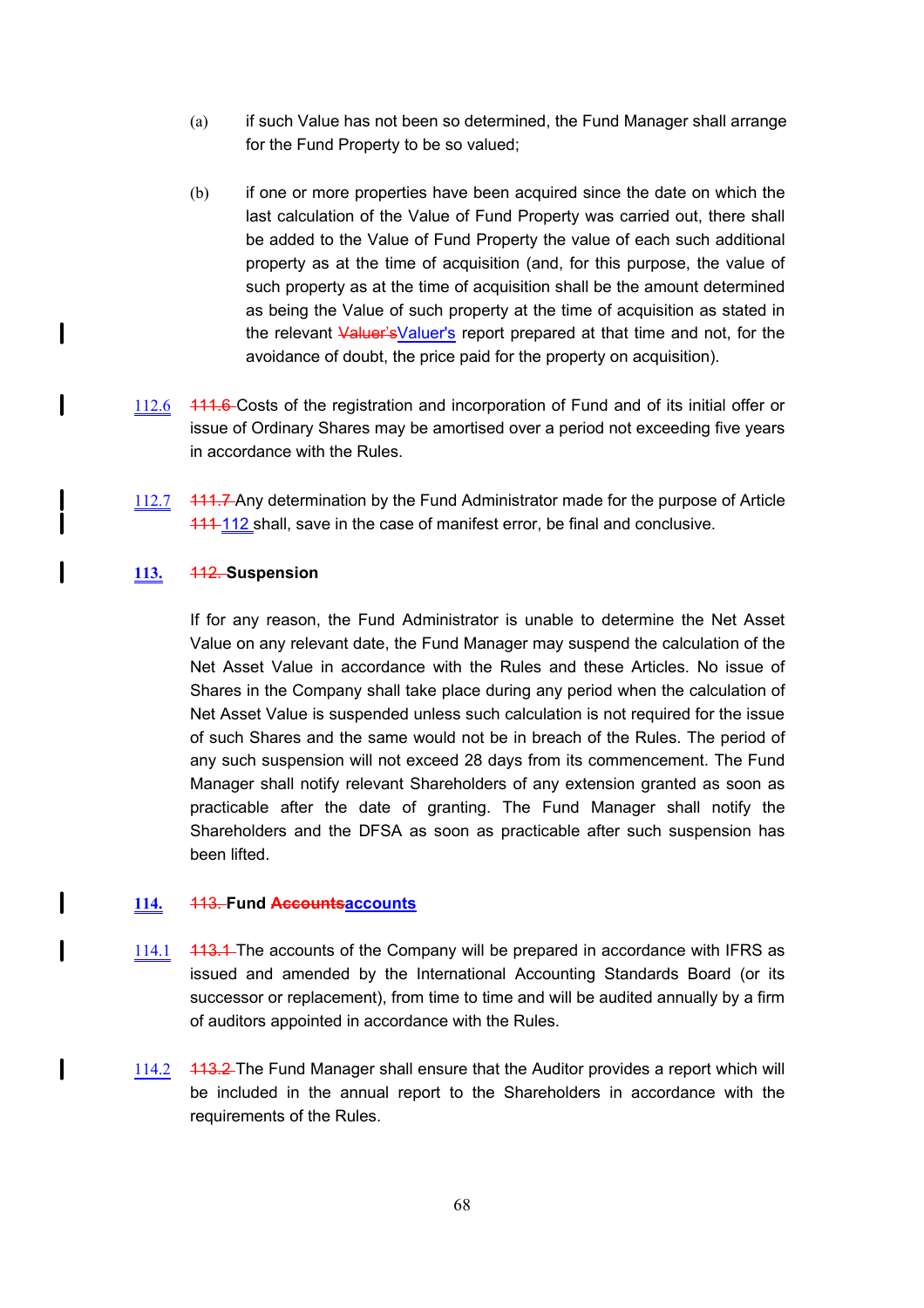## **115.** 114. **Shari'a Supervisory Board**

 $\mathbf l$ 

I

l

 $\mathbf{I}$ 

 $\mathsf{l}$ 

 $\mathbf l$ 

I

I

I

I

 $\mathbf l$ 

l

- 115.1 114.1 The Company shall appoint a Shari'a Supervisory Board and shall enter into agreements setting out the terms of such appointment (such terms to be agreed between the Fund Manager and the members of the Shari'aShari'a Supervisory Board).
- 115.2 114.2 The Shari'a Supervisory Board shall review all investments of the Company before they are made to confirm compliance with Shari'a and shall also review the Investments of the Company on an interim and annual basis and provide a compliance certificate to the Company which the Company shall forward to the DFSA and all Shareholders on an annual basis. All Shari'a reviews will be undertaken and reports prepared by the Shari'a Supervisory Board in accordance with IFRS. The Fatwa and the decisions of the **Shari'a Shari'a** Supervisory Board shall be binding on the Company.

### **116.** 115. **Fees and Expensesexpenses**

The payments by the Company of fees and expenses (including payments to the Fund Manager, custodian, the Fund Administrator, Auditors, Shari'aShari'a advisors valuers, third party service providers and members of the Oversight Committee, Investment Committee and Shari'aShari'a Supervisory Board) may be paid from the Fund Property.

#### **DIVIDENDS**

#### **117.** 116. **Declaration of dividends**

- 117.1 116.1 Subject to the provisions of the Companies Law and Rules and the following calculation of the same by the Fund Manager, the Board shall recommend the amount of any dividend payable to the Shareholders (including in particular as to the minimum amount of annual net income of the Company to be distributed) and the date of payment of such dividends. Any dividend to be paid shall be transferred, allocated and distributed by the Fund Manager on behalf of the Company.
- 117.2 416.2 Subject to the provisions of the Companies Law and the Rules, the Company may, at its absolute discretion, pay interim dividends to the Shareholders.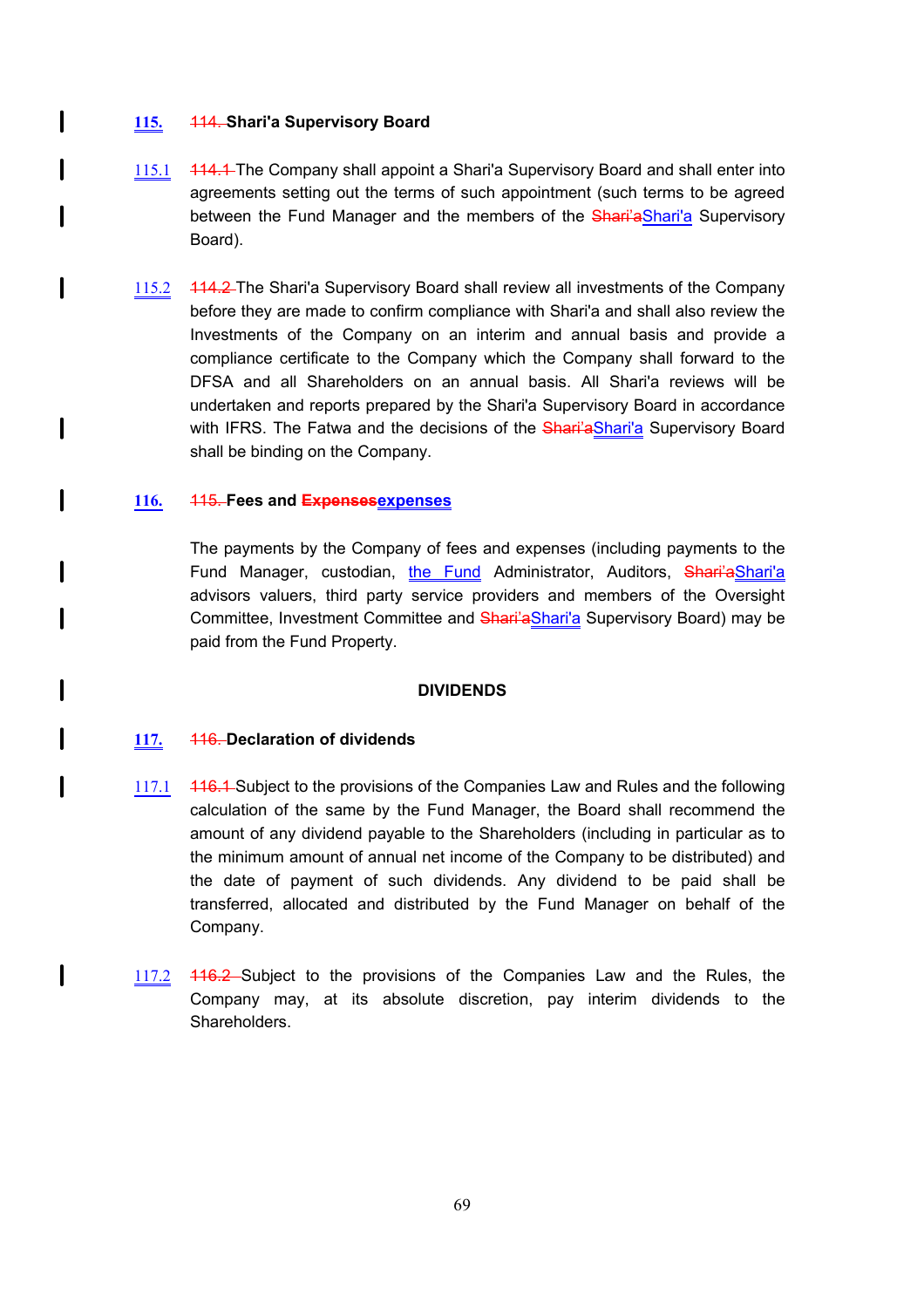- 117.3 116.3 The Board may recommend and, subject to the approval of the Shareholders, declare that a dividend may, subject to compliance with all laws, be satisfied wholly or partly by the distribution of assets of the Company. Subject to compliance with the Companies Law and the Rules, the Board may determine the arrangements for such distribution which shall be at the absolute discretion of the Board including, where any difficulty arises regarding the distribution:
	- (a) fixing the value of any assets;

I

I

I

l

 $\mathbf l$ 

 $\mathbf{I}$ 

- (b) procuring the valuation of any asset in accordance with applicable law;
- (c) paying cash to any distribution recipient on the basis of that value in order to adjust the rights of recipients; and
- (d) vesting any assets in trustees.
- 117.4 116.4 For the purposes of determining the amount of a distribution consisting of or including, or treated as arising in consequence of, the sale, transfer or other disposition by the Company of a non-cash asset where at the time of the distribution the Company has profits available for distribution, the amount of the distribution (or the relevant part of it) is taken to be:
	- (a) in a case where the amount or value of the consideration for the disposition is not less than the book value of the asset, zero;
	- (b) in any other case, the amount by which the book value of the asset exceeds the amount or value of any consideration for the disposition.

For the purposes of this article the Company's Company's profits available for distribution are treated as increased by the amount (if any) by which the amount or value of any consideration for the disposition exceeds the book value of the asset, where "**book value**", in relation to an asset, means:

- (a)  $\left\langle \epsilon \right\rangle$  the amount at which the asset is stated in the relevant accounts, or
- (b) where the asset is not stated in those accounts at any amount, zero.
- 117.5 116.5 All income which in the opinion of the Shari'a Supervisory Board is not permissible under Shari'a, shall be removed from the Company and donated to a registered charity approved by the Shari'a Supervisory Board.

#### **118.** 117. **No profit on dividends**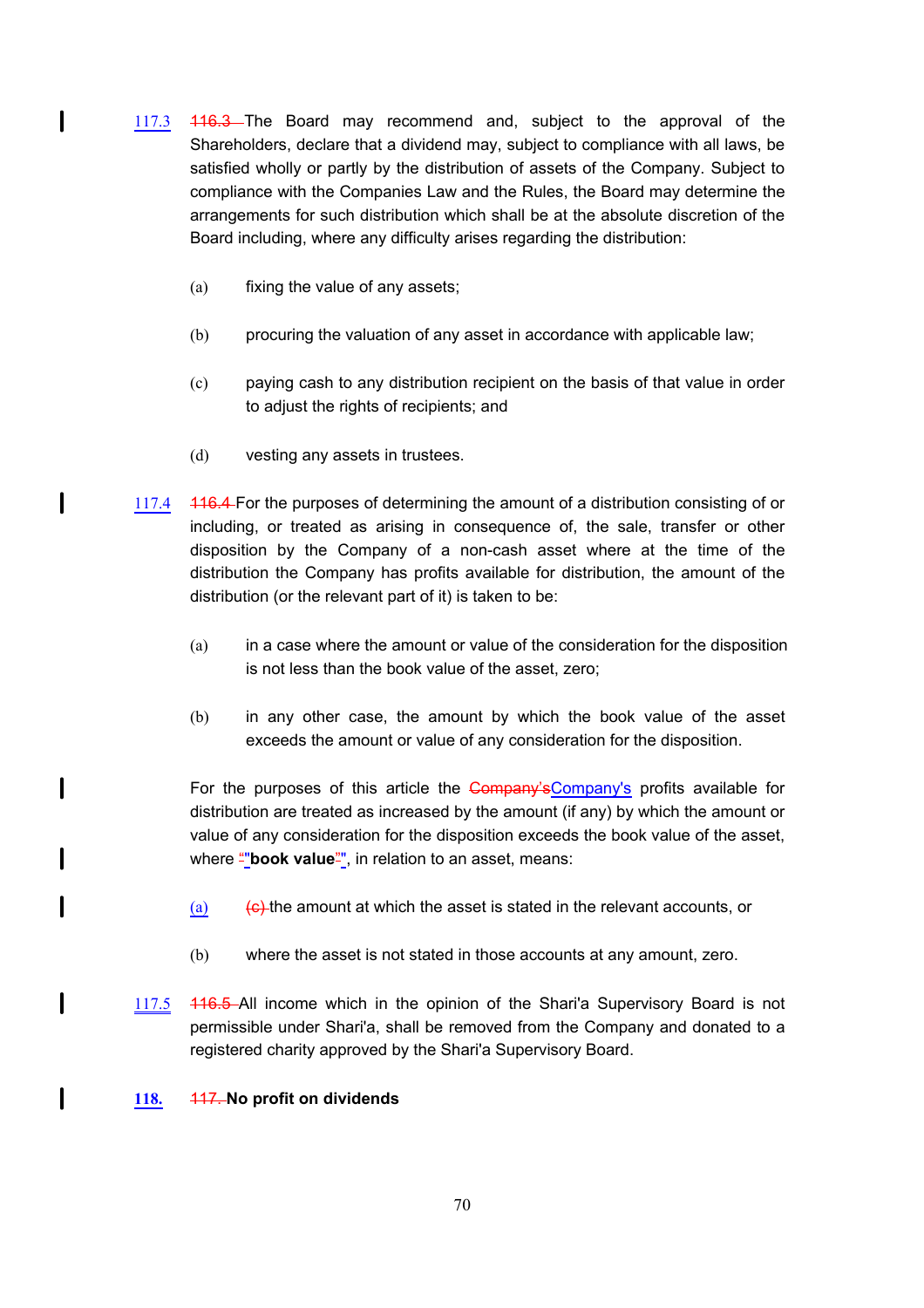Unless otherwise provided by the rights attaching to the Share, no dividend or other moneys payable on or in respect of a Share shall entitle the person so entitled to any profit as against the Company.

## **119.** 118. **Permitted deductions and retentions**

119.1 **448.4** The Board may:

 $\mathbf l$ 

 $\mathbf{I}$ 

 $\mathbf{I}$ 

 $\mathbf l$ 

 $\mathbf l$ 

 $\mathbf l$ 

 $\mathbf l$ 

 $\overline{\phantom{a}}$ 

 $\mathbf l$ 

- (a) deduct from any dividend or other moneys payable to any person on or in respect of any Share all such sums as may be due from him to the Company on account of calls or otherwise in relation to Shares of the Company; and
- (b) apply any moneys so deducted in or towards satisfaction of the amounts owed to the Company in relation to such Shares.
- 119.2 418.2 Where a person is entitled by transmission to a Share, the Board may withhold payment of any dividend payable in respect of that Share until such person (or the person to whom such person transfers the same) becomes the holder of that Share.

## **120.** 119. **Manner of payment of dividends**

- 120.1 419.4 The Company may pay any dividend or other moneys payable in respect of a Share:
	- $(a)$  in cash;- $er$
	- (b) by cheque, warrant or money order made payable to or to the order of the person entitled to payment; or
	- (c) by any bank or other funds transfer system to an account designated by notice in writing to the Company by the person entitled to payment;-or
	- (d) by any other method as may be approved by the Board and agreed (in such form as the Company thinks appropriate) by the person entitled to payment.
- 120.2 119.2 A cheque, warrant or money order may be sent by post:
	- (a) in the case of a sole holder, to his registered address; or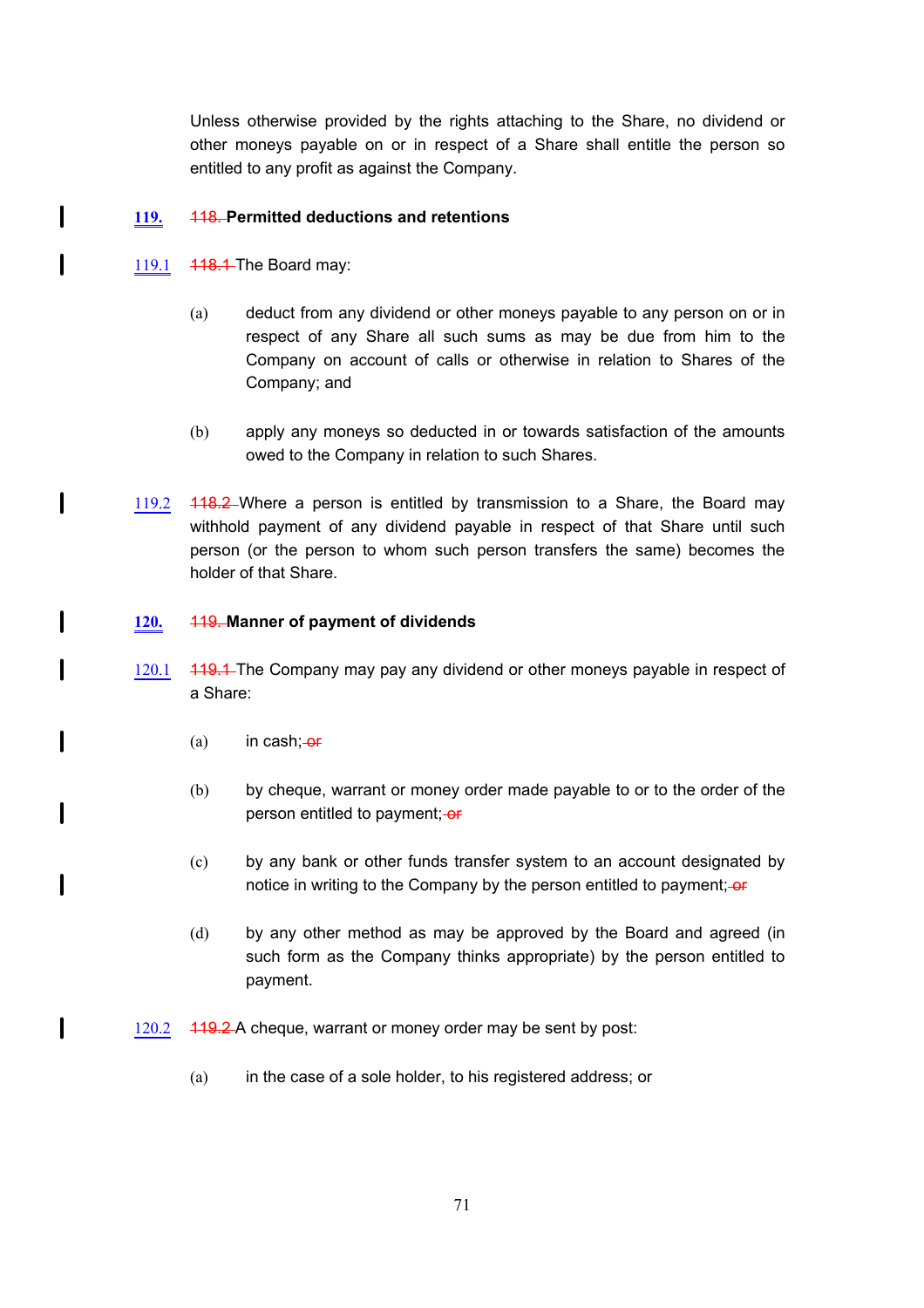(b) in any case, to such person and to such address as the person entitled to payment may direct by notice to the Company.

# **121.** 120. **Uncashed dividends**

If:

l

 $\mathbf l$ 

I

l

I

I

 $\mathbf l$ 

- (a) cheques, warrants or money orders for dividends or other moneys payable in respect of a Share sent by the Company to the person entitled thereto are returned to the Company or left uncashed on two consecutive occasions; or
- (b) following one such occasion, reasonable enquiries have failed to establish any new address to be used for the purpose,

the Company shall not be obliged to send any dividends or other moneys payable in respect of that Share due to that person until he notifies the Company of an address to be used for the purpose.

# **122.** 121. **Unclaimed dividends**

- 122.1 **121.1** Any unclaimed dividend or other amount payable on or in respect of a Share may be invested or otherwise made use of by the Board for the benefit of the Company until claimed.
- 122.2 424.2 The payment of any unclaimed dividend or other amount payable on or in respect of a Share into a separate account shall not constitute the Company a trustee in respect of it and the Company shall not be liable to pay any profit in respect of it.
- 122.3 **121.3** Any dividend which has remained unclaimed for five years from the date when it became due for payment shall be automatically forfeited and cease to remain owing by the Company and will be donated to a charity approved by the Shari'aShari'a Supervisory Board.

# **123.** 122. **Waiver of dividends**

The waiver, in whole or in part, of any dividend on any Share shall be effective only if such waiver is in writing signed by the holder (or the person entitled by transmission to the Share) and delivered to the Company and if, or to the extent that, the same is accepted as such or acted upon by the Company.

# **RECORD DATES**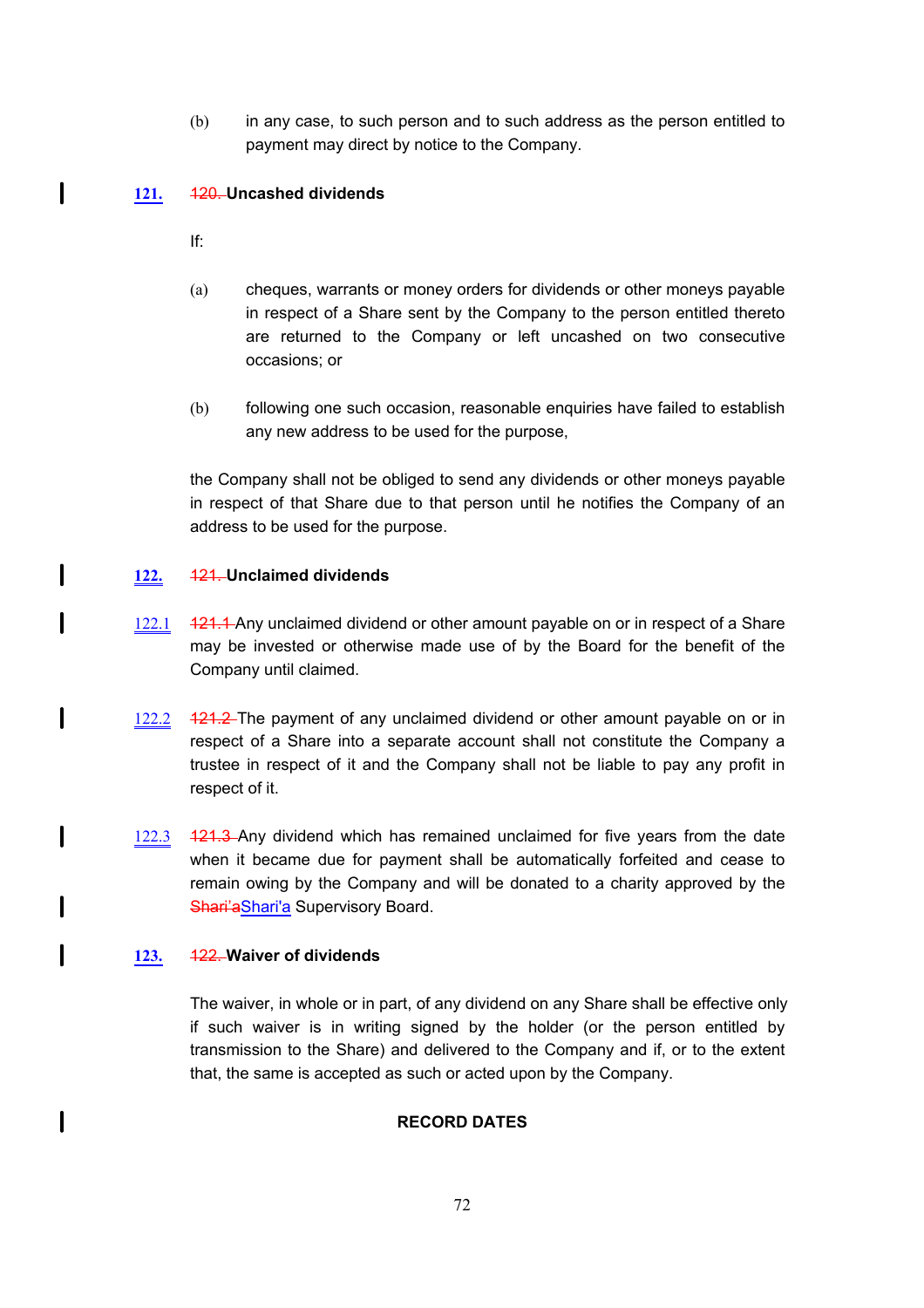### **124.** 123. **Fixing of record dates**

 $\mathbf l$ 

I

 $\mathbf l$ 

1

l

 $\mathbf l$ 

I

 $\mathbf{l}$ 

I

l

- 124.1 123.1 Notwithstanding any other provision of these Articles but without prejudice to the rights attached to any Shares and subject always to the Companies Law and the Rules, the Company or the Board may fix any time on any date as the record date by reference to which a dividend is to be declared or a distribution, allotment or issue is to be made. Such record date may be on or at any time before or after any date on which the dividend, distribution, allotment or issue is declared, paid or made.
- 124.2 **123.2** In the absence of a record date being fixed, entitlement to any dividend, distribution, allotment or issue shall be determined by reference to the date on which the dividend is declared or the distribution, allotment or issue is made.

## **ACCOUNTS AND AUDITORS**

## **125.** 124. **Inspection of records**

No Shareholder (other than a Shareholder who is also a Director or other officer of the Company) shall have any right to inspect any accounting records or any other books, documents or papers of the Company unless:

- (a) he is entitled to do so pursuant to the Companies Law or the Rules or an order of a court of competent jurisdiction; or
- (b) he is authorised to do so by the Board or by an Ordinary Resolution.

#### **126.** 125. **Validity of Auditors'' acts**

Subject to the provisions of the Companies ActsLaw, all acts done by the Auditors acting as the auditors of the Company shall, as regards all persons dealing in good faith with the Company, be valid notwithstanding that there was some defect in their appointment or that, at the time of appointment, they were not qualified for appointment or subsequently became disqualified.

#### **NOTICES**

#### **127.** 126. **Notices to be in writing**

Any notice to be given to or by any person pursuant to these Articles (other than a notice convening a meeting of the Board or of a committee) shall be in writing.

#### **128.** 127. **Method of giving notice to Shareholders**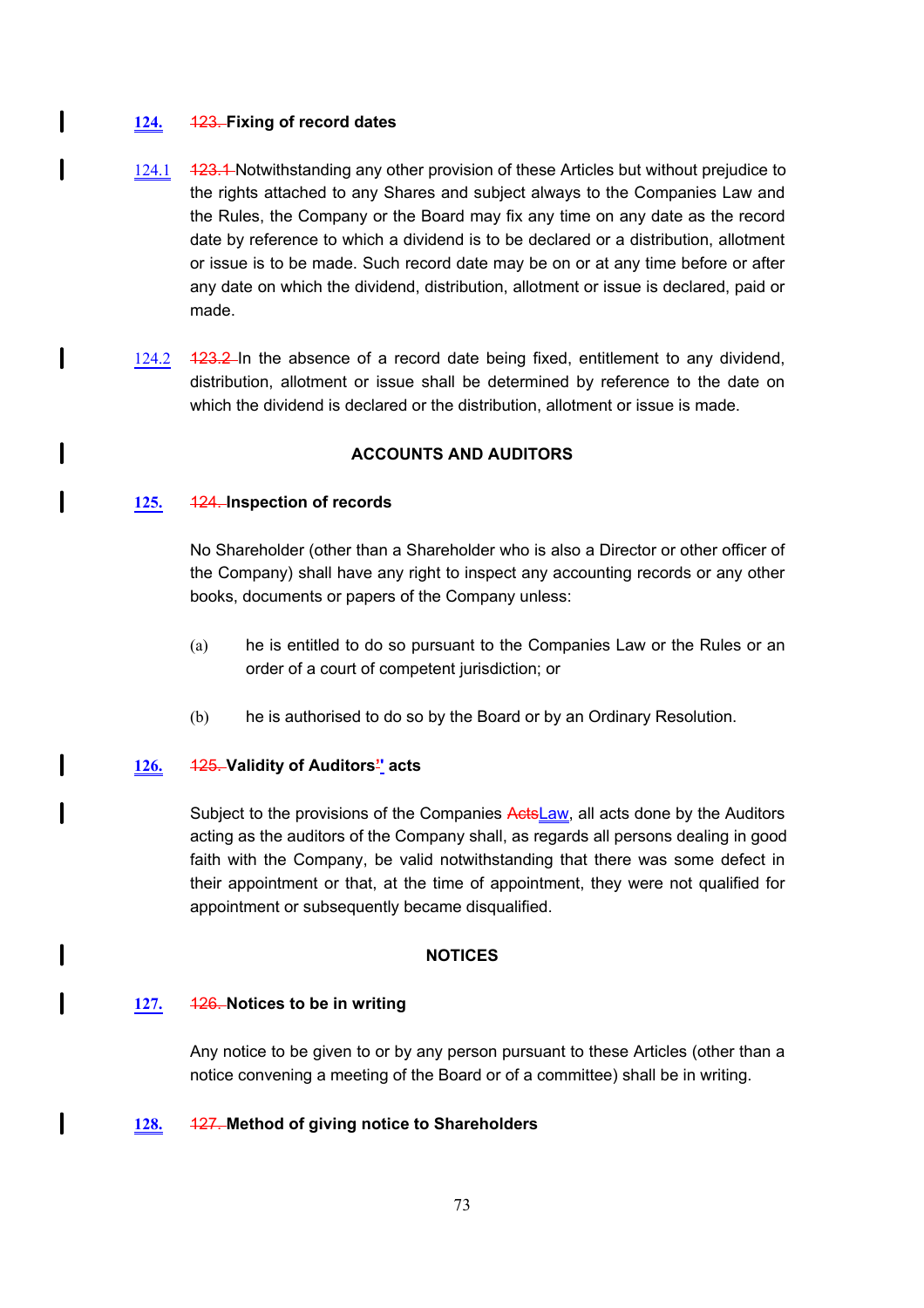- 128.1 427.4 Any notice, document or information may be served on or sent or supplied to any Shareholder by the Company:
	- (a) personally; or

 $\mathbf l$ 

 $\mathbf{I}$ 

l

- (b) by delivering it by hand to or leaving it at that address in an envelope addressed to the Shareholder; or
- (c) by sending it by electronic means (other than by fax) to an address notified by the Shareholder to the Company for that purpose; or
- (d) by sending it by fax to a number provided by the Shareholder to the Company for that purpose; or
- (e) by courier to an address notified by the Shareholder to the Company for that purpose; or
- (f) by any other means authorised in writing by the Shareholder concerned.
- 128.2 127.2 If on three consecutive occasions any notice, document or information served on or sent or supplied to a Shareholder has been returned undelivered, such Shareholder shall not thereafter be entitled to receive any notices, documents or information from the Company until he has communicated with the Company and supplied to the Company:
	- (a) a new postal address for the service, sending or supply of notices, documents and information; or
	- (b) an address for the service, sending or supply of notices, documents and information by electronic means.

For these purposes, any notice, document or information sent by post shall be treated as returned undelivered if the notice, document or information is sent back to the Company (or its agents) and any notice, document or information sent by electronic means shall be treated as returned undelivered if the Company (or its agents) receives notification that the notice, document or information was not delivered to the address to which it was sent.

- 128.3 127.3 The Board may at any time and in its absolute discretion decide that:
	- (a) notices, documents or information should be served on or sent or supplied to some or all Shareholders in hard copy form alone; and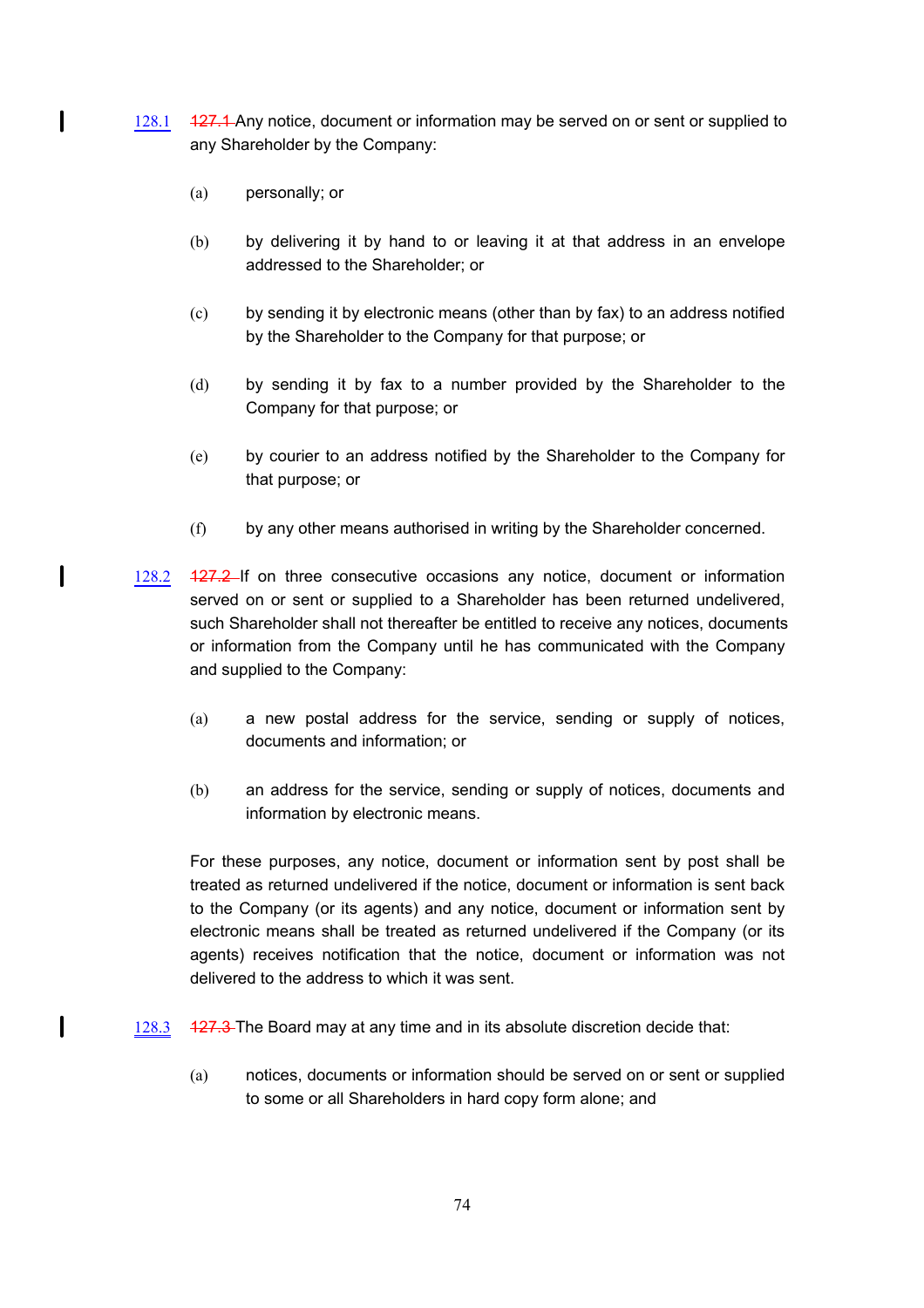(b) a notice, document or information should not be served on or sent or supplied to a particular Shareholder or Shareholders if it considers that such service, sending or supply would or might infringe the laws of any jurisdiction or give rise to legal, regulatory or practical problems in, or under the laws of, any territory.

#### **129.** 128. **Notice to persons entitled by transmission**

 $\mathbf l$ 

 $\mathbf l$ 

 $\mathbf{I}$ 

 $\mathbf l$ 

- 129.1 128.1 A person entitled by transmission to a Share, upon supplying to the Company:
	- (a) an address for the service, sending or supply of notices, documents and information; or
	- (b) an address for the service, sending or supply of notices, documents and information by electronic means,

shall be entitled to have served on him or sent or supplied to him at that address any notice, document or information to which he would have been entitled if he were the holder of that Share or, where applicable, to be notified at that address of the availability of the notice, document or information on a website. Such service, sending or supply shall for all purposes be deemed a sufficient service on all persons interested (whether jointly with or as claimants though or under him) in the Share.

- 129.2 128.2 Otherwise, any notice, document or information served on or sent or supplied to any Shareholder pursuant to these Articles shall, notwithstanding that the Shareholder is then dead or bankrupt or that any other event giving rise to the transmission of the Share by operation of law has occurred and whether or not the Company has notice of the death, bankruptcy or other event, be deemed to have been properly served, sent or supplied in respect of any Share registered in the name of that Shareholder.
- 129.3 128.3 The Board may at any time and in its absolute discretion decide that:
	- (a) notices, documents or information should be served on or sent or supplied to some or all persons entitled by transmission in hard copy form alone; and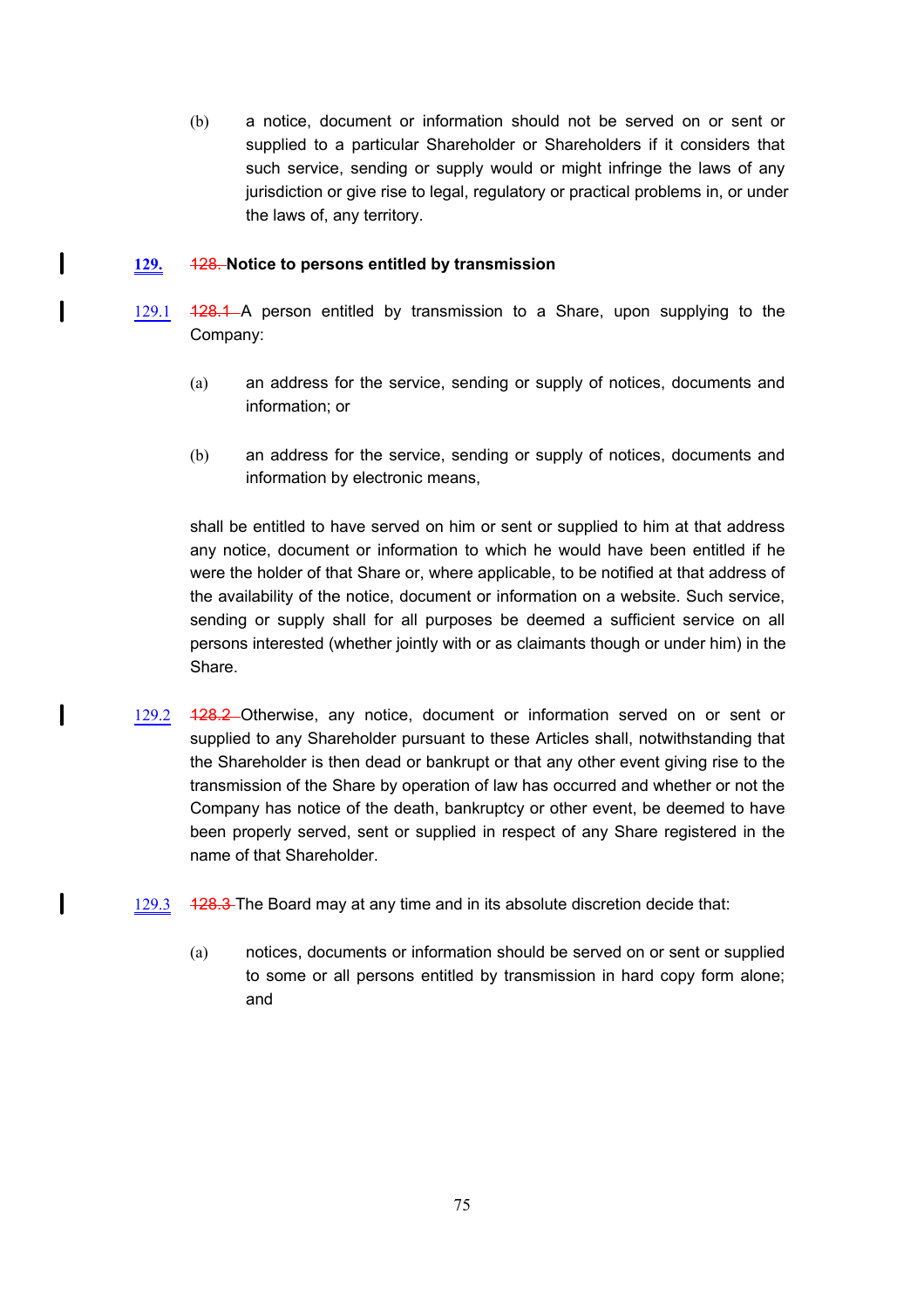(b) a notice, document or information should not be served on or sent or supplied to a particular person or persons entitled by transmission if it considers that such service, sending or supply would or might infringe the laws of any jurisdiction or give rise to legal, regulatory or practical problems in, or under the laws of, any territory.

### **130.** 129. **Record date for service**

 $\mathbf l$ 

I

 $\mathbf{I}$ 

I

l

- 130.1 429.4 Any notice, document or other information may be served, sent or supplied by the Company by reference to the Register as it stands at any time not more than 15 days before the date of service, sending or supply. No change to any entry on the Register after that time shall invalidate that service, sending or supply.
- 130.2 **129.2** Where any notice, document or other information is served on, sent or supplied to any person in respect of a Share in accordance with these Articles, no person deriving any title or interest in that Share shall be entitled to any further service, sending or supplying of that notice, document or other information.

#### **131.** 130. **Evidence of service**

- 131.1 130.1 Any notice, document or information served, sent or supplied by the Company shall be deemed to have been received by the intended recipient:
	- (a) if delivered by hand to or left at a registered address or an address for service on the day on which it was so delivered or left;
	- (b) if served, sent or supplied by electronic means (other than by fax), on the day on which it was sent even if the Company subsequently sends such notice, document or information in hard copy form by post and, in proving such receipt, it shall be sufficient to show that the notice, document or information was properly addressed;
	- (c) if sent by fax, on receipt or 48 hours after the time it was transmitted, whichever occurs first; and
	- (d) if served, sent or supplied by courier service, on the day of delivery by the courier to the relevant address, as evidenced by the courier despatch note (or similar document evidencing the date of delivery) provided by the courier to the Company;
	- (e) if served, sent or supplied by any other means authorised in writing by a Shareholder, when the Company has carried out the action it has been authorised to take for that purpose.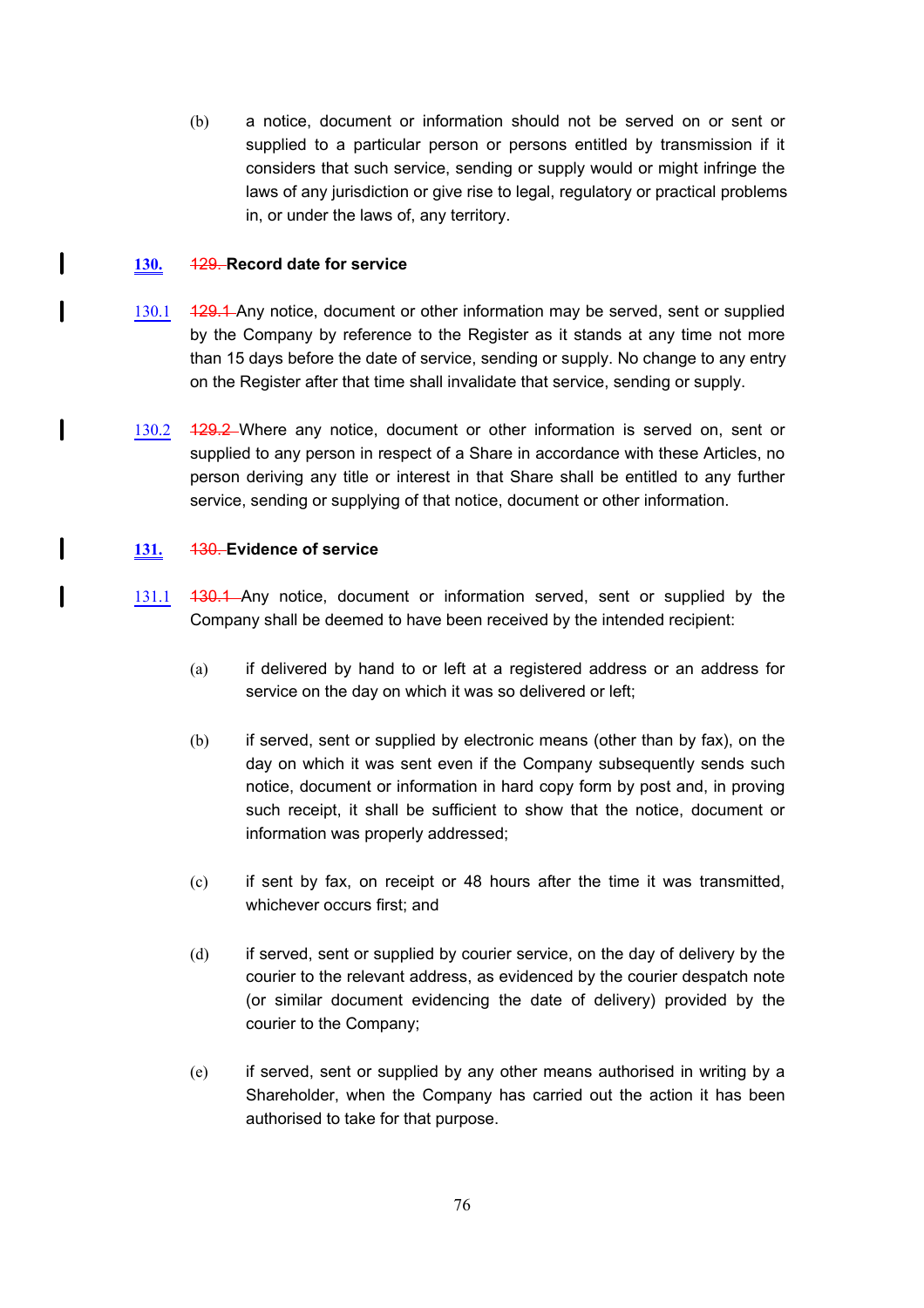131.2 430.2 A Shareholder present in person or by proxy at any meeting of the Company shall be deemed to have been received due notice of the meeting and, where requisite, of the purposes for which the meeting was called.

## **WINDING UP**

## **132.** 131. **Winding Upup**

 $\mathbf l$ 

l

I

I

I

I

1

- 132.1 431.1 The Company may be wound up, at any time, by:
	- (a) a Special Resolution is passed directing the Fund Manager to wind up the Company at a meeting convened solely for the purpose of considering such a resolution; or
	- (b) otherwise in accordance with the Companies Law and/or the Rules and/or the Insolvency Law - DIFC Law No 3 of 2009.

Upon such determination being made, the Fund Manager will advise the Shareholders in writing that such determination has been made and will set out the Fund Manager'sManager's plans for the liquidation of the assets of the Company and distribution of the Company assets to the Shareholders.

- 132.2 131.2 Upon a winding-up of the Company, the proceeds from the liquidation of the assets of the Company shall be applied:
	- (a) first, in paying to any party any unpaid fees, costs or expenses payable by the Company and then unpaid; and
	- (b) second, in paying to the Shareholders the balance of the proceeds, which balance shall be apportioned between such Shareholders pro rata to the number of Shares held by each of them.

# **DISCLOSURE OF INFORMATION**

**133.** 132. **Disclosure of Informationinformation**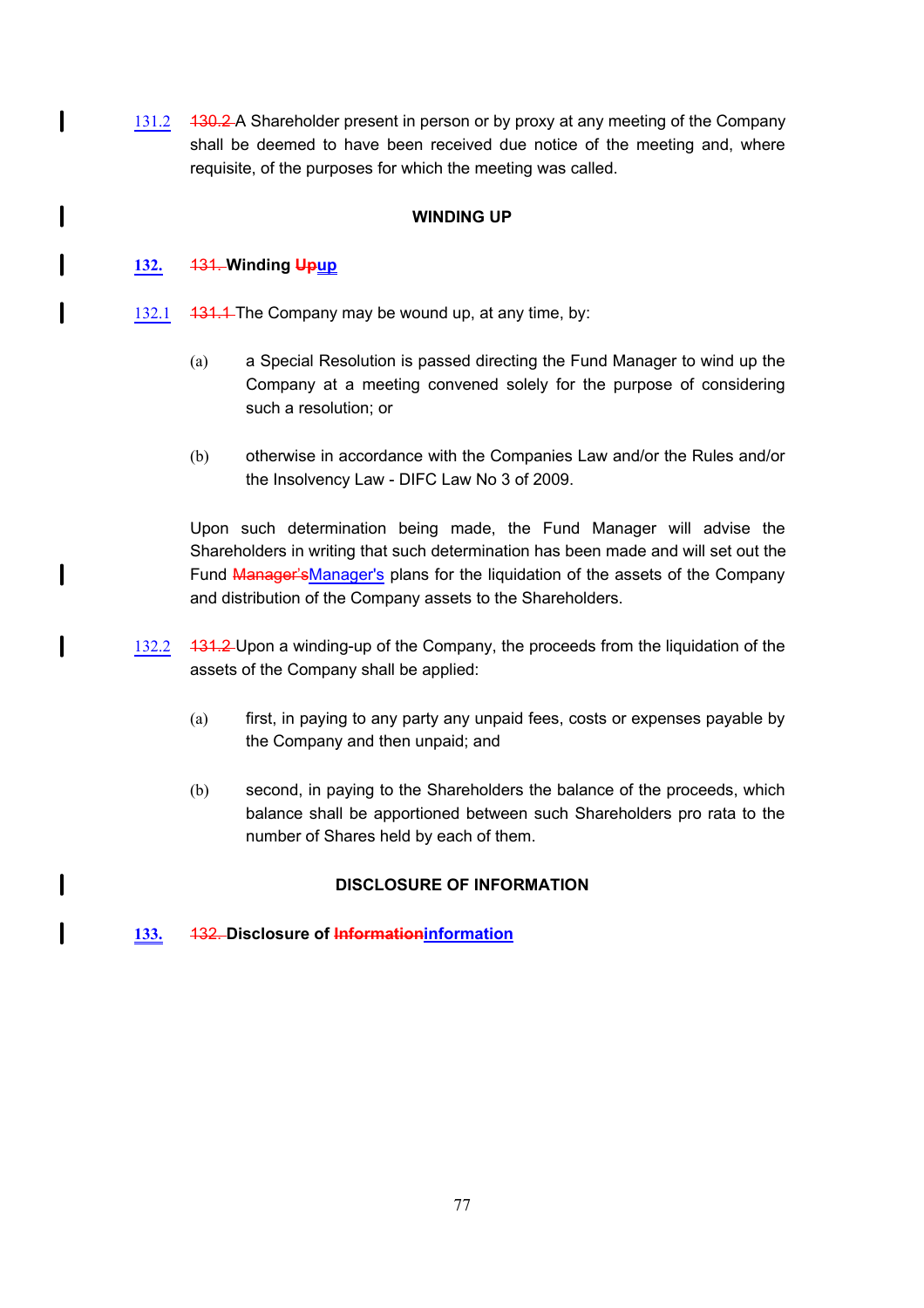For the avoidance of doubt, the Company and the Fund Manager shall be entitled to disclose such information regarding the Shareholders and any of them (including without limitation their identity the level and nature of their Shareholdingsshareholding in the Company, their relationship with other Shareholders, the Fund Manager, its employees and directors and otherwise howsoever) which the Fund Manager acting reasonably believes is necessary or desirable to comply with the Rules and the rules of any exchange on which the Shares are traded from time to time.

### **PROVISION OF SERVICES**

#### **134.** 133. **Provision of Servicesservices**

 $\mathsf{l}$ 

 $\mathbf{I}$ 

 $\mathbf l$ 

 $\mathbf l$ 

The Fund Manager may from time to time provide services to the Company in respect of assets of the Company, notwithstanding that such services might in the ordinary course be provided by third parties, where the Company and the Fund Manager reasonably believe that such services are not being provided to an adequate standard or at an appropriate cost by such third party and such services may be provided directly by the Fund Manager or a subsidiary of the Fund Manager established for the purpose. The provision of such services shall at all times be subject to: (ia) compliance with Shari'a, the Rules and these Articles<sub> $\vec{i}$ </sub> and  $(iib)$  notwithstanding any provisions of the Rules or these Articles, the express approval of the Oversight Committee.